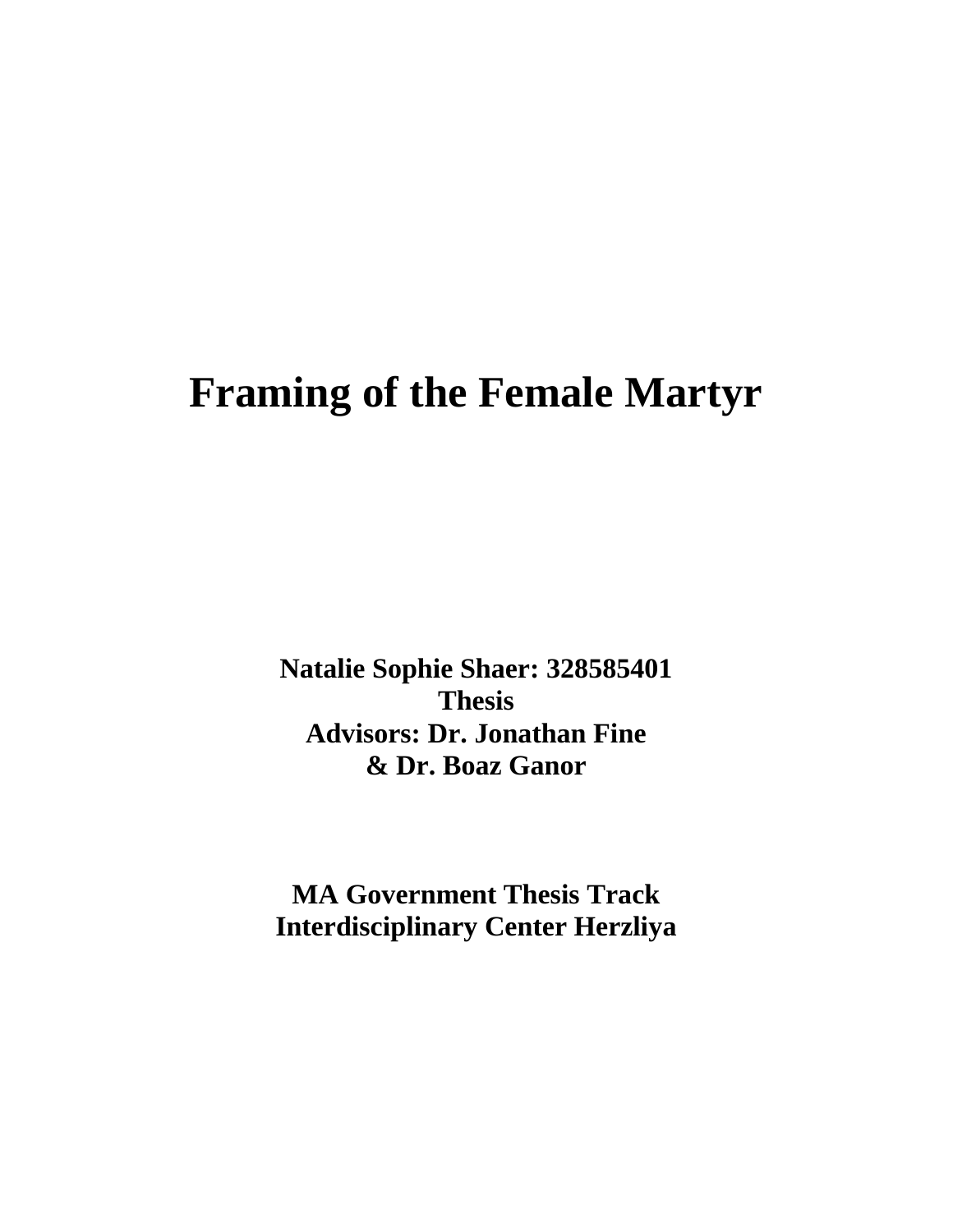## **Abstract**

The onset of women as perpetrators of suicide attacks signifies the ever-changing dynamic of modern terrorism. Efforts to explain this particular trend indicate the widely held disbelief over women who choose self-immolation over motherhood or marriage. Debate exists over whether the moral and ideological imperative of women, who align with acts of martyrdom, deserves recognition in ant-terrorist research. Investigation addressing legitimisation of female martyrdom, as located in religious belief, is essential for gaining an understanding of the cultural value of certain practices of female suicide terrorism, particularly those represented by Islamic fundamentalist groups. This research analyses classic Islamic references and modern discussions on female martyrdom and female militancy, specifically those given by the communities of such perpetrators of suicide terrorism. The Palestinian trend in female suicide terrorism is considered, given the diverse discourse presented by local religious Islamic authorities and both secular and religious radical Palestinian groups on the topic. By investigating the qualitative aspects of religious discourse, the work assesses the presentation of such terms in medieval discourse and modern-day Muslim communities. Classic references to women, war and militancy are inconsistent and do not denote a specific role to female martyrdom. In contrast, recent discussions on Palestinian female suicide bombers by radical figures portray innovative ideological stands on female militancy, and specific links between woman and martyrdom. The modern 'framing' of the female martyr is apparent, whereby presentations of female militancy align with heroism and religious devotion. Given the prevalence of female martyrdom in religious discourse in the public realm, this research presents a vital area of consideration for anti-terrorism addressing religious terrorism.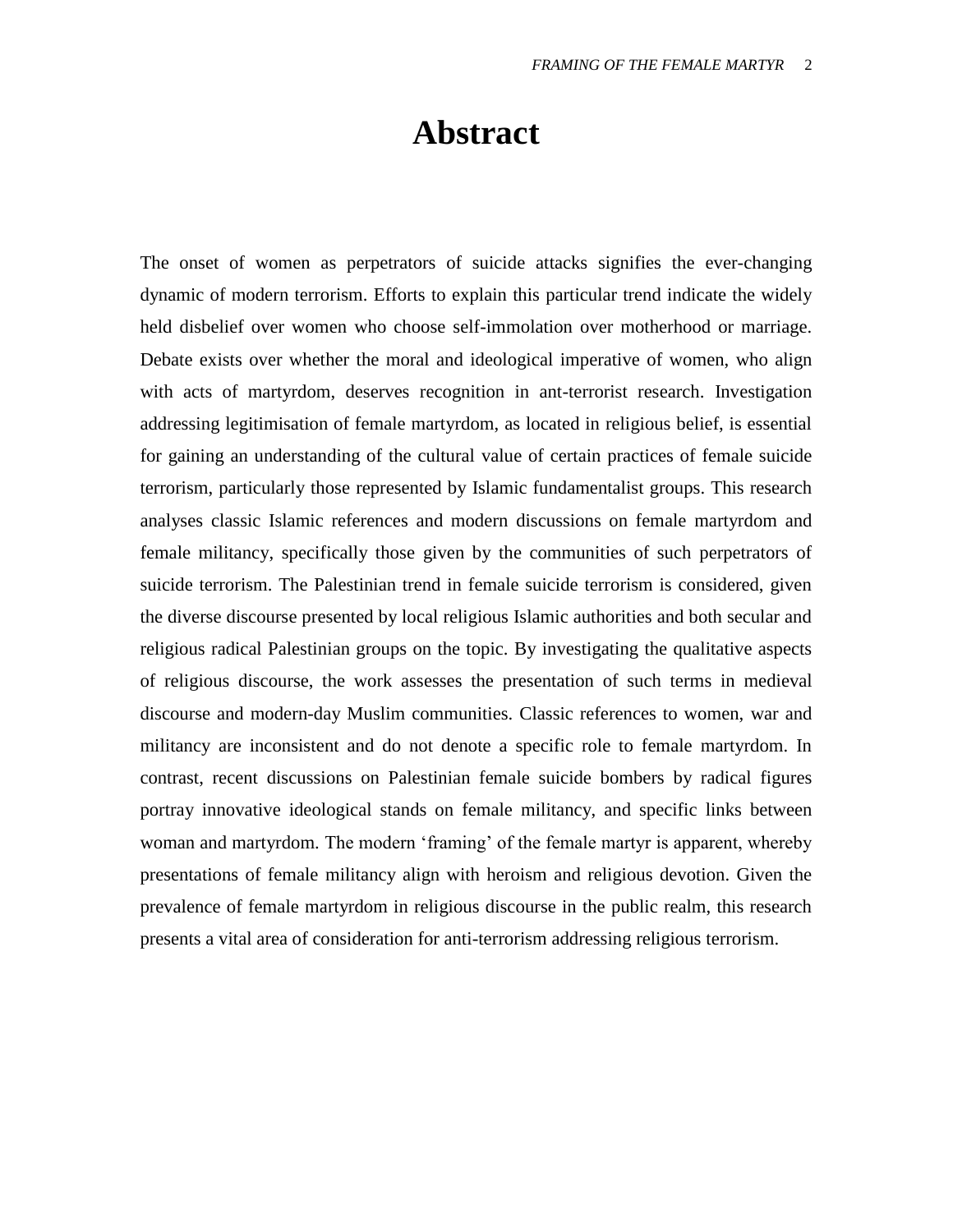## **Contents**

| 1.1                                                                   |                                                                      |  |
|-----------------------------------------------------------------------|----------------------------------------------------------------------|--|
| 1.2                                                                   |                                                                      |  |
|                                                                       |                                                                      |  |
|                                                                       |                                                                      |  |
| 2.1                                                                   |                                                                      |  |
| 2.2                                                                   | Individual Approach to Understanding Suicide Bombing 16              |  |
| 2.3                                                                   |                                                                      |  |
| 2.4                                                                   |                                                                      |  |
|                                                                       |                                                                      |  |
| 3.1                                                                   |                                                                      |  |
| 3.2                                                                   |                                                                      |  |
| 3.3                                                                   |                                                                      |  |
| 3.4                                                                   |                                                                      |  |
| 3.5                                                                   |                                                                      |  |
| 3.6                                                                   |                                                                      |  |
| Chapter 4: Classic Islamic Definitions of Women, War and Martyrdom 39 |                                                                      |  |
| 4.1                                                                   |                                                                      |  |
| 4.2                                                                   |                                                                      |  |
| 4.3                                                                   |                                                                      |  |
|                                                                       |                                                                      |  |
| 5.1                                                                   | <b>Background to Modern Interpretations of War and Martyrdom  60</b> |  |
| 5.2                                                                   |                                                                      |  |
|                                                                       |                                                                      |  |
|                                                                       |                                                                      |  |
|                                                                       |                                                                      |  |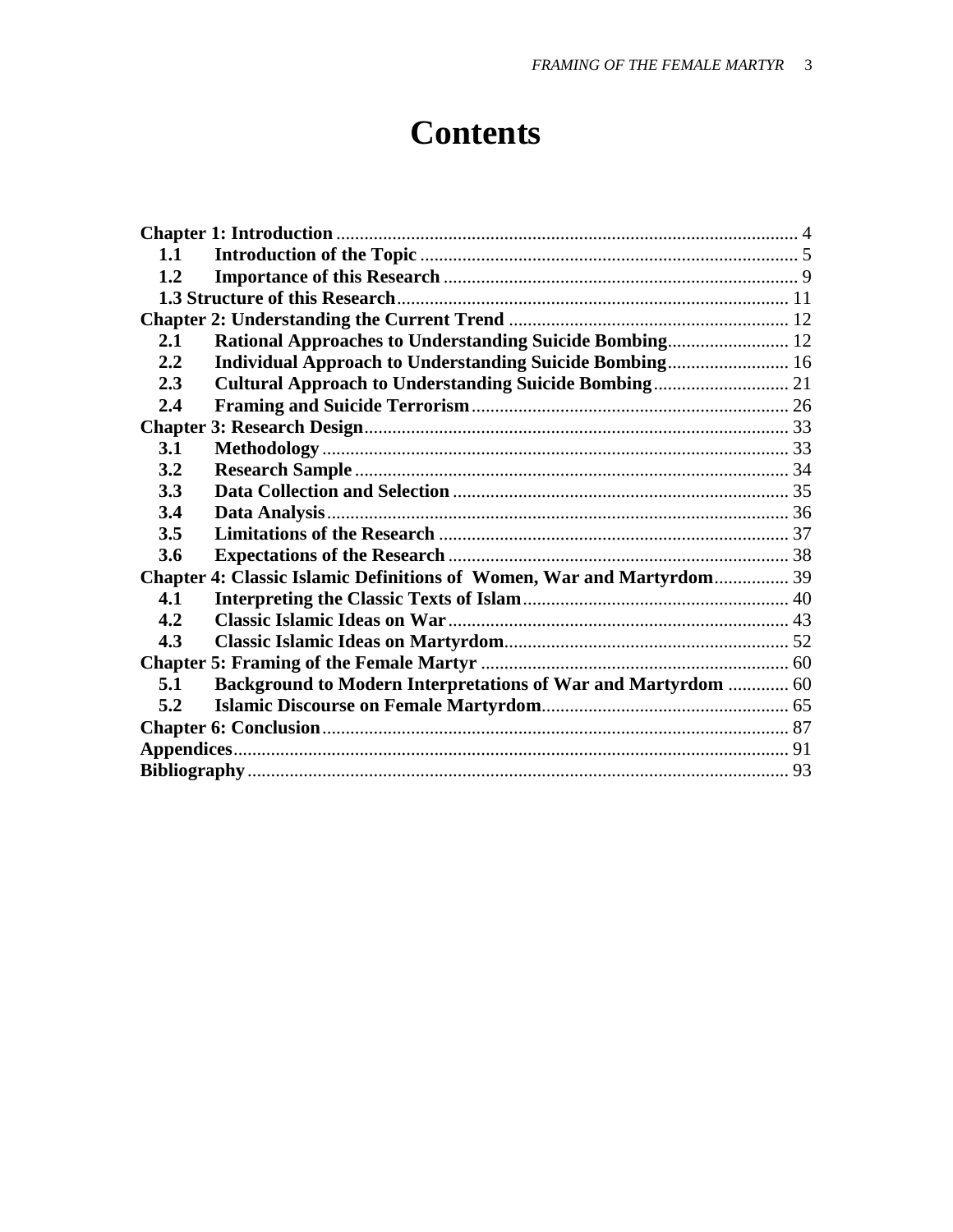### **Chapter 1: Introduction**

<span id="page-3-0"></span>Terrorism is considered "an act or threat of violence against non-combatants with the objective of exacting revenge, intimidation, or otherwise influencing an audience" (Stern, 2003, *xx*). The goals of a terrorist are to shock the world, instil fear into society and garner publicity for a cause. Suicide terrorism, in particular, is considered the most aggressive of all the tactics of a terrorist (Pape, 2006). A suicide attack, in particular, is defined as "an operational method in which the very act of the attack is dependent upon the death of the perpetrator" (Ganor, 2003). The fear associated with suicide terrorism amongst civilian populations stems from the idea that a perpetrator's own desire for death is encased in the attack of others. This condition leaves the public feeling hopeless at the whim of an individual's state of mind. The suicide terrorist has adopted various tactics to terrorize society, from detonating car bombs and suicide vests, to crashing airplanes into buildings (Pape, 2006). The suicide bomber, in particular, facilitates an acute sense of fear, with terror incited by the idea of concealed explosives around their body. Whether man or woman, they are individuals motivated towards self-immolation. The chilling image of the suicide bomber erodes the divide between civilian and terrorist, with every passer-by becoming a suspect perpetrator. In this instance, the spheres of terror, fighting and civil society collide. Terrorist activity is no longer confined to the realms of the underworld, with activity concealed from the public eye. Instead, the terror of the suicide bomber infiltrates into the homes of civilians, with circulation of images of disaster.

The image of the first Palestinian female suicide bomber, Wafa Idris, on January 27, 2002, left Western society with a particular sense of unease. The female suicide bomber represented a group of women, traditionally hidden from their wider community, who transcended domestic roles to become public figures. Mothers and daughters became militant fighters. The motivations for a female suicide bomber, to value her selfdestruction over her existence as a homemaker, caregiver and child bearer, seem inconceivable. In order to understand what drives such women to suicide terrorism, or in their eyes, martyrdom, I look to uncover the dynamics surrounding the inherent value and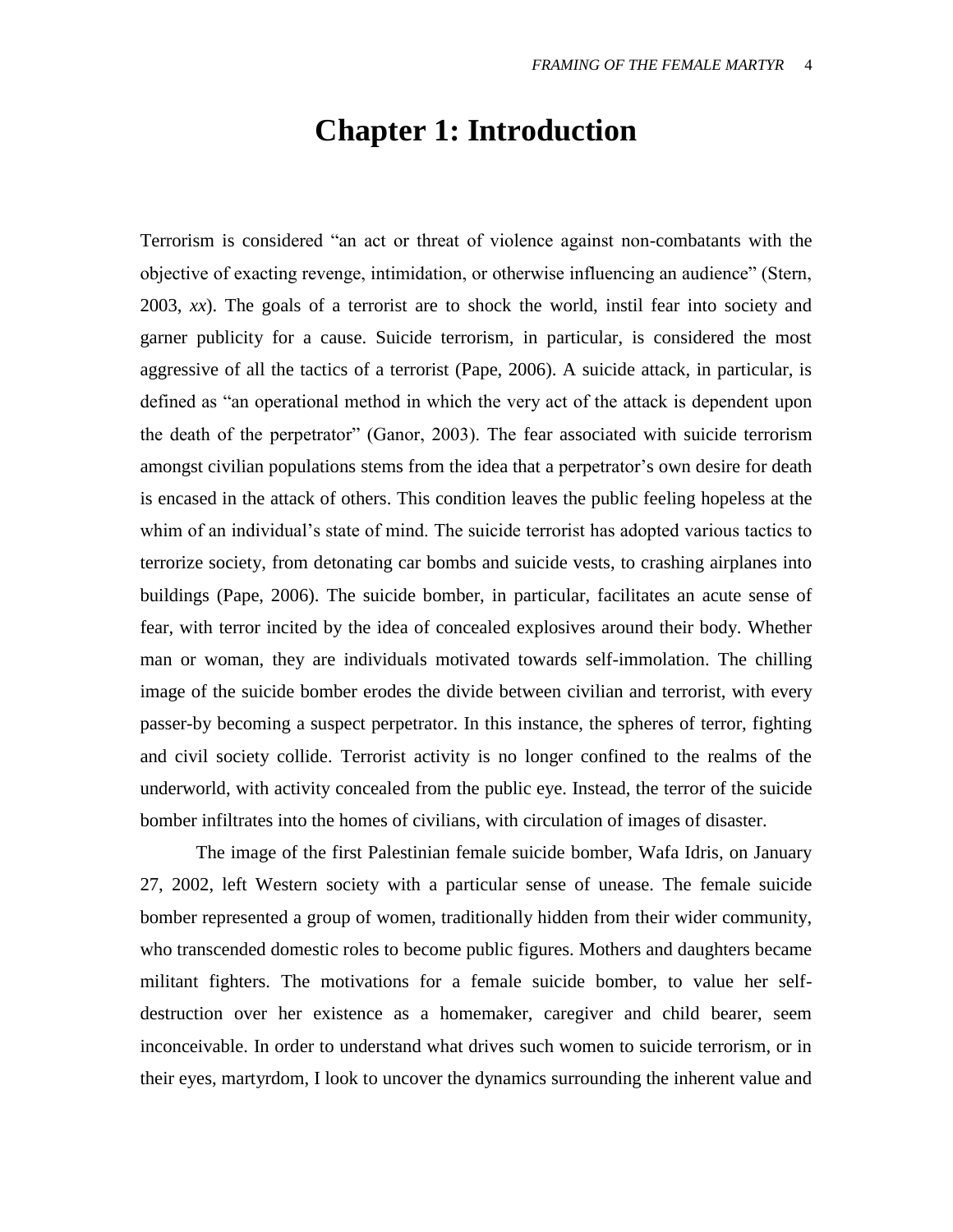meaning placed on the act. Often, the chilling declaration of their martyrdom by themselves, in their final video, or by terrorist leaders, presents such insight. This research seeks to gain insight into how the female suicide bomber is represented, in order to better understand the dynamics behind female suicide bomb attacks.

#### <span id="page-4-0"></span>**1.1 Introduction of the Topic**

#### *Religious Terrorism*

 $\overline{a}$ 

Suicide terrorism has been historically enacted by groups defined by geographic location and differing religious affiliation, from non-religious secular/nationalist groups and religious groups, including those identified as Muslim, Christian, Jewish, Hindu and Sikh, all of whom encompass varying motivations towards terrorism (Bloom,  $2007a$ ).<sup>1</sup> Recent manifestations of suicide terrorism were marked by the 1983 suicide attacks by radical Islamic groups in Lebanon against American Marine barracks (Bloom, 2007a). This incident signalled a distinct shift in suicide terrorism and religious declaration and, therefore, presented a unique manifestation of the suicide bomber for Muslim groups. Various studies identify this wider trend with political ideology, nationalism and separatism as key motivations toward committing suicide campaigns. In the case of modern suicide terrorism, some authors dispel the religion of the perpetrator or group as 'incidental' to the act (Bloom, 2007a and Pape, 2006). Nevertheless, as presented in other studies, in fact we see religion has played a distinct role in the modern iteration of suicide terrorism (Khosrokhavar, 2005; Juergensmeyer, 2003; Stern, 2003). This is evident in the support of the suicide attacks by religious terrorist organisations declared across the world following the event. Furthermore, the religious undertones recognisable in public declarations by would-be and actual suicide bombers provide an undeniable link between religion and terrorism. This is evident in the last statement of Reem Raiyshi, who denoted herself on January 14, 2004:

By God, my heart is full of many mixed feelings that I cannot control as though a thought is filling my mind, and living in my heart, a pleasant dream is gripping

<sup>&</sup>lt;sup>1</sup> See Bloom for an overview of the historical precursors of suicide terrorism (2007).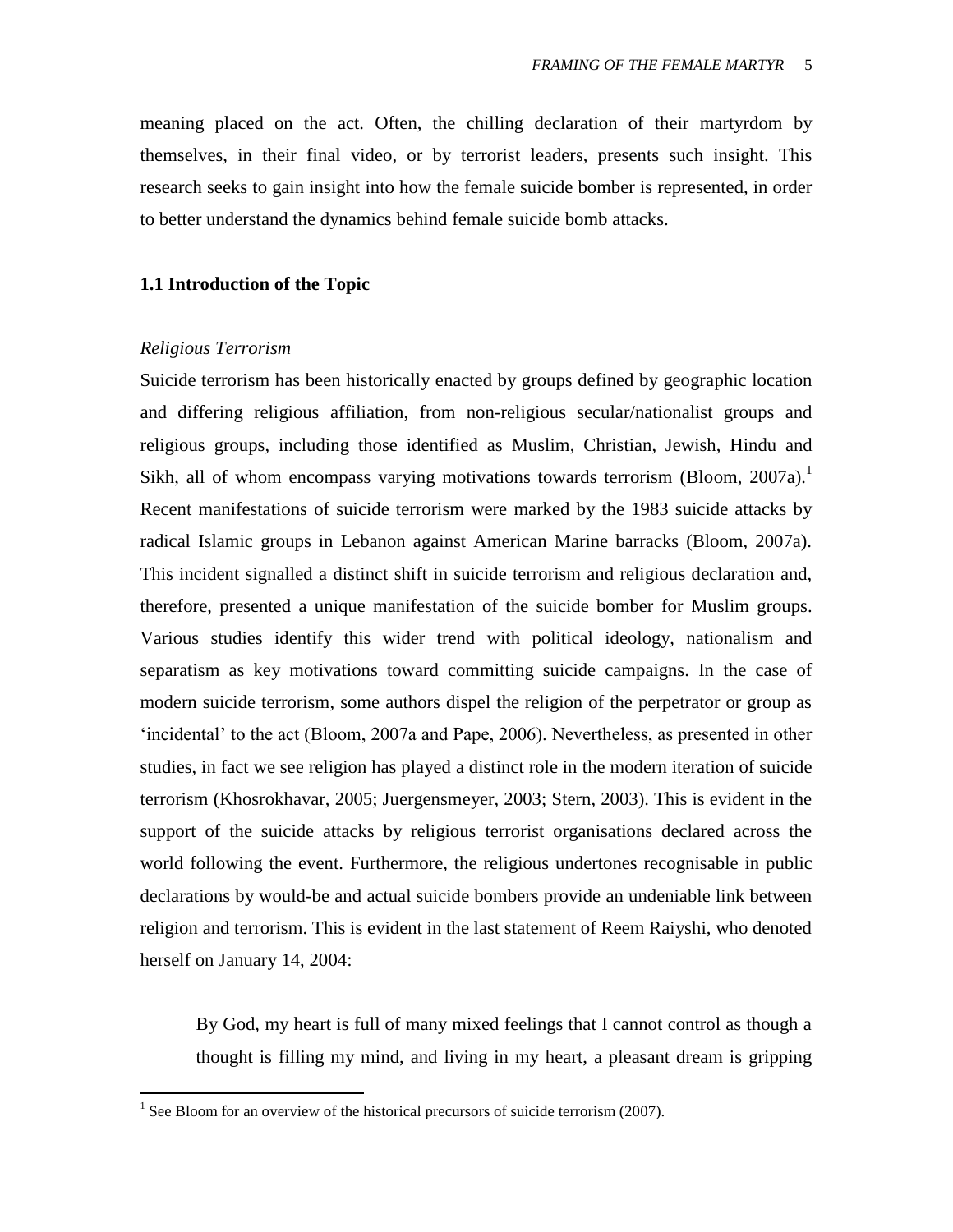my body, and the beats of my heart say: "God, make me a martyr for your sake" (BBC News, 2004b).

Here, religious grounds for terrorism are tied to the value of self-immolation, as defined as an act of God. Even more so, discourse concerning female suicide terrorists for the secular Palestinian group, Fatah, carry religious undertones, as will be discovered in the final declaration of Wafa Idris. Thus, I maintain that religion plays a key role in the dynamics of modern terrorism, as presented by "religious terrorism" (Stern, 2003, Juergensmeyer, 2003). Such religious terrorism presents a unique presentation of war and martyrdom, concepts that are shrouded in religious text, holy meaning and expressions of sacredness**.** This instance of suicide terrorism has brought into question the role and weight of religious authority in supporting violence, in relation to society, the individual and the wider audience. This research will provide greater insight and exploration into the realm of religious terrorism. It will examine references of war and martyrdom in religious discourse and their projection into modern terrorism.

#### *Women and Suicide Terrorism*

 $\overline{a}$ 

Female participation in suicide terrorism is not a new phenomenon and, as with the general trend in suicide terrorism, female suicide terrorist attacks have occurred throughout history in various locations and have been represented by an inconsistent profile, as defined by religion, nationality and motive. In particular to suicide bombing, Yoram Schweitzer, international terror expert, estimated that in the modern era of terrorism, female suicide bombers represented around 15 percent, or 220, of the total number of global suicide attacks between 1985 and  $2006$ .<sup>2</sup> Female suicide bombers have detonated themselves on behalf of secular groups, driven largely by nationalist aims, such as Fatah, Sri Lanka"s Liberation Tigers of Tamil Eelam (LTTE) and Turkey"s Kurdistan Worker"s Party (PKK), and religious groups, such as Hamas. Yet, attention notably focused on the female suicide bomber as a phenomenon, following Wafa Idris' suicide attack in 2002. The appearance of a woman from a religious and traditional Muslim background participating in violent acts of suicide terrorism was not only a shock to the

 $2$ <sup>2</sup> This figure includes those attempts intercepted prior to attack (Schweitzer, 2006).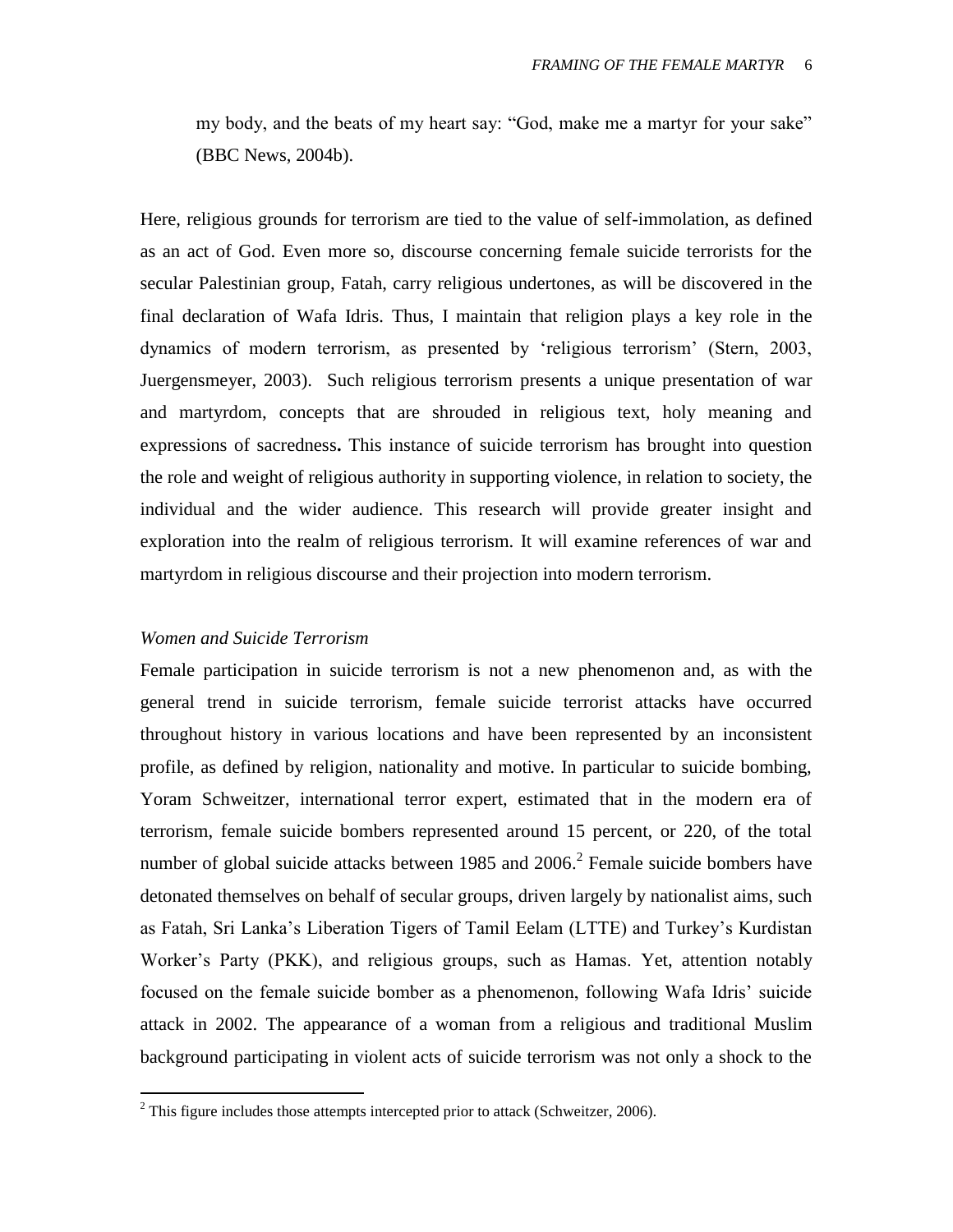world, but also to her own community. Idris' participation suggested that the modern suicide bomber no longer fitted the single image of a man. More so, the act of a woman in the frontline of a Muslim group's activity, a realm predominantly dominated by men, signalled that fundamental changes were occurring regarding views of women and those considered *mujahadeen*, or Islam"s fighters. Within her local community, Idris was transformed into a "cult heroine"; her act of suicide was viewed as an inspiration and call to action for other Muslim women (Bloom, 2007a, 148). The trend of suicide terrorism among Palestinian factions following Idris witnessed the use of women. This was particularly exemplified during the Second Intifada of the Israeli-Palestinian conflict, which commenced in 2000 (appendix a).

The prevalence of the Muslim female martyr created a unique point of research in terrorism, making the immediate question of *why* an individual would be motivated towards suicide terrorism even more pressing. In order to understand the why, it is first necessary to comprehend the mechanics driving the act itself, as located in the social, organisational and individual spheres of civilian life. Arguably, individual motivations are not idiosyncratic desires, which operate in complete isolation from other dynamics and external drivers. Furthermore, motivations are enmeshed in social, cultural and organisational dynamics, which churn the tide of terrorism (Hafez, 2006a, 2006b, 2006c and Moghadam, 2006). In order to understand the individual"s motivations, it is important to fully comprehend the possible forces at play.

#### *The Martyrdom Narrative*

Suicide bombing is discussed predominantly in terms of "martyrdom", meaning to witness. The martyr is described as an individual "who will choose suffering or death in order to demonstrate an absolute commitment to a cause" (Cook, 2007, 1). Cook asserts the role of martyrdom, as a form of witnessing, in the field of terrorism:

Witness is the most powerful form of advertisement, because it communicates personal credibility and experience to an audience (Cook, 2007, 1)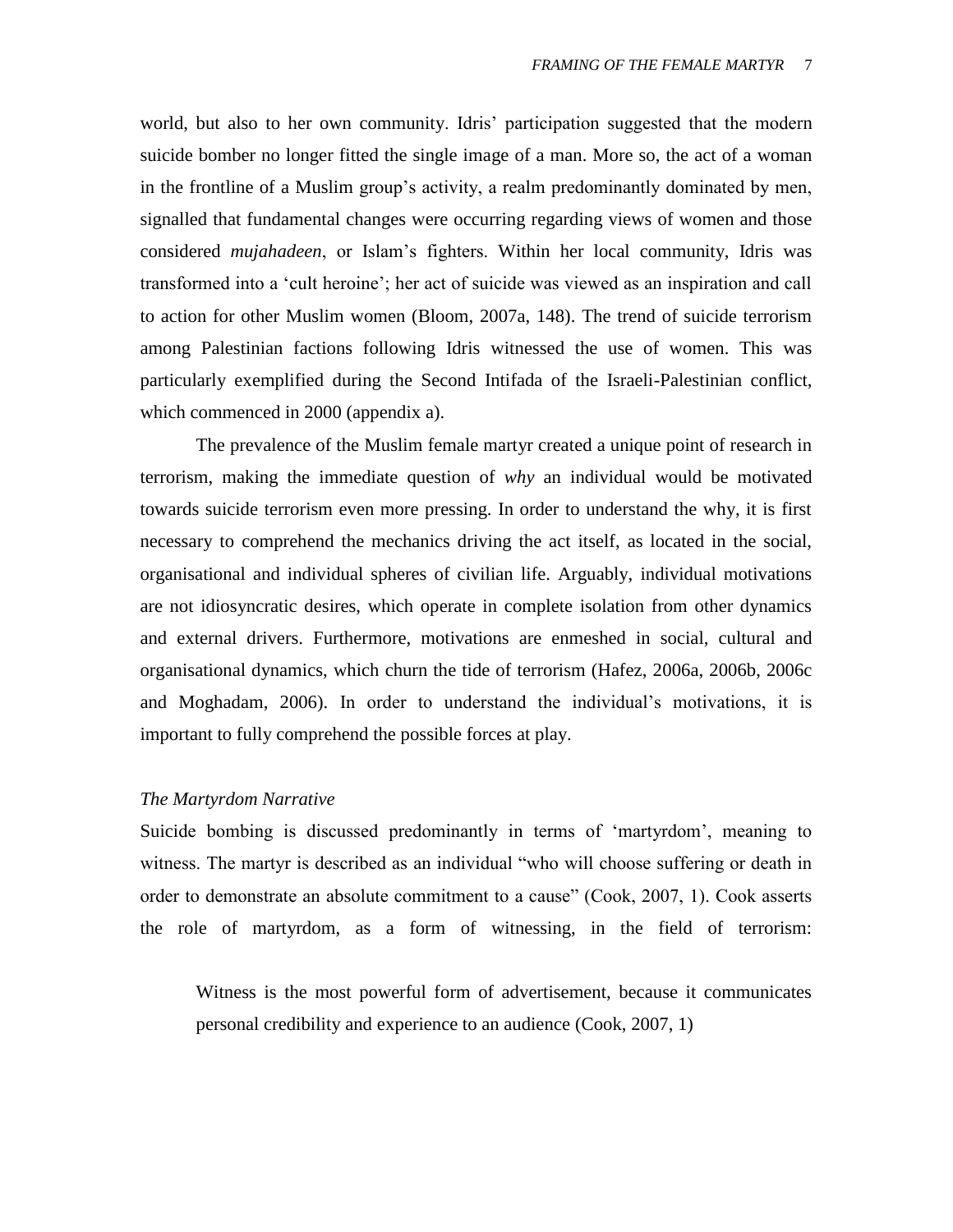The individual martyr carries certain beliefs, and will be acting on the instance when he or she "becomes a living definition of the intrinsic nature of the belief system for which he or she was willing to die" (Cook, 2007, 2). For the act to be considered martyrdom, an audience is a necessary witness to the event, in that the enactment of the beliefs of the perpetrator are acted upon and narrated by some as "martyrdom". The audience may witness the actual attack or, and in most cases, there is a 'secondary' audience who witnesses, or communicates, the event as martyrdom (Cook, 2007). Hence, the martyr's role is to impart the martyrdom 'narrative', i.e. to establish a historical event, which will be defined by the audience as martyrdom.

Cook describes the importance of this form of witnessing as existing "in the shaping of the historical memory that takes place at this stage, during the course of which the traumatic events are moulded into the most powerful narrative that the transmitter is capable of composing" (Cook, 2007, 3). The audience understands future events based on the tradition defined by their earlier interpretation of martyrdom. Hence, the narrative becomes an imbedded memory of the event amongst the audience. Terrorist figures present rationale, as located in religious discourse, to provide meaning to the action of martyr, as described as the martyrdom narrative. This research will focus on the system of ideas, as conveyed in statements on Palestinian suicide attacks, by local radical groups involved in suicide terrorism, such as Hamas and Fatah, and radical Islamic leaders in the local region. In doing so, one can appreciate the information disseminated and the martyrdom narratives generated in the local environment within the local Palestinian audience. Such ideas do not necessarily reflect a specific group ideology, but arguably represent the manufacturing of Islamic concepts, or propaganda, which is used in a larger effort to generate support for certain military tactics, such as garnering recruits for suicide attackers.<sup>3</sup>

I will present in this paper the portrayal of the female martyr in the public arena, in particular to Palestinian territory. To uncover activity behind suicide terrorism, I turn

 $\overline{a}$ 

<sup>3</sup> This latter point will not be tackled outright in this research; however, this thesis considers the ideassystems, which operate on a group level. Such insight is useful for possible future research into organisational activity and group motivation.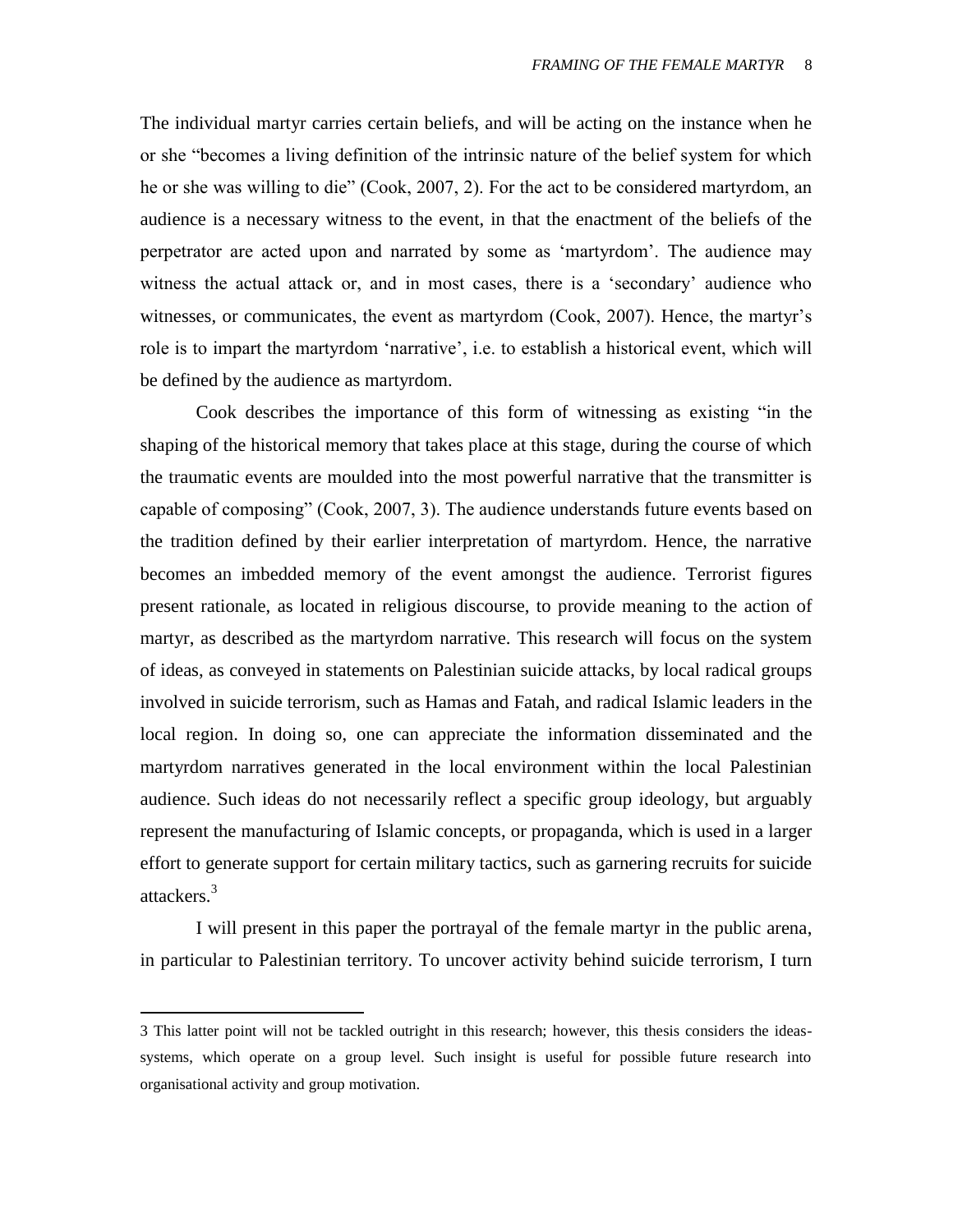to the written and vocal support of this activity by prominent Palestinian radical groups and Islamic fundamentalist figures, as founded in religious literature and public religious discourse. Research on the role of women in suicide bombing provides an opportunity to examine religious concepts and interpretations of religious values, and how such ideas manifest into ideas concerning social roles in a specific Muslim culture. I consider how religious discourse, shaping the female martyr"s narrative, presents inconsistencies in the underlying principles guiding women in war and martyrdom. In particular, medieval discussions on female participation in war will not necessarily denote a specific role of female martyrdom. The discourse also provides an independent religious voice in the modern era, addressing the role of female martyr in Islam.

This study will address the following questions: are the actions of a female suicide bomber an upshot of her own motivations and beliefs? Are her actions a justifiable instruction of her Islamic belief? I then further enquire into how women are represented by the terrorist group to their local communities and the rest of the world. When the group discusses the individual women, does this discussion align with existing ideas on war and martyrdom, or does it present a departure? Does their presentation align with classic religious belief? If not, where do modern ideas on female martyrdom originate?

#### <span id="page-8-0"></span>**1.2 Importance of this Research**

Any advancement in modern terrorism research provides a greater opportunity for societies to come to grips with possible terrorist threats, and act accordingly to address national security. In current anti-terrorist efforts, there emerges an importance to understand how women are depicted as martyrs, and to recognise that these martyrs are women motivated by a collection of varying reasons, possibly deviating from those of the male martyr. By understanding the workings of public discussions and religious text, we gain insight into particular dynamics that possibly contribute to the dynamics behind the motivations of a terrorist; we gain some understanding of what possibly stands behind the female martyr's narrative, as shaped by the organisation; and lastly, we can begin to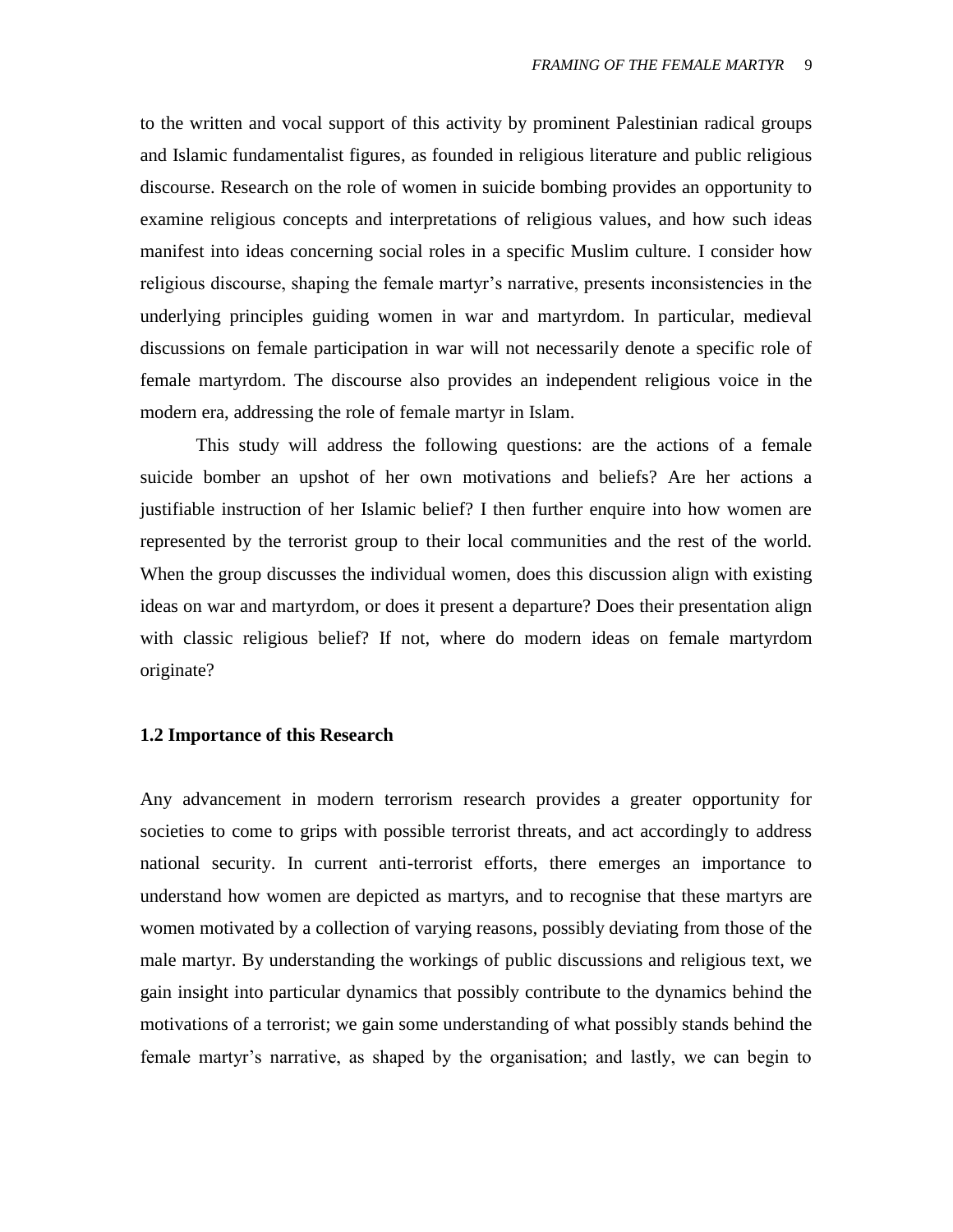understand in greater depth the workings of radical groups and public discourse, within the realm of terrorism.

This research offers discussion points for future research in various fields, such as the role of social policy and law, with respect to the perpetrator and the group, which will be examined in the conclusion of the research. It also has implications in terms of the impact of religious discourse on the individual of a particular society and the workings of media and communication.

#### *Social Implications*

Fostering an understanding of why people participate in suicide terrorism will provide anti-terrorist circles with a better understanding of the nature and context of discourse, which possibly contributes to a deadly trend. This research focus provides an opportunity to appreciate the ideas behind the values allocated to female martyrdom and, hence, the possible values individuals place on their lives within a particular society. From a broader perspective, this research enables social circles to understand where attention is required, in order to address the dynamics of religious authority in society. Researchers can address how the prevalence of religious discourse, which possibly evokes violence, can be curtailed. For instance, efforts towards developing social opportunities and alternative sources of education for women that counter the strength of such belief systems can be considered.

#### *Role of the Media*

It is vital that research on suicide terrorism will address the subtle factors that influence the final outcome of the martyr. The endorsement of the martyr by groups in public channels is prolific. It is argued that terrorism is only successful in the instant when the medium of communication facilitates the terrorist"s publicity of messages to the wider world (Dershowitz, 2003). As previously discussed, the martyrdom narrative is only effective when an audience exists to absorb and appreciate the event and is made aware of the beliefs of the martyr. This is often communicated via secondary channels, such as television, radio and internet. If such messages are monitored and restricted and, therefore, the convictions of the group are not publicized, then the act of witnessing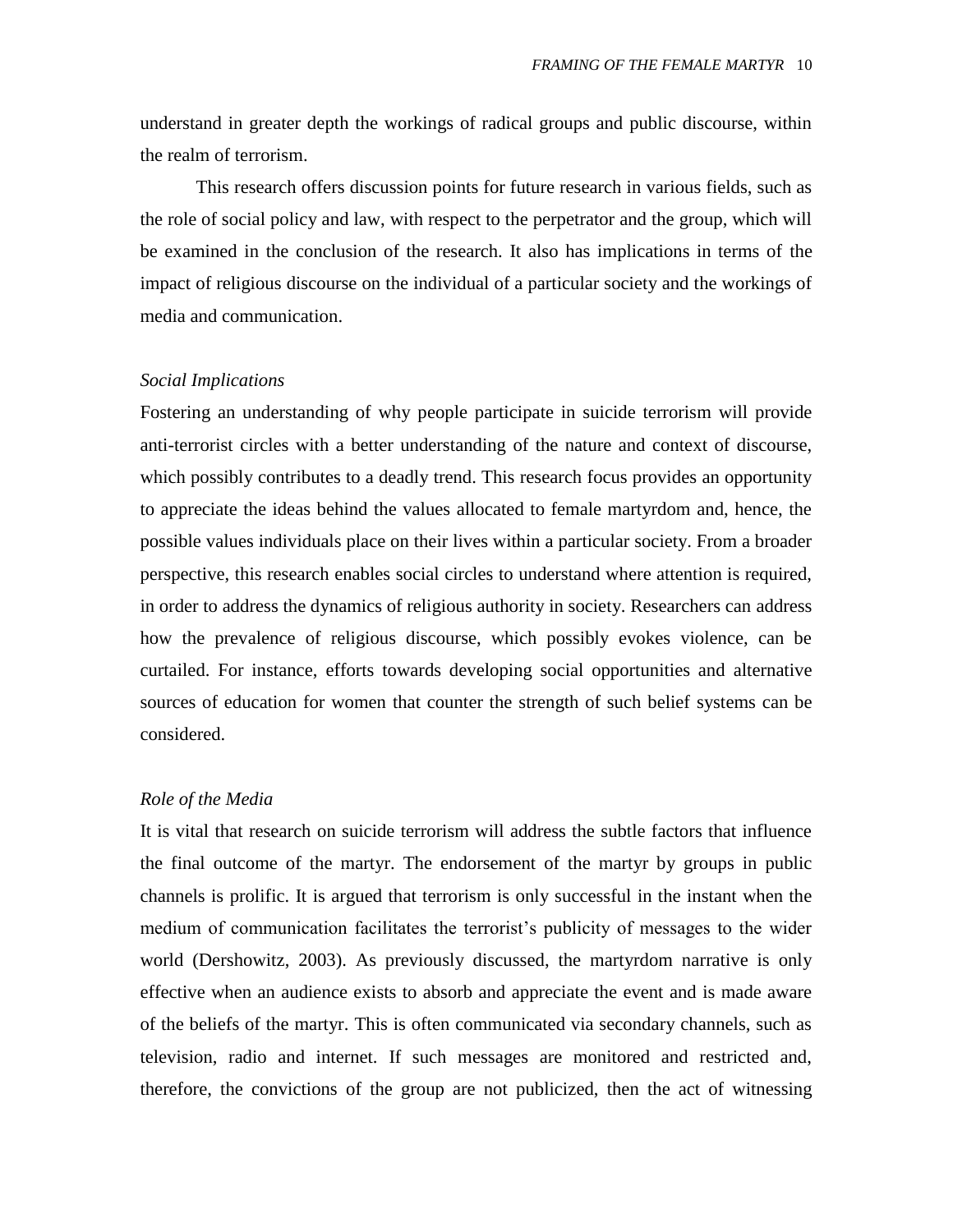becomes void, and the act of the terrorist simply becomes an act of violence. Hence, the importance of this research is to present the significance of western media outlets in presenting religious discourse of terrorist groups and the need to do so in a responsible and selective manner in order to not further perpetuate the wave of terrorism. Furthermore, martyrdom narratives in public discourse resonate particularly strongly in social environments where the presence of Islamic terrorist groups is evident, such as within the Palestinian authority. Hence, the role of media channels in such societies requires addressing, specifically when such public proclamations of terrorism influence the activity of more submissive groups, such as women and children.

#### <span id="page-10-0"></span>**1.3 Structure of this Research**

This study continues with chapter 2 and an introduction into the various ways of understanding suicide terrorism in research. I present various methods in order to provide different insights into understanding the many elements of this topic. This chapter will then present the central premise of this research, framing, as such an approach presents inroads into understanding a specific approach to suicide terrorism, the cultural approach, which considers the dynamic of religion. Hence, by considering framing, the research can provide an understanding of ideas pertaining to female martyrdom in modern religious discourse. The third chapter presents the research design, which includes the methodology and data selection of this research. Fourth, I will present the workings of medieval Islamic text, in order to gain a more nuanced understanding of the role of the female martyr, with reflection on concepts of war and martyrdom. Fifth, I present the findings of radical Islamic religious discourse research in uncovering a modern presentation of women and martyrdom, and in doing so, highlighting the framing of the female martyr. Lastly, the conclusion will discuss the notable findings of the research commenting on their social implications.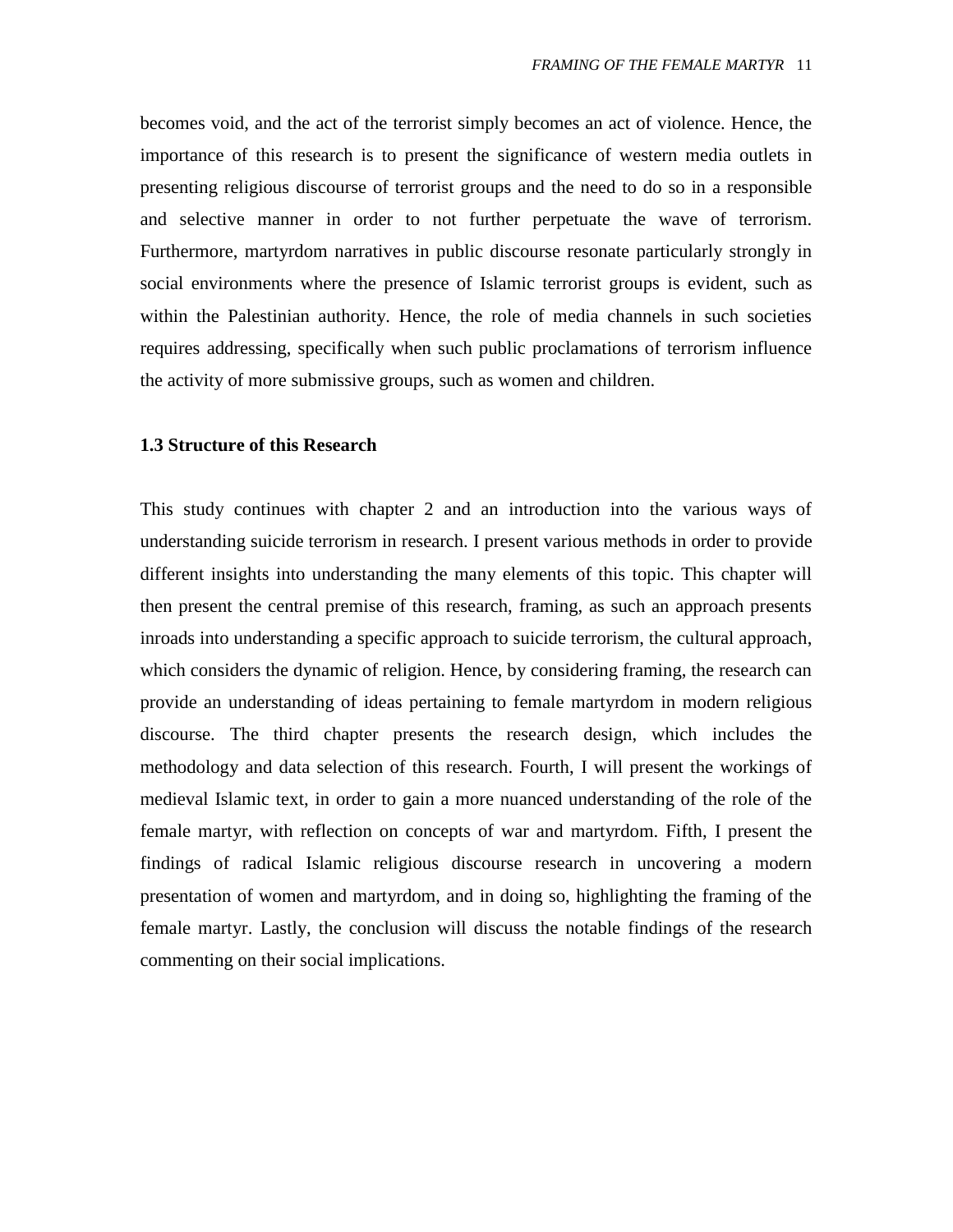# <span id="page-11-0"></span>**Chapter 2: Understanding the Current Trend In Female Suicide Bombing**

In order to develop an effective research method towards better understanding the dynamics behind the female suicide bomber, it is important from the outset to examine existing approaches used to explain the field of analysis. This literature review is based upon various types of sources covering the field of terrorism, including academic research, news articles, interviews and military reports. This scope of literature provides great insight, given the diverse and interdisciplinary nature of suicide terrorism.

Suicide terrorism is considered in terms of various overlapping perspectives, including rational-thinking, the individual, culture, organisation, psychology and political science. This literature review considers, however, three relevant and contrasting methods to understand suicide terrorism: the rational, individual and cultural approach. These areas of existing research are examined, as a means to identify an effective approach to uncovering the modern conception of female martyrdom by radical Islamic figures and Palestinian groups. Such multi-dimensional approaches have been recognised as an effective method to understanding suicide terrorism (Hafez, 2006a, 2006b, 2006c). Moghadam (2006), for example, considers this approach as useful in expanding our understanding beyond the "causes" of suicide terrorism, to the "nature" and "characteristics" of suicide terrorism.

Following this examination, this chapter will discuss framing, as a specific perspective of the cultural approach to understanding female suicide terrorism. In particular, framing will be considered when investigating a modern conception of the Muslim female martyr.

#### <span id="page-11-1"></span>**2.1 Rational Approaches to Understanding Suicide Bombing**

Existing studies on suicide terrorism often attempt to explain the phenomenon of the suicide bomber in terms of group motivation, by identifying the strategic use of suicide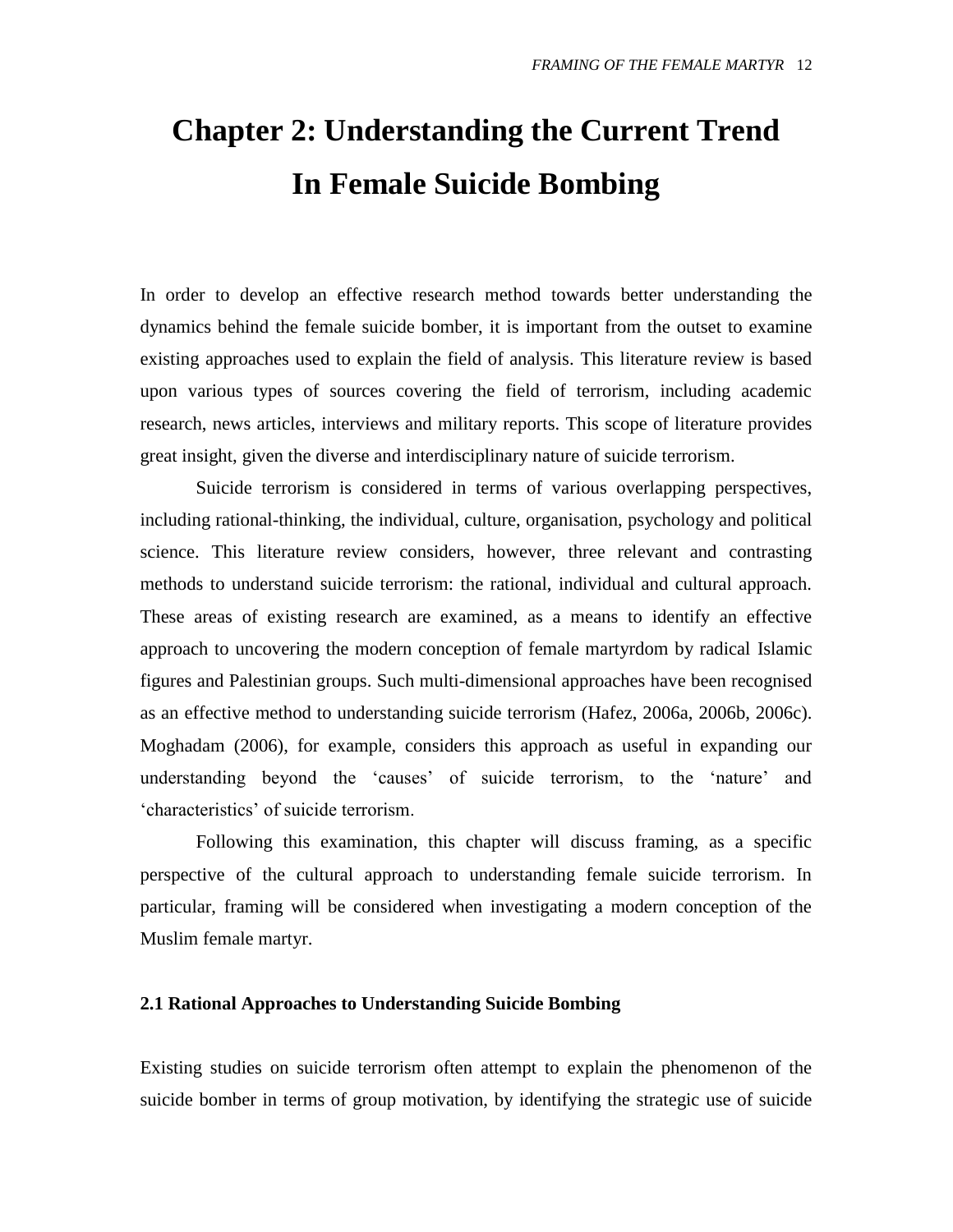terrorism as part of achieving a group"s political goals (Bloom, 2007a; Pape, 2006; Sprinzak, 2000; Hoffman, 2003). In an early study in the field of terrorism, Martha Crenshaw (1981) found terrorist activity was an outcome of a "rational political choice" taken by a disenchanted group, which hold the same values and beliefs as their local environment, to contest a government. Crenshaw asserted that such terrorist groups make calculated decisions to perpetrate a terrorist attack, given that the outcome will fulfil their goals to "dramatize a cause, to demoralize the government, to gain popular support, to provoke regime violence, to inspire followers, or to dominate a wider resistance movement, who are weak vis-a-vis the regime, and who are impatient to act" (Crenshaw, 1981, 389). In achieving the aims of the organisation, terrorism is considered the sole option for a group to portray their discontentment. Crenshaw does note, however, that other dynamics reinforce the prolonged use of terrorism, such as the psychological dimension of loyalty and guilt amongst the individual members.

Extending from this rational approach is an organisational approach towards understanding suicide terrorism. Arguably, suicide terrorists rarely carry out acts of terrorism alone, but rather they are individuals operating on behalf of an organisation or group pursuing suicide terrorism (Moghadam, 2006). Moghadam considers the importance in distinguishing between the individual and organisation, when considering suicide terrorism, given it is considered 'uncommon' for an organisation to recruit internally. Terrorist groups are often driven by motivations distinct from the individual and so, the organizational approach arguably presents a clearer understanding of the tactics of the group and, ultimately, the situations in which suicide terrorism is more likely will arise in. Furthermore, Moghadam suggests that environmental factors, such as religion, economic and political circumstances, which may influence a trend towards suicide terrorism, do not necessarily "directly" an increasing trend in suicide terrorism. Instead, these factors require the involvement of "intervening variables", i.e. the rationality of an organisation or individual, which more directly influences a trend in suicide terrorism (Moghadam, 2006). Despite such suggestions, the involvement of religion in inspiring terrorism is still not negated, and so one must still recognise the religious tenets of the organisation's representation of the act to the individual.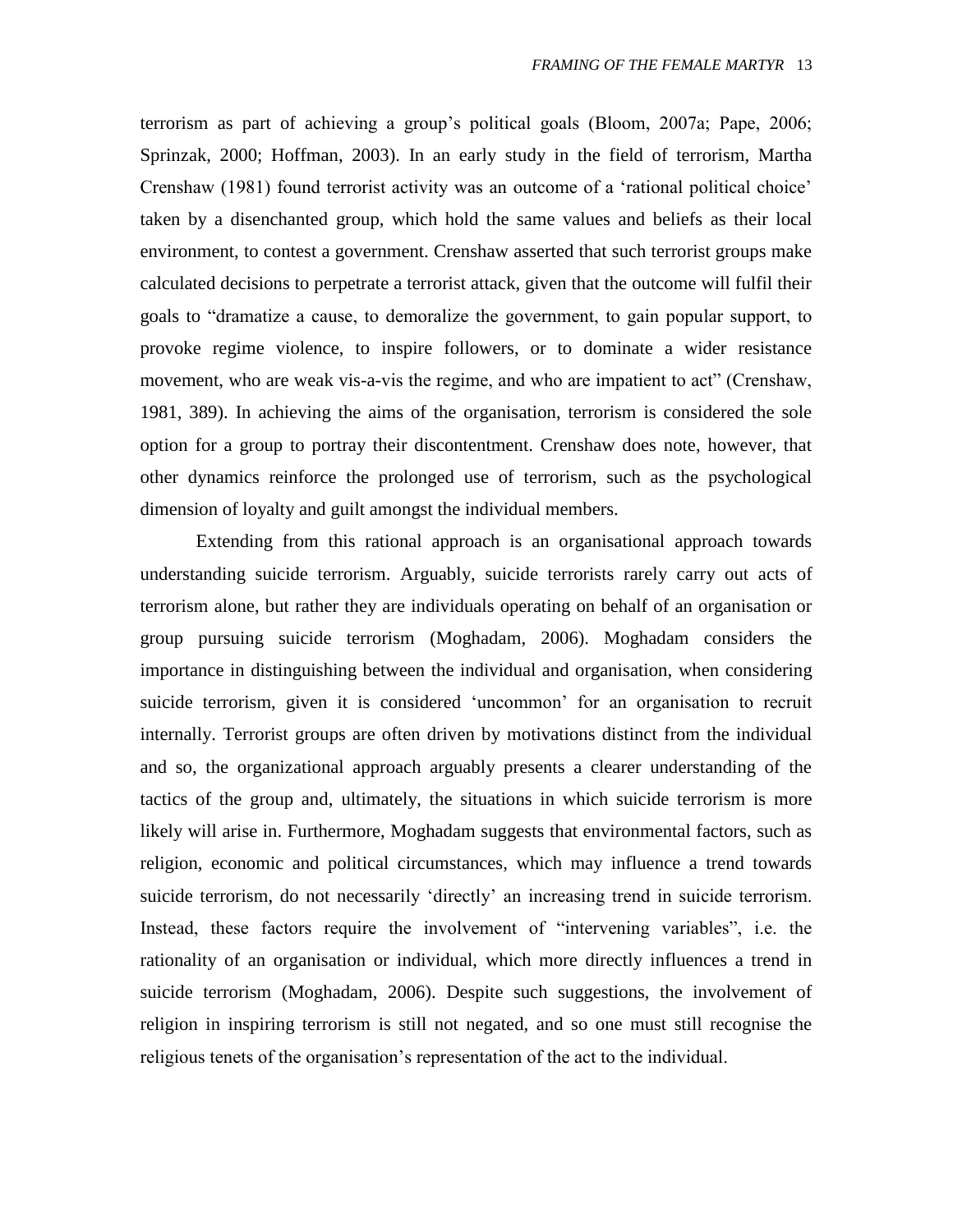More recent studies applied the rational approach to understand the use of suicide missions by terrorist groups. Robert Pape (2006) presents the use of suicide terrorism by local groups of disenfranchised individuals, as an effective method to target foreign democratic countries who occupy their territory. Pape asserts "modern suicide terrorism is best understood as an extreme strategy for national liberation against democracies with troops that pose an imminent threat to control the territory the terrorists view as their homeland" (Pape, 2006, 23). In a similar vein, Mia Bloom (2007) asserts the deployment of a suicide terrorist is a rational and strategic approach to raise the status of a group and create fear amongst it target population. Bloom further suggests that women are recruited to suicide missions as part of a tool to win political wars, as they garner more publicity than male suicide terrorists. In particular, female suicide terrorists generate a "CNN factor", attracting eight times more media attention than male suicide terrorists (Bloom, 2007a). Strong media reactions to the female suicide bomber are arguably logical, given western society's disturbance by violence as represented by a woman. This image starkly contravenes universally accepted notions of femininity, such as being creator of life, care provider and nurturer (Yadlin, 2006). The violent image of a female suicide bomber is particularly shocking to Muslim communities, in which women tend to bear an exceptionally traditional and private role. Such women represent a trend of those "defying tradition to sacrifice their lives for the Palestinian cause" (Bloom, 2007a, 144). Hence, the 'female suicide bomber' arguably has a dual impact. First, it shocks the western world, by perpetuating greater fear of terrorism by removing "the imagined barriers between combatants and non-combatants, terrorists and innocent civilians" (Bloom, 2007a, 8). And second, it arguably stuns the Muslim community, by representing a shift in the dynamic of warfare and society, with women moving to the frontline of the very public activity of suicide terrorism.

Sprinzak develops the rational approach to suicide terrorism, highlighting the tactical benefits to send an individual on a suicide mission. First, it is a low cost and adaptable tactic, given the flexibility in locating the attack and limited weaponry. Second, the possibility to facilitate a large number of fatalities and extensive damage is highly probable. Third, the group"s risk of leaked information arising from the interrogation of its assailant is removed because the assailant"s death is an assured outcome of a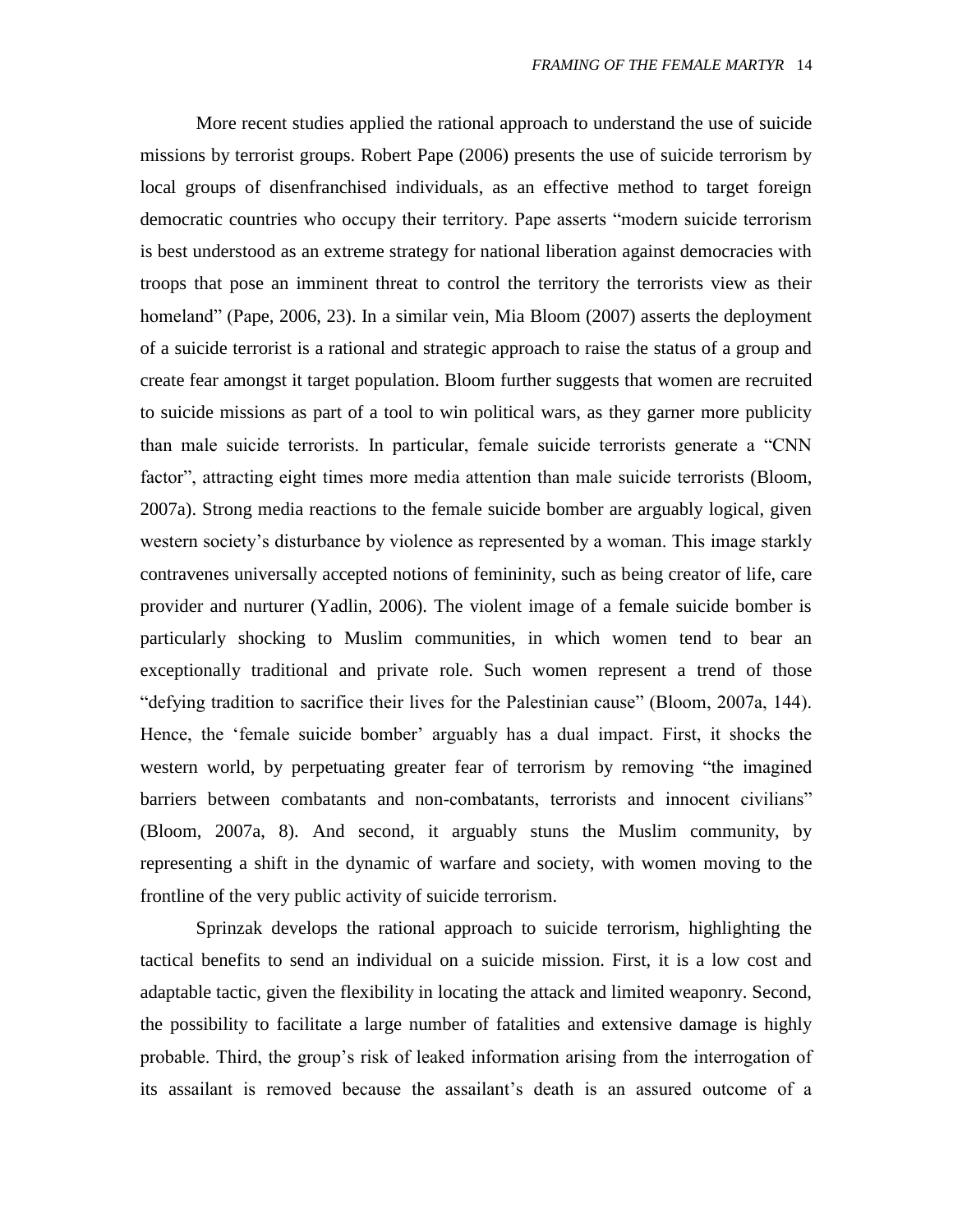successful attack. And finally, the attack often generates significant media and public attention (Sprinzak, 2000). Developments in the rational approach, specific to tactical benefits, were considered by the Israel Ministry of Foreign Affairs (2003a), which reported that Israeli guards considered women less suspicious than men at security check points during the Second Intifada. Further, religious parameters limiting the searching of Muslim women meant Muslim women often avoided searching all together at check points. Given these dynamics raised by Israeli security circles, the benefits to utilising women offered a unique opportunity for radical groups, resulting in the "exploit" of women to suicide missions (Israel Ministry of Foreign Affairs, 2003b).

The rational approach to understanding the suicide bomber strips calculative thought of emotive influences impacting on the nature of terrorism. Such methods, therefore, provide research circles with quantifiable insight into understanding the logical fashion driving the trend and the motivations of terrorist groups towards suicide terrorism. However, there are certain limits to a rational approach in understanding the trend of the female suicide bomber, in particular to those dynamics associated with religious terrorism. Hafez (2006a) found that such an approach does not consider the presence of religious discourse prominent in terrorist"s motivational statements and an organisation"s justification for suicide terrorism. Moreover, Hafez highlights the "contingency" of religious beliefs on the rationale to suicide terrorism.

The rationality of self-sacrifice is possible because of the transcendent belief system that links death with heavenly rewards, not just the instrumentality of human reasoning. If this is the case, the wall separating religious fanaticism and instrumental rationality withers away (Hafez, 2006a, 168).

Hence, a rational approach to understanding suicide terrorism does not explain the context of religious discourse, given the limits of rational calculation. Further, if an approach would consider religious discourse, it is arguable that "rationality" would become irrelevant. Given this examination, the rational approach does not provide sufficient scope for understanding the intricacies of religious discourse, as relevant to this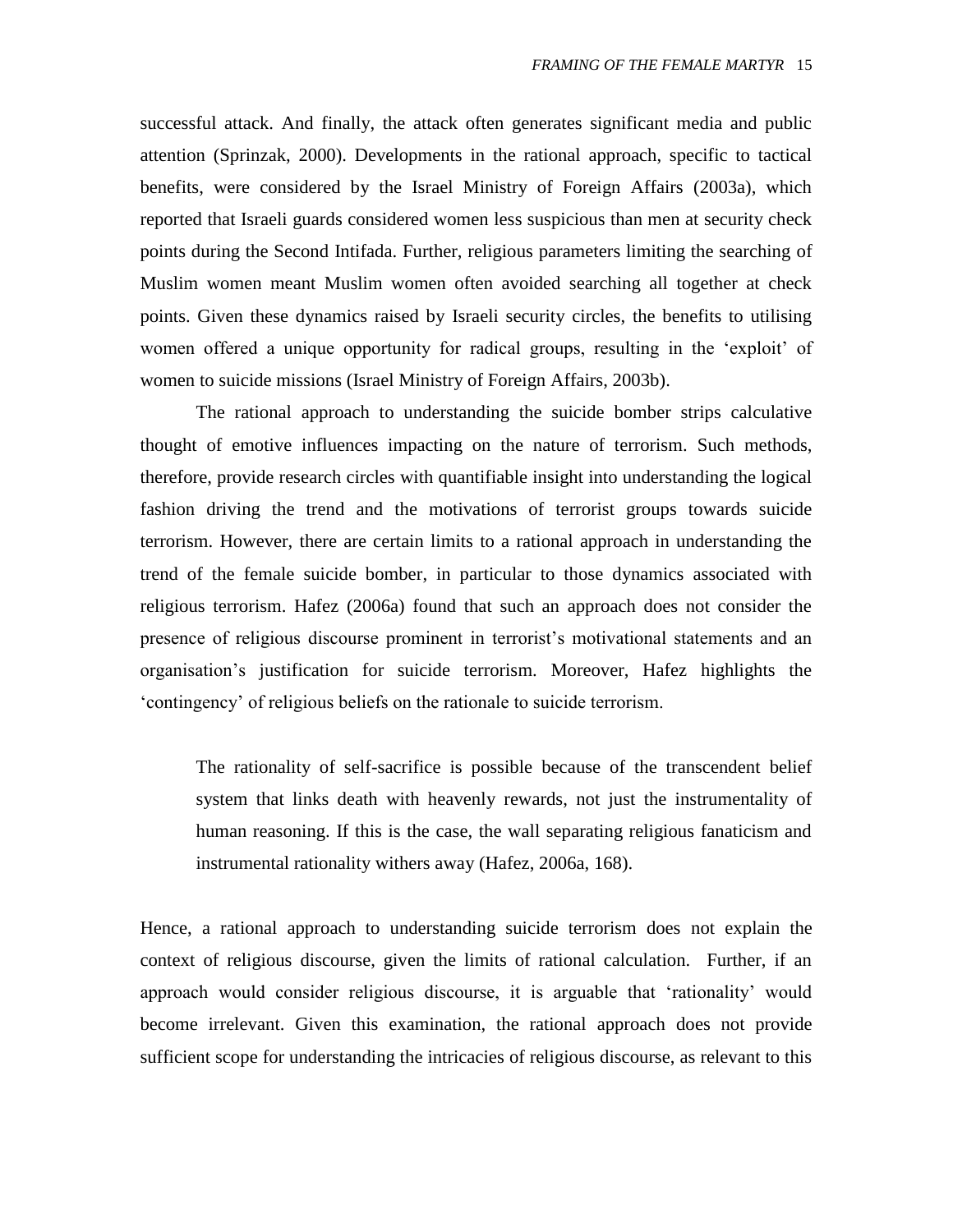study"s focus on Islamic terrorism. The study now turns to an alternative approach to understanding the female suicide bomber, as located in the individual perspective.

#### <span id="page-15-0"></span>**2.2 Individual Approach to Understanding Suicide Bombing**

An individual motivation towards carrying out a suicide attack may or may not be tied to rationality and/or the goals of a terrorist group. Instead, it is more likely to be understood in terms of a range of factors, including the individual"s background, mindset and personal experiences, all of which play a part in influencing the decision-process to become a suicide bomber (Berko, 2007; Victor, 2003; Stern, 2003). Pape found that suicide terrorists do not fit a single social status, psychological profile or background (Pape, 2006). Hence, the individual approach considers the various profiles of the suicide bomber, including those individuals from differing origins, religious affiliation, sex, education and so on.

Existing studies on female suicide terrorism attempt to explain personal motivations of the individual perpetrator, by examining their background, religiousorientation, age, social status and social experiences (Victor, 2003; Schweitzer, 2006). Anat Berko (2007) interviewed Palestinian women who were imprisoned for attempting a suicide bomb attack. This research offered an opportunity to uncover personal motivations towards becoming a suicide bomber. Berko found female interviewees revealed personal circumstances that often influenced them towards participating in suicide missions. These circumstances included avenging the loss of loved one killed by IDF soldiers; pursuing roles that allow them to defy their assumed role or work closely with young men; and, attempting to regain their honour in society and resolve a desperate situation of being caught committing "dishonourable" behaviour, such as adultery, by committing an act considered honourable (Berko, 2007).<sup>4</sup>

The literature identifies women"s experience within traditional religious societies, vis-à-vis their experience and involvement in terrorist organisations, as Bloom describes,

 $\overline{a}$ 

<sup>&</sup>lt;sup>4</sup> For instance, the suicide bomber, Fatma Omar An-Najar, is said to have been motivated to act in retaliation to the Israeli army, for destroying her home (Associated Press, 2006). The unsuccessful suicide terrorist, Najwa Hashash, is claimed to have been motivated to commit a suicide bomb, due to being unhappy in her marriage (Waked, 2007a).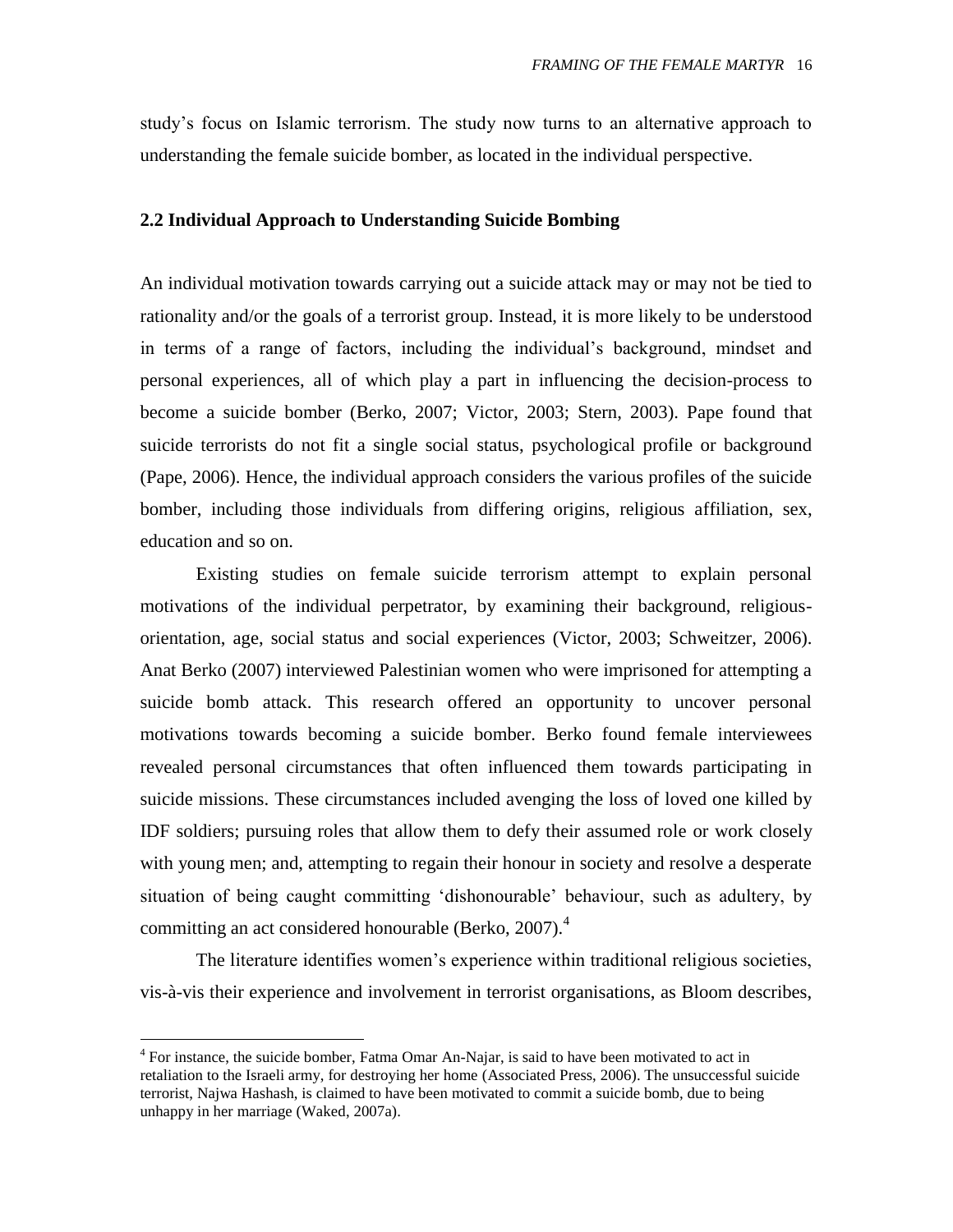"women are more vulnerable in such patriarchal settings and occasionally susceptible to mobilization against their will" (Bloom, 2007a, 164). Berko asserts that the role of women in Palestinian terrorist organisations is secondary to men, as found in society. For instance, the author affirms that Palestinian female suicide missions are a product of male instruction, organisation and design. Furthermore, female participation does not correspond with a strong drive and affiliation with the terrorist organisation"s objectives. Bloom (2007) and Jacques and Taylor (2008) similarly identified motivations between male and female suicide bombers to differ, whereby female suicide bombers were more often directed by their personal experiences and/or personal motivations. The author highlighted that male assailants are often motivated by religious and nationalist pursuits, whereas women are driven by the dynamics shaping their individual lives, such as their experiences in society and their private life. It can, therefore, be assumed that the motivations of female suicide bombers have little in common with the motives of the group, as with male suicide bombers. More importantly, given the motivations of suicide bombers vary, the interaction between motivation and recruitment can imply "either that different forms of recruitment evoke particular motivations in those who are exposed to them, or that extremist groups are sensitive to the motivational vulnerabilities of those that they attempt to recruit, and that they adapt their recruitment accordingly" (Jacques and Taylor, 2008, 322). Given this, the interaction between the group and the individual is crucial in locating a better understanding of the dynamics behind the trend in female suicide terrorism.

An Israeli Security intelligence report (2003) revealed women who had adopted a 'bad name', due to assumed promiscuity or extra-marital relationships, were often 'convinced' to participate in the groups' terrorist activities. Suicide bombing was presented "as a means of rehabilitating their status and character in Palestinian society" (Israeli Ministry of Foreign Affairs, 2003). In particular, Fatah Tanzim was found to recruit "young women who find themselves in acute emotional distress due to social stigmatization" (Israeli Ministry of Foreign Affairs, 2003). Blackmail was identified as a tool used to recruit women into suicide missions. For example, a 20 year-old women residing in Bethlehem was "blackmailed into recruitment for a suicide operation by use of social and psychological coercion, after she had become involved in an illicit personal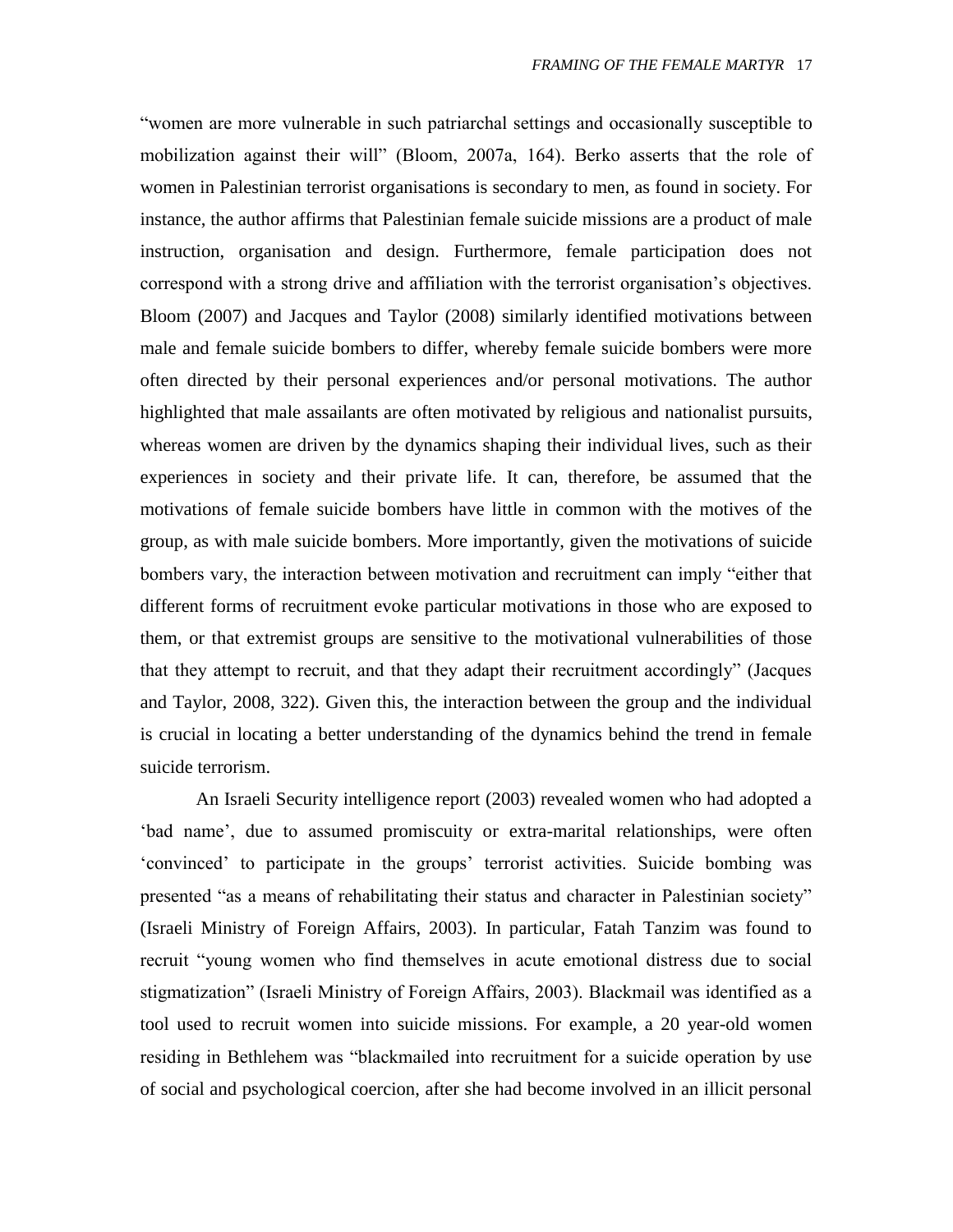relationship" (Israeli Ministry of Foreign Affairs, 2003). Coercion includes seduction or re-arranged raping of a woman, who is later encouraged to commit suicide, to avoid the disgrace from the misconduct, due to its possible revelation.<sup>5</sup> Even though this dynamic may be considered a unique experience of female participants, Jacques and Talyor identified no significant disparity between the recruitment of females and males by exploitation, proactive seeking or peer pressure.

Barbara Victor (2003) asserts Palestinian women"s social experience "pushes these young women over the edge of personal despair" towards suicide terrorism (Victor, 2003, 7). Victor uncovers the exploitation of women drawn into suicide bombing, and found women"s motivations towards suicide terrorism are largely determined by male family members and male terrorist group members. Ultimately, these members provide the moral discourse of personal redemption and family honor, which influence women into suicide terrorism. Hence, the degree to which women act upon their will to fulfil the goals of the group and innate motivations is questionable:

The motivation to become a martyr is a twisted ultimate fulfilment of patriarchal ideals. These phenomena don"t challenge the patriarchy but are clear examples of it: women are more socially vulnerable, especially because widows and rape victims are stigmatized; it is therefore not surprising that these women are recruited (Bloom, 2007a, 265).

Tactics used by Palestinian groups reflect the findings in the research. Berko and Erez (2005) describe Palestinian suicide bombers "as much victims as they are victimizers", whereby the "social structures, value systems, and the collective memory of a group combine to produce a steady supply of motivated candidates, exert pressures on hesitant candidates, and persuade reluctant recruits to go forward with the act" (Berko and Erez, 2005, 616). This thesis seeks to understand such value systems; however future research may aim to further this approach in uncovering the relationship between such value systems and the motivation of the candidate.

 $\overline{a}$ 

<sup>&</sup>lt;sup>5</sup> For example, the Israel Ministry of Foreign Affairs (2003b) assert that the female suicide terrorists, Ayat Muhammad al-′Akhras and Andalib Suleiman, were recruited with the use of "emotional/social blackmail" by Fatah members.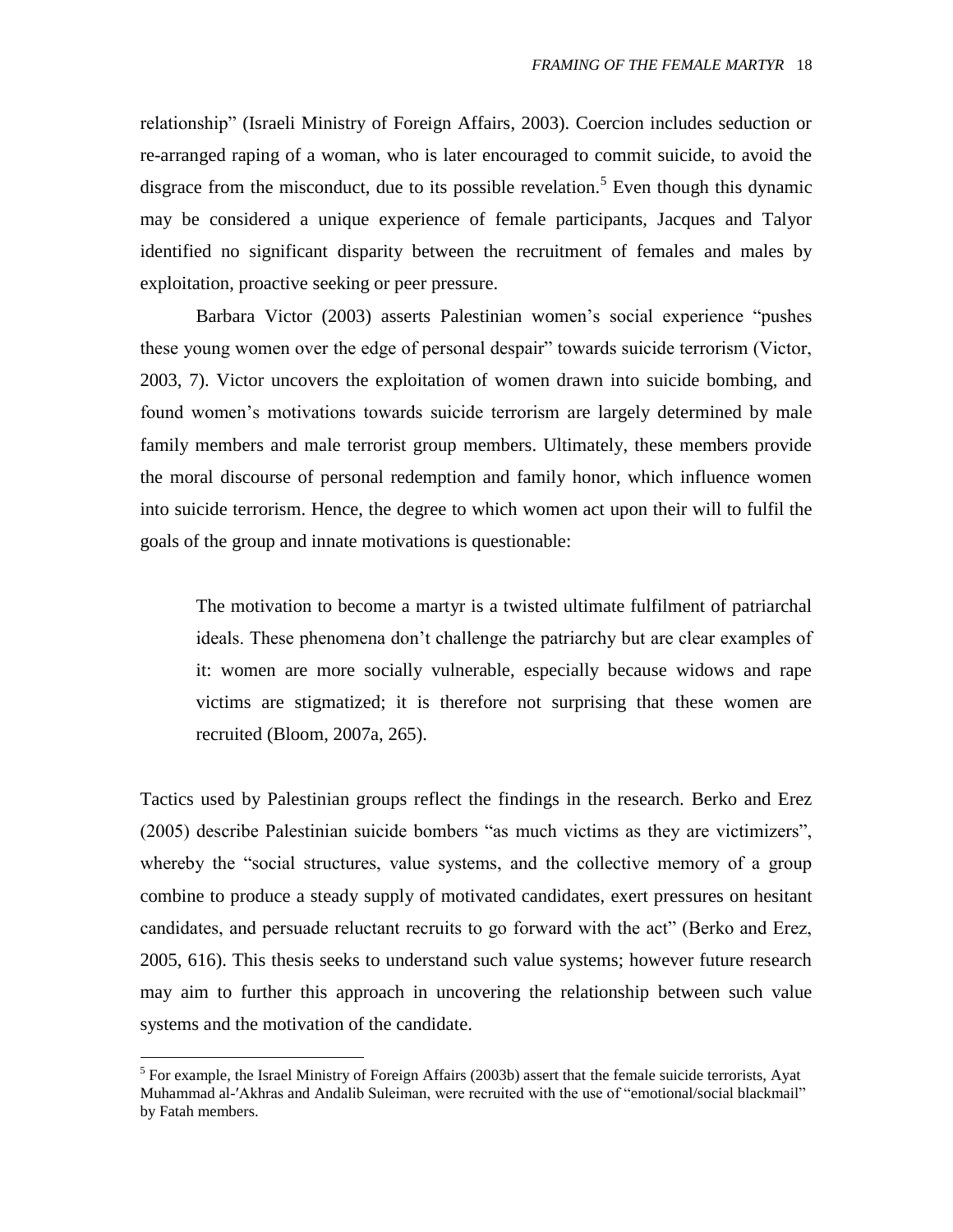Beyond the motivations driving women to suicide missions, the literature uncovers the dynamics surrounding the deployment of women to suicide missions and provides insight into whether women execute the mission under freewill. More recent research uncovers a trend of women supposedly fully motivated by the objectives of a terrorist organisation, as found with Hamas" wing devoted to women (De Quetteville, 2005). Fatah"s spokeswoman, identified as Um al-Abed, suggested the group is expanding their recruitment of women. Al-Abed claims to have recruited 100 women, who wish to execute suicide bombings, as part of an attempt to attack both Israel and Hamas members, in retaliation for their involvement in killing Fatah members (Toameh, 2006a). Despite this assertion, the recruitment of women to suicide missions continues to reflect the influence of an organisation"s operation on the motives of women to partake in terrorist activity. For instance, the motives of the suicide bomber, Reem al-Reyashi, who attacked an Israeli security checkpoint, conveyed thwarted motivations. At first, al-Reyashi claimed to have been motivated to martyr for Islam, as she asserts "I always wanted to be the first woman who sacrifices her life for Allah. My joy will be complete when parts of my body fly in all directions" (Fishman, 2004). However, Israeli military sources later discovered that al-Reyashi had been forced into the suicide mission by Hamas, as a punishment for committing adultery and as way to clear the shame brought onto her family"s name by her behaviour (Fishman, 2004).

Other examples of Palestinian terrorist organisation"s attempts to recruit female suicide bombers were identified. For instance, Islamic Jihad and Hamas are documented as having exploited women"s emotional fragile state, by visiting them during the funerals of their male relatives who died in conflict with Israeli forces. It was found that such groups would "exploit emotionally loaded circumstances, when feelings for revenge are high for their own ends" (Fighel, 2003). Yoram Schweitzer (2006) researched the possible motives of female suicide bombers, by interviewing Palestinian female prisoners who had been intercepted whilst attempting to carry out a suicide mission. On the outset, the female prisoners" convictions were similar to those of their male counterparts, as they "bore a dominant nationalistic character, and reflected the uniform dogmatic messages that the organisations wished to deliver" (Schweitzer, 2006: 31). For instance, Wafa al Bas, who was physically scarred prior to an attempted suicide attack, expressed strong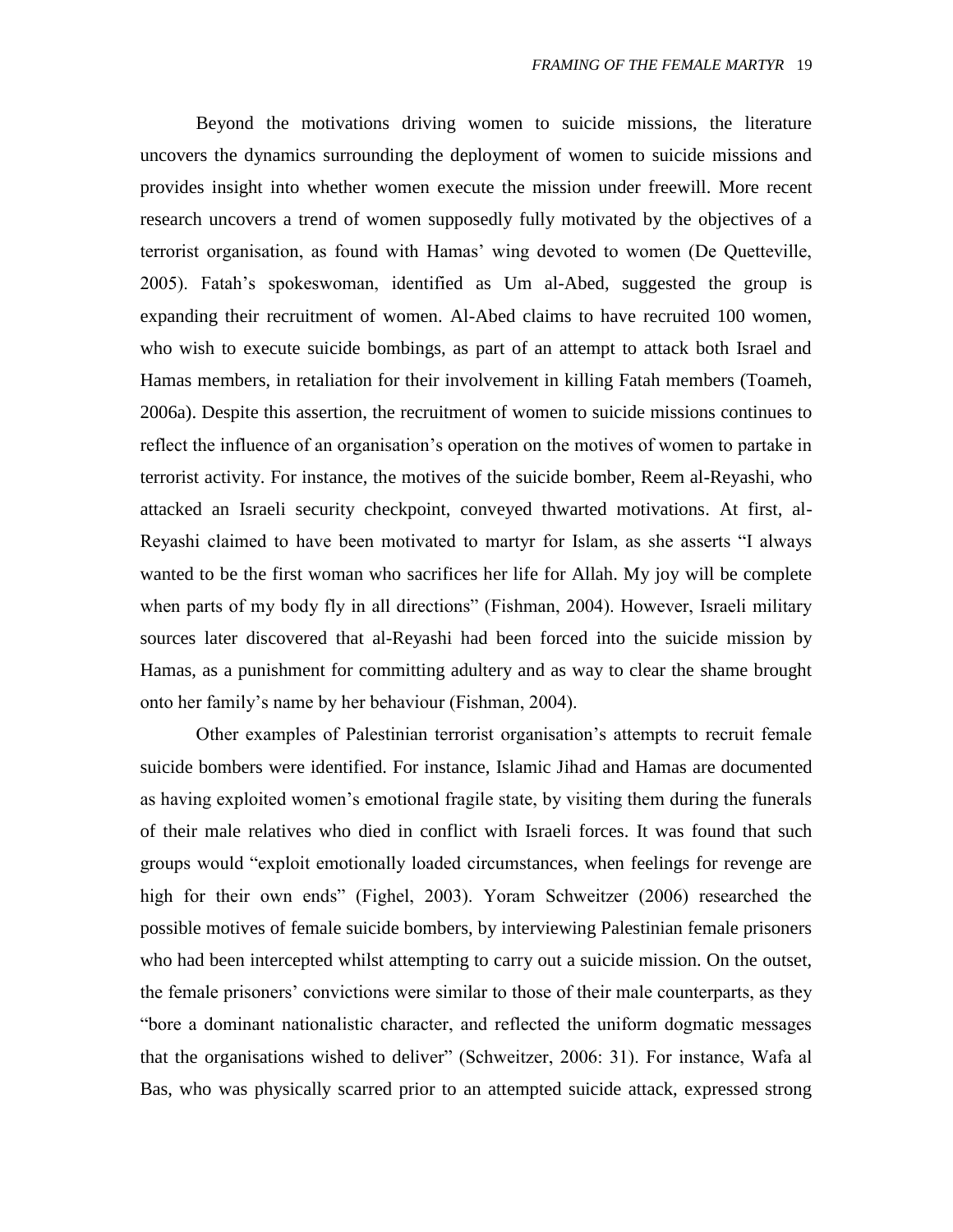nationalistic and religious motives to commit martyrdom. However, such convictions often changed, reflecting their more innate motivations. Feelings of forgiveness and sorrow often surfaced during the interviews, as al Bas conveyed in an interview:

Forgive me Mother, I wish I hadn"t done this to myself, I wish I had listened to you (Interview with Wafar al-Bas, Schweitzer, 2006: 38)

Such inconsistencies reflect "the typical fluctuating and contradictory versions of their motives given by female suicide terrorists."(Schweitzer, 2006: 38). Hence, individual motivations of female suicide bombers present complexities and inconsistencies, which often come to reflect their personal experiences in life.

The individual approach to understanding the incidence of the female suicide bombing provides deep insight into the dynamics shaping the individual motivations of a suicide bomber. However, this approach is limited by the fact that it does not necessarily provide a comprehensive understanding of the larger dynamic precipitating the use of bombers. Arguably, the individual motivation to perform a suicide attack is not the sole proponent towards the act itself; as individual reason operates within a web of motivations, including those of the group and society at large (Hafez, 2006a). Furthermore, female motivations towards suicide terrorism are not necessarily based on a rational calculation of weighing the benefits and costs of each move, and are often disparate to the underlying strategic motive of the group. For instance, Hafez identifies that individual motives are influenced by the value of martyrdom and the cultural values, as represented by symbolic meanings of the "martyr" held within society. Arising is an individual suicide bomber motivated by the cultural value of martyrdom, which presents a "redemptive nature of self-sacrifice" (Hafez, 2006a, 67). The interaction between the group and individual role in suicide terrorism provides inroads into presenting a bigger picture of why the individual does eventually partake in the act. Hafez found that Palestinian terrorist groups have fostered a culture that is supportive of martyrdom through the alignment of the cultural value of martyrdom with certain beliefs. For instance, Islamic Jihad's activities to identify 'potential candidates' in West Bank University, towns and villages are documented as including attempts to legitimise the act: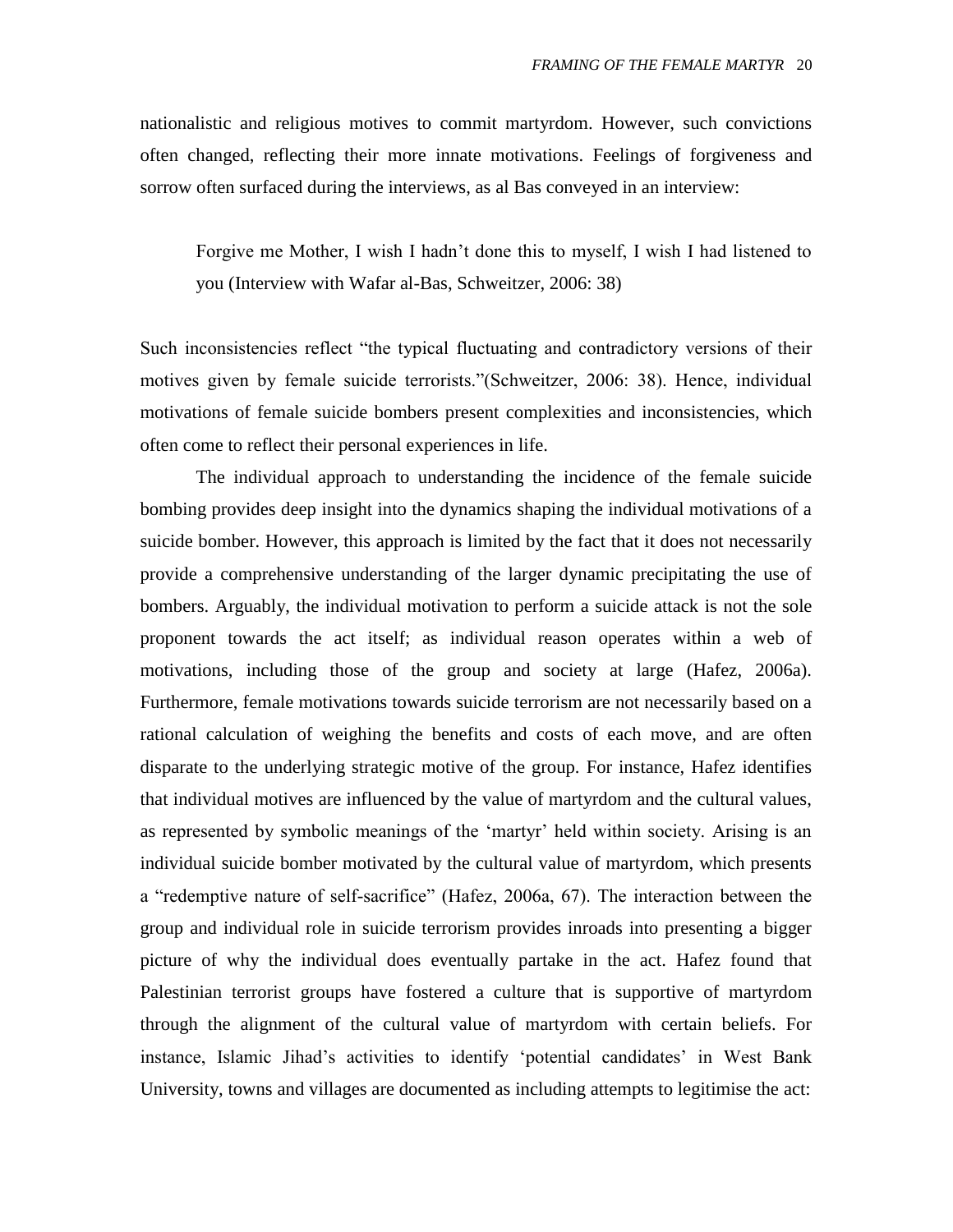Once a prospective suicide bomber is found, the organization invests considerable effort in convincing women that this kind of activity does not contradict the Islamic principles nor "the daily duties of the Muslim woman" (Fighel, 2003)

Hence, an approach that considers the values held of martyrdom is crucial, in order that one fully understands the trend in female suicide terrorism. The cultural approach, this research"s central premise of discover, highlights the correlation between individual motivation and group dynamics, arising in the pursuit of martyrdom.

#### <span id="page-20-0"></span>**2.3 Cultural Approach to Understanding Suicide Bombing**

The decision to carry out a terrorist attack can be considered a 'collective' decision, dependent upon the moral, ideological and organisational support by the individual perpetrator, the terrorist group and their community (Juergensmeyer, 2003, 11). Juergensmeyer suggests that suicide attacks by Hamas were presented as acts "enmeshed in great struggles that gave their own violent actions moral meaning" (Juergensmeyer, 2003, 12). For an individual to decide to act upon self-immolation, the perpetrator accepts a degree of legitimisation of the act itself, so they feel justified to act.<sup>6</sup> Culture, which denotes the "ideas" and "social groupings" concerned with the act of suicide terrorism, ultimately shapes legitimisation (Juergensmeyer, 2003). The term "culture", as Mark Juergensmeyer (2003) refers to, combines elements of ideas and community and, therefore, provides "the ethical and social values underlying the life of a particular social unit" (Juergensmeyer, 2003, 13). Individual legitimisation towards self-immolation is, therefore, influenced by cultural tenets, history, traditions and religion, as recognised as culture. A cultural approach offers a particular understanding of suicide terrorism, by providing inroads into appreciating a particular value of self-immolation and, ultimately, the premise of legitimised violence held by the individual in a social setting.

 $\overline{a}$ 

<sup>&</sup>lt;sup>6</sup> The extent that individual choice exists in the decision-process towards self-immolation of the suicide bomber, particularly for female suicide bombers, versus the degree to which the act is an outcome of force, manipulation and, hence, an individual choice is debatable.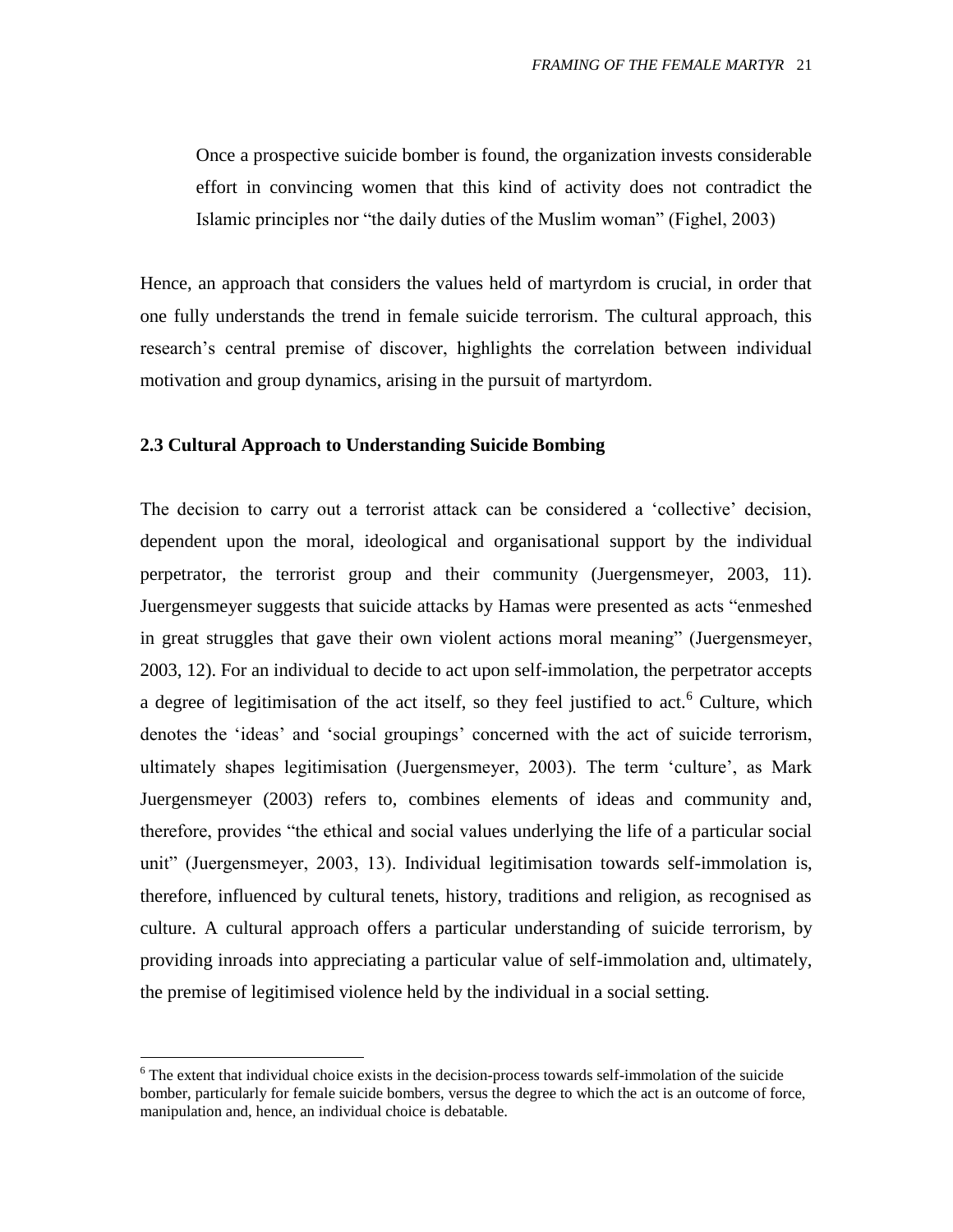#### *Religion and Culture*

Religion is one of the many elements that shape culture; however, it is a vital element, especially when considering Islamic suicide terrorism. Bruce Lincoln (2006) ties culture with moral legitimacy, as found in religion. Culture nurtures the moral codes for accepting particular religious beliefs and standards, by embedding "specific human preferences with transcendent status by constituting them as revealed truths, ancestral traditions, divine commandments, and the like" (Lincoln, 2006, 55). Such moral codes, which are transcendent in certain societies, become shaped by values, traditions, rituals and language of the local culture. The introduction of religion to a cultural approach of understanding suicide terrorism is recognised as "a qualitative transformation", as Lincoln describes:

Human propositions, precepts and preferences are (mis)represented as distinctly more than human, with the result that they insulated against criticism by mere mortals (Lincoln, 2006, 55).

Religion, therefore, defines human doctrine with values that transcend interpretation. In this instance, religion is a crucial dimension when considering activities involving suicide terrorism, such as those of radical groups, as appose to activities of terrorist groups in other regions, such as the nationalist group, LTTE (Moghadam, 2006).

Culture, as defined by religious values, provides a degree of "social organisation" (Lincoln, 2006). Religion becomes the dominant mechanism in generating solidarity of a group of individuals in a society, by establishing group mobility and a collective identity, by "… excluding those whom they identify as outsiders, while simultaneously establishing their own internal hierarchy, based on varying degrees of adherence to those values that define the group and its members" (Lincoln, 2006, 52). Specifically, religion has been able to mobilize individuals to great lengths, given its "transcendent" image as somewhat above and independent of human activity and, therefore, an integral part of culture (Lincoln, 2006, 56). Hence, a cultural approach provides insight into both how activity, such as martyrdom, is valued by individuals who conduct suicide terrorism, and further, how such values impact on social movement.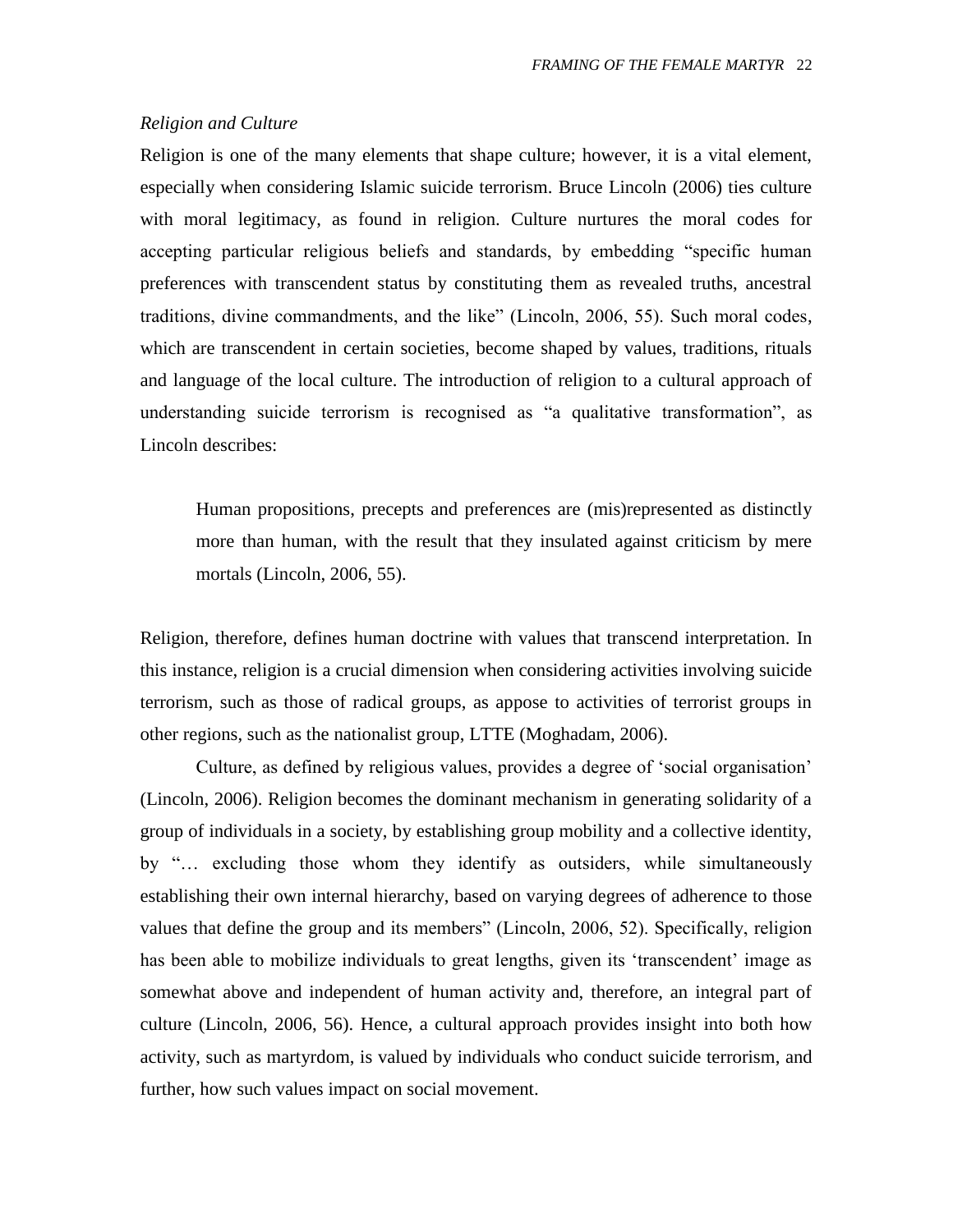#### *Religious Discourse, Islam and Martyrdom*

Terrorism studies have examined the religious underpinnings located in the activities of religious radical groups. In doing so, such studies highlight the religious texts and historical sources used to understand suicide terrorism (Hafez, 2006c; Khosrokhavar, 2005; Bukay, 2006; and, Firestone, 1999). Traditionally, religious groups operate on an ideological front, such as fundamental Islamic groups, in order to facilitate a presentation of their objectives with a particular tone, such as how they define the enemy. In the modern era, the enemy against Muslim society has been defined as the West, with the idea that Western society is attempting to destroy Islam (Khosrokhavar, 2005). Subsequent ideological transformations on war and martyrdom have occurred over time. For instance, radical Islamic ideology has presented a particular theme of war, *jihad*, with the use of a particular tactic, martyrdom. Farhad Khosrokhavar (2005) examines the concept of martyrdom and *jihad* in religious discourse and the dynamics of suicide ideology within the contrasting political environments of modernity and conflict regions. Islamic religious groups present varying religious teachings as moral justifications for martyrdom. Khosrokhavar asserts "martyrdom is bound up with situations in which the martyr believes he is being persecuted by the forces of Evil" (Khosrokhavar, 2005, 8). Through the deciphering of the fundamental concepts, Khosrokhavar asserts that radical interpretations of Islam become "…no more than one of the many tendencies within Islam, and by no means the only tendency or the sole possible interpretation of this religion" (Khosrokhavar, 2005, 15). The appreciation of religious text in the modern use of martyrdom presents the "rereading and politicisation of the religion of Allah in the light of a new politico-religious mentality" (Khosrokhavar, 2005, 28). Some of these studies will be discussed in further detail throughout the thesis.

The term martyr (*shahid*) originates from the Greek term for martyrdom, witness. However, in the modern age of Islamic terrorism, the term has developed specifically in the realm of religious discourse.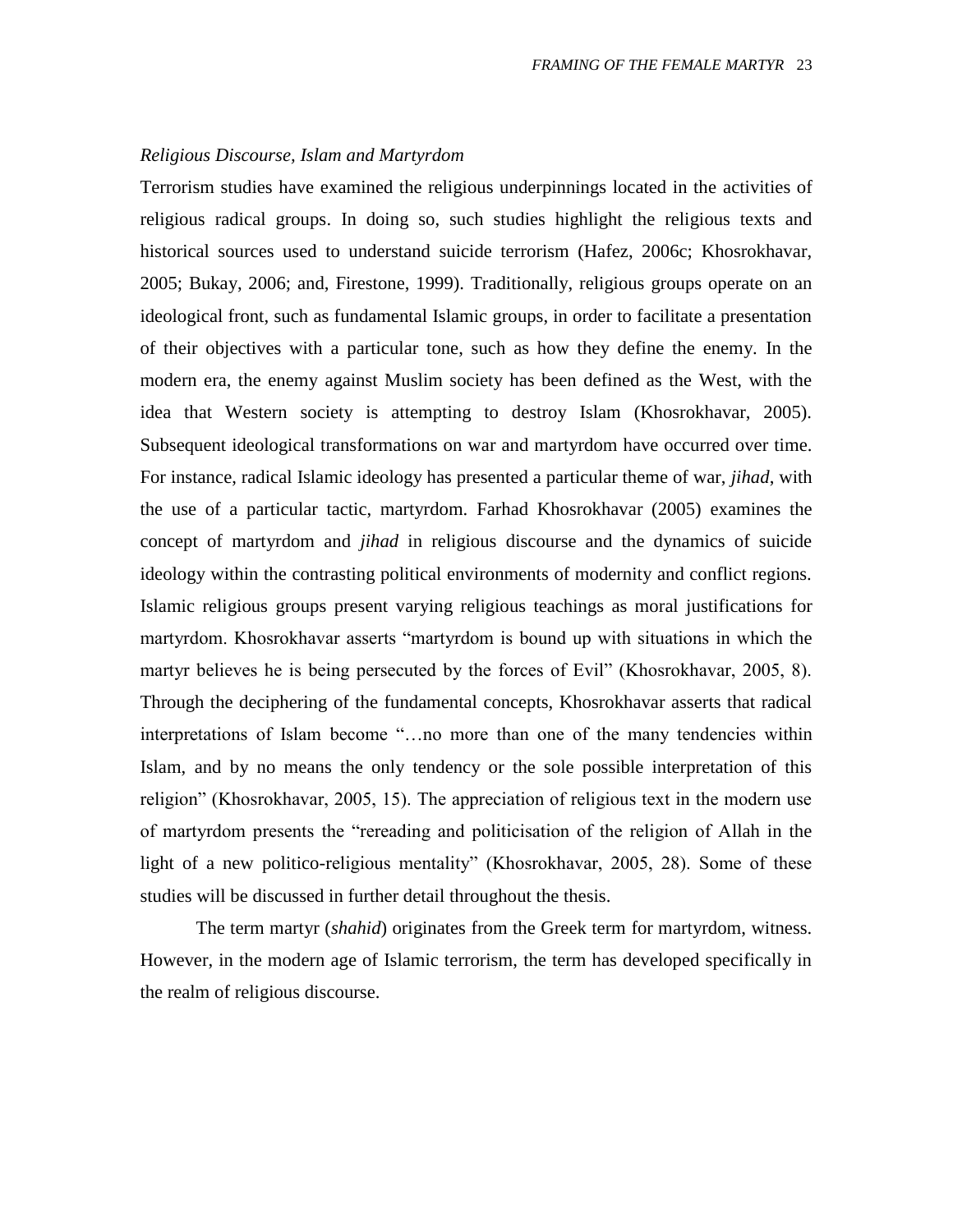In most cases, martyrdom is regarded not only as a testimony to the degree of one"s commitment, but also as a performance of a religious act, specifically an act of self-sacrifice (Juergensmeyer, 2003, 170).

Variations in the definition of martyrdom by different Islamic groups are evident throughout history. For instance, a prominent disparity lies between the Sunni and Shi"ite appreciation and value of martyrdom. For Shi"ite Muslims, the deaths of imams, descendents of Allah recognised for their spiritual command, is relayed in history as pivotal acts of martyrdom for the sake of Islam. A particularly significant martyring for Shi"ites is that of Husain, the Prophet"s grandson, whose death is considered the outcome of an active defence of Islam. Husain stood in opposition to Yazid, the leader of the Caliphate during the third Shi"ite imam. Yazid was known for conducting a life that was considered to defy core Islamic values, such as his apparent desire for luxury (Khosrokhavar, 2005). Husain, who opposed this leadership, was killed by Yazid"s force in battle. For Shi"ite Islam, Husain"s death brought Yazid"s leadership into disrepute, and by doing so, represented a move that would "reawaken Muslims and turn them against this inauthentic Islam" (Khosrokhavar, 2005, 20). In modern times for Shi"ite Islam, the death of Husain can induce a sense of activism of martyrdom, with the notion of "fight to the death" in defence of Islam (Khosrokhavar, 2005, 22). Martyrdom not only becomes legitimised, but further, it transforms into a pursuit of Islam, whereby "activism becomes the cornerstone of insurrectionary movements" (Khosrokhavar, 2005, 22).

Historically, Sunni Islam's correlation between martyrdom and religiosity is less developed. For them, the martyring of Husain, although presented in their history, did not represent a particular premise of martyrdom in the defence of Islam. However, such a disparity in this historical approach does not negate the possibility for an alternative development in the premise for martyrdom for Sunni Islam. In fact, discussions over martyrdom in Sunni societies have become increasingly apparent in the modern era, particularly amongst Islamist groups, whose activities challenge such notion, in terms of their own aims for pushing Islamic standards within their political systems. For the nationalist Islamic group, Hamas, martyrdom developed upon the "crisis of nationbuilding", and for and Al Qaeda, a Salafi-Jihadist group, the threat of the survival of its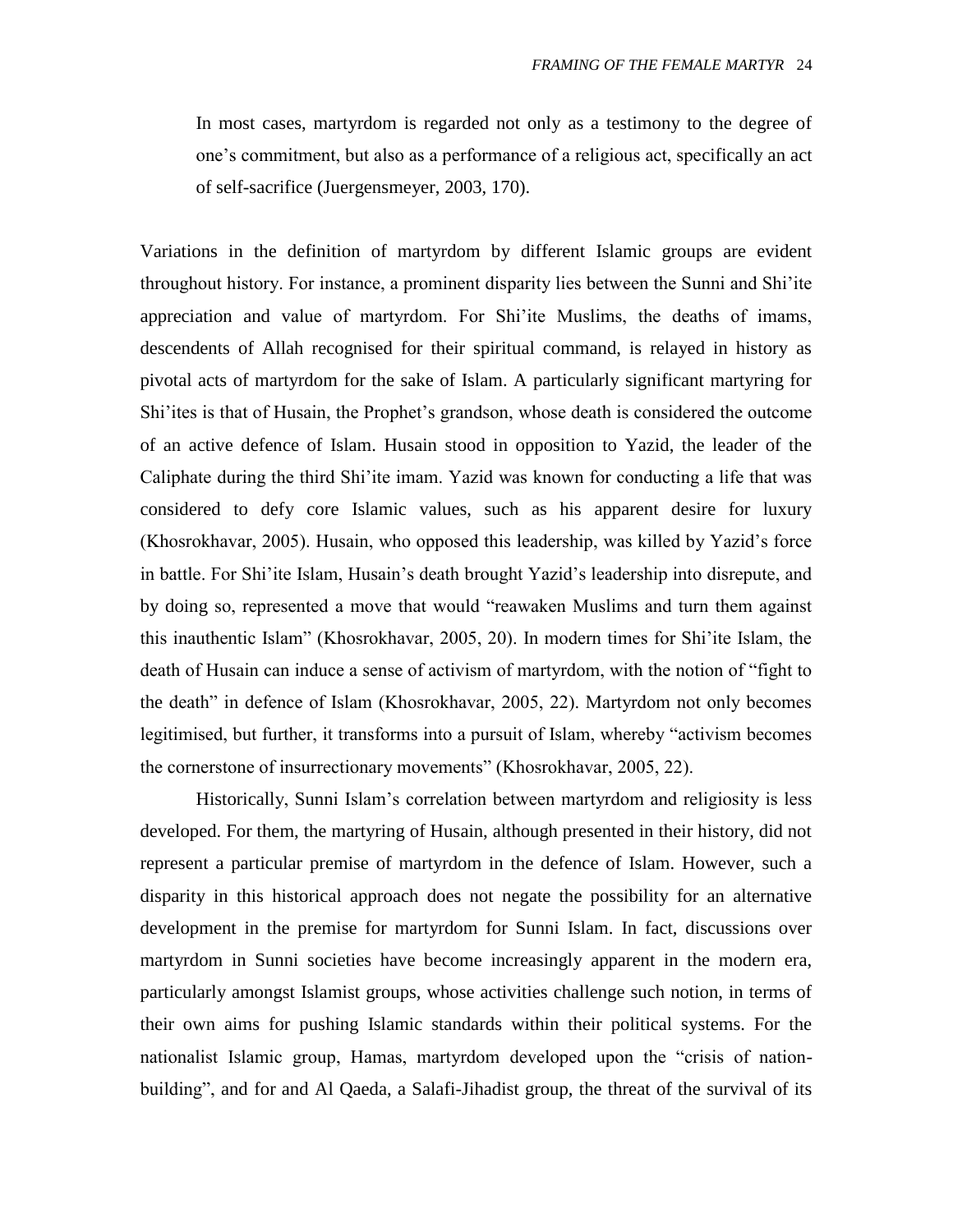Muslim nation (Khosrokhavar, 2005, 70). Hence, across Islamic groups, the occasion for martyrdom is dynamic and ever changing throughout its historical course. This backdrop to the development of martyrdom, as a particular Islamic concept of fighting, provides inroads into understanding the nature of religious discourse concerning the duties of Muslims in times of war, as will be discussed in the later chapters.

Modern transformations on female martyrdom are particularly apparent amongst Islamic groups. The social dimension of women in the public and private has had substantial bearings on the acceptance of women to martyrdom missions, with women traditionally excluded from suicide operations. However, even the role of "martyrdom", one profusely denied to women, has undergone modernisation and has challenged underlying assumptions of the role of women (Khosrokhavar, 2005). In Palestinian society, the modern occurrence in female martyrdom, as represented by both and secular nationalist groups, raises questions over legitimisation and acceptance of female martyrdom within social circles. In this case, certain Muslim belief systems have continued to develop an ideological acceptance for suicide terrorism, whereby martyrdom becomes a justifiable tactic in this battle. As Juergensmeyer describes, "martyrdom provides symbols of a violence conquered – or at least put in its place – by the larger framework of order that religious languages provides" (Juergensmeyer, 2003, 171). Religiosity has been used by both religious and non-religious groups within Palestinian society to frame a value of female martyrdom to society, and it is such discourse this research seeks to uncover. Al-Qaeda members, who live in particularly western environments, have been adamant in maintaining a particular "Islamic" role for women, as defined by the private space and detached from public activity. Yet, again, as Khosrokhavar notes, "many women would like to take their (men"s) place in the pantheon of martyrs and thus win a collective recognition of their citizenship and equal dignity in society" (Khosrokhavar, 2005, 219). The female role in the modern era has been heavily defined by their supportive role for male martyrdom, as defined in religious terms (Dickey, 2010). However, as women assume the role of martyr on behalf of such groups, the traditional notions and legitimisations for existing roles are shaken to the core, leaving the query as to how Islamist groups deal shape religiosity around women and martyrdom.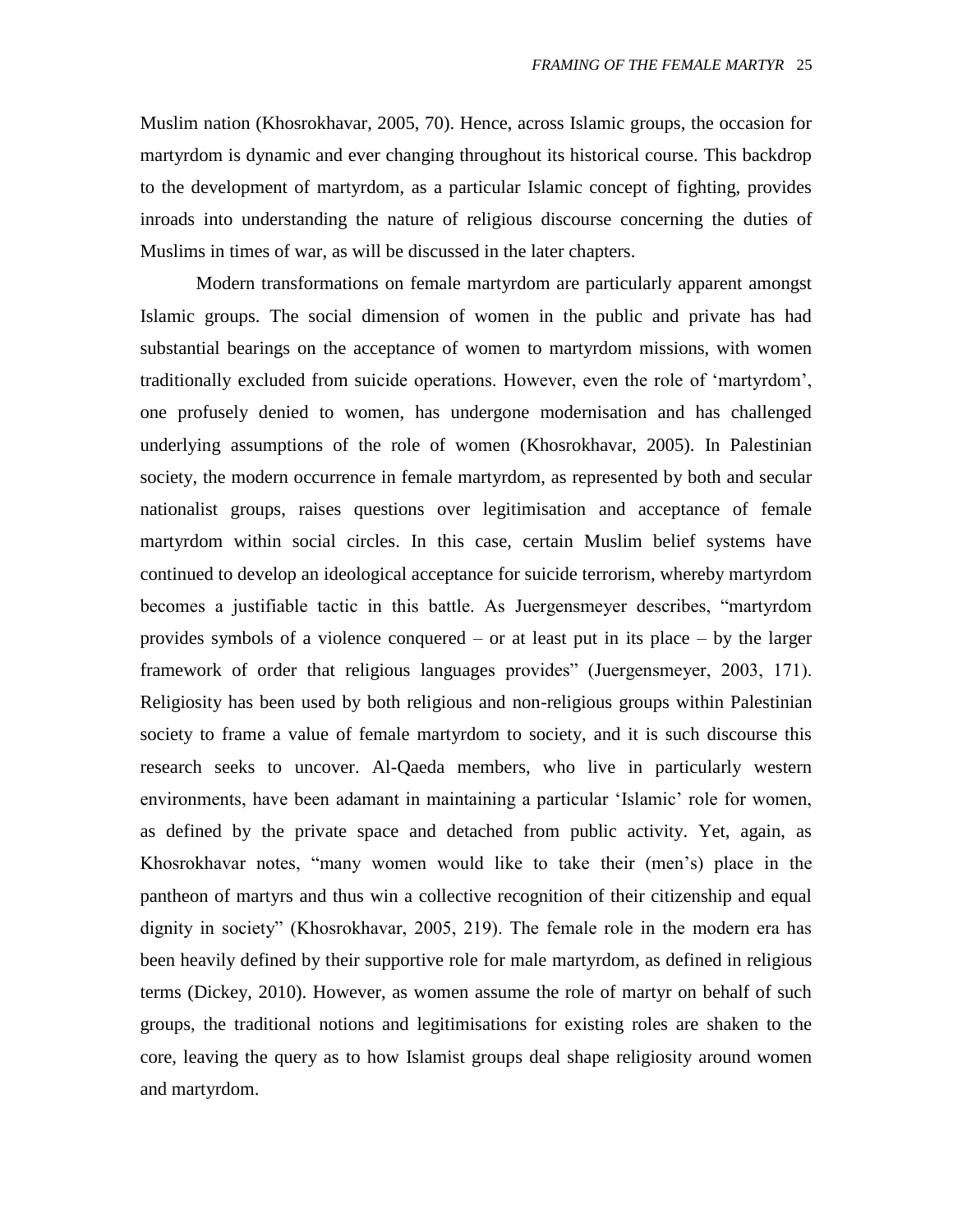The cultural approach, as located in religious discourse, provides a comprehensive understanding of an ideas system on which a group operates, regardless of the strategy that determines its individual tactical steps. As Juergensmeyer asserts, "… religion has supplied not only the ideology but also the motivation and the organizational structure for the perpetrators" (Juergensmeyer, 2003, 5). Hence, this approach is vital, as lacking an ideological basis, suicide terrorism arguably becomes a redundant tool, given that justification embedded in group ideology provides the necessary value for such activity.<sup>7</sup> As with Palestinian groups involved in suicide terrorism, its leaders have instilled sense of support for the actions of their perpetrators in the wider public, on the basis of "a widely shared perception that the world was already violent, it was enmeshed in great struggles that gave their own violent actions moral meaning" (Juergensmeyer, 2003, 12). Justification for Palestinian suicide terrorism by religious and secular figures has been built upon the ideas of nationalism, a joint struggle against Israeli troops and a religious pursuit, which defines the use martyrdom. Religious discourse, therefore, runs a cord between the individual (Muslim) perpetrator and the group, which is active in a Muslim community. It is this realm of data that will be used, therefore, in the research.

This literature review on suicide terrorism research leaves certain questions unanswered: how do Palestinian groups create the instance in which Muslim women and the local community consider the tactic of suicide bombing as legitimate? If it is accepted that such groups adopt the tactic of suicide bombers on the basis of strategy, how do groups render moral legitimisation for the act? How do they promote female suicide terrorism to the community and the individual? In order to start answering these questions, a particular perspective for considering religious discourse, framing, will be introduced to the research. This concept provides the necessary channels to analyse religious discourse on female martyrdom and, therefore, begin to address these research questions.

#### <span id="page-25-0"></span>**2.4 Framing and Suicide Terrorism**

 $\overline{a}$ 

<sup>&</sup>lt;sup>7</sup> Whether religious concepts relayed by such groups can be considered an ideology is debatable. It is arguable whether they can be considered ideas or concepts, which are then presented as group ideology.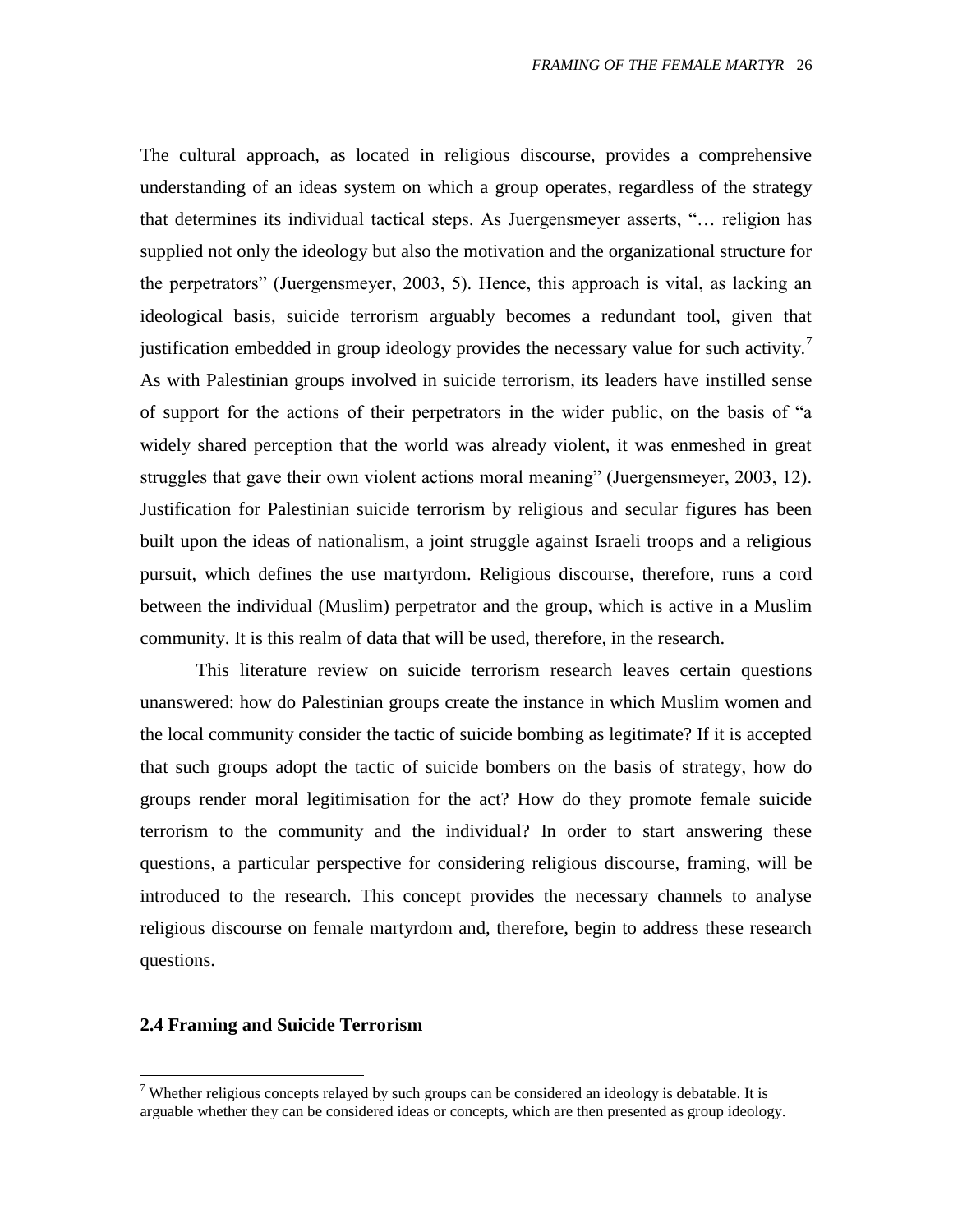Having analysed certain approaches to suicide terrorism, this chapter presents a crucial process associated with a cultural approach to understanding female suicide terrorism. Framing uncovers the nature of religion dominating a particular culture, as introduced by Hafez in terrorism research.

#### *Defining Framing*

Framing, a social process based on Goffman's 'frame analysis', is used to garner insight into how we understand and value everyday experiences. A frame, or "principles of organization", organise a social experience, by providing meaning and value of the event (Branaman, 1997, xlvi). Benford and Snow (2000) further discuss framing, whereby "frames help to render events or occurrences meaningful and thereby function to organize experience and guide action" (Benford and Snow, 2000, 614). The framing process entails "bracketing an activity and providing some sort of cue as to what the bracketed activity means" (Branaman, 1997, xlvii). In this instance, Goffman presents social activities as not activities in themselves, but rather an understanding of an activity on the basis of how it was framed, or presented according to certain values

Tversky and Kahneman (1986) present proponents of framing theory, in relation to the decision process of an individual. The authors suggest when an individual is presented with certain options, even if it is the same option presented differently, their decision to choose a particular option is dependent upon the analysis and evaluation of the value assigned to each option. Disparate representations of a single issue result in varied values placed on each option and, therefore, a choice of a particular option is made (Frisch, 1993). A variation in choice reference is known as the "framing effect". The value of each choice is determined by the one which is calculated as carrying the "prospect of highest value" (Tversky and Kahneman, 1986, S257). The frame is determined by "the manner in which the choice problem is presented as well as by norms, habits, and expectancies of the decision maker" (Tversky and Kahneman, 1981, S257).

Framing, therefore, provides insight into how individuals value actions, possibilities and experiences in the social world and how such values and choices are reached. The underlying idea is that individuals view the world through a social process,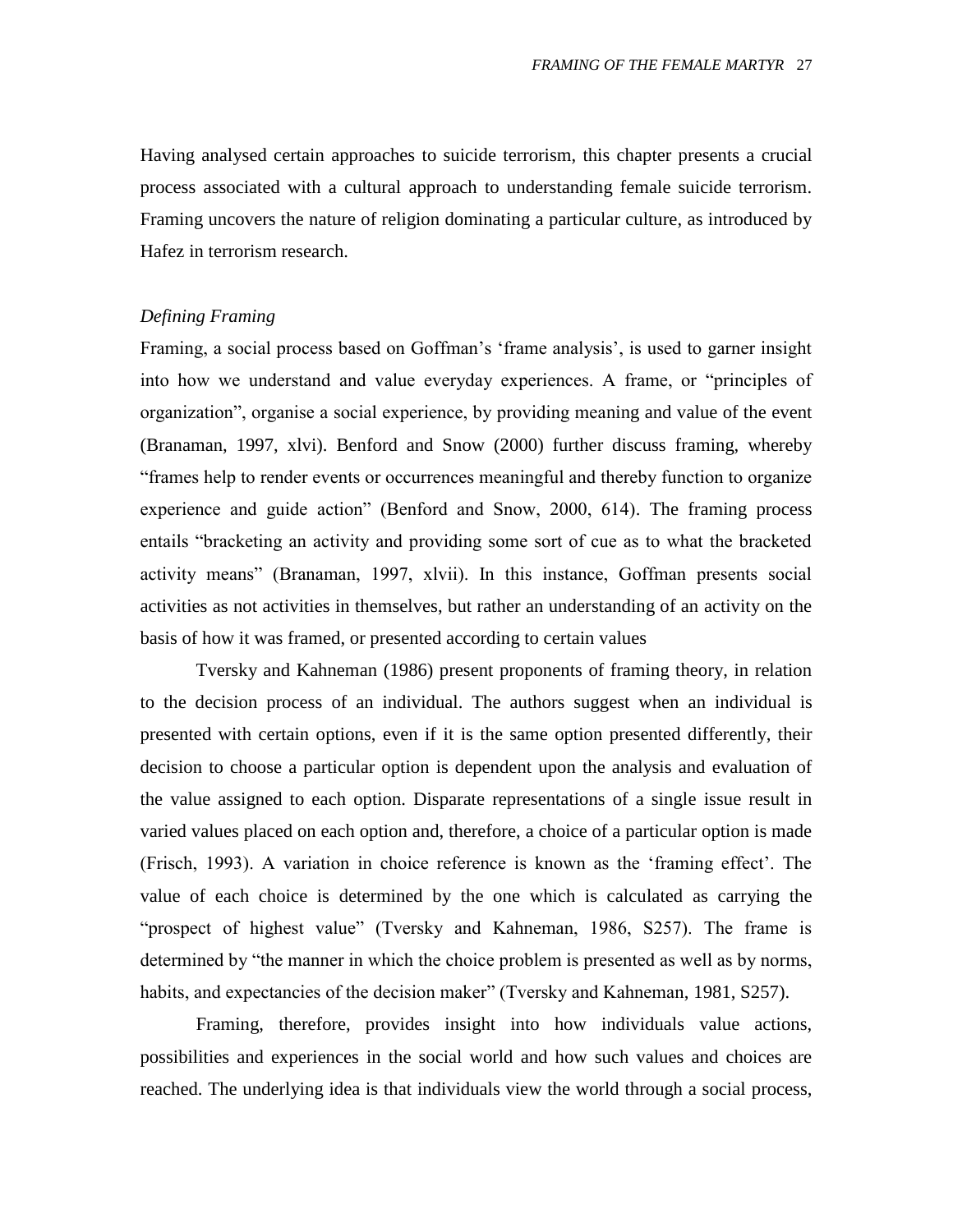perspective, or frame. This frame is determined by cultures and norms, which define the value of the social activity. The importance of framing is discussed by Tannen:

The only way we can make sense of the world is to see the connections between things, and between present things and things we have experienced before or heard about. These vital connections are learned as we grow up and live in a given culture (Tannen, 1993, 14).

In the social setting, for instance, culture plays a role in determining the value we appropriate to an experience or event. In the case of social organization, Benford and Snow discuss "collective action frames", whereby framing is recognised to "mobilize potential adherents and constituents, to garner bystander support, and to demobilize antagonists" (Snow and Benford, 1988, 198). In this sense, framing aligns "actionorientated sets of beliefs and meanings" towards social mobilization organization (SMO) (Benford and Snow, 2000, 614). Doug McAdam further considers framing, in terms of social action, and identifies the "environmental challenge" of movement groups to encourage such change. Such challenges include how to: "attract new recruits", "sustain the morale and commitment of current adherents", "generate media coverage, preferably, but not necessarily, of a favourable sort", "mobilize the support of various "bystander publics", "constrain the social control options of its opponents" and "ultimately shape public policy and state action" (McAdam, 1996, 339). Efforts to arouse mobilization and address such environmental challenges, by Hamas and Fatah within Palestinian territory, will be recognised in this research.

The process of framing has developed in various disciplines. Norris, Just and Kern (2003) provide insight into how terrorism is framed in the world of news and communication. Framing also provides insight into how problems are presented in the political world. Mintz and Redd suggest "… political leaders often use information and rhetoric to induce decision makers (allies, adversaries, the public, the media, constituencies, voters and third parties) to adopt particular frames" (Mintz and Redd, 2003, 194). Pan and Kosicki (2001) assert that the structuring, or framing, of "public deliberation" is influenced by political figures, as they impose certain symbols to actions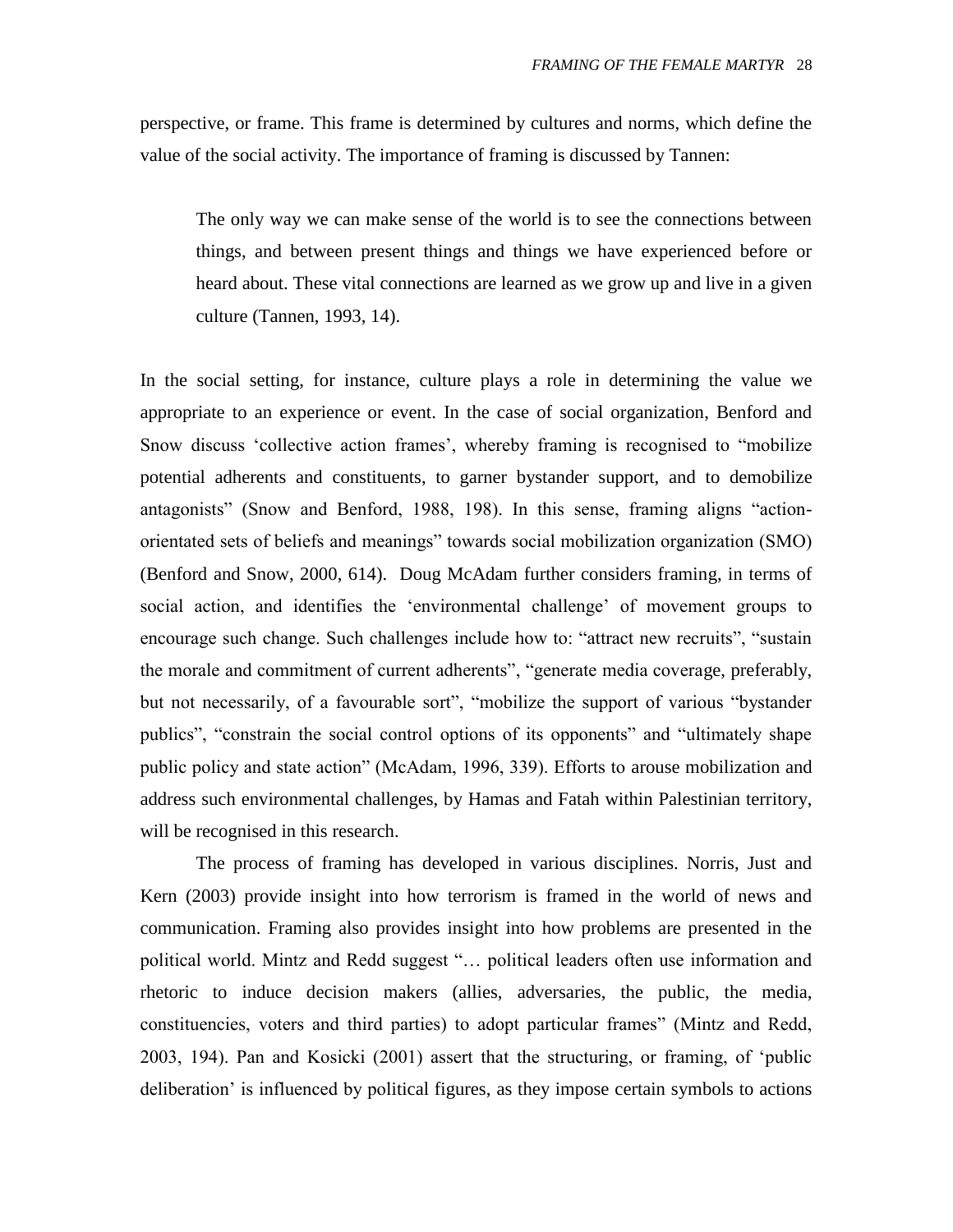or events to create a certain "spin", whereby "[it] is not a harmonious process but an ideological context and political struggle". In the context of this research, framing can provide inroads into determining how an audience values the act of martyrdom. In terms of discourse analysis, religious discussions on suicide attacks provide the "linguistic means" to uncover the definitions and interpretations of an act, and the opportunity to analyse how the frames are established (Tannen, 1993). Through the analysis of local deliberation on Palestinian suicide terrorism, one can recognise the framing of a social event (i.e. the suicide attack) and consider how the individuals of such communities interpret and value such events.

#### *Framing and Martrydom*

Framing offers an opportunity to understand how the local audience values martyrdom and, arguably, provides insight into the nature of martyrdom narratives. Hafez (2006b) applies framing to understand how the individual interprets the value of martyrdom and how terrorist organisations represent the act of martyrdom to the local community. The framing of the martyr is arguably nurtured by an environment of political conflict and Islamic revitalisation, whilst playing on the individual"s sense of powerlessness and wish for vengeance (Hafez, 2006b). Radical groups harness the value of martyrdom by asserting a particular meaning of the act through religious appeal and symbolism (Hafez, 2006b). Methods of framing are recognised in religious terrorist dialogue, whereby radical groups "engender the myth of the "heroic martyr" in public discourse and debates" (Hafez, 2006c, 5). Hence, interpretation of Islamic religious discourse on martyrdom can assist an understanding of how the martyr is framed by Palestinian organisations involved in suicide terrorism. For instance, Hafez identifies how Palestinian organisations have framed martyrdom around the value of "self-immolation as a meaningful act of redemption" with reference to religious text and historical traditions (Hafez, 2006c, 16).

Strategically-oriented organizations employ religion, ritual, and ceremony to legitimate and honor martyrdom; frame their tactics as a continuation of accepted and revered historical traditions; and enshroud their worldly goals with a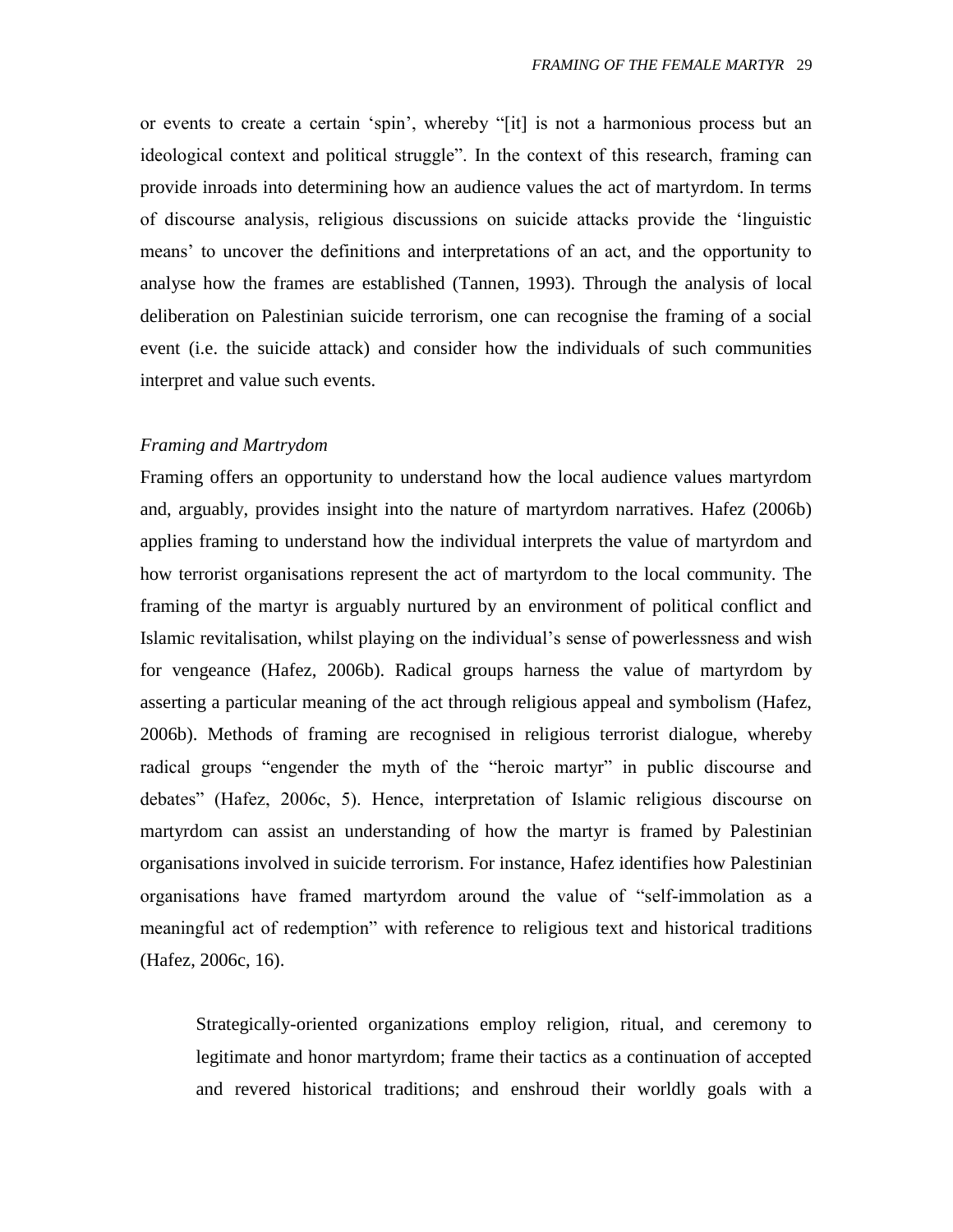transcendent morality associated with national salvation or religious redemption (Hafez, 2006c, 5).

The framing of martyrdom influences how individuals may value the act of martyrdom, whereby the individual pursuing the act recognises it as an opportunity to "frame their suicide attacks as fulfilment of sacred imperatives to fight injustice" (Hafez, 2006a, 19). In another study, Hafez identified how religion provides "tool kits from which organizers of collective action strategically select narratives, traditions … to imbue risky activism with morality" (Hafez, 2007, 118). Hence, analysing religious discourse on martyrdom provides insight into recognising how terrorist organisations and radical leaders frame the martyr.

The current discussion on framing of martyrdom in religious discourse is predominantly specific to the male suicide bomber. However, whether such frames are also relevant to the female suicide bomber is not yet fully considered. Prior to the notable modern trend in female suicide bombing, a 'social dissymmetry' was seen to exist between men and women in the Muslim world, whereby women were generally denied the role of martyrdom (Khosrohavar, 2005). In the First Intifada, Islamic fundamentalist groups prohibited the involvement of women to martyrdom. Instead, female activity was confined to the private space of the home, being typified by women"s productive role of child-rearing. This function was instrumental in sustaining "an insurgency by giving birth to many fighters and raising them in a revolutionary environment" (Bloom, 2007a, 1). The Palestinian national movement urged women to partake in the struggle of the First Intifada by being a "Mother of a *Shahid*" by rearing future men for *jihad* (Tzoreff, 2006). The women's womb itself became 'nationalized' as a 'military womb' and "women's contribution to the Palestinian cause was measured by their degree of productivity, in its purest and most basic meaning of re-productivity" (Tzoreff, 2006: 14). Women"s involvement was framed in accordance to group strategy:

The Hamas movement, which wanted to turn this political capital (mothers of *shahids*) and Islamicize the Intifada according to goals and needs, created an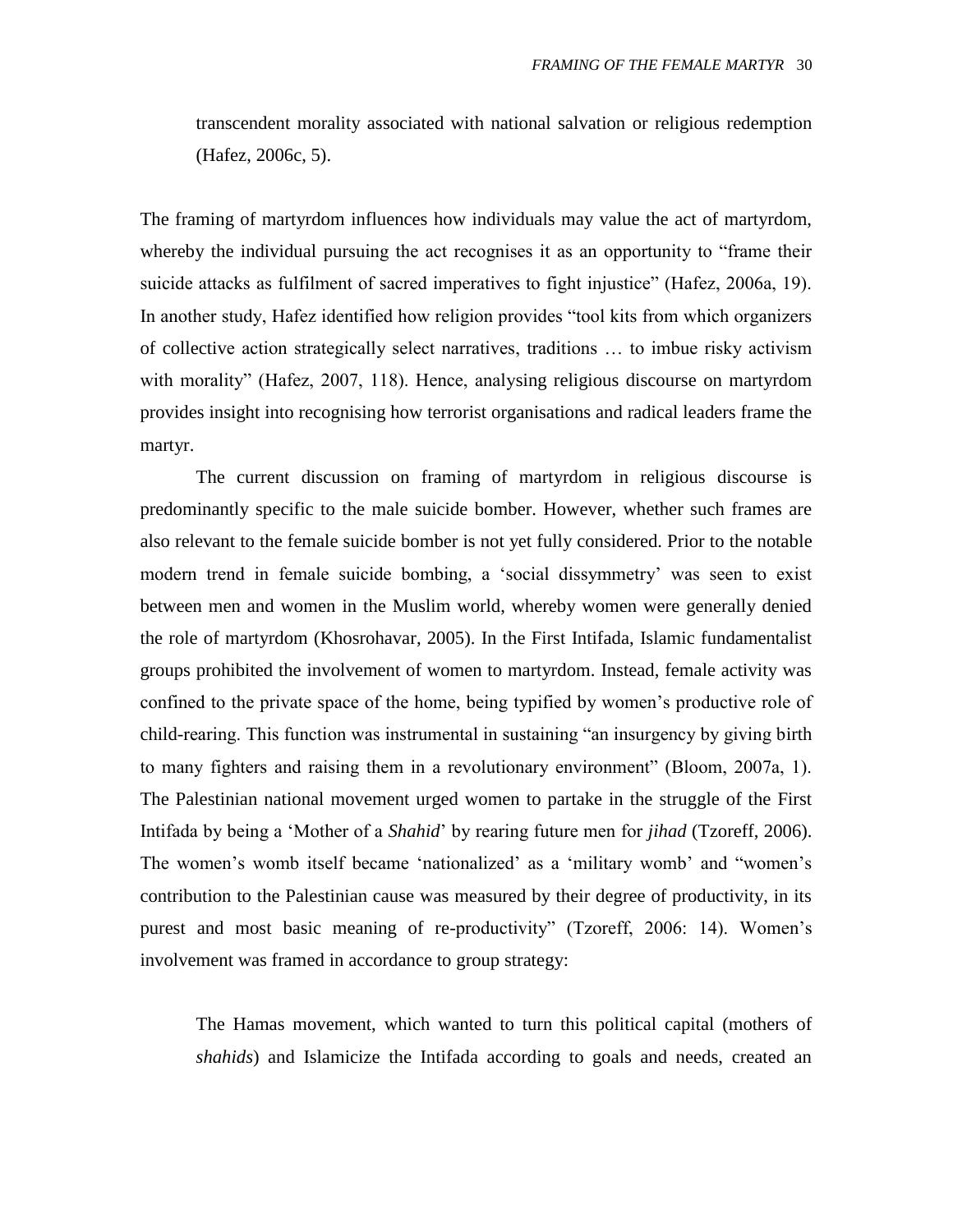uncompromising link between the norms of feminine modesty (*'ard*) and the honor (*ard*) of the national *shahids* (Tzoreff, 2006, 14).

By the Second Intifada, however, women became direct participants in fighting as suicide bombers. A shift in public discourse was apparent, whereby *fatwas* (Islamic legal codes) justifying female martyrdom were pronounced by radical Islamic group leaders.<sup>8</sup> Hence, "(t)he advent of women suicide bombers has thus transformed the revolutionary womb into an exploding one" (Bloom, 2007a, 2). This research will attempt to uncover the modern framing of the female martyr, in comparison the medieval representation, in order to locate some cultural understanding for this trend.

This chapter critically analysed various approaches to understanding suicide terrorism. In doing so, we gained insight into the most useful tool for analysing the female suicide bomber. As identified, the rational approach to suicide terrorism uncovers the calculative mindset of terrorist organisations into pursuing suicide terrorism. However, this leaves little indication as to the context of religious pursuits and language. The individual approach provides particular insight into the various experiences of the suicide bomber, which is particularly relevant to the female suicide bomber. However, little is still understood about how female martyrdom is presented and how this presentation may shape the values of martyrdom held by the perpetrator and the community, in supporting such action.

The final method, the cultural approach to suicide terrorism, provides a comprehensive understanding into the dynamics of cultural values and religious tenets, vis-à-vis the support and acceptance of martyrdom by the individual and society. This dynamic is an integral process that provides inroads into understanding how the act may be legitimised by the individual. The application of the cultural approach to explaining the female suicide bomber is of particular interest to this research. The new trend in female suicide terrorism has been characterized by political entities', radical groups' and Islamic Fundamentalist leaders" use of religious discourse. The goal of this research is to apply the cultural approach to suicide terrorism, in order to highlight how female

 $\overline{a}$ 

<sup>&</sup>lt;sup>8</sup> This trend is discussed in greater detail in later chapters.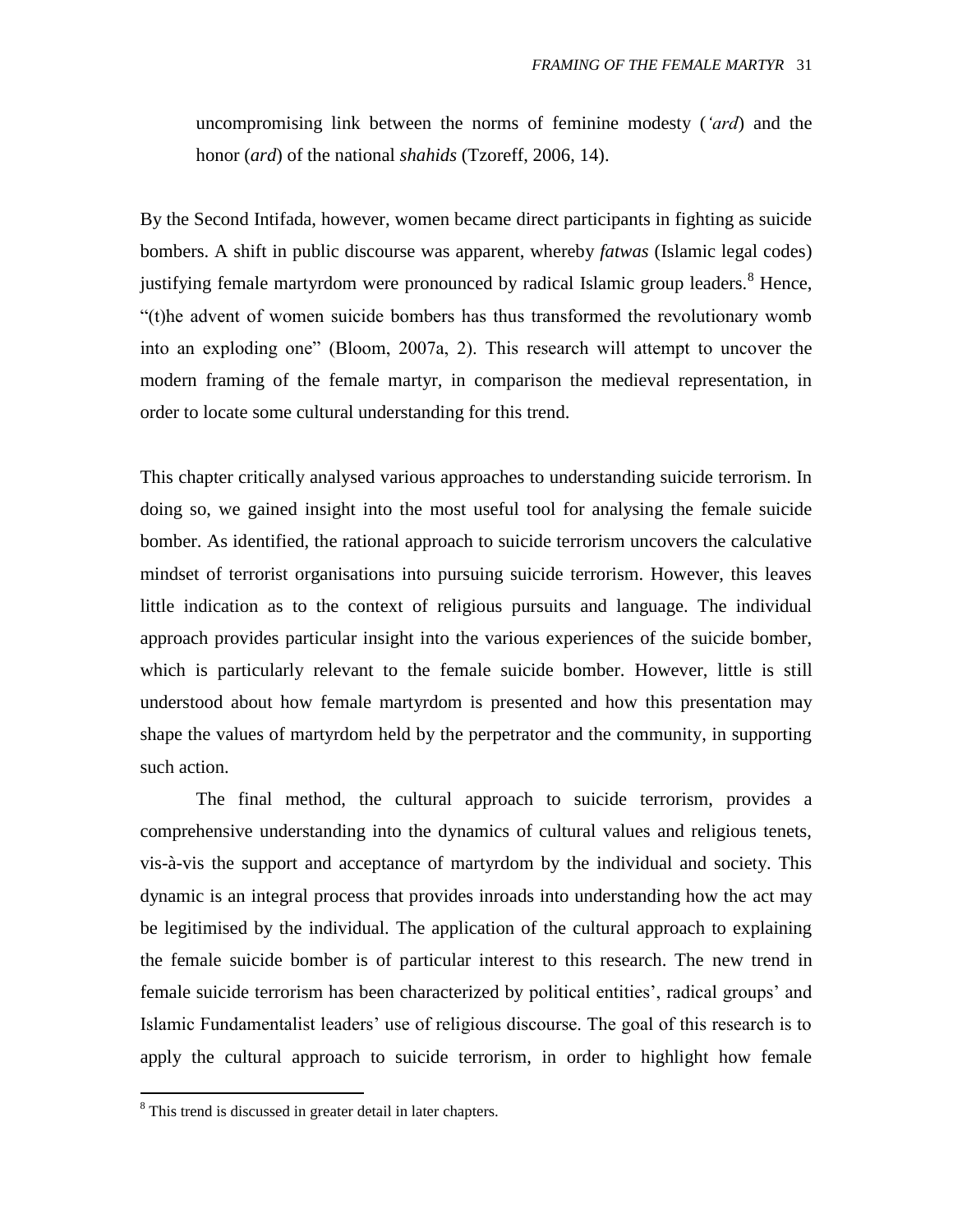martyrdom has (or has not) been framed in modern public discourse by radical leaders and Palestinian groups. This sample is of particular interest, given its notable shift in the modern usage of female suicide bombers. The following chapter will present the methods used to approach the research query, whilst shedding light on the selection of the research sample, Palestinian groups involved in terrorist activity and the associated radical religious leaders.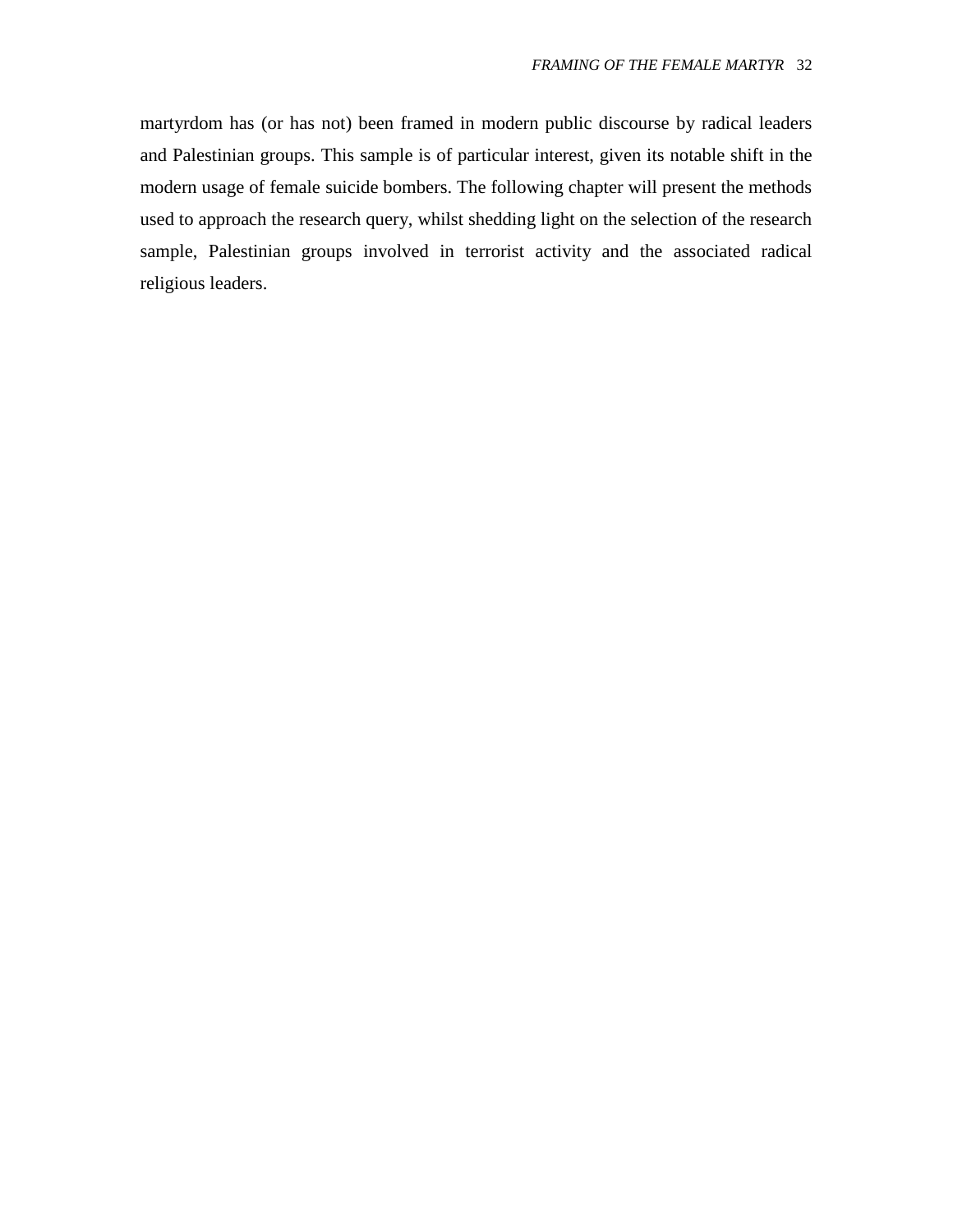### **Chapter 3: Research Design**

<span id="page-32-0"></span>This research intends to provide a better understanding of cultural dynamics possibly influencing the trend in female suicide terrorism, with the case of Palestinian suicide terrorism. As previously outlined, the aim is to understand the religious undercurrent shaping a culture, which offers moral and ideological support for suicide bombing to the individual, group and community. The main focus is to investigate how Palestinian groups and religious Islamic leaders discuss, and ultimately, frame the Palestinian female suicide bomber, in order to gain insight into the moral legitimisation of such activity, particularly as a determinant of religious values. This chapter will address methods and data used, in order to identify the relevant religious discourse, analyse the language used and investigate the framing of the Palestinian female suicide bomber.

#### <span id="page-32-1"></span>**3.1 Methodology**

In order to explore the framing of the Palestinian female suicide bomber by local authority, in-depth analysis of religious discourse concerning the female suicide bomber was required. Given the nature of the data under study, qualitative methodology was selected as it offers "an interpretative epistemology that stresses the dynamic, constructed and evolving nature of social reality" (Devine, 2002, 201). Qualitative data provides the researcher with an epistemological position, and thus facilitates research into cultural references of a particular social group, in this case those presented by radical Islamic figures. Ultimately, qualitative research assists this investigation by leaving queries open for exploration, rather than directing the research to a single aim of locating a scientific logic guided by pre-determined assumptions (Devine, 2002). This research would benefit less from the use of quantitative research methodology, given the rigidity and inflexibility of such methods in answering a question of this nature. The chosen approach to qualitative research enables the researcher to tap into variations in the language of the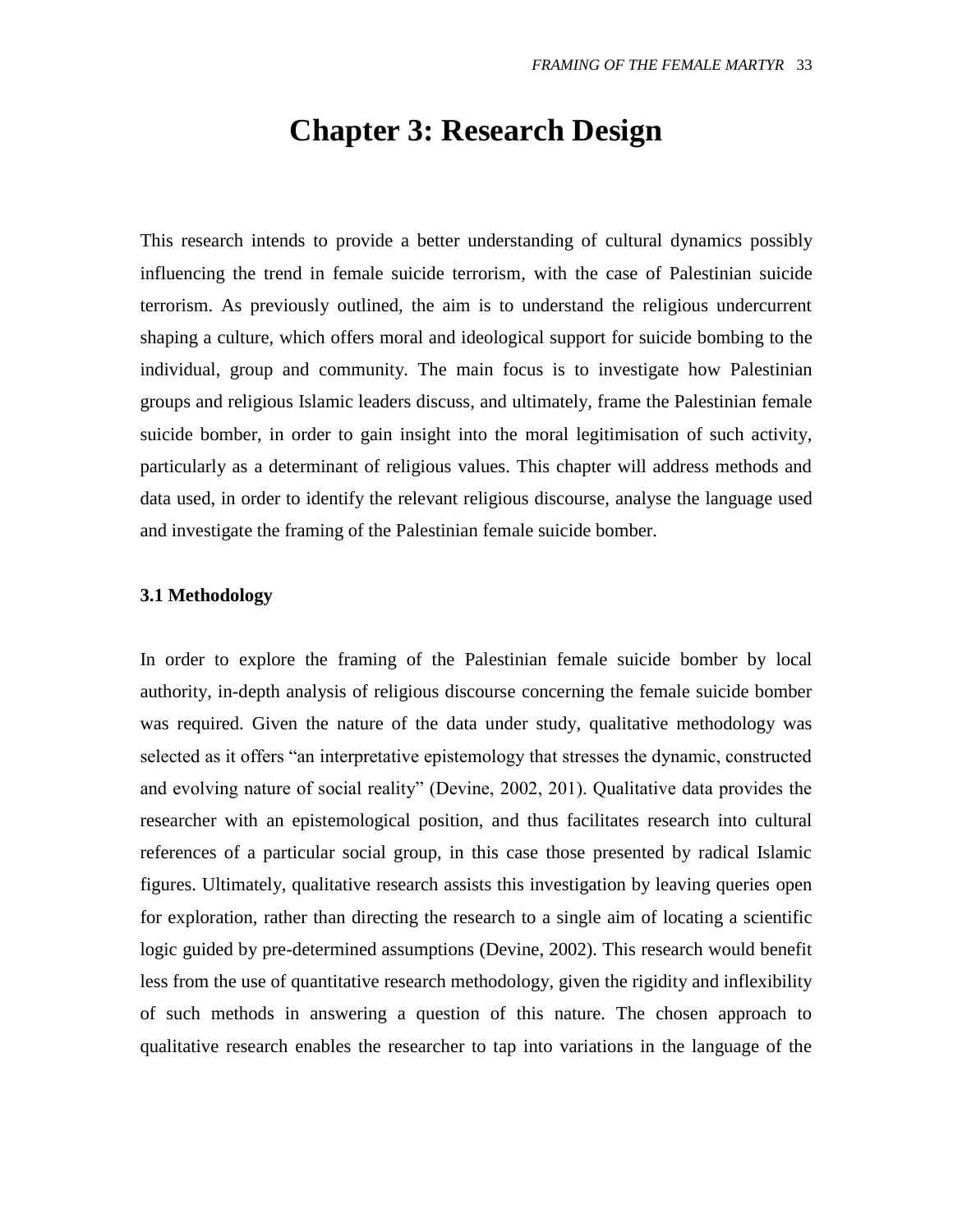historic religious text, discourse analysis and framing of the subject, which is not possible when using static numerical data.

#### *Methods of Research*

The conventional qualitative method of research is to interview a particular individual or group. In this case, the collection of individuals to interview could possibly include successful female suicide bombers, unsuccessful female suicide bombers, imprisoned perpetrators and terrorist members. First, however, access to such individuals presents moral, security and logistical difficulties, particularly given the prime participants would have largely not survived the terrorist act. Research of the same vein has successfully interviewed unsuccessful suicide terrorists in prison, exploring the motivations of suicide bombers.<sup>9</sup> Although, given the resource limitations of this research, this approach for data gathering was not possible. Second, the research investigates the cultural context of religious discourse, which requires alternative methods of research, as will be discussed.

This investigation does not purport to offer a cause-and-effect relationship between terrorist activity and an incidence of suicide terrorism. Rather, it provides a comprehensive investigation into a dynamic vital to appreciating *why* female suicide terrorism occurs. Given this purpose for research, historical document review methods are used, which entails the extensive collection and meticulous analysis of texts. This method provides an opportunity to identify crucial patterns in religious discourse and terrorism and, therefore, better explain the dynamics influencing a trend in female suicide bombing. Furthermore, this method removes possible ethical issues that could stem from researching terrorist activity and a social group.

#### <span id="page-33-0"></span>**3.2 Research Sample**

 $\overline{a}$ 

This research investigates radical Islamic notions on Palestinian female suicide bomb attacks by various religious figures. Hence, public responses to Palestinian suicide bomb attacks (appendix a) by Palestinian groups, Hamas, Fatah al-Islam and Islamic Jihad, and

 $9^9$  For example, Bloom (2007a), as discussed in Chapter 2.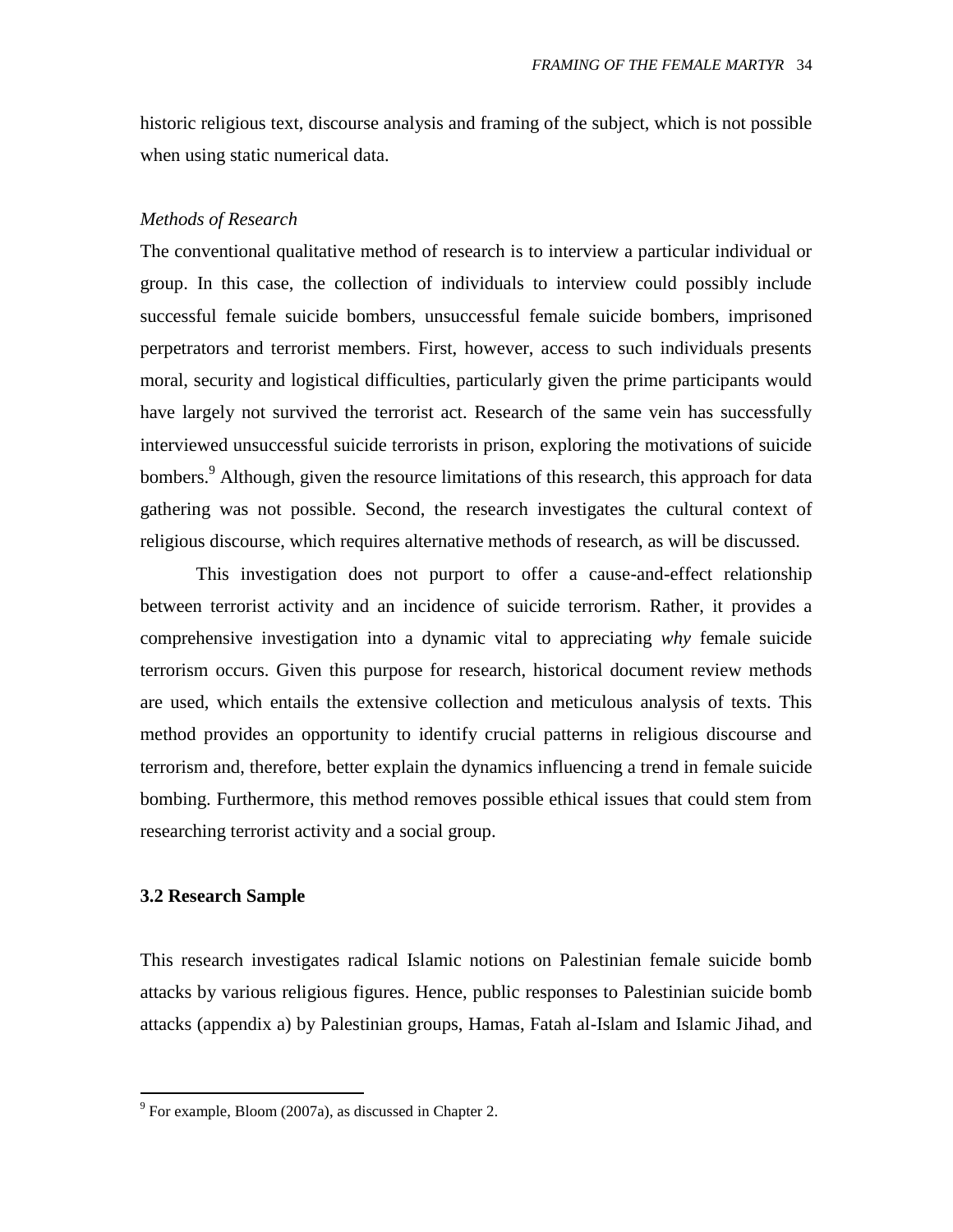prominent radical Islamic figures in the Middle East, are gathered.10 This sample offers data, defined by a particular religion (Islam) and radical terrorist activity within a particular location (Palestinian territory).<sup>11</sup> Hence, the parameters of the research sample reduce possible variances between the social, economic and political factors that possibly impact on the rate of activity.

This sample provides an opportunity to examine the responses to Palestinian female suicide bombers by radical religious figures and both religious and secular Palestinian groups, by including both Hamas and Fatah. Given the number of radical groups and figures considered for research, the range of discourse offers ample opportunity to analyse variances in discourse analysis between different groups within a single location. Furthermore, the value of women to suicide missions by some of these groups has shifted from prohibition to acceptance. Hence, these sources not only provide the opportunity to investigate the nature of public discourse arising from representatives of similar profiling, but further, the changing nature of the discourse in the public realm.

#### <span id="page-34-0"></span>**3.3 Data Collection and Selection**

 $\overline{a}$ 

This research considers two areas of religious discourse: 1) medieval references to women and martyrdom and 2) modern conceptions of the female martyr by Palestinian groups. The first is based upon primary sources of medieval Islamic literature, which include the Qur"an, *hadith* and *sunnah*. These data were obtained from reputable English translations of classic texts, such as those provided by Khosrokhavar (2005), Asad (2003), Firestone (1999) and the University of Southern California"s Muslim Students Association"s Center for Muslim-Jewish Engagement (CMJE). The second area of data collection is public discourse concerning female suicide terrorism (or female martyrdom). Public discourse includes verbal and written dialogue presented on television, internet and radio. The format of public discourse includes translated announcements, charters, speeches and statements, by Palestinian leaders and other radical Islamic figures. The

 $10$  The United States considered these groups as part of their list of foreign terrorist organisations during the research period (US Department of State).

 $11$  Suicide terrorism was initially conducted by religious terrorist groups in Palestinian territory, such as Hamas. Following 2001, secular terrorist group activity was marked by female suicide terrorism (Shai, 2004).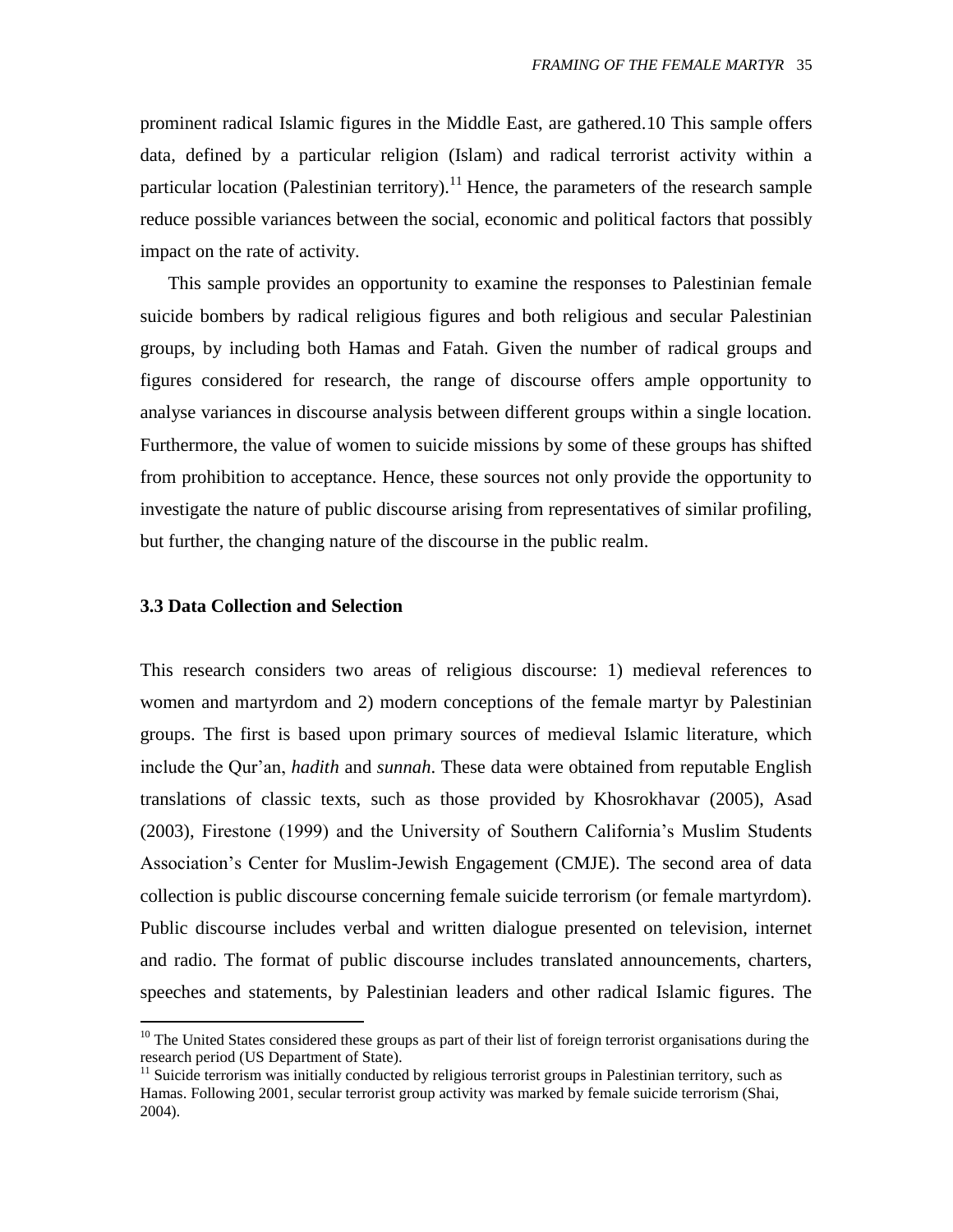time frame of the data gathered includes all discourse communicated subsequent to the onset of female suicide bombers in the Palestinian territory in 2002 (appendix a).

Primary data is obtained from research search engines, including Middle East Media Research Institute (MEMRI) and the Palestinian Media Watch. Secondary data includes news articles and commentary, largely gathered from online security research portals, governmental and academic portals, including RAND Corporation, the Israel Ministry of Foreign Affairs and Institute of Counter Terrorism; search engines, such as Google Scholar and Lexis Nexis; and newspapers, including Ha"aretz, Jerusalem Post and BBC News. These sources provide both international and local coverage, and varying positions regarding security, academia and media, which assists in maintaining a more balanced representation of suicide terrorism.

#### <span id="page-35-0"></span>**3.4 Data Analysis**

This research analyses gendered references to war and martyrdom, including women"s roles, activity and prohibitions to religious pursuits, fighting and martyring. The research offers a structural analysis of key Islamic terms, *jihad*, *qital* and *shahid* (*shahida*), and their inference to women. The analysis consists of these terms being searched throughout the texts consecutively. References concerning women in general or specifically to female figures, and their involvement in fighting, are then gathered. These references are placed under emerging topics, such the "believer" of Islam, or executor of *jihad*. In this process, historical references to female figures in Islamic history and gendered references to the key terms are critically analysed, in terms of their apparent relevancy to martyrdom and a conceptualized female role in *jihad*. References to women and martyrdom, in construing the modern presentation of female martyrdom, are considered with respect to their reference in fighting *jihad* by radical Islamic figures. The terms "female warrior", "female martyr" and "female believer", are analysed in terms of reoccurring themes and descriptions. Arising from this analysis is the apparent 'framing' of the female martyr. I consider disparities between the representations and references to men and women, with regards to martyrdom and roles in war, and disparities to such gendered references between medieval and modern discourse.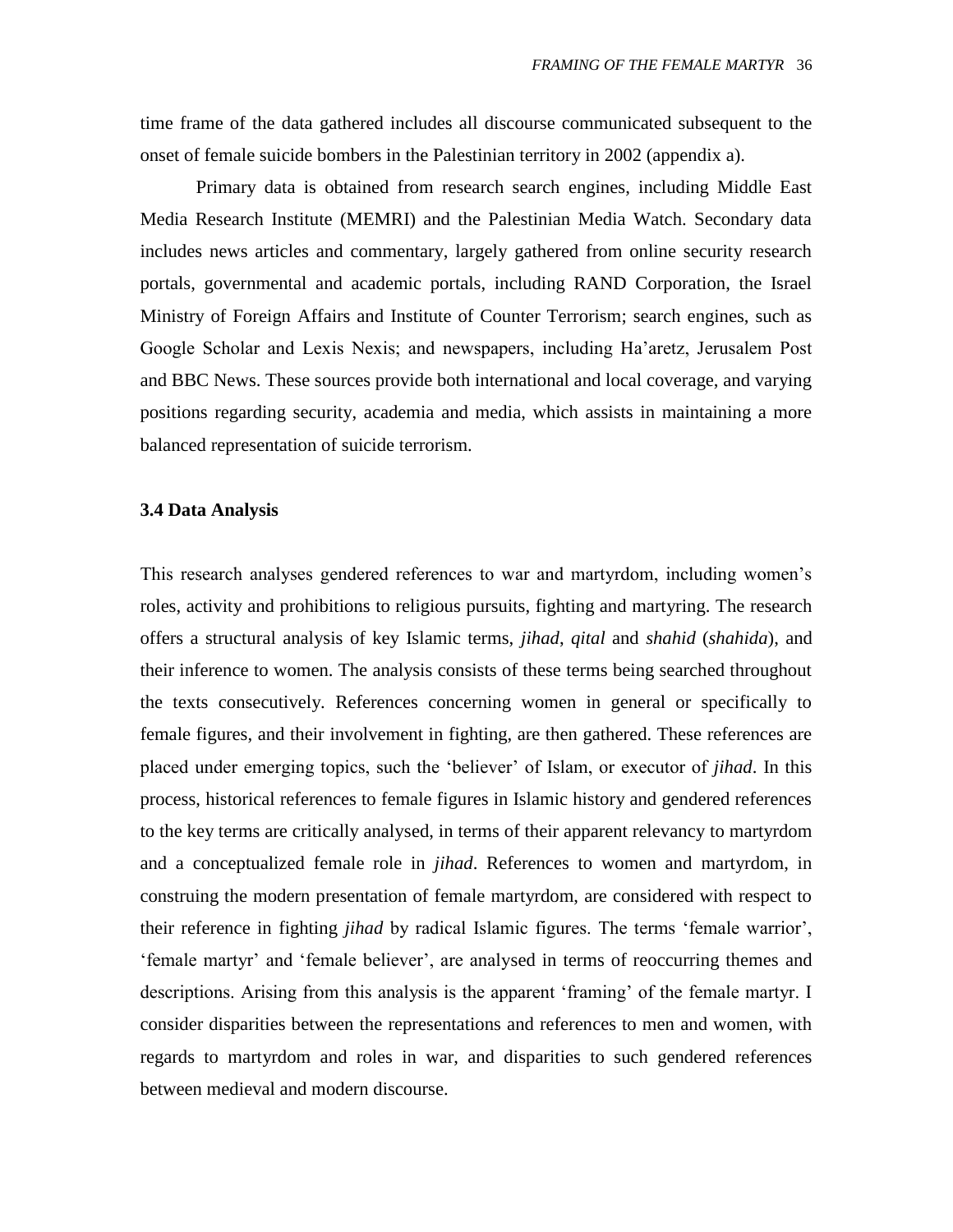### **3.5 Limitations of the Research**

 $\overline{a}$ 

This research presents certain limitations in the methodology and the data. First, the opportunity to tap into the personal insights of those involved directly in suicide terrorism, such as those of the perpetrators, terrorist members and the public, is lost in this research, due to the constraint from interviewing. The research data available are, therefore, limited to that which already exists. Nevertheless, the opportunity to make new discoveries of the primary data is open, especially given the wide range of data available and the lack of research on this topic using the existing data. Furthermore, the authenticity in the data gathered from interviewing would be arguably subjective.<sup>12</sup> This is particularly apparent with this research group, as previously discussed. Hence, interviewing would arguably be unhelpful in addressing the underlying query.

A second limitation to this research is that the data, which is largely based on translations, can present interpretation inconsistencies, according to the translator. For instance, different translations of religious text provide varying interpretations of the same words. This issue is particularly relevant, given the linguistic complexity of the Arabic language and interpretation of religious text over history. This factor can ultimately impact on the validity of the research findings, to locate a valid conceptual development and framing of the 'female martyr'. Given this factor, specific attention was given to the translations selected, such as those recognised in the academic field. The grounds to the development of classic Islam literature have had considerable impact over its interpretation. This limitation is discussed comprehensively in the next chapter and throughout the research.

A final limitation of this research concerns the possibility for uncovering definite explanations into the research query. Brule and Mintz (2009) assert that concrete inferences, towards a theoretical position in explaining suicide terrorism, are hard to reach from the application of qualitative methodology. The authors suggest that such research designs present selection, reliability and testability issues, which can only be

<sup>&</sup>lt;sup>12</sup> The dialogue of interviewed unsuccessful suicide bombers is often swayed or thwarted by party alliance, guilt persuasion and or intimidation, and ultimately does not provide accurate insight into their motivations (Crenshaw, 1981).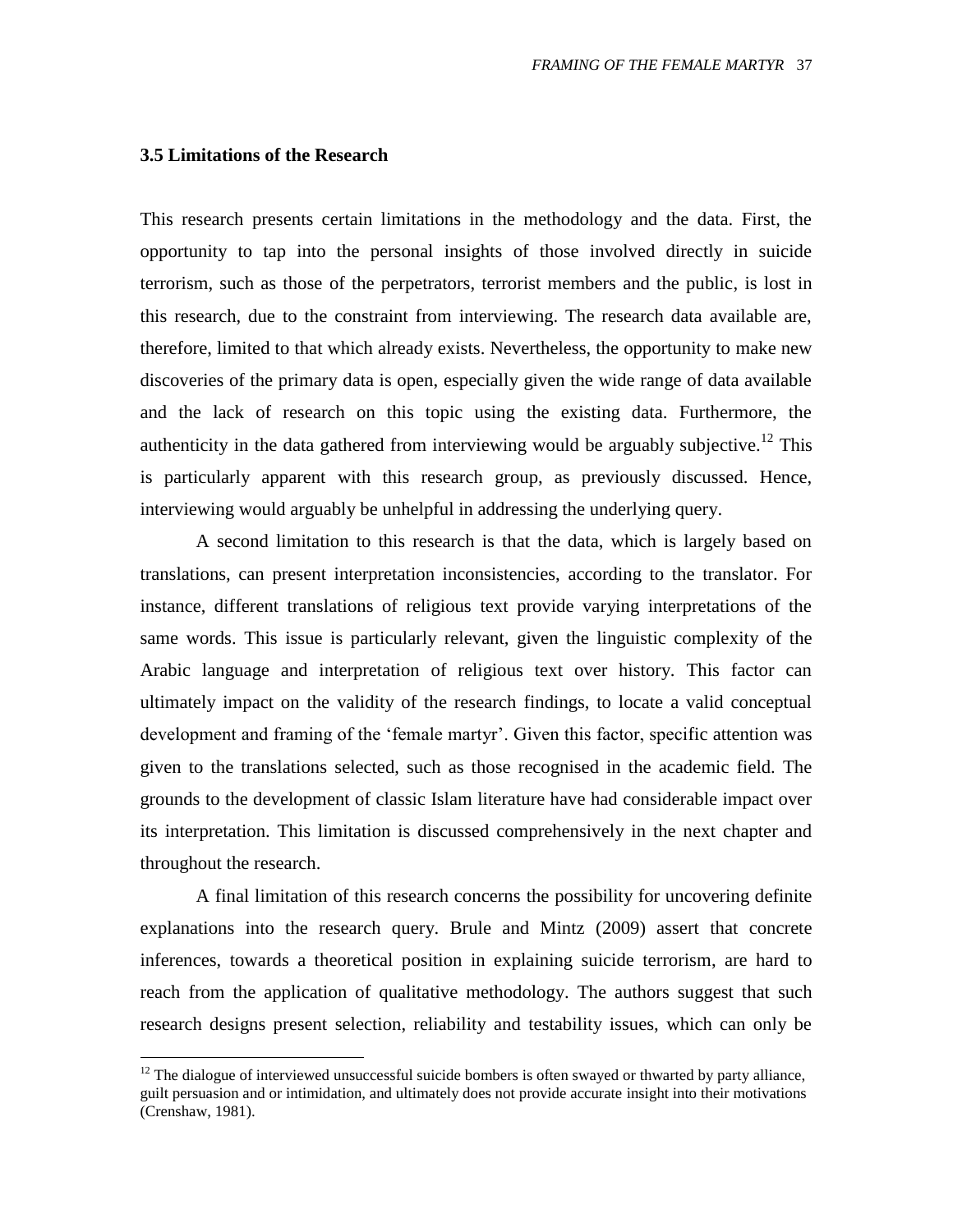assured with extensive quantitative research. Arguably, this research design will not provide scientific inferences towards identifying the framing of the female suicide bomber, and its impact on individual attitudes. However, this research does not claim to make such inferences in explaining the trend in female suicide terrorism. And nevertheless, this research does offer a solid analysis and an appreciation for a specific dynamic, often ignored by anti-terrorist circles. The research presents an in-depth analysis into how the female martyr is constructed in religious text, which is vital in understanding the origins of moral guidance of martyrdom in a particular society, and the underlying driving forces behind suicide terrorism.

## **3.6 Expectations of the Research**

Even though a qualitative methodology is not rooted in hypotheses, there are several expectations I have upon entering this investigation. I expect to locate a variation in the value of the female martyr between medieval and modern discourse. In the classic literature, I expect to see terms of war and martyrdom in classic religious discourse largely concern Muslim men. In modern religious discourse, I expect that Muslim men and women are considered in more concrete and consistent terms in discussions on war and martyrdom, whereby the "female martyr" is defined in terms of religious reference. The remaining chapters turn to the research findings and the findings are interpreted in the final chapter.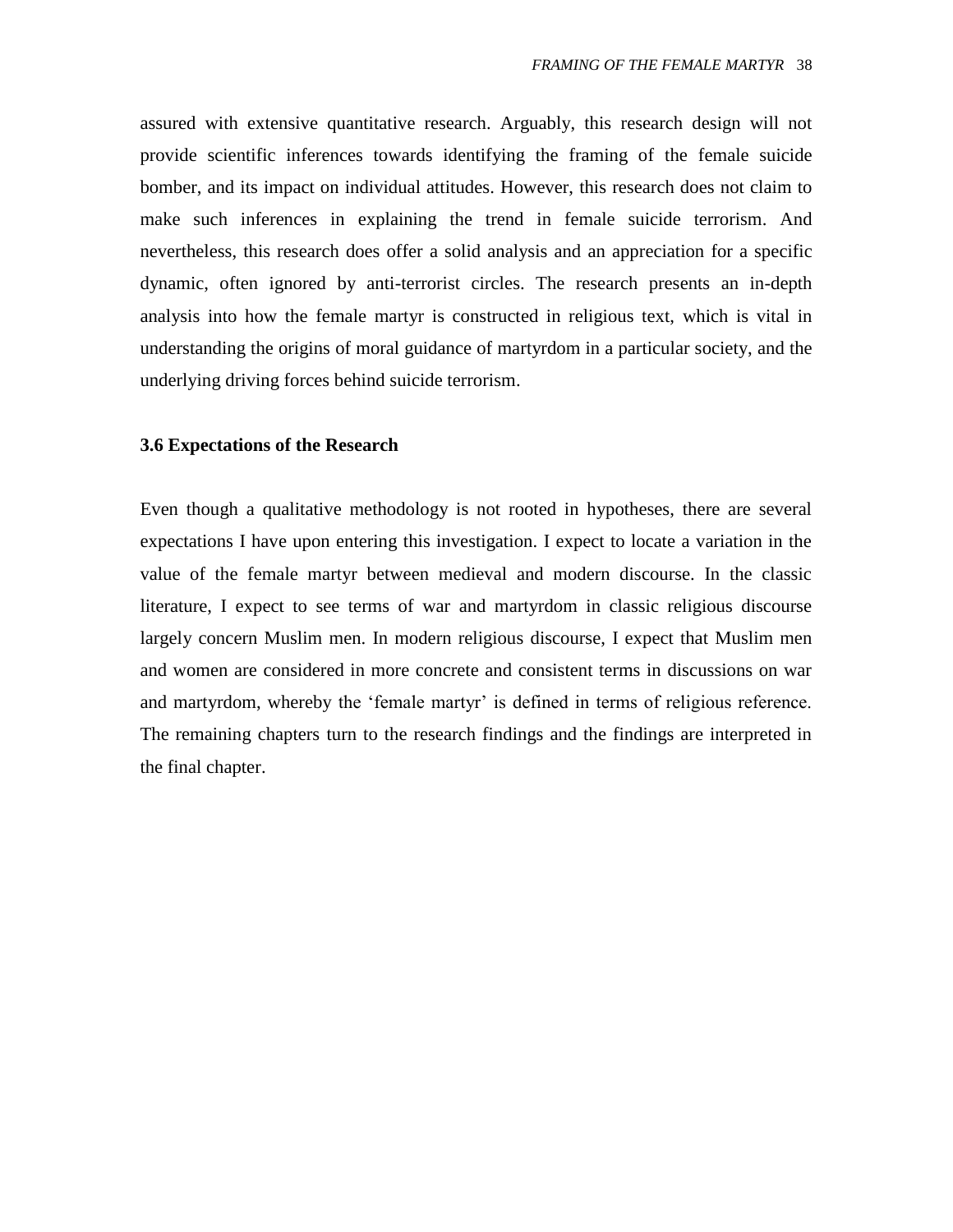## **Chapter 4: Classic Islamic Definitions of Women, War and Martyrdom**

This chapter presents Islamic references to war, martyrdom and Muslim women in medieval religious discourse. These findings are used towards identifying those considered participants of war in Islam, as part of an attempt to locate cursors for the framing of the Muslim female martyr in modern discourse. The conception of the Muslim female fighter, in terms of classic Islam, is built upon the analysis of references, assertions and omissions of women vis-à-vis war, fighting and martyrdom in medieval discourse.

It should be noted that a great deal of research on Islamic theology and history presents the inconsistent nature of Islamic religious literature. This dynamic has arguably led to variations in the understanding and interpretation of vital concepts, such as those concerning war and martyrdom (Firestone, 1999; Bonney, 2004; Khosrokhavar, 2005). It is, therefore, vital to firstly consider the nature and development of the Islamic medieval body of religious text, as this will provide crucial insight into the dynamics and innate dilemmas pertaining to the development of Islamic theology in the modern era. For instance, it is through this discussion that we uncover grounds for possible shifts in ideas and understandings of Islamic religious thought. Such shifts will be recognised in the development of the framing of particular tenets of fighting, such as *jihad* and *shuhada*. In such cases, radical group have, arguably, reinterpreted crucial terms of reference, in order to impart a particular moral and legitimacy for its activity. Hence, this first step of analysis is crucial, in order that the crux of research, concerning the framing of the female martyr, is fully considered and understood.

I will examine a particular Islamic concept of fighting, located in *jihad*, and martyrdom in Islam. This analysis allows us to appreciate its particular stand and the inherent value it places on suicide bombing, as an act of *jihad*. Given the scope of religious literature, I will specifically analyse those texts that can provide insight into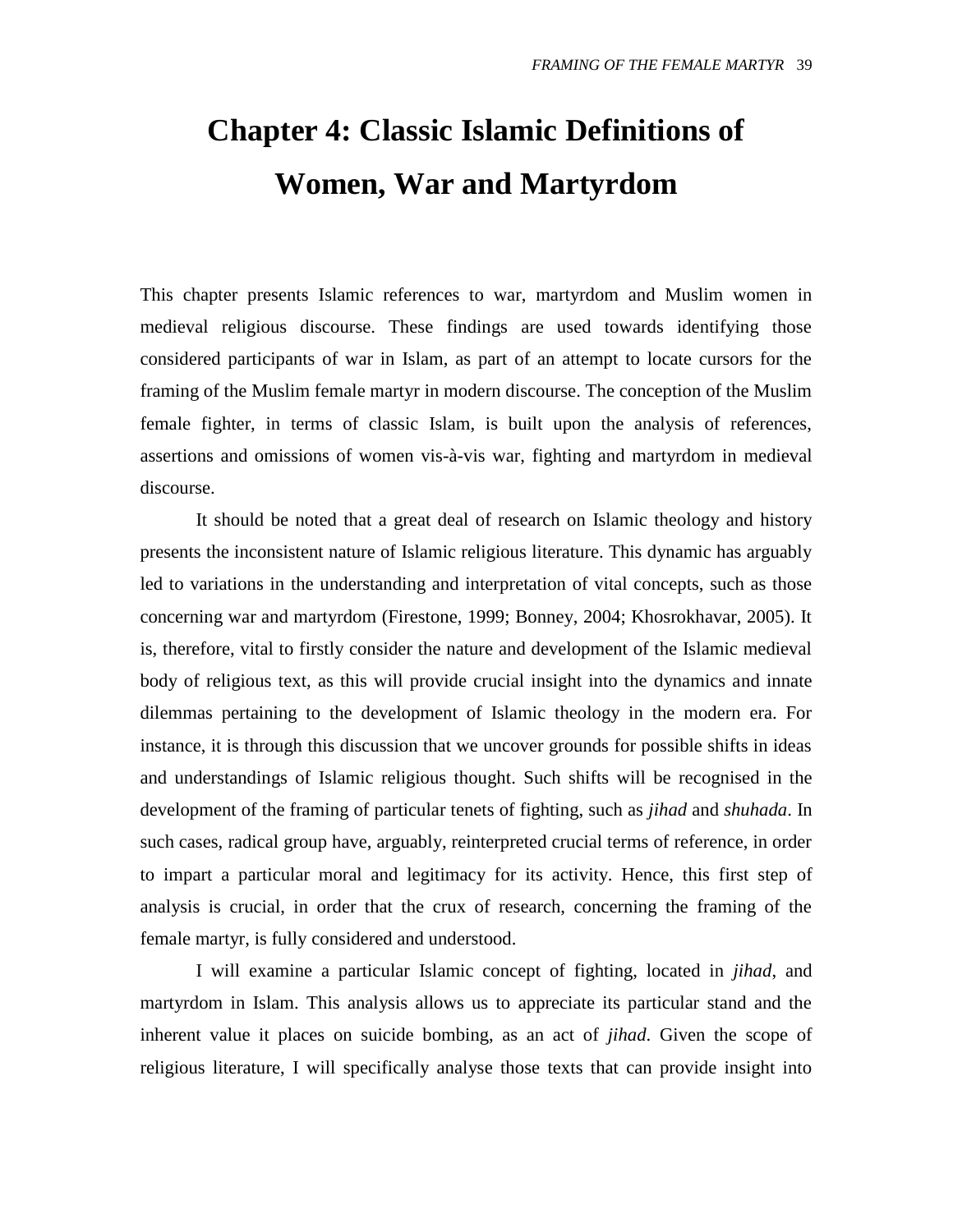how women fit into participations of war in Islam. Last, I will attempt to portray a female instance of a military *jihad*.

#### **4.1 Interpreting the Classic Texts of Islam**

Islam, meaning "submission", represents the act of submitting, or surrendering to God (Bonney, 2004). Islamic belief centres on the assertion that the Word of God was revealed to Prophet Muhammad, as imparted in the Qur"an. The central body of medieval Islamic literature, the Qur"an, consists of 114 chapters, *surat* (singular is *sura*), all differing in length, and 6235 verses (*ayat*) (Bonney, 2004). Given the size and incremental development of the Qur'an, issues over consistency and reliability of its interpretation have been raised (Firestone, 1999; Bonney, 2004; Bukay, 2006). First, interpretation of the text was based upon its chorological formation, from its oral acceptance, during the life of Prophet Muhammad, to its written form as a body of literature. During the later stage, the teachings underwent an interpretative and organisational transformation, which ultimately impacted on the literature's degree of coherency. Arising was a disordered chronological format of chapters referring to God"s revelations in the Qur'an. Such disorder has led to probing over the context and relationship between each verse and chapter (Firestone, 1999). Furthermore, the large number of interpretations of the many revelations by Islamic scholars created further confusion over the inherent nature of Islamic teachings. An amalgamation of disparate ideas and concepts concerning vital areas of Muslim life has evolved, whereby the inherent value of the teachings remains inconsistent.

A second issue with the interpretation of the classic texts is uncertainty over whether a verse can/should be read in isolation, or in reference to surrounding verses. This uncertainty ultimately impacts on further interpretation of the text. Given the contradictory and abundant nature of Islamic teachings, the developmental process of the classic text was influenced by certain "interpretative mechanisms" in the pursuit of clarity (Firestone, 1999). For example, "abrogation" (*naskh*), an interpretative formation of Islamic text, presents the revoking and/or substituting of Islamic rulings. In cases where verses seemingly contradict each other over a particular topic, those verses carrying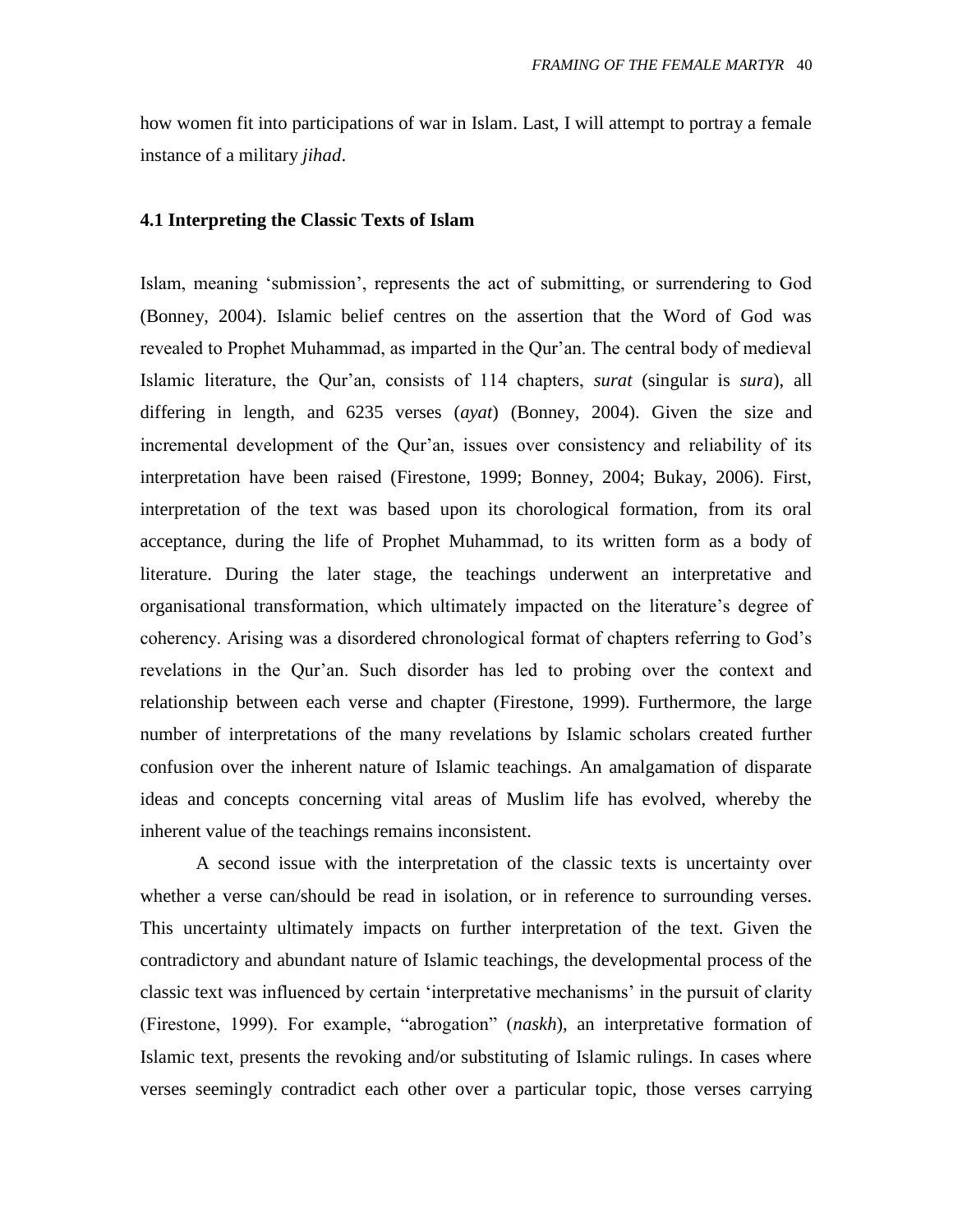greater command would take precedence. Those alternative verses, carrying less authoritative weight, would be abrogated. These mechanisms present an opportunity for subjectivity and an overall stance in the development of vital concepts. For instance, the interpretation of *jihad* was deduced to a particular approach, with passive verses often dissolving in the developmental stages in place of those revelations imparting a particular militant approach. With particular reference to *jihad*, the meaning and value placed on this Islamic term of fighting remains ambiguous, specifically in terms of the type and instance for such action. Issues associated with the development of the Qur'an, therefore, raised complexity over the interpretation of the nature of war and martyrdom, including teachings concerning women and martyrdom.

As highlighted, an increasing move towards a militant stance in Islamic theology in the early developmental stages of the Qur"an is evident. In particular, the abrogation of verses associated with defensive action in war meant that a more militant stance of the text surfaced (Bukay, 2006; Firestone 1999; Khosrokhavar, 2005; Knapp, 2003). The historical development towards an Islamic case for war is, in fact, grounded in conflicting opinions amongst exegetes. Khosrokhavar asserts that interpretations of *jihad* have transpired "in accordance with historical circumstances and the emergence of new groups with varying degrees of militancy" (Khosrokhavar, 2005, 17). Firestone concludes:

The fact is that the conflicting qur'anic verses cannot prove an evolution of the concept or sanction for religiously authorized warring in Islam from a nonaggressive to a militant stance. To suggest that they do is nothing more than an interpretation applied to the obvious problem of disparity in the qur'anic revelations treating war (Firestone, 1999, 64).

Disparate interpretations of the revelations and verse association reflect the varying opinions amongst the different factions of the Muslim community, a dynamic that has continued to subsist amongst modern theologists.

Further diversity in interpretation is evident, given the development of the *hadith* literature. Following the acceptance of the Qu'ran by the Muslim community, Islamic history and tradition was further explicated in *sunna*, the narratives of Muhammad"s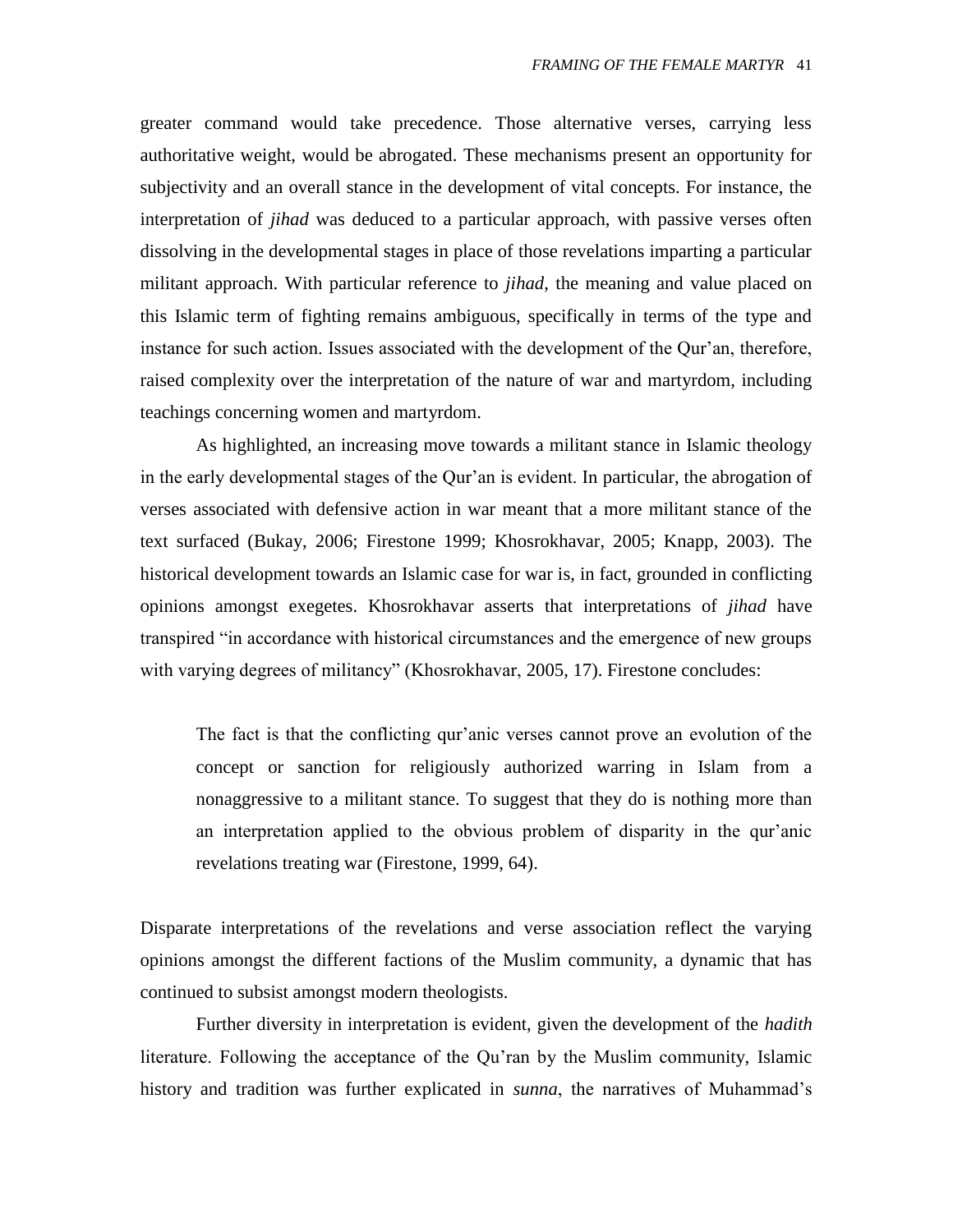ways, upon which *hadith* (plural is *ahadith*), or traditions, were built. This body of literature provides guidance on a Muslim believer"s way of life. The *hadith* literature carries a significant weight in Islamic behaviour, since it is the basis to Islamic (*Shar'ia*) law, and it is within this realm of classical literature that the meaning of *jihad* developed and provided meaning behind the activity and roles in warfare (Firestone, 1999).

An increasing demand for traditions, concurrent with the increasingly authoritative command of the *sunna*, led to the augmenting of the "status" of the narratives amongst Muslim believers and a greater number of *hadith* (Firestone, 1999). For instance, in areas of Muslim life that required specific Islamic theory for further guidance, traditions were often established. The development of the traditions ultimately led to a trend in the forging of *hadith*, which contributed to the increasing volume of teachings. Subsequently, increasing apprehension grew over the authenticity of existing traditions, whereby "both the motives and the signs of falsification are sometimes quite apparent" (Firestone, 1999, 96). Khosrokhavar asserts that radical Islamic interpretations, particularly of *jihad* and martyrdom, owe much of their ideological grounds to the digression that arises in the separation of traditions from the Qur"an. Subsequent to the extraction of *sunna* from medieval text, Khosrokhavar asserts that interpretations of Islam become "…no more than one of the many tendencies within Islam, and by no means the only tendency or the sole possible interpretation of this religion" (Khosrokhavar, 2005, 15). This finding, arguably, provides crucial insight into understanding how certain nuances, relating to Islamic theory on war and martyrdom, came about in the modern era.

An upshot of the development of Islamic literature is the emphasis on certain verses and the disregard of others, as located in radical Islamic ideology. As the ideological premise of radical Islamic groups has shifted, the roles and methods of warfare associated with their ideology have changed. Arising is the development of a particular religious-ideology, which provides the backbone to Islamic terrorist ideology and modern radical interpretations of holy war and martyrdom. Modern interpretations are represented by *fatwas* and recent teachings, such as those presented by the cleric Ayatollah Ruhollah Khomenei, theoretician Sayyid Qutb and Palestinian theologian Abdullah Azzam, whose linkages to medieval sources are often dubious (Fine, 2008). This will be raised in the next chapter, as an illustration of the female role in martyrdom.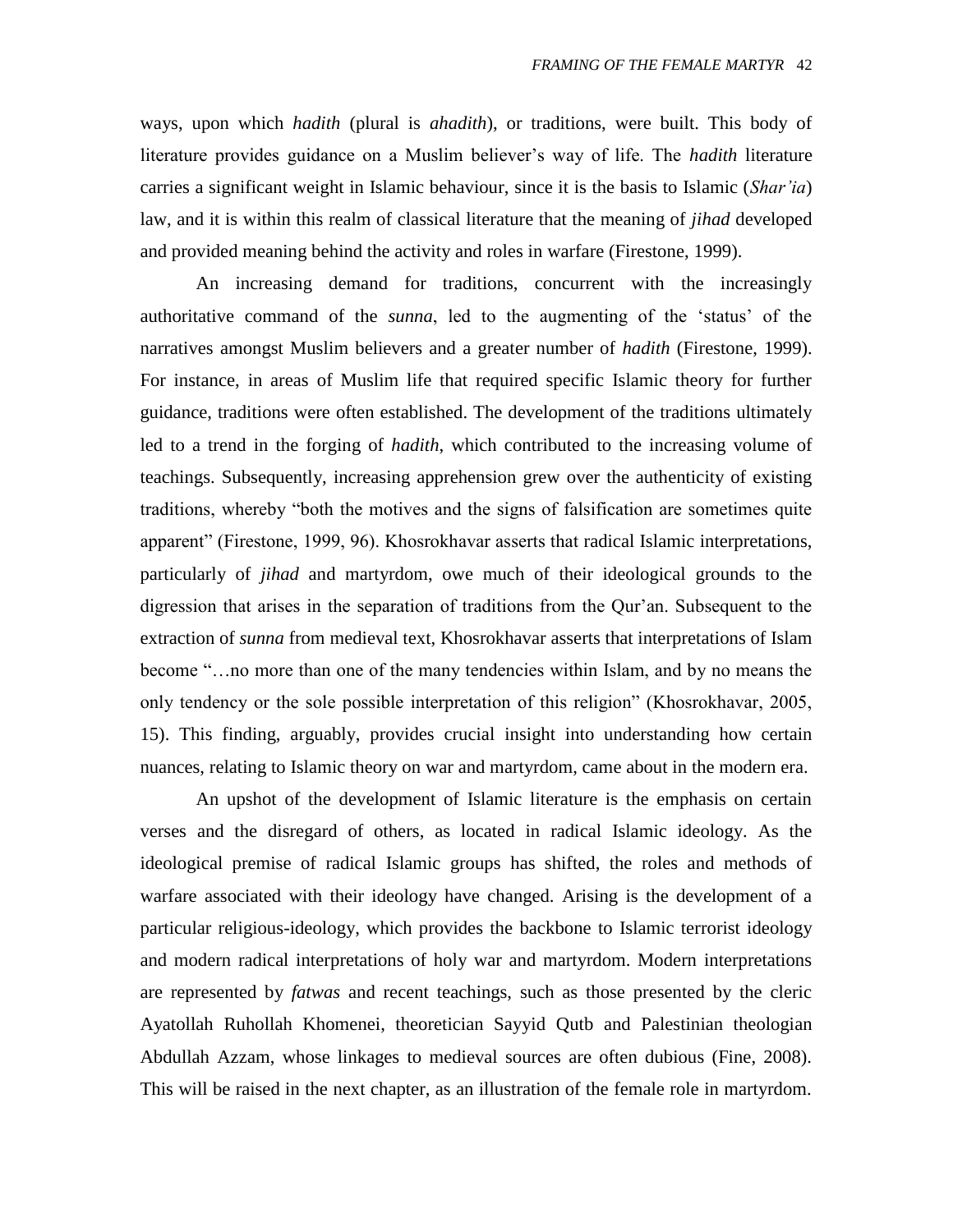For now, given the nature of the development of the text, an appreciation for the classic notions of war is required, in order to fully appreciate the development of contemporary Islamic literature. Given the constraints of this research piece, the results presented refer to relevant topics of discussion, and provide insight into the representation of the female martyr in religious discourse.

#### **4.2 Classic Islamic Ideas on War**

As highlighted in the previous section, the developmental nature of classic Islamic text has led to inconsistencies in the interpretation of its teachings. This process has influenced how the nature of *jihad* is conceived, from individual forms of prayer, to collective forms of fighting. With regards to the latter, such fighting varies in its approach, from defensive to the more active pursuit of religious war. This nature of *jihad* is considered throughout the analysis of the medieval discourse on war.

*Jihad* concerns the Islamic world view of a division between the domain of peace (*dar al islam*), led by Islam, and the domain of war *(dar al harb)* (Abo-Kaleh, 2006). This division primarily centres on the distinction between believers and non-believers of Islam. Within the domain of peace, the necessity for non-military efforts for the defence of Islam and the implementation of "Islamic" standards of behaviour amongst its believers is crucial. Arising is the practice of certain forms of *jihad*, such as striving in the way of prayer. *Sunni* Muslims, for example, apply their individual efforts of *jihad* towards spiritual practices in overcoming their "rebellious" ego (*nafs e ammareh*), as characterised by material desires (Khosrokhavar, 2005). The domain of war, conversely, presents *jihad*  in terms of "the sword", whereby believers fight in the name of Allah through means of defending the Islamic community against its enemy (*ummah*). It is in this realm of theology that uncertainty lies over the appropriateness of war, such as if it is justified in the defence of Islam or as part of an unrestricted measure against all non-believers. For instance, *jihad* is conveyed in the following *sura* 2:219:

And slay them wherever ye catch them, and turn them out from where they have Turned you out; for tumult and oppression are worse than slaughter; but fight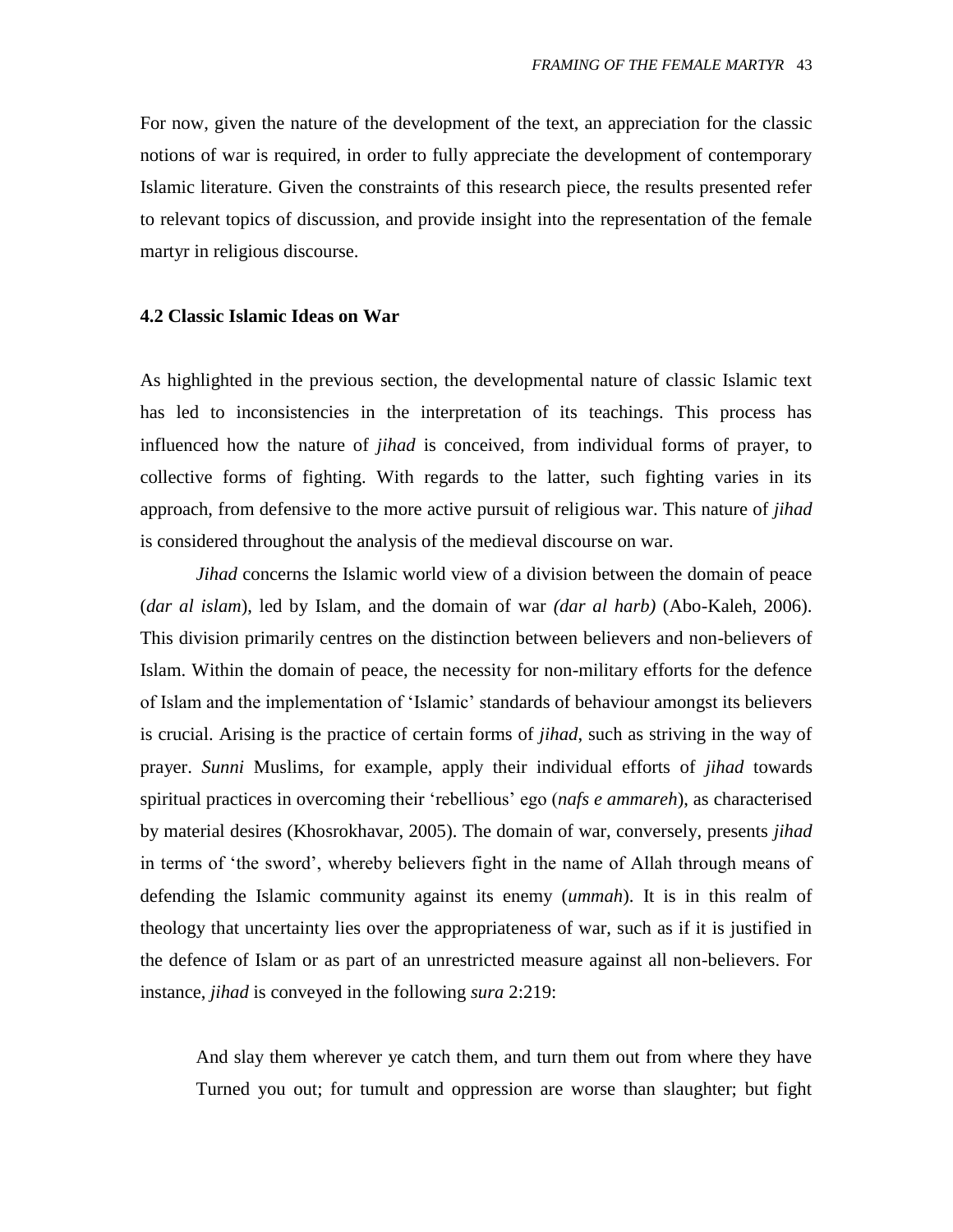them not at the Sacred Mosque, unless they (first) fight you there; but if they fight you, slay them. Such is the reward of those who suppress faith (2:219, Yusuf Ali translation, Center for Muslim-Jewish Engagement Web site)

This verse locates an active command for Muslims to kill the "enemy". This militant approach to interpreting the classic text has continued into modern Islamic discourse, particularly amongst radical Islamists, who have come to associate *jihad* with the European notion of "holy war." In this case, *jihad* is considered "the ideological responsibility of religious commitment" (Firestone, 1999, 91). Yet, other interpretations and verses associated with *jihad* present an alternative approach to fighting in Islam.

The literature imparts inconsistent presentations of key concepts relating to war and martyrdom. From the outset, confusion arises when considering the value of practicing *jihad*, in relation to the many other duties of a Muslim. The importance of *jihad* is considered in the fourth book of *hadith* by Sahih Bukhari, "Fighting for the Cause of Allah":

I asked Allah"s Apostle, "O Allah's Apostle! What is the best deed?" He replied, "To offer the prayers at their early stated fixed times." I asked, "What is next in goodness?" He replied, "To be good and dutiful to your parents." I further asked, what is next in goodness?" He replied, "To participate in Jihad in Allah's Cause... (4, 52:41, translated by M. Muhsin Khan, CMJE Web site)

This extract identifies *jihad* as third important, following the duties of prayer and filial piety. Taken in isolation, this teaching presents a clear organisation of the duties, in consideration of the importance of *jihad*. Yet, once other verses are consulted for further guidance, confusion arises. For example, an alternative tradition of the same *hadith* affirms there is no act "equal" to *jihad* (4, 52:44, CMJE Web site; Firestone, 1999). When considering both teachings, uncertainty over the actual value of *jihad* arises. Efforts towards identifying the context of *jihad* and those considered participants of Islamic war within the classic text face the same dilemma.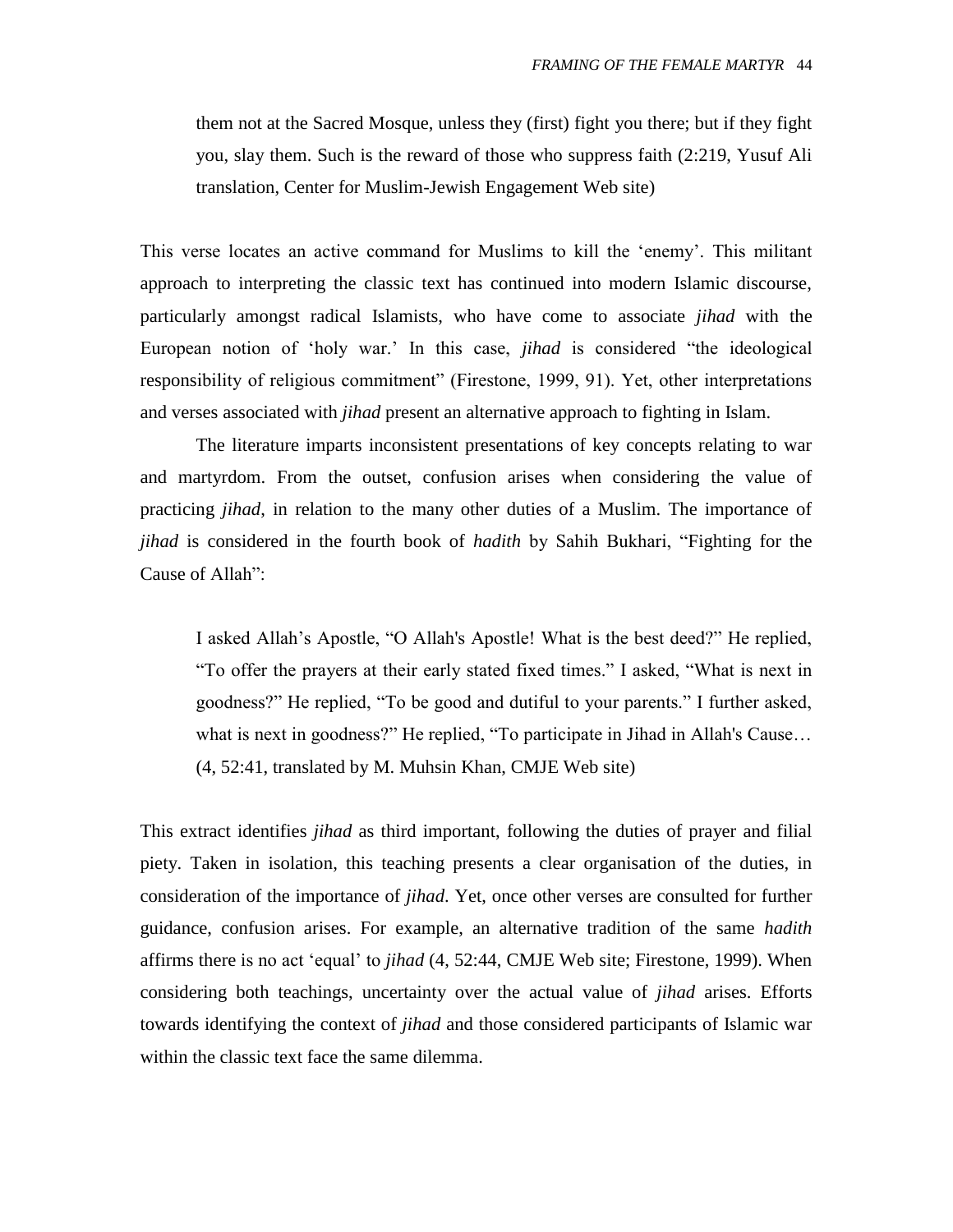## *Limits of Jihad*

Islamic notions of war are discussed with reference to 3 terms: *qital* (fighting), *harb* (war) and *jihad* (exert or strive). The religious application of *qital*, fighting, is one form of *jihad* and is located in the phrase "Fight in the cause of Allah" in *sura* 2:190:

Fight in the cause of Allah those who fight you, but do not transgress limits; for Allah loveth not transgressors (2:190, Yusuf Ali translation, CMJE Web site)

This verse presents a more defensive interpretation of fighting, as restricted by a "moral order' of Islam (CMJE Web site). Khosrokhavar's translation further supports this approach, in which *sura* 2:190 is translated as "do not attack them first" rather than "do not transgress limits" (Khosrokhavar, 2005, 16). The recognised commentator, Muhammad Asad, supports a defensive approach with his translation, "but do not commit aggression" (Asad, 2003). Asad suggests assertions of *jihad* "lay down unequivocally that only self-defence (in the widest sense of the word) makes war permissible for Muslims" (Asad, 2003, 63). These translations support a defensive, rather than offensive, approach to *jihad*, in which fighting is instrumental as defence against attack. A defensive approach to *jihad* is further supported with the following *sura* 22:39:

To those against whom war is made, permission is given (to fight), because they are wronged;- and verily, Allah is most powerful for their aid (22:39, Yusuf Ali translation, CMJE Web site)

This translation considers restrictions on fighting in areas of defending the Muslim community when it has been "wronged". Again, *jihad* is considered in terms of defensive fighting, rather than to those that should not participate.

With regards to considering the nature of *jihad*, the phrase "do not transgress limits" of *sura* 2:190 is considered. Further variations in interpretation arise over what alternative limits could be considered of *jihad*. For some exegetes, certain times of the year, i.e. the Sacred month, is considered a period when fighting is prohibited (Firestone, 1999). Other exegetes denote prohibition from fighting certain non-combatants. For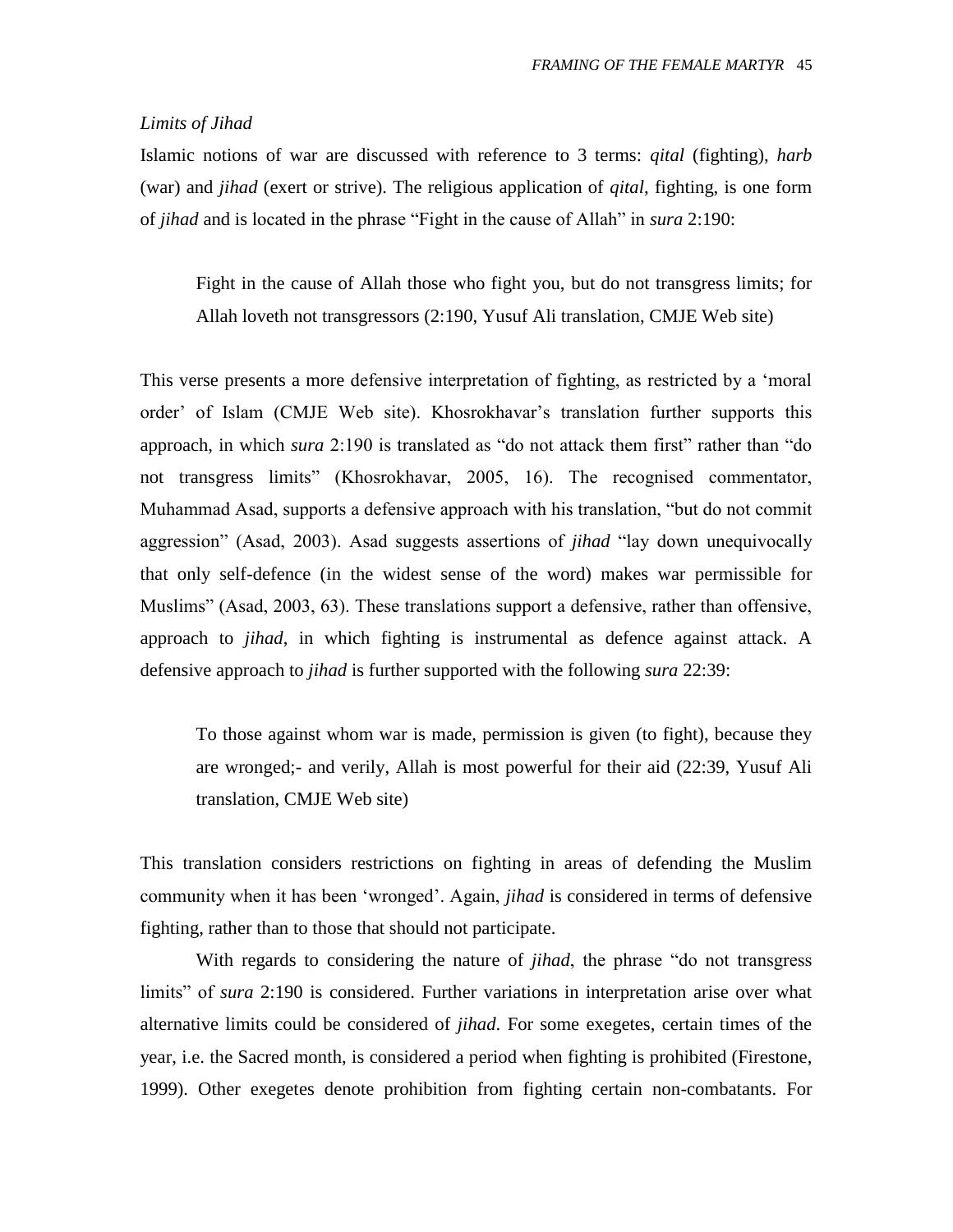instance, Ibn "Umar asserts Muhammad was "disturbed" by the sight of women and children being killed during raids, whilst Ibn Kathir maintained the Prophet forbid the weak and oppressed from fighting (Firestone citing Ibn al-Jawzi, Nahhas and Ibn Kathir, 1999). These interpretations first offer insight into a restrained approach of *jihad* and *qital*, and second provide direction in ascertaining those considered fighters in the Muslim community. In this instance, the nature of the role of women is considered to one of vulnerability, rather than as one of a fighter.

## *Participants of War*

 $\overline{a}$ 

The key topic of discussion to identify those considered obligated to the pursuit of *jihad*, i.e. whether it includes certain members of the community or every individual, men and women, adults and children, and so forth. The obligations of *jihad* are divided between the legal obligation of the individual (*fard 'ain*) and the collective responsibility of the community (*fard kifaya*), with the latter requiring a sufficient number of the community to fulfil (Khosrokhavar, 2005).<sup>13</sup> The inconsistent nature of the text presents difficulty when attempting to consider the role of the individual Muslim, as opposed to the community, and within that, the role of men and women.

In order to identify those considered participants of *jihad*, a distinction should first be made between those that fight and those that require protection. *Sura* 4:75 illustrates the case when Muslim believers were encouraged to engage in battle against the Meccan state, in order to protect those oppressed (Firestone, 1999).

How should ye not fight for the cause of Allah and of the feeble among men and of the women and the children who are crying: Our Lord! Bring us forth from out this town of which the people are oppressors! Oh, give us from thy presence some protecting friend! Oh, give us from Thy presence some defender! (4:75, Pickthall translation, CMJE Web site)

<sup>&</sup>lt;sup>13</sup> The collective obligation of *jihad* is noted as being more prominent in the  $19<sup>th</sup>$  Century, with Muslim societies' reacting to European authorities in the form of political movements, and later in the  $20<sup>th</sup>$  Century (Khosrokhavar, 2005). During the latter period, *jihad* became tied to references of war, whereby "the fight against non-Muslim foreigners has been justified by reference to *jihad*" (Khosrokhavar, 2005, 14). *Jihad*, therefore, developed as a concept disparate from its intrinsic medieval value.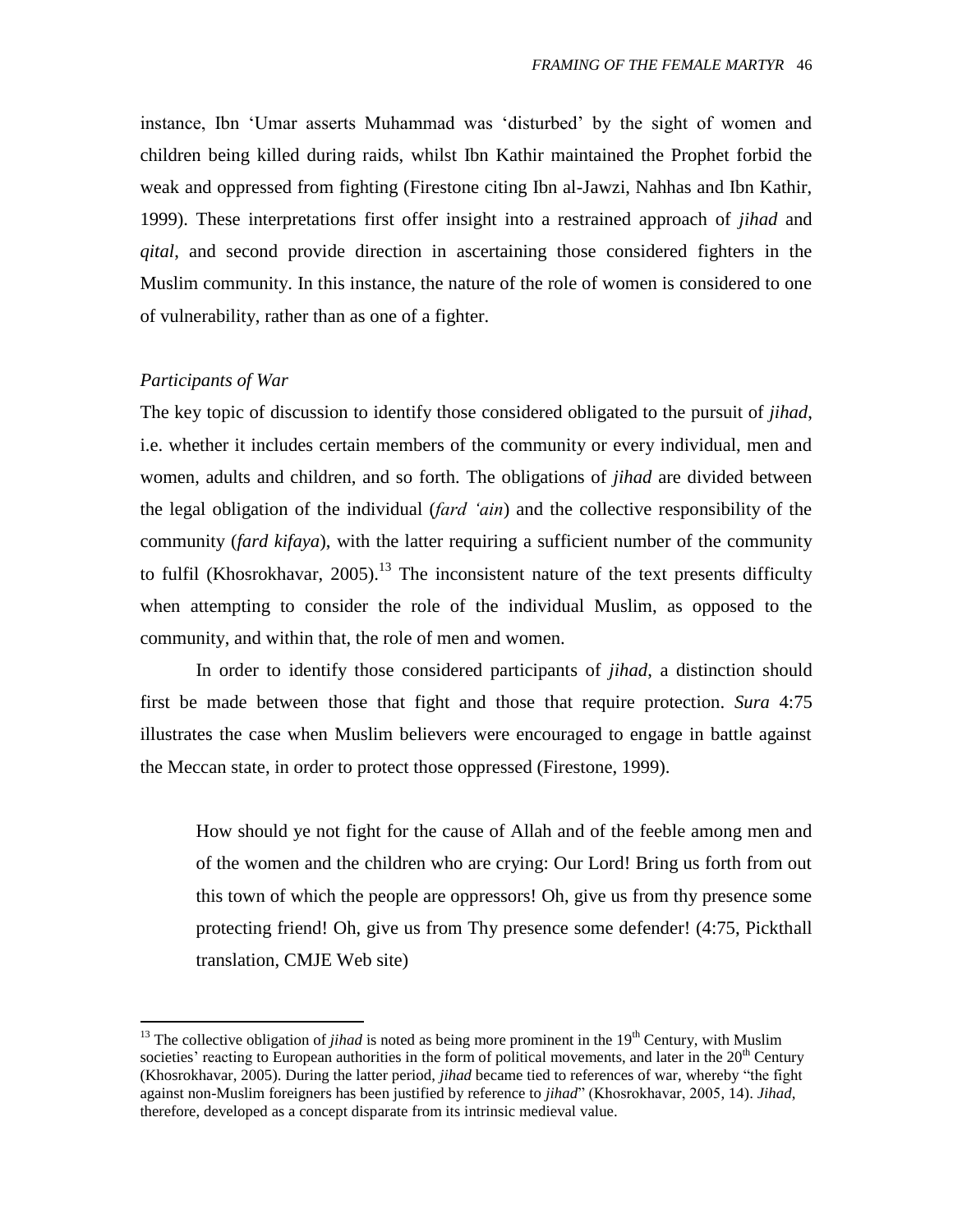In this verse, "feeble" men are grouped with women and children, which suggests a division between the strong (men) and the weak (feeble men, women and children). In such an instance, women would not be considered participants of *jihad*, given their suggested inherent weakness and need of protection.

A second distinction should be made between believers and unbelievers, whereby "ideology (belief) becomes the determinant of identity" (Firestone, 1999, 71). The inherent equal value assumed of female and male believers can be considered in reflection of the rewards bestowed on them:

If any do deeds of righteousness,- be they male or female - and have faith, they will enter Heaven, and not the least injustice will be done to them  $(4.124,$  Yusuf Ali translation, CMJE Web site)

In this instance, given that men and women are considered believers, the query remains whether if the duty of *jihad* is prescribed to all believers, and whether women are appropriated the duty to participate in battle, as with that of male believers. *Sura* 4:95 describes the inequality amongst believers who participate in *jihad* and those that refuse:

Those of the believers who sit still, other than those who have a (disabling) hurt, are not on an equality with those who strive in the way of Allah with their wealth and lives. Allah hath conferred on those who strive with their wealth and lives a rank above the sedentary. Unto each Allah hath promised good, but He hath bestowed on those who strive a great reward above the sedentary (4:95, Pickthall translation, CMJE Web site)

This verse condemns believers who are passive versus believers who are active in their participation in *jihad*, whether it be physically or materially. Those excused from the duty of *jihad* are the disabled. Firestone considers this verse as the main proponent of deferment from *jihad*. However, given the previous deferment, which includes women and the feeble, confusion arises over whether the role of a fighter is considered for all believers, or if they should be treated with caution.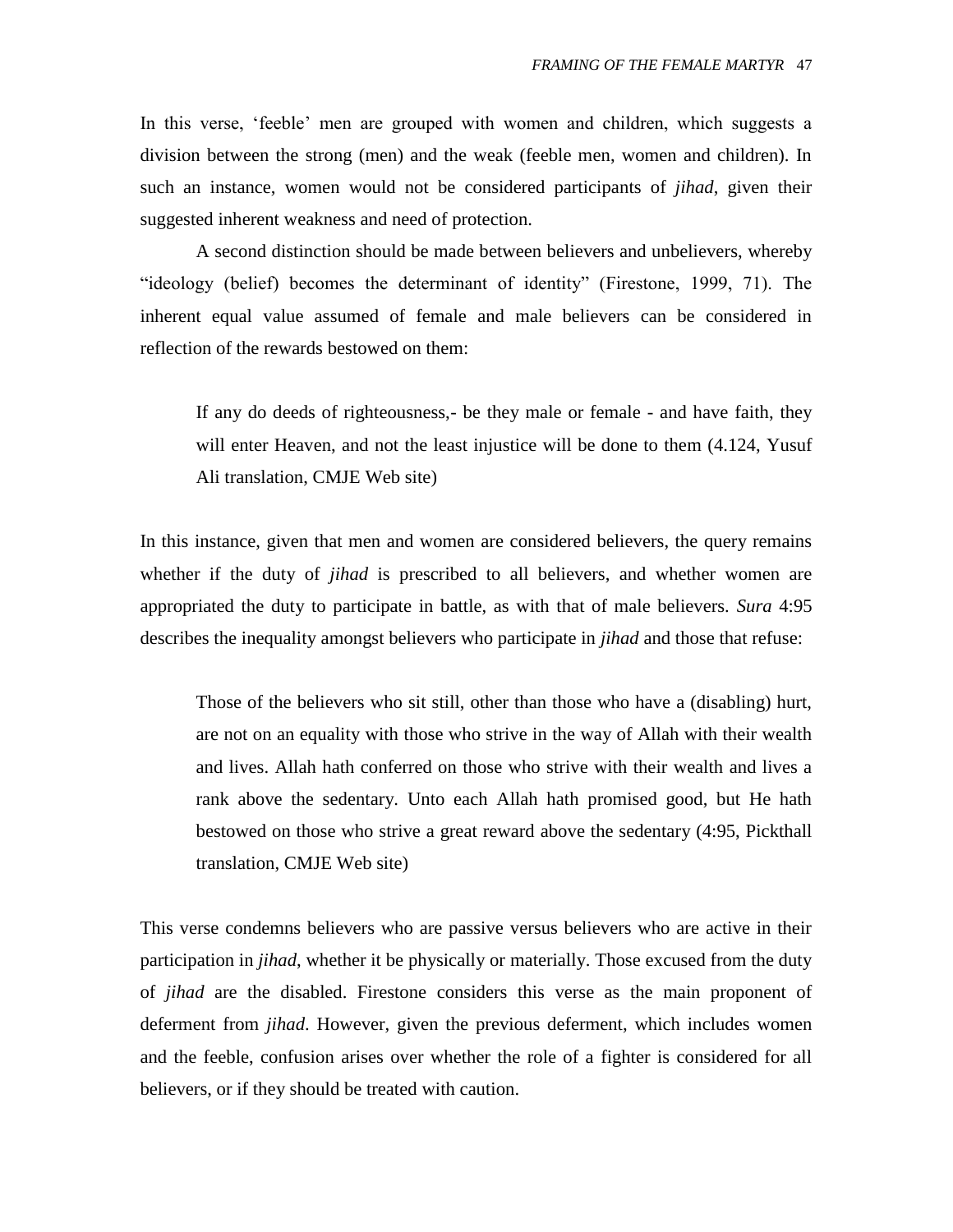Aside from the Qur"an, the body of *hadith* literature has offered Islamic scholars a great abundance of teachings to consult, especially in gaining a more detailed insight of *jihad*. In the opening to "The Book of Jihad and Expedition (Kitab Al-Jihad wa'l-Siyar)" by Sahih Muslim, the context of *jihad* is outlined:

… Fight in the name of Allah and in the way of Allah. Fight against those who disbelieve in Allah. Make a holy war, do not embezzle the spoils; do not break your pledge; and do not mutilate (the dead) bodies; do not kill the children. When you meet your enemies who are polytheists, invite them to three courses of action. If they respond to any one of these, you also accept it and withold yourself from doing them any harm … (2, 19: 4292 translated by Abdul Hamid Siddiqui, CMJE Web site)

The complete verse presents the stages towards military action against the enemy in the name of Allah. This text confers those excused as being the children. The absence of women in this discussion could either infer that both men and women are considered fighters, or that it is presumed women do not could carry an active role in war.

The medieval text, so far, presents uncertainty over the nature of *jihad* in relation to women. In particular, in verses discussing the Muslim "believer" and their duties of *jihad*, such as *sura* 4:95, no differentiation is made between male and female believer. The absence of distinction could imply one of two things: women are either assumed a role in war, as the same with men; or, the believer is generally considered male, and hence, a distinction between the genders is redundant. If the latter assumption applies, women are not afforded the role as fighter in Islam. Further clarity is reached in s*ura* 2:190, which considers prohibitions from fighting non-combatants. In this instance, women were not classified as a non-combatant and, therefore, the possibility for a female role in *jihad* arises. Hence, when the different verses are considered in union, an incoherent presentation of the Muslim women"s role in war arises. In order to provide a clearer definition of the role for women in fighting, the research will examine particular inferences of the female instance of *jihad*.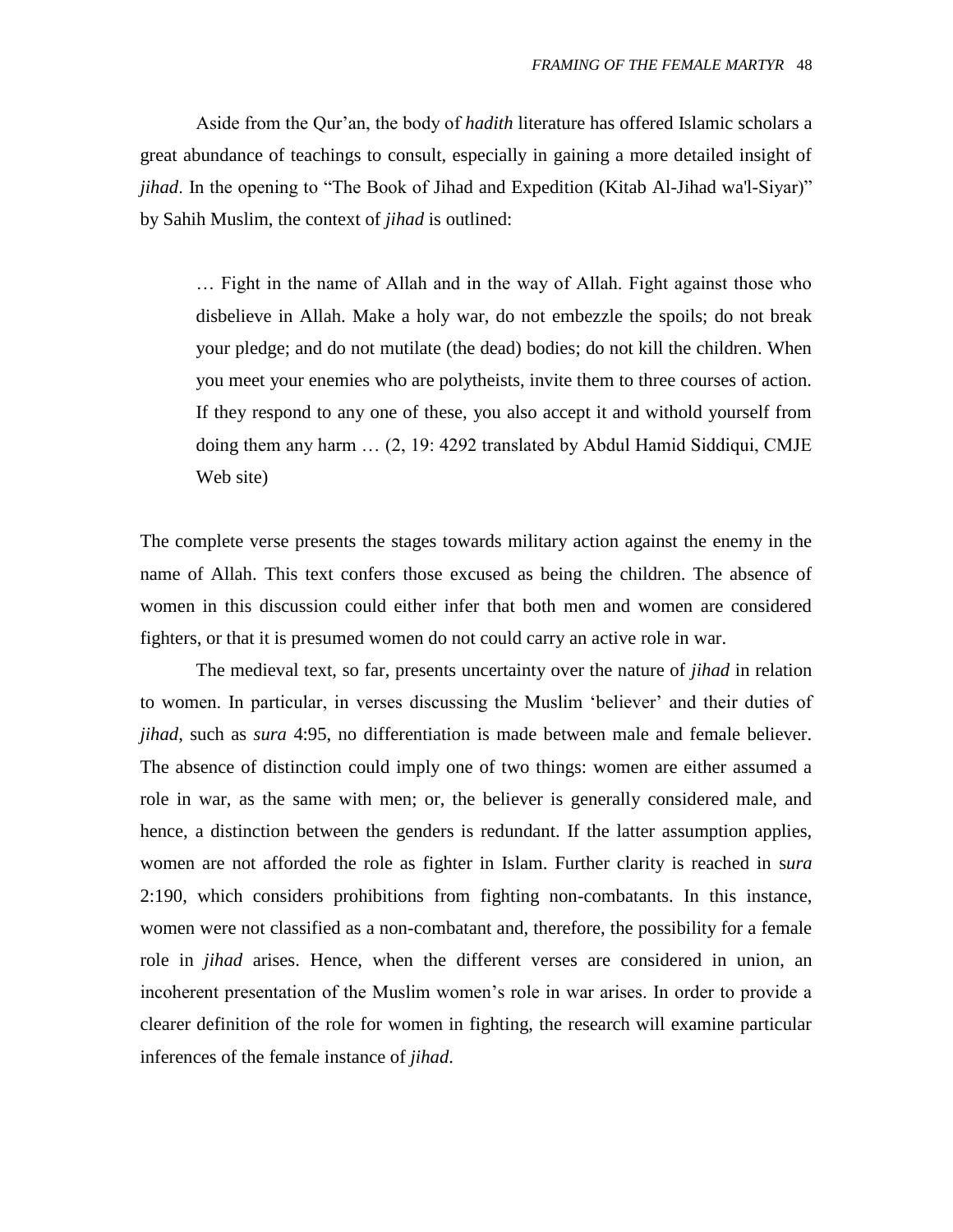### *Female Instances of Jihad*

The following verses provide specific consideration for female Muslim believers.

O Prophet! When believing women come to thee to take the oath of fealty to thee, that they will not associate in worship any other thing whatever with Allah, that they will not steal, that they will not commit adultery (or fornication), that they will not kill their children, that they will not utter slander, intentionally forging falsehood, and that they will not disobey thee in any just matter,- then do thou receive their fealty, and pray to Allah for the forgiveness (of their sins): for Allah is Oft-Forgiving, Most Merciful" (60:12, Yusuf Ali translation, CMJE Web site)

For Muslim men and women,- for believing men and women, for devout men and women, for true men and women, for men and women who are patient and constant, for men and women who humble themselves, for men and women who give in Charity, for men and women who fast (and deny themselves), for men and women who guard their chastity, and for men and women who engage much in Allah's praise,- for them has Allah prepared forgiveness and great reward (33:035 Yusuf Ali translation, CMJE Web site)

These verses present the duties of women, as assigned by Islam. With regards to the first verse, Muslim women are allocated the duties of Islam in terms of those that "believe". If *sura* 4:95 holds true, Muslim women can be assumed to shoulder the responsibility of *jihad*. Alternatively, such a distinction made of the duties concerning the female believer may indicate that women are considered in disparate terms to the "regular" (male) believer. If so, women may not be considered fighters of *jihad*. With reference to the second verse, women and men are discussed in terms of being equally responsible to the duties of Islam. This verse could, therefore, imply that male and female believers are equally responsible to fulfil other duties of Islam, such as *jihad*. The research, therefore, presents a dichotomy between women, on the one hand, requiring protection by those fulfilling *jihad*, and on the other hand, women as a believer, who is arguably obliged to fulfil *jihad*.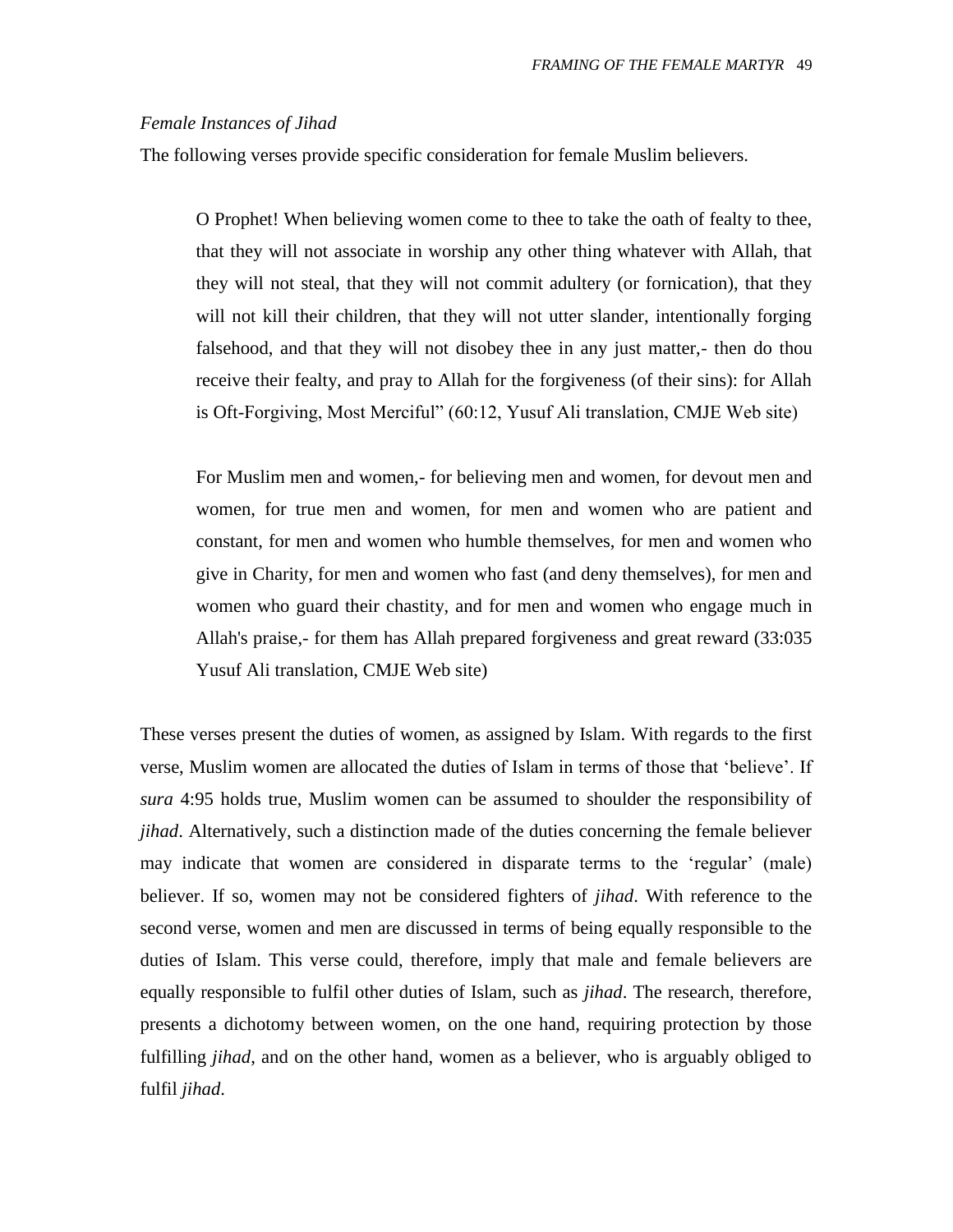Historical references to female figures in times of war can be considered for further insight into the role for women in *jihad*, in the classical text. To commence, we return to the previous analysis, which presented the various ways in which *jihad* can be pursued. This feature is recognised in the classic text with Prophet Muhammad"s wife, A"isha, who asks what the most appropriate form of *jihad* for women is. The Prophet responds "The best *Jihad* (for women) is Hajj-Mabrur (i.e. Hajj which is done according to the Prophet's tradition and is accepted by Allah)" (4, 52:43, translated by M. Muhsin Khan, CMJE Web site). Here, it can be affirmed that women were denoted a role in *jihad*, albeit a certain type, pilgrimage (*Hajj*). Other occasions in Islamic history present women's involvement in military pursuits of *jihad*. For example, A'isha is widely regarded as having led the Battle of the Camel. Another case presents Muhammad"s granddaughter, Zaynab bint Ali, as fighting in the Battle of Karbala (Farhana , 2005). In the Sahih Bukhari *ahadith*, "Fighting for the Cause of Allah", Muhammad"s female companions are illustrated as having participated in the Battle of Uhud (4, 52:132, CMJE Web site). In particular, the text refers to Um Salit, who "used to carry the water skins for us on the day of Uhud" (4, 52:132, translated by M. Muhsin Khan, CMJE Web site). Women"s participation in battle with Muhammad was described as follows:

We used to take part in holy battles with the Prophet by providing the people with water and serving them and bringing the killed and the wounded back to Medina (4, 53:134, translated by M. Muhsin Khan, CMJE Web site).

This *hadith* presents women"s non-militant duties in times of war. In the same *ahadith*, chapter 46, *Fighting of women side by side with men*, women continue to be described as having taken a militant role in war. In this event, Umm Sulaim holds a dagger during the Battle of Hunain; yet she is probed over her actions:

It has been narrated on the authority of Anas that, on the Day of Hunain. Umm Sulaim took out a dagger she had in her possession. Abiu Talha saw her and said: Messenger of Allah, this is Umm Sulaim. She is holding a dagger. The Messenger of Allah (may peace be upon him) asked (her): What for are you holding this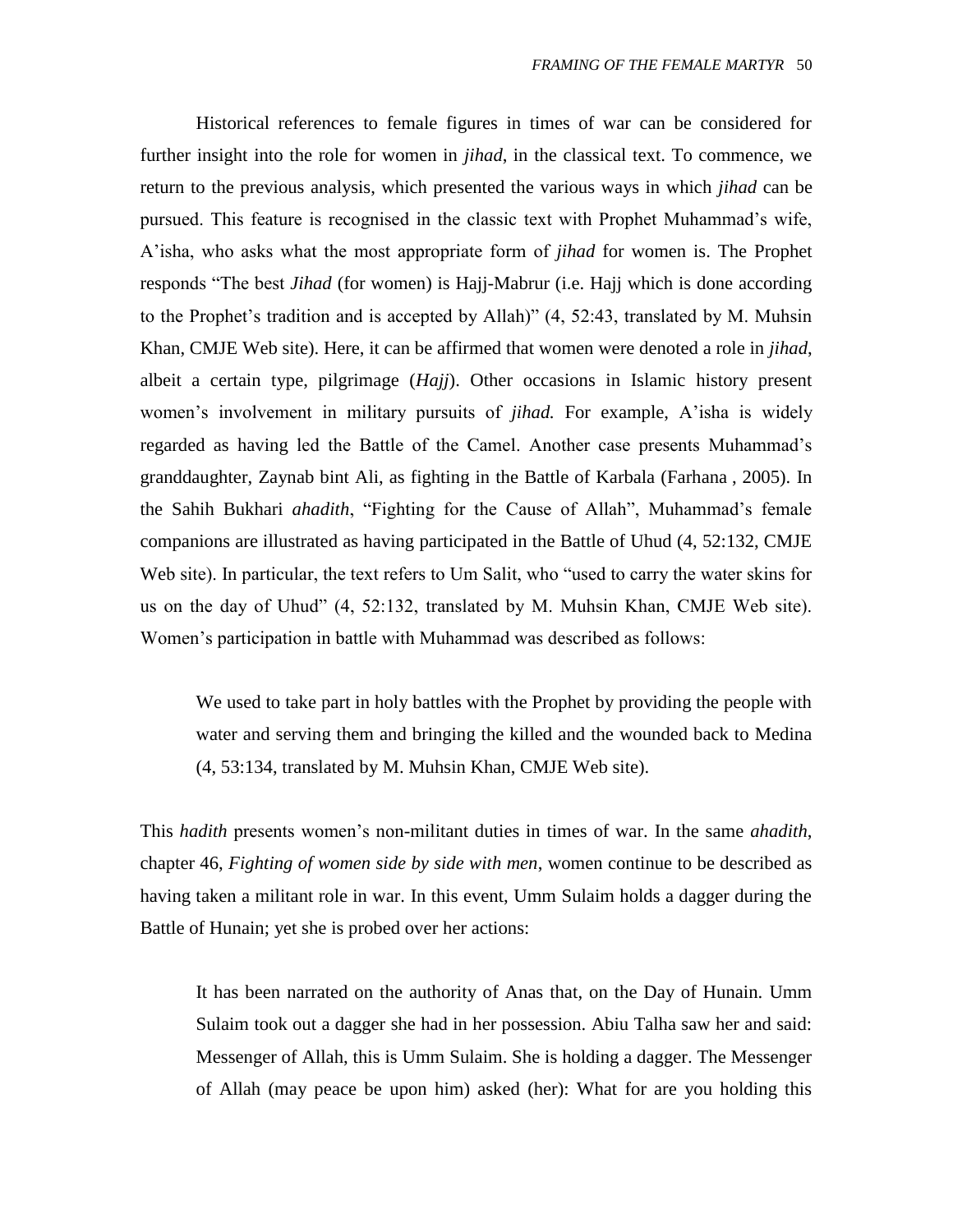dagger? She said: I took it up so that I may tear open the belly of a polytheist who comes near me. The Messenger of Allah (may peace be upon him) began to smile (at these words). She said: Messenger of Allah, kill all those people-other than uswhom thou hast declared to be free (on the day of the Conquest of Mecca). (They embraced Islam because) they were defeated at your hands (and as such their Islam is not dependable). The Messenger of Allah (may peace be upon him) said: Umm Sulaim. God is sufficient (against the mischief of the polytheists) and He will be kind to us (so you need not carry this dagger) (19:4453, translated by Abdul Hamid Siddiqui, CMJE Web site).

This tradition presents female militancy as a pursuit of *jihad*. The translation towards the end of the verse, "… God is sufficient (against the mischief of the polytheists) and He will be kind to us (so you need not carry this dagger)", presents insight into how female militancy was regarded in earlier times. This text can be construed as an idea that women are not required to fight, as there are enough (men) fighting the *jihad*. Nevertheless, such a depiction reflects consideration within Islam for the instance of female militancy.

Further insight into the role of women in war, within the classic texts, is found in the same *ahadith*, chapter 47, *Women participants in jihad to be given a prize but not a regular share in the booty, and prohibition to kill children of the enemy*. This verse continues to illustrate women"s involvement in a militant *jihad*. However, the text further portrays disparity between the men and women, whereby the reward for women is not equal to that of men:

… [The Messenger of Allah] took women with him to participate in *Jihad*. He did take them to the battle and sometimes he fought along with them. They would treat the wounded and were given a reward from the booty, but he did not assign any regular share for them (19:4456, Yusuf Ali translation, CMJE Web site).

Hence, women are denoted as conducting militant and non-militant duties in time of war, yet their role is valued disparately to that of men.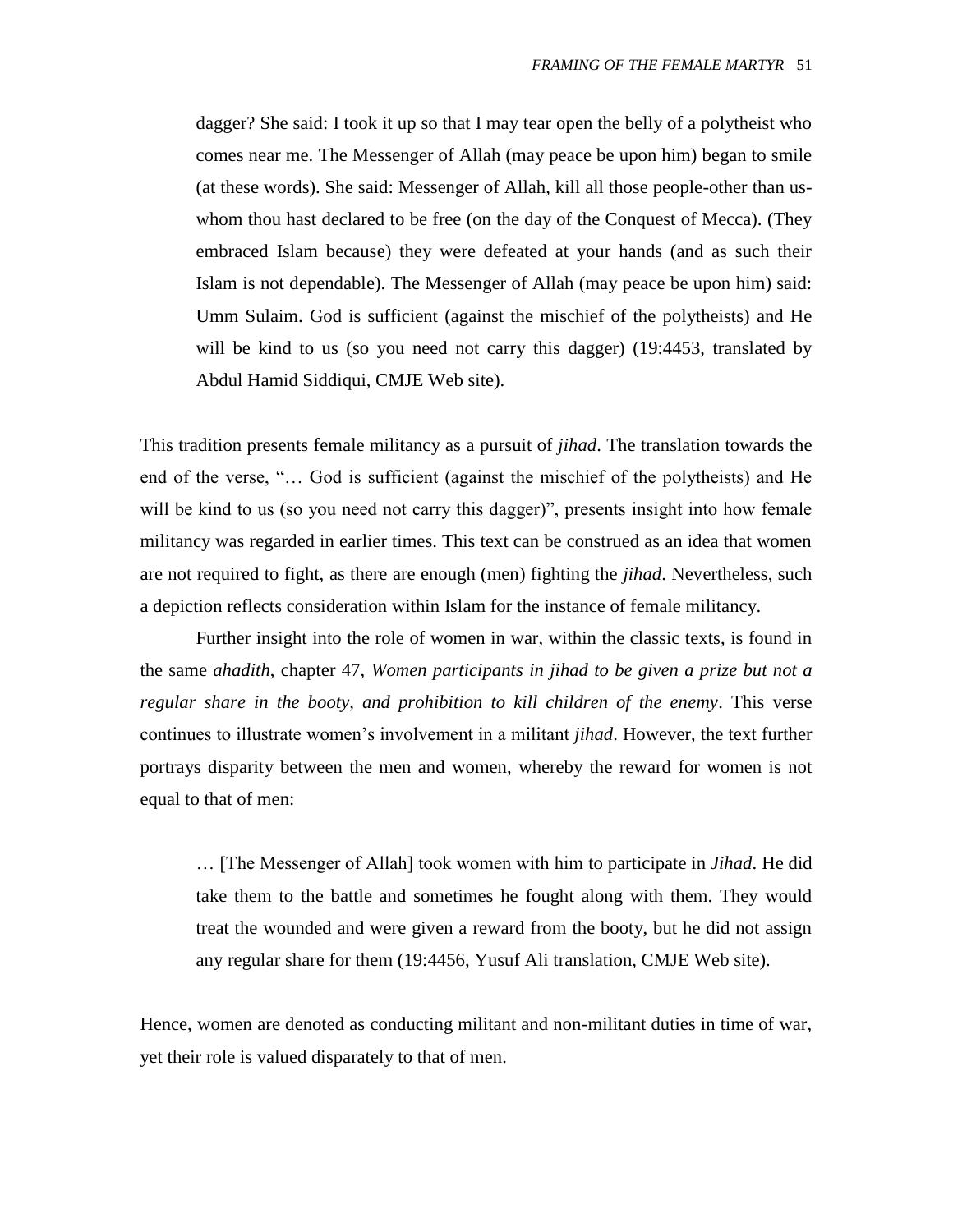The classic literature, therefore, conveys female militancy in *jihad*, albeit dissimilar to that of men, whereby it is valued differently in terms of reward and necessity. This dynamic, arguably, conveys women as being regarded as inferior, in terms of military participation, in Islamic history. Nonetheless, whether such militancy denotes a function of martyrdom remains ambivalent. Given the clear portrayal of female martyrs in modern discourse, it is vital to comprehend the classic approach to this role. The chapter now turns to insights into martyrdom, and in particular to women, in the classic text.

#### **4.3 Classic Islamic Ideas on Martyrdom**

Given the topic of this research, it is interesting to note that Islam"s first martyr is recognised as the female figure, Sumayya bint Khayyat, who was stabbed to death by the leader of an anti-Muslim group, Abu Jahl, (Cook, 2007). During the time of revelations, martyrdom was prescribed certain attributes. The Islamic term, *shahid* (plural is *shuhada'*), in most instances, denotes the action of witnessing, seldomingly martyrdom (Cook, 2007). In terms of witnessing, *Shuhada* is recognised in the following verses:

That is most suitable: that they may give the evidence in its true nature and shape, or else they would fear that other oaths would be taken after their oaths. But fear Allah, and listen (to His counsel): for Allah guideth not a rebellious people' (5:108, Yusuf Ali translation, CMJE Web site)

"And behold! I inspired the disciples to have faith in Me and Mine Messenger: they said, 'We have faith, and do thou bear witness that we bow to Allah as Muslims" (5:111, Yusuf Ali translation, CMJE Web site)

Bearing witness is recognised in both its active and passive form, whereby "the Muslims should be living testimony towards the rest of humanity, but can also be called upon to bear testimony against them at the time of the Day of Judgement, should there be the need" (Cook, 2007, 16). A definite understanding of Islamic forms of martyrdom is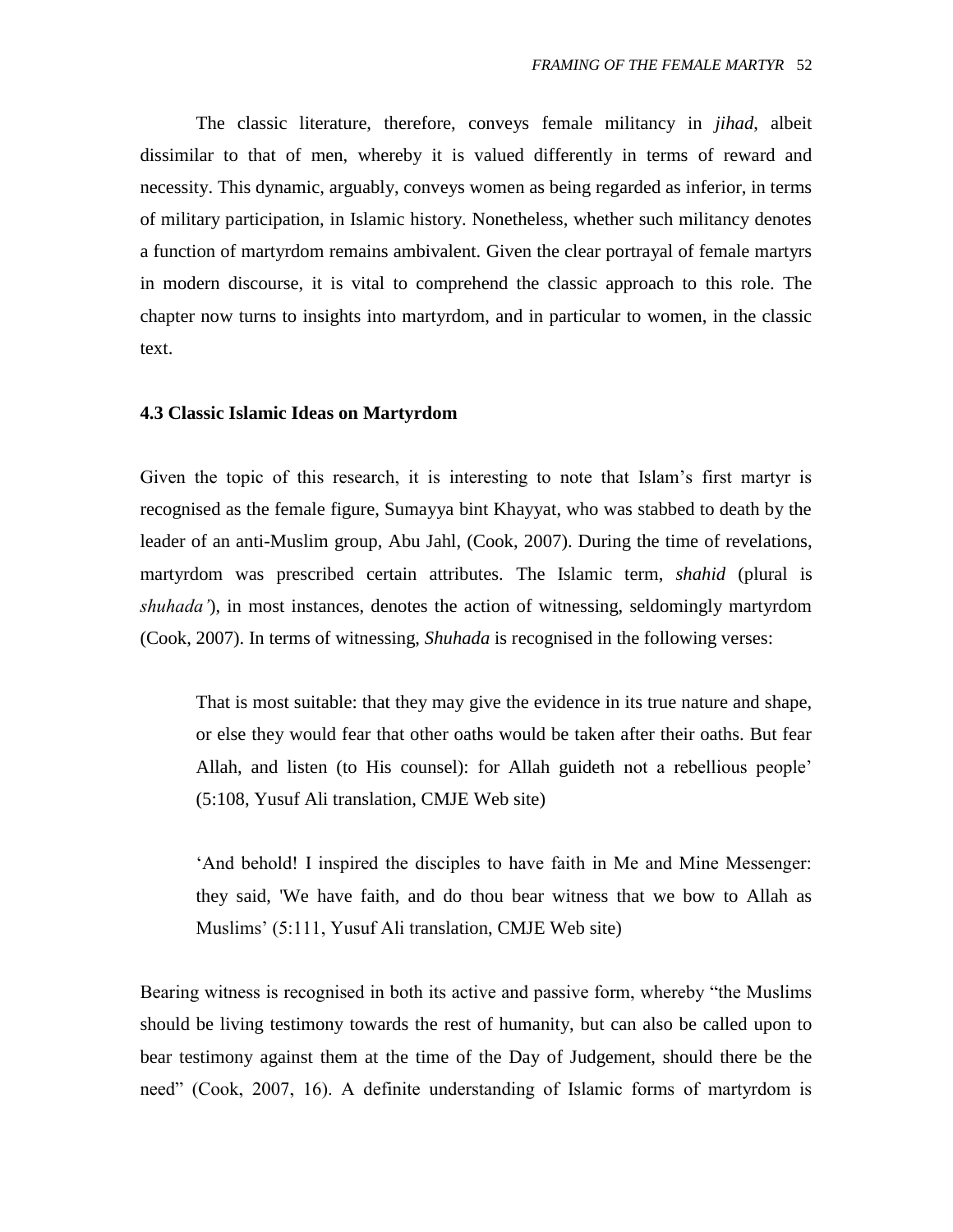inconspicuous, given that from the outset, there is a clear prohibition of suicide (*intihar*). This is evident in the following verse of the Qur'an:

And spend of your substance in the cause of Allah, and make not your own hands contribute to (your) destruction; but do good; for Allah loveth those who do good (2:195 Yusuf Ali translation, CMJE Web site)

The objection to committing one's own 'destruction' is instilled in the pursuit of Allah, as illustrated in the following verse:

Eat not up your property among yourselves in vanities: But let there be amongst you Traffic and trade by mutual good-will: Nor kill (or destroy) yourselves: for verily Allah hath been to you Most Merciful! (4.29, Yusuf Ali translation, CMJE Web site)

These relatively passive teachings, conveying restraint from destruction, contrast with other teachings concerning martyrdom. For instance, the following text presents a contrary position on martyrdom, to that previously illustrated.

Allah hath bought from the believers their lives and their wealth because the Garden will be theirs: they shall fight in the way of Allah and shall slay and be slain. It is a promise which is binding on Him in the Torah and the Gospel and the Qur'an. Who fulfilleth His covenant better than Allah? Rejoice then in your bargain that ye have made, for that is the supreme triumph (9:111, Pickthall translation, CMJE Web site).

In this teaching, notions of death ("be slain") and the duty of *jihad* merge as a concept of martyrdom (*itishhad*). In this case, the value of the life of the Muslim martyr, who dies "in the way of Allah", is significant. Self-sacrifice is portrayed as an act deeply interwoven into the act of faith, as a pursuit of *jihad*. Khosrokhavar affirms that the "fight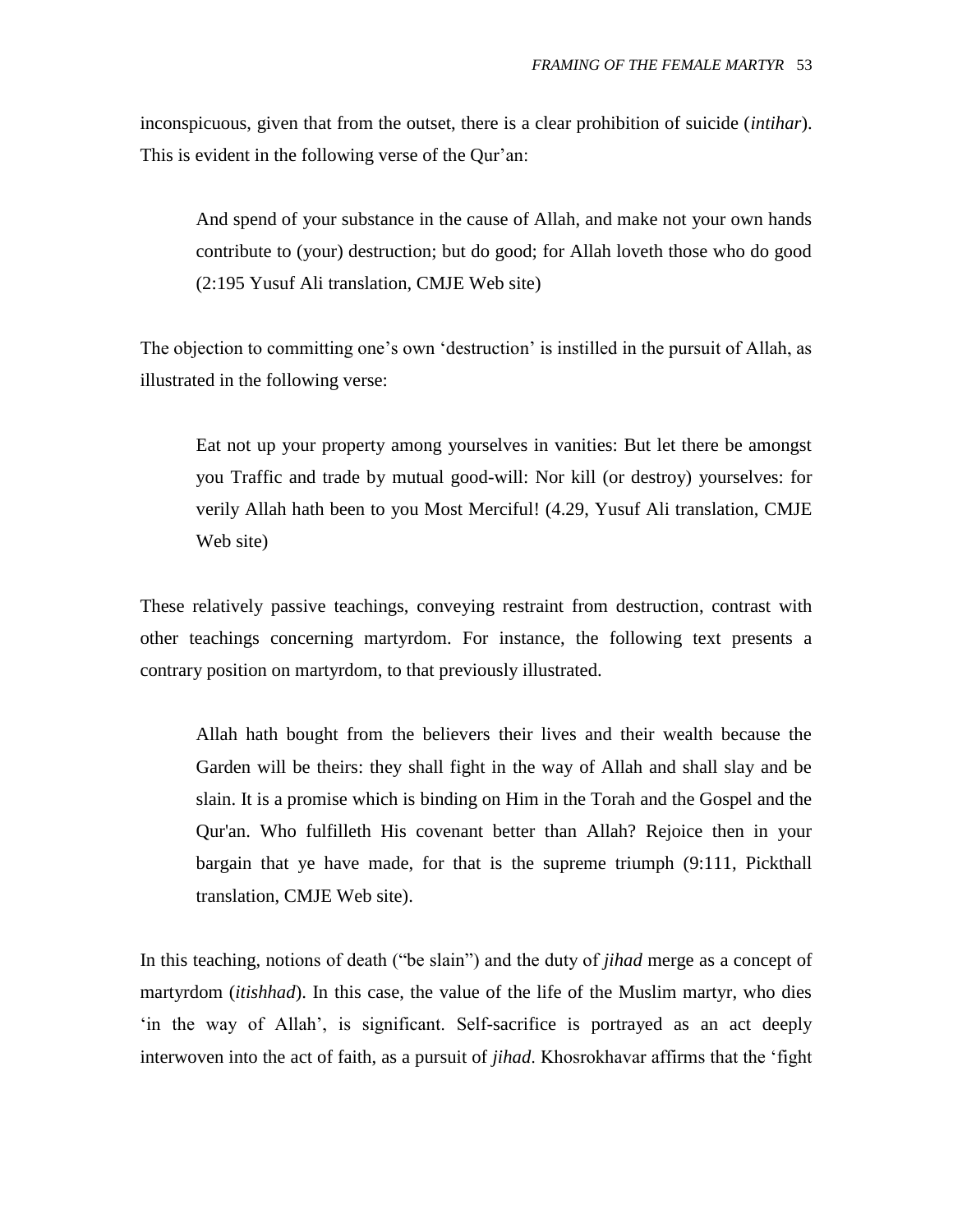in the way of Allah" as the main proponent of martyrdom and an assigned expression of Islam, resembling the religious pursuit of *jihad*.

The development towards an Islamic notion of martyrdom, as conceptualized as the *shahid,* is recognised in *surah* 3:140-43:

If a wound hath touched you, be sure a similar wound hath touched the others. Such days (of varying fortunes) We give to men and men by turns: that Allah may know those that believe, and that He may take to Himself from your ranks Martyr-witnesses (to Truth). And Allah loveth not those that do wrong. So lose not heart, nor fall into despair: For ye must gain mastery if ye are true in Faith. Allah's object also is to purge those that are true in Faith and to deprive of blessing Those that resist Faith. Did ye think that ye would enter Heaven without Allah testing those of you who fought hard (In His Cause) and remained steadfast? Ye did indeed wish for death before ye met him: Now ye have seen him with your own eyes, (And ye flinch!)" (3:140-43, Yusuf Ali translation, CMJE Web site)

The key sentence, "and that He may take to Himself from your ranks Martyr-witnesses (to Truth)" arguably confers to martyrdom. This text presents the cohesion of the actions to witness and to martyr into the single concept, the *shahid*. This idea is further reiterated in the following verse:

Think not of those, who are slain in the way of Allah, as dead. Nay, they are living. With their Lord they have provision. Jubilant (are they) because of that which Allah hath bestowed upon them of His bounty, rejoicing for the sake of those who have not joined them but are left behind: That there shall no fear come upon them neither shall they grieve  $(3:169 - 70)$ , Pickthall translation, CMJE Web site)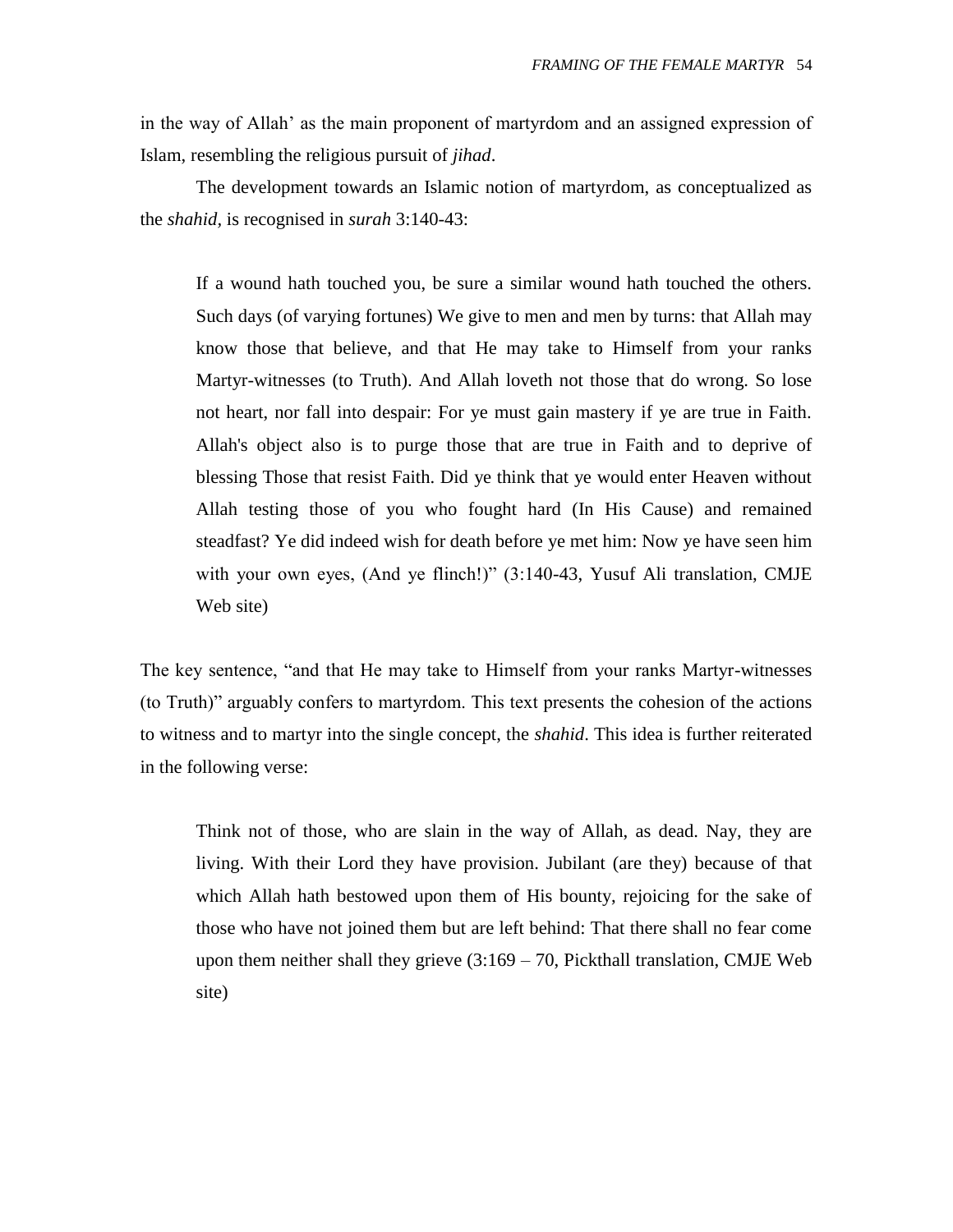This verse presents the outcome for the martyr, as interpreted as having been granted with eternal life and celebrated by the living. In another case, In Sunan Abu-Dawud"s *hadith* "Model Behavior of the Prophet, the actions of the martyr are described:

The Prophet (peace\_be\_upon\_him) said: He who is killed while protecting his property is a martyr, and he who is killed while defending his family, or his blood, or his religion is a martyr.(40:4754 translated by *Ahmad Hasan,* CMJE Web site).

The martyr, arguably, is considered a male figure, given that the individual is 'he' and their duty, to protect the family, can be viewed as a particularly "masculine". Hence, the classic text presents the action of martyrdom, in respect to the pursuit of *jihad*. However, such interpretations should be treated with caution, as alternative teachings do present a more passive approach, prohibiting self-destruction and active fighting. Again, these discrepancies arise, given the nature of the text and the overriding confusion that exists in its interpretation.

## *Rewards of the Martyr*

Medieval texts pertaining to martyrdom often concern its rewards. Such teachings provide insight into how Islam values the role of martyrdom and how the individual martyr is conceived. Benefits bestowed to the Muslim believer, who transpires towards martyrdom in the name of Islam, is described in *sura* 4:74:

Let those fight in the cause of Allah Who sell the life of this world for the hereafter. To him who fighteth in the cause of Allah,- whether he is slain or gets victory - Soon shall We give him a reward of great (value) (4:74, Yusuf Ali translation, CMJE Web site)

In this instance, the life of the Muslim believer, killed as an outcome of *jihad*, is rewarded. The specific reward of martyrdom is described in *sura* 9:111, as previously mentioned, in which the martyr is promised entry into the garden (paradise). Other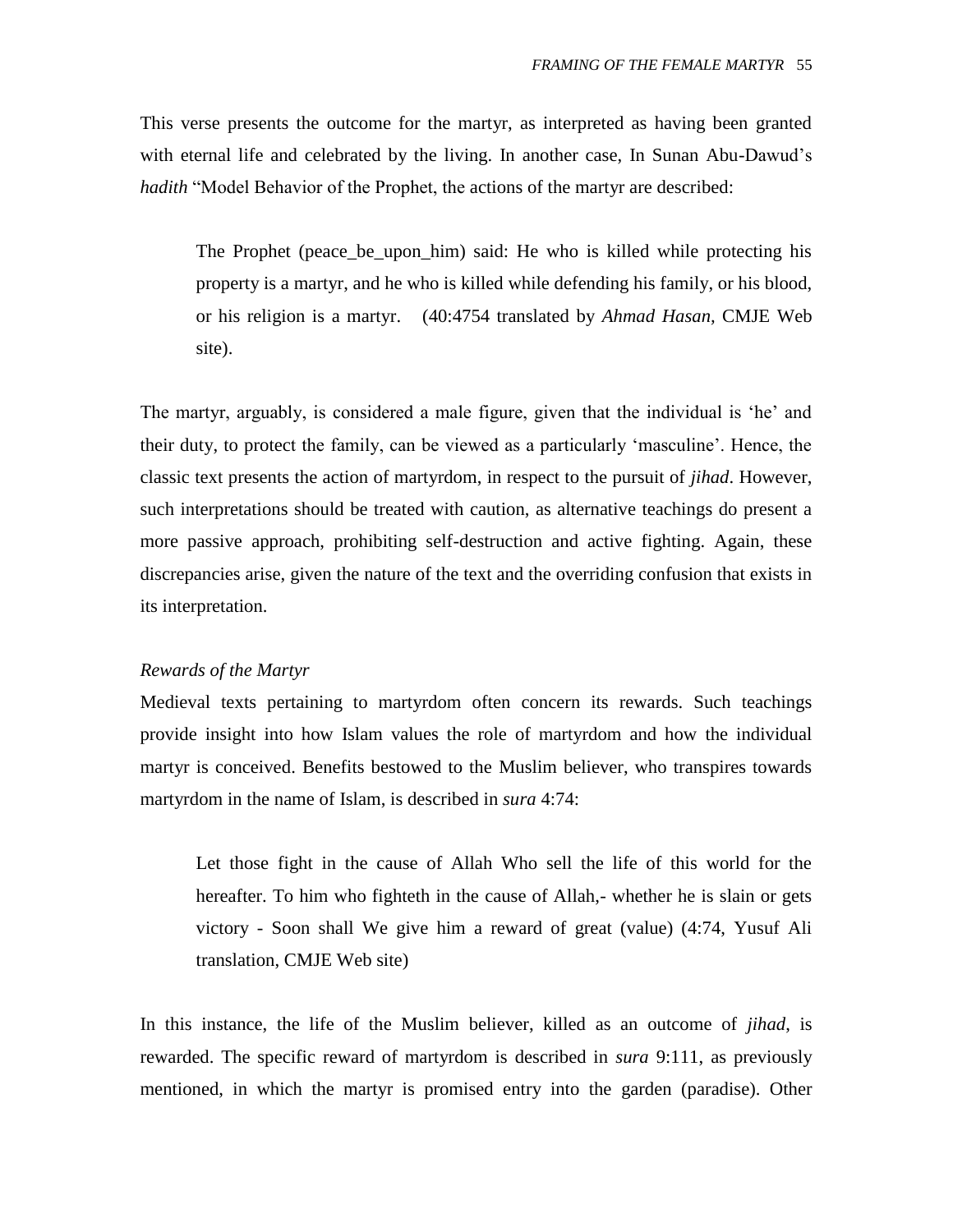references to rewards provide insight into the profiling of the martyr, as illustrated in *surat* 44:52 – 44:54:

Among Gardens and Springs; Dressed in fine silk and in rich brocade, they will face each other; So; and We shall join them to fair women with beautiful, big, and lustrous eyes (44:52, Yusuf Ali translation, CMJE Web site)<sup>14</sup>

This verse is an example of the recurring portrayal of the benefits the *houris* (women of paradise) in paradise for the martyr. In this case, the role of the martyr can be considered male, whereby that the rewards of martyrdom are tied to male preferences. This idea is also apparent in the traditions. Sahih Muslim *ahadith*, "The Book on Government", the chapter *The Merit of Martyrdom* is entirely devoted to the rewards of martyrdom:

It has been narrated on the authority of Anas b. Malik that the Messenger of Allah (may peace be upon him) said: "Nobody who dies and has something good for him with Allah will (ever like to) return to this world even though he were offered the whole world and all that is in its (as an inducement), except the martyr who desires to return and be killed in the world for the (great) merit of martyrdom that he has seen. (29: 4634 translated by Abdul Hamid Siddiqui, CMJE Web site)

… Do you make the giving of drinking water to the pilgrims and the maintenance of the Sacred Mosque equal to (the service of those) who believe in Allah and the Last Day and strive hard in the cause of Allah. They are not equal in the sight of God. And Allah guides not the wrongdoing people (20:4638, translated by Abdul Hamid Siddiqui, CMJE Web site)

This text presents the value of the martyr life's as greater than others, and one that is rewarded the opportunity to "return to the world". Such teachings present the weight of importance allocated to the role of the martyr in classic discourse.

 $\overline{a}$ 

<sup>14</sup> See also *surat* 56 and 52 of the Qur"an and Sahih Bukhari *ahadith* 4, 54:476 and 4,55:544 (CMJE Web site).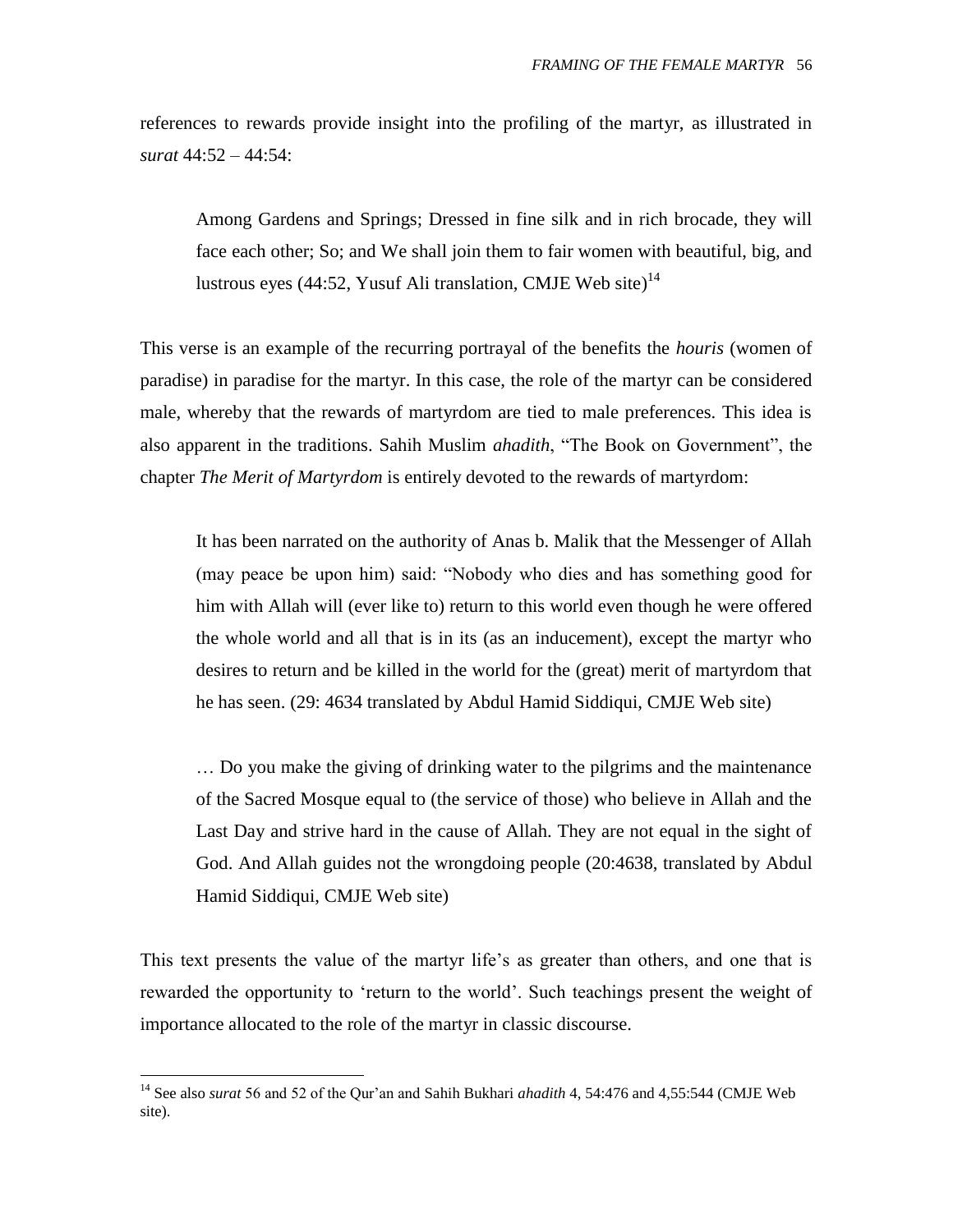Thus far, the analysis of the religious text concerns the Muslim believer and martyrdom. However, it is not yet clear whether this role concerns Muslim women. The classic discourse on Islam does convey a sense of female martyrdom, although somewhat limited and inconsistent. The section will now turn to such teachings, in order to present specific insight into the idea of female martyrdom in classic Islamic text.

## *Insights into Female Martyrdom*

 $\overline{a}$ 

The *hadith* provide insight into how Islam values the life of women in battle. In Sahih Muslim"s *ahadith,* "The Book of Jihad and Exhibition", chapter 8, *Prohibition of Killing Women and Children in War* presents prohibition from killing (Muslim) women in battle:

It is narrated on the authority of "Abdullah that a woman was found killed in one of the battles fought by the Messenger of Allah (may peace be upon him). He disapproved of the killing of women and children (19:4319, translated by Abdul Hamid Siddiqui, CMJE Web site)

This tradition can be directed towards as a prohibition for female martyring, given that the death of a female believer, as an outcome of battle, is condemned.<sup>15</sup> Furthermore, the disparate value placed on the life of women and children, versus those (men) fighting the battle, possibly convey a theme for the entire discussion, whereby men are only deemed suitable for fighting. However, there are several traditions that suggest a contrary stand. For instance, female martyrdom takes various forms in the medieval text, as specified in a *hadith* by Sunan Abu-Dawud,

The Apostle of Allah (peace\_be\_upon\_him) said: There are seven types of martyrdom in addition to being killed in Allah's cause: one who dies of plague is a martyr; one who is drowned is a martyr; one who dies of pleurisy is a martyr; one who dies of an internal complaint is a martyr; one who is burnt to death is a martyr; who one is killed by a building falling on him is a martyr; and a woman

<sup>&</sup>lt;sup>15</sup> The consecutive narrative presents a contrasting position, in the *hadith*, 'Permissibility of Killing Women and Children in the Night Raids, Provided it is Not Deliberate", presents the killing of polytheist women and children during night raids.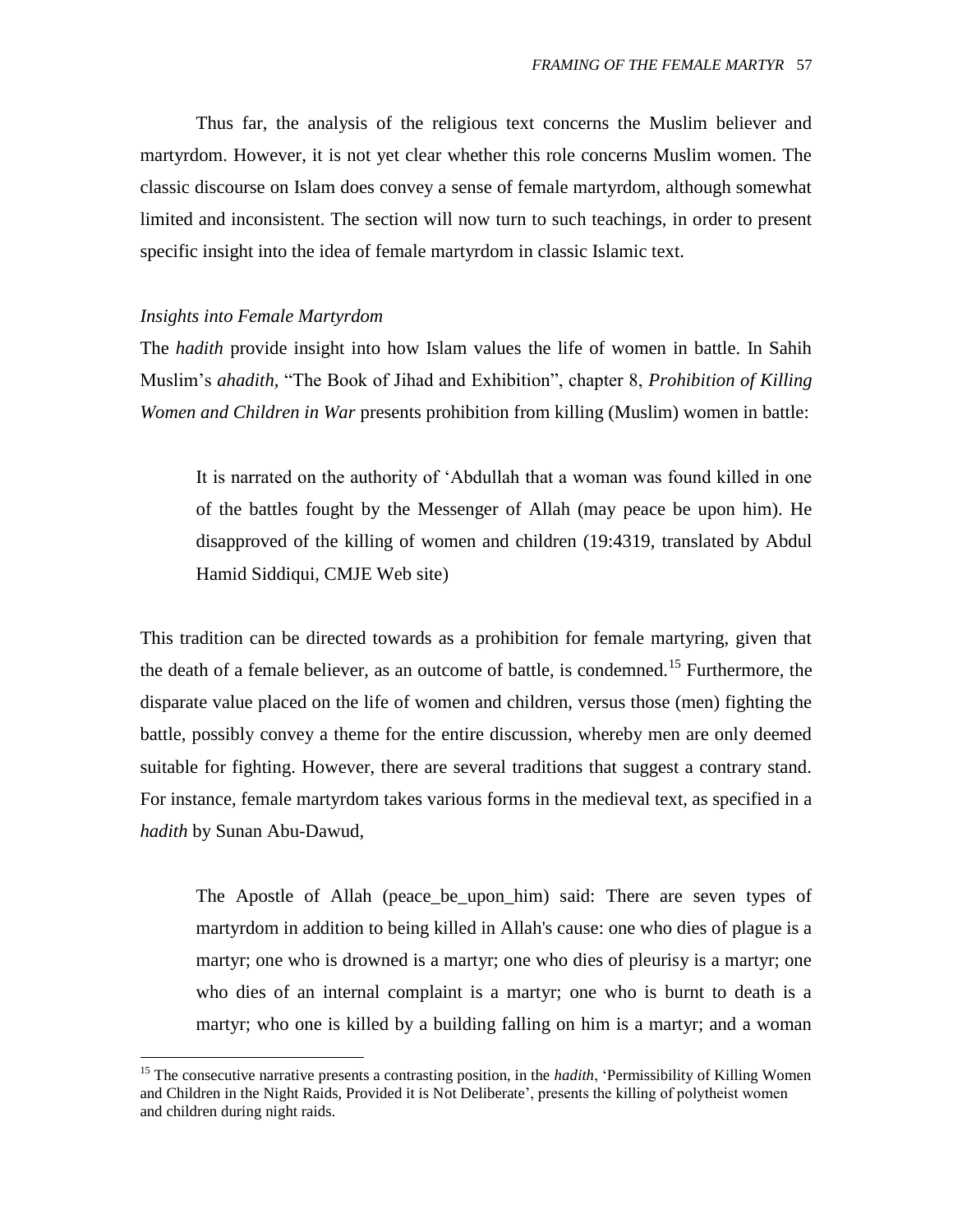who dies while pregnant is a martyr (20: 3105, translated by Ahmad Hasan, CMJE Web site).

These examples of martyrdom are discussed as disparate to the martyring as an outcome of *jihad*. The last example, childrearing, is specific to the female instance of martyrdom. Given the alignment of a particular form of martyrdom to women, it can be conceived that such martyrdom is the *only* form for women. Alternatively, it can be argued that women may still be afforded consideration for other types of martyrdom, such as martyring in the pursuit of *jihad*, despite the fact it is not specifically outlined here. Nevertheless, this teaching provides insight into building the foundations towards consideration for female martyrdom in classic Islamic literature. Given such a diverse representation, it can be argued that the classic Islamic position on female martyrdom is complex and inconsistent, leaving tremendous capacity for varying interpretation.

The teachings, relating to women and martyrdom in classic Islam, have arguably been inconsistent and shifting. This discourse leaves great capacity for an independently defined presentation of female martyrdom. As described, the female role in battle during the time of Muhammad took various forms, including from active leadership to support on the battlefield. However, following the acceptance of Islam and the subsequent development in the traditions, female participation became more accurately tied to their assigned social position, as defined by Arabian 7th century culture. Women"s roles in society shifted towards the private realm, under the directive of "a patriarchal past and by the male religious elites who were the interpreters of religion" (Esposito, 2002, 160). Interpretations of Allah"s revelations continued to reflect this current, with the active female role in *jihad* dissipating (Cooke, 2002).

The social dynamic of Islamic society has, arguably, influenced modern reinterpretations of Islamic belief and values, such as that found with the framing of religious pursuits of *jihad* and martyrdom. The capacity for interpretation has, arguably, continued to be exploited today by modern radical groups, in an attempt to frame concepts of *jihad* and *shuhada*, with medieval references points as support. The unique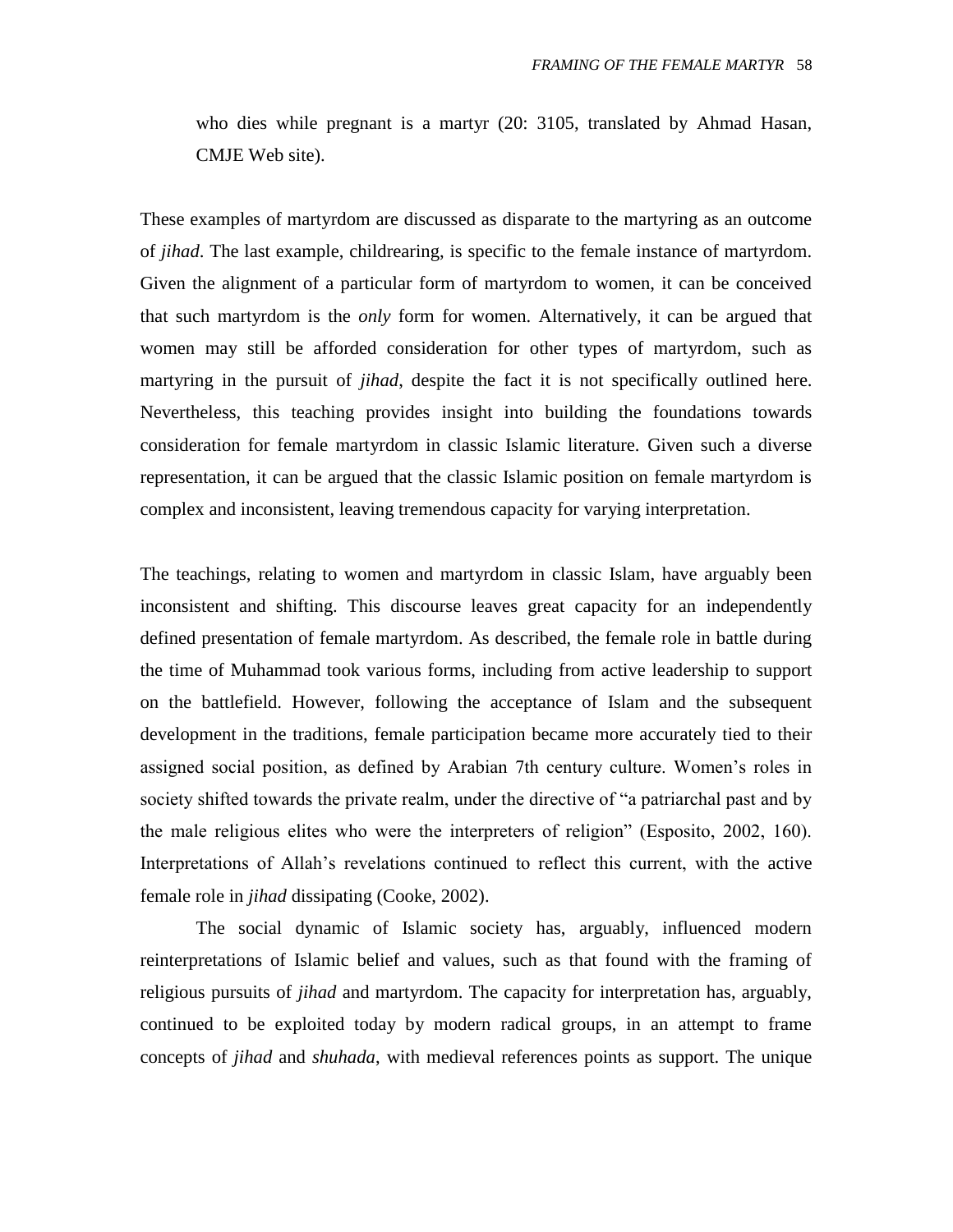characteristic of the modern day Islamic martyr, or suicide bomber, is the active pursuit for martyrdom. This is recognised in David Cook's description of Islam's 'ideal' martyr:

The Muslim ideal for a martyr became that person – usually a man – who through his active choice sought out a violent situation (battle, siege, guarding an unstable frontier, etc.) with pure intentions and was kissed as a result of that choice. Ideally his actions expressed courage and defiance of the enemy, loyalty towards Islam and the pure intention to please God, since the acceptable manner of *jihad* was to "lift the Word of Allah to the highest" (Cook citing the Qur"an, 2007, 30).

This representation conveys the early shift towards a modern interpretation of the active martyr. It is in the modern discourse that this female martyr becomes apparent. Medieval references to female martyrdom may not necessarily reflect that of the contemporary martyr, whose martyrdom is an active pursuit of self-immolation, rather than death as outcome of battle. The face of the female martyr established a shift in dynamics, particularly in the religious scene, whereby an understanding for this incidence required concise religious interpretation. The research now turns to the final chapter, in which modern radical Islamic discourse on the female martyr will be analysed, in order to appropriate the specific frames.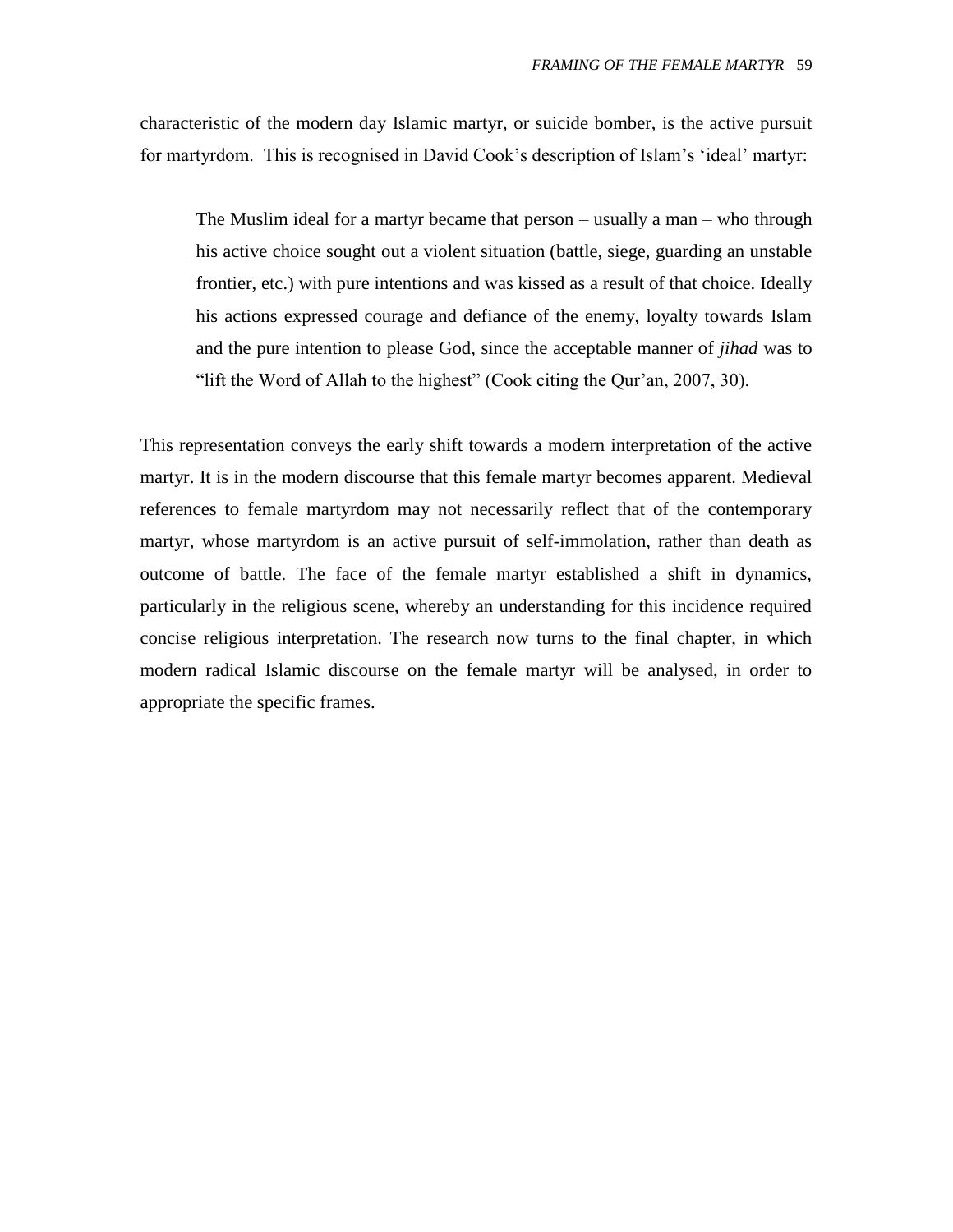# **Chapter 5: Framing of the Female Martyr In Modern Discourse**

Religious discourse presents meanings and values on a Muslim"s way of life, by bounding concepts in terms of a morality of the Islamic faith. Research on modern interpretations of classic Islamic teachings provides insight into how radical religious and secular groups impart religious values to their local audience by reasserting such teachings with religious reference and morality. This is apparent when considering ideas and concepts relayed by Palestinian groups as they discuss military activity, such as those manifested in their support for suicide terrorism.

Suicide bombings are not a marginal phenomenon in Palestinian society, but rather a reflection of a new social norm that has the encouragement and support of the general public (Shai, 2004, 11).

Such public discourse, in reaction to suicide attacks, will be analysed with reference to the female martyr. By understanding the representation of the female martyr, one can appreciate how the local audience interprets and understands the role of the martyr, and how this concept has been articulated in the modern era.

## **5.1 Background to Modern Interpretations of War and Martyrdom**

Modern-day discussions on Islamic concepts of war convey diverse approaches to *jihad* and martyrdom. The capacity for interpreting such critical concepts is described by Asma Afsaruddin (2006) as a "semantic spectrum". The working of this dynamic, particularly by radical groups, raises a disconcerting prospect for religious circles to ensure the integrity of Islamic discourse (Afsaruddin, 2006). Afsaruddin describes this prospect as follows: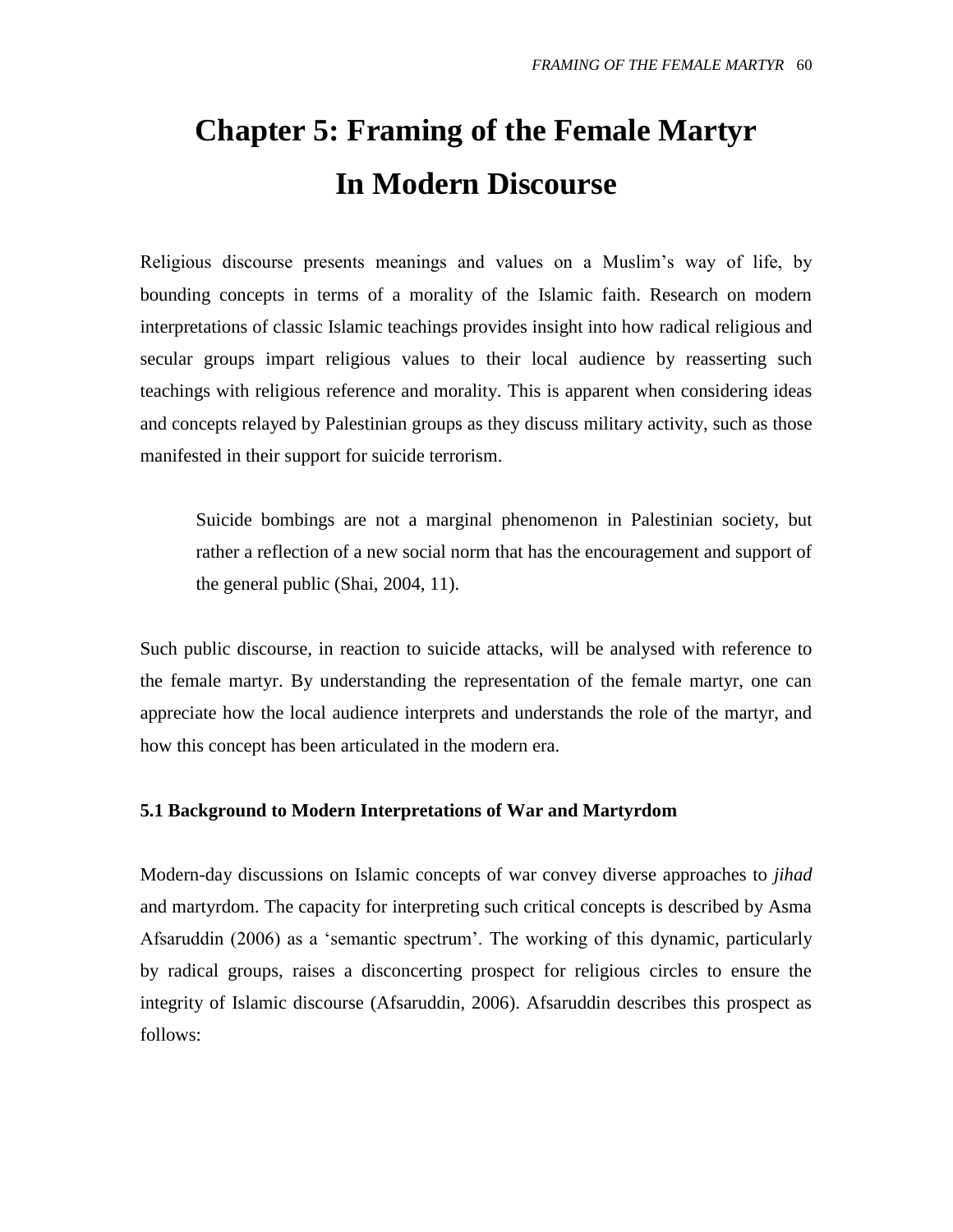The retrieval of this semantic spectrum challenges the notion (*jihad*) increasingly peddled today that these are monovalent terms and that they were, and are, intrinsically connected with armed combat and violence. Needless to say, those who make such assertion often have no scholarly training … there are those who are able to consult works but still wilfully misrepresent or only selectively quote from them. They include both Muslim and non-Muslim extremists, who thereby do great intellectual violence to the ethical precepts of classical Islam on the critical issues of war and peace" (Afsaruddin, 2006, 29).

It will become apparent that the notions of *jihad* and *shuhada* have shifted within a "semantic spectrum" during the Muslim people"s history. This development has, ultimately, shaped the Islamic ideological premise of war and terrorism. The semantic references to *jihad* have been transformed over time by various Islamic groups, particularly by radical *jihadi* movements, which stress the collective duty towards fighting against the global non-Muslim and secular populations. For instance, Sheikh Al-Azhar Muhammad Sayyid Tantawi developed the notion of martyrdom as an act "selfdefence" and "self-sacrifice" (Shai, 2004). The background to the development of the modern concept of martyrdom will now be considered, in terms of the thinking of Ayatollah Ruhollah Khomenei.

#### *Khomenei - Islam's Radical Thinker*

Ideological transformation of *jihad* and *shuhada* by radical Islamic figures is apparent in modern Islamic discourse. One of the main propagators of Islamic radical thought is Iran"s prominent religious and political figure, Ruhollah Khomenei, whose revolutionary thesis on Islam dominated the Islamic Republic following the 1979 Revolution (BBC News, 2010). The cleric"s ideas centre on the reinstatement of justice in terms of "the moral, spiritual and political unity of the Islamic community" (Zonis and Brumberg, 1987, 60). Khomenei based his revolutionary ideology for martyrdom as a means of an offensive *jihad*. The main premise of his ideas was to legitimise human action as a way to amend man"s inherent obsession for material things. Extending from this thesis was, first, the idealization of death as an aim, rather than an outcome of war (Bar, 2004). The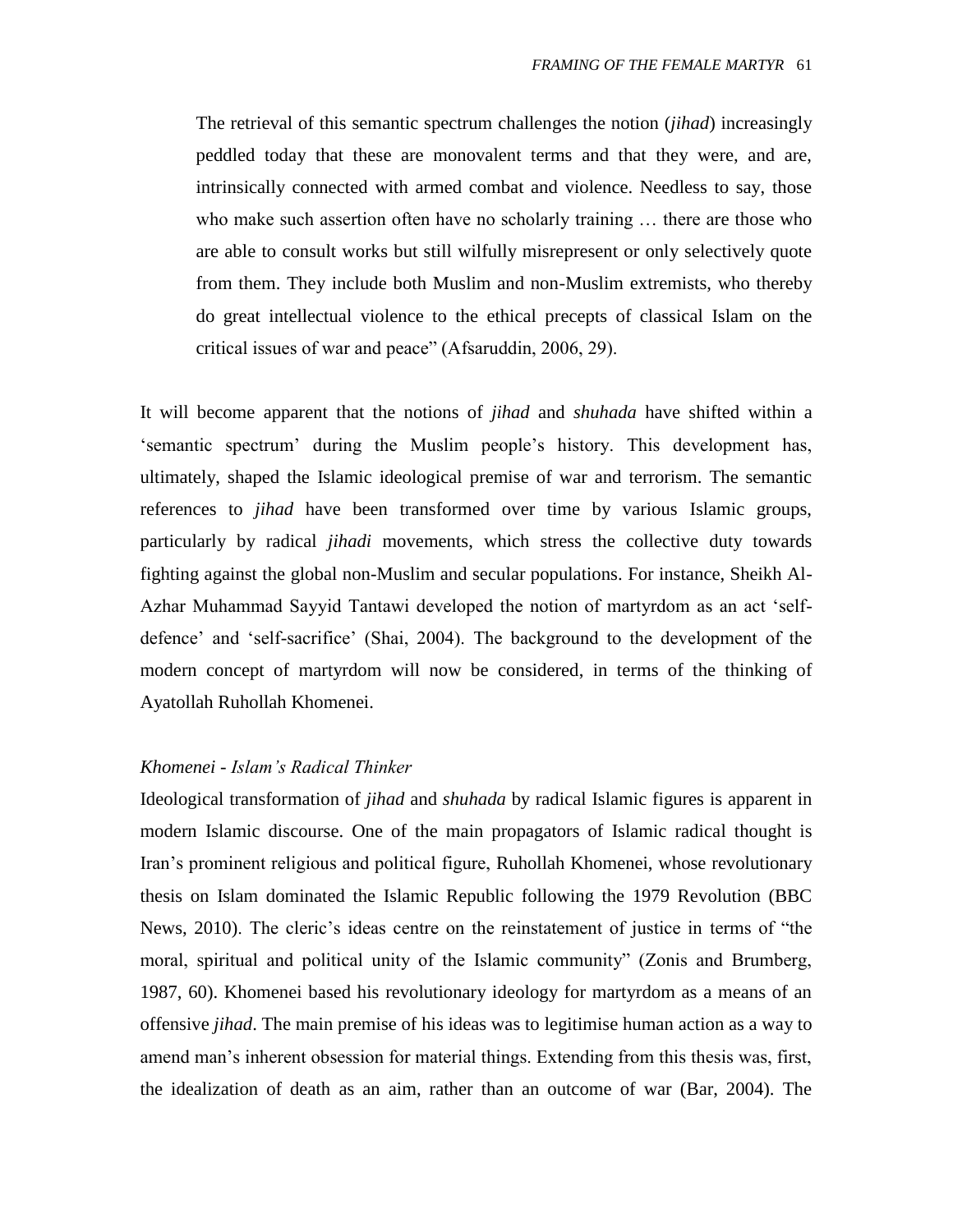coalescence of man"s action towards justice, on the basis of a rejection of the "material self", provided an innovative premise for martyrdom. Second, his ideas provided a theological premise for martyrdom, whereby by physically martyring oneself, the Muslim believer moves from a material to spiritual existence. The act of martyrdom would provide an impressive antithesis against the West"s most poignant ideals of materialism and survival. Khomenei's ideology was not specifically based upon the ideas of violence, but rather, Khomenei's interpretation and emphasis of particular Shi'ite ideas could translate into individual acts of violence. References to historical cases of martyrdom, such as the martyring of Husain, discussed in Chapter 2, and daughter, Fatima, provided legitimisation for his radical ideas.<sup>16</sup>

Khomenei has not made this point unambiguously in his speeches, but in his incessant praise of the "martyrdom" of Shi"i youth, there is an implicit tendency to legitimate suicidal behaviour by tying it to the theme of humanity"s evil nature and the extirpation of humanity"s material being (Zonis and Brumberg, 1987, 54).

Khomenei's influence and deliverance of his radical ideas provided strong justification towards a movement of suicide bombers. His ideological premise provided the grounds for much of the developments from medieval to modern interpretation of war and martyrdom. Radical interpretations of *jihad* and *shuhada* continued into contemporary discourse, with the subsequent ideological development of the female martyr. The background to the framing of the female martyr will now be discussed.

## *Development towards the 'Female Martyr'*

 $\overline{a}$ 

Prior to asserting the role of martyrdom, modern discourse on women and war often considered the legitimisation of women"s participation in war, by reaffirming its importance. Such legitimisation has surfaced in discourse amongst radical Islamic figures. For instance, Hamas" Dr. Yunis Al-Astal asserts that a female believer is not required to obtain permission from her husband, in order to pursue *jihad*, with *jihad* being

<sup>&</sup>lt;sup>16</sup> Khomeini stresses the importance of Hussein surrendering his life for Islam, as this "provided successive" generations of Shi"is with the major paradigm of their suffering and persecution" (Zonis and Brumberg, 1987, 55). Hussein"s martyrdom is re-enacted every year on the day of his death.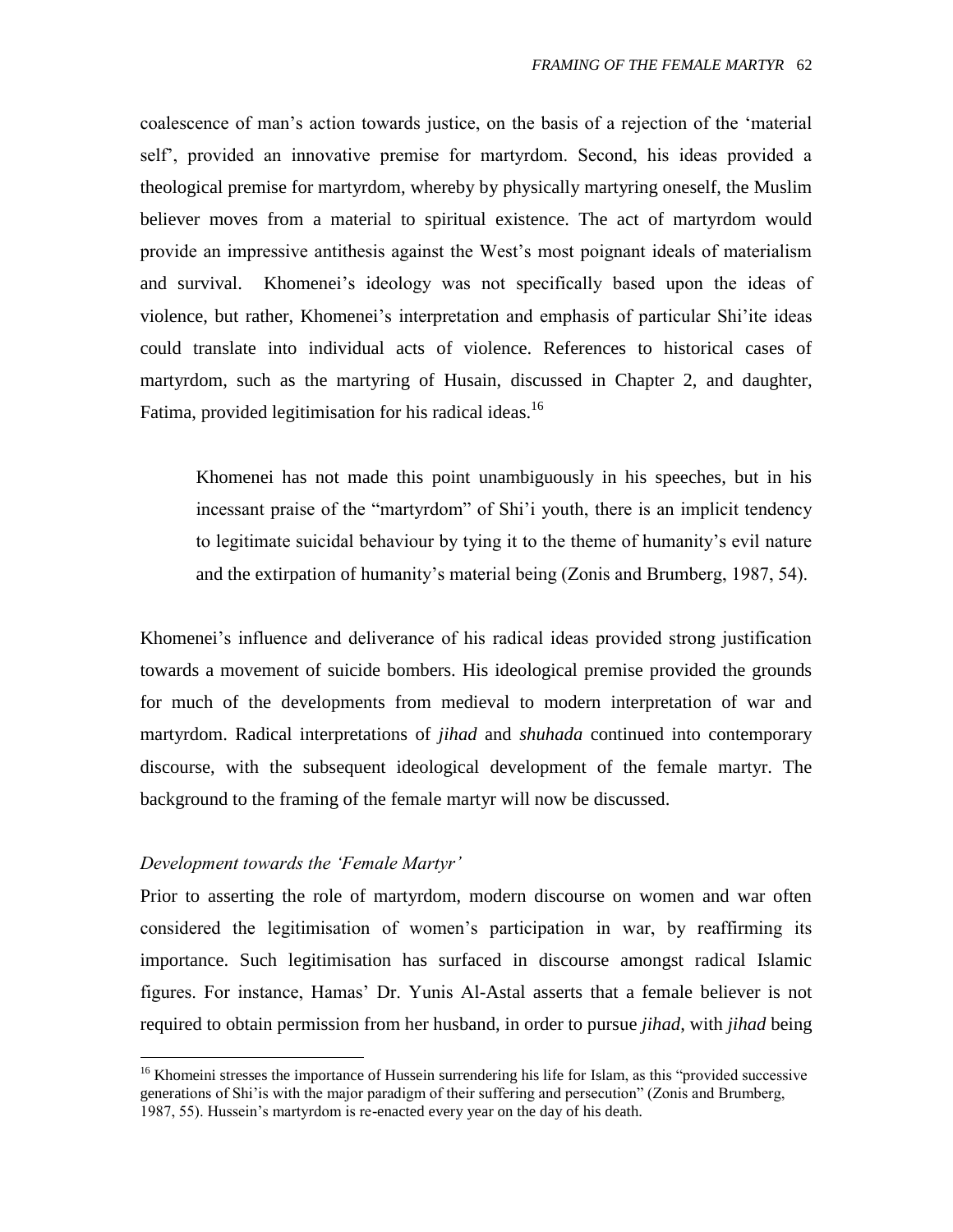the duty of every Muslim. Al-Astal purports the value of the female role in *jihad*, in contrast to other duties of Islam for the female believer. For instance, the cleric describes *jihad* as being like prayer:

*jihad* becomes like a prayer [and] a woman does not have to ask for permission to pray …(Memri, no. 1631, 2007)

Al-Astal further stresses that the duty of *jihad* is ten-times more important than the duty of wearing a veil. Given that the latter duty can be considered an integral part of a Muslim woman"s life, the assertion that *jihad* is that much greater, arguably, presents a significant weight for militancy amongst Muslim women.

With legitimacy in place for female militancy, Al-Astal affirmed the importance of female martyrdom with the support of the historical female figures, Safiyya, Prophet Muhammad"s aunt and Umm Sulaym, who are presented as taking active roles in fighting in battle; and Al-Khansaa who sacrificed her four children at the Battle of Al-Qadisiyya, and he remarks:

She inflamed their emotions and she herself incited them to fight until they attained their martyrdom, and then she thanked Allah for honoring her with the killing of them all (Memri, no. 1631, 2007)

What is required of the men and women of these peoples - but especially the women - is that they take [an example] from Rim Al-Riyashi, from Fatima Al-Najjar, and from the long list of women, and especially from Umm Nidhal, the mother of Muhammad Farhat, who sacrificed three children as martyrs, and who threatens the enemy that her remaining children will become martyrdom-seekers, and will make the Jews taste the evil consequences of their deeds (Memri, no. 1631, 2007)

As identified with Khomenei's descriptions, such representations of historical figures provide legitimisation of such activity. The Muslim woman as a martyrdom-seeker is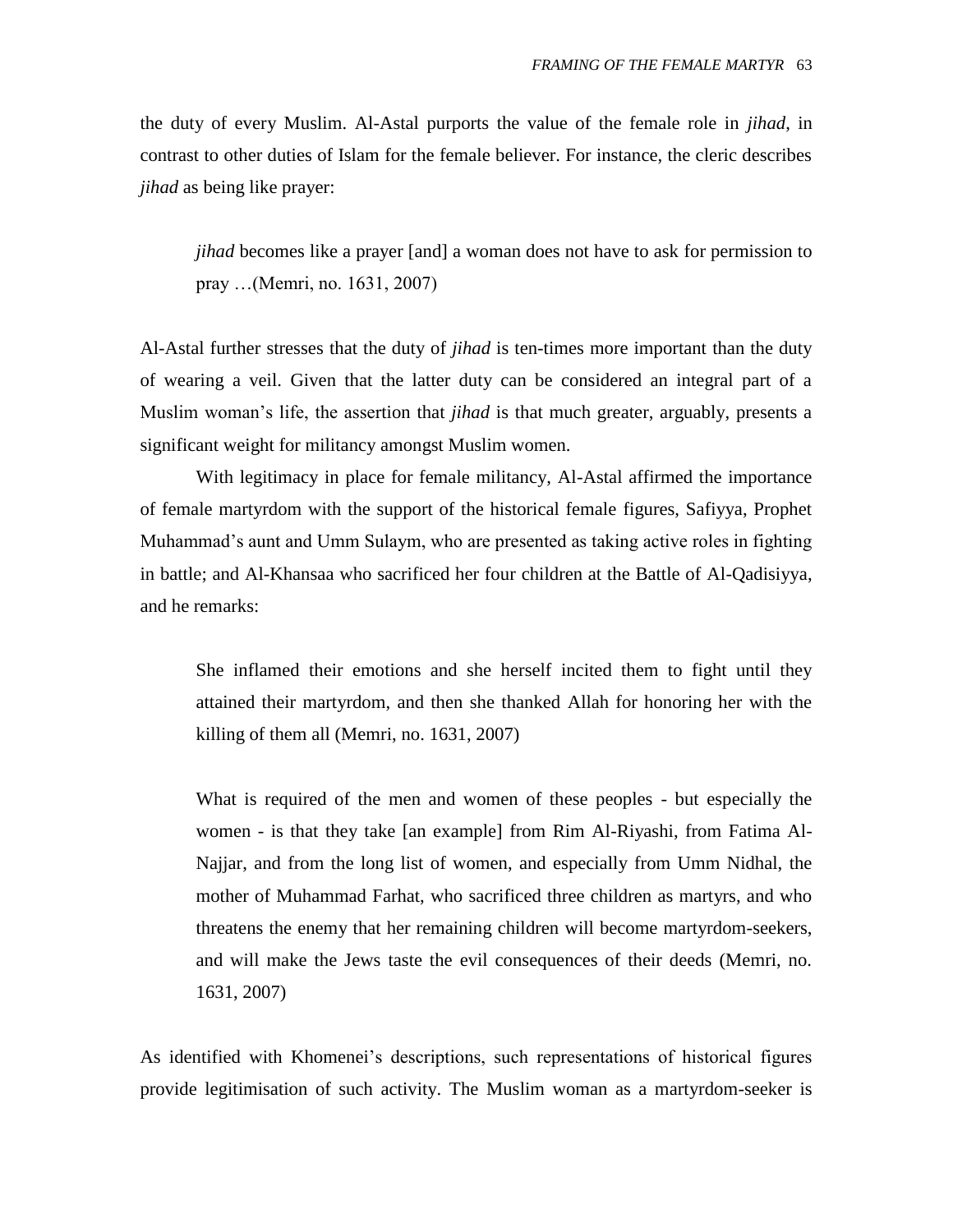conveyed as a significant figure, carrying historical precedence, honoured for sacrifice and her willingness towards martyrdom.

Radical religious interpretations of teachings concerning martyrdom and women were marked by the discourse that followed the Intifada's first female suicide bomber, Wafa Idris. Religious figures in the Palestinian and wider Muslim world were pressed to consider this public event, in terms of Islam. Idris" act received varied support, from outright disapproval to full-fledged respect (Chebab, 2007, 87).<sup>17</sup> For instance, Fatah's commander, Hussein"s Al-Sheikh, described the "positive" impact Idris has had in the Palestinian community, for having committed her life to Islam:

When Wafa Idris did this, she played a role, I think, in the shaping of a new culture among Palestinian girls. She has become a source of pride. Many girls, for various reasons, wanted to play the same role (Memri, no. 966, 2005)

This portrayal as a "role model" conveys the value held of female martyrdom by this group. Support for Idris was expressed in media channels across the community. For instance, PA TV"s airing of the following lyrics demonstrated a sense of glorify for the martyr (Memri, no. 20, 2003).

My sister Wafaa Oh revival of pride Oh flower that was on earth and ascended to the heavens… You chose Shahada And in your death gave life to the power of will… Oh spirit of a magnificent people That desires self-sacrifice... [18]

 $\overline{a}$ 

<sup>17</sup> A library in a children"s hospital, located in Yemen, and two summer camps, in Qalqiliya and in the Al-Am'ari refugee camp, were built in Idris"s honour (Memri, no. 20, 2003, citing Hayat Al-Jadida and Al-Hayat Al-Jadida; Memri, 2009, 2357).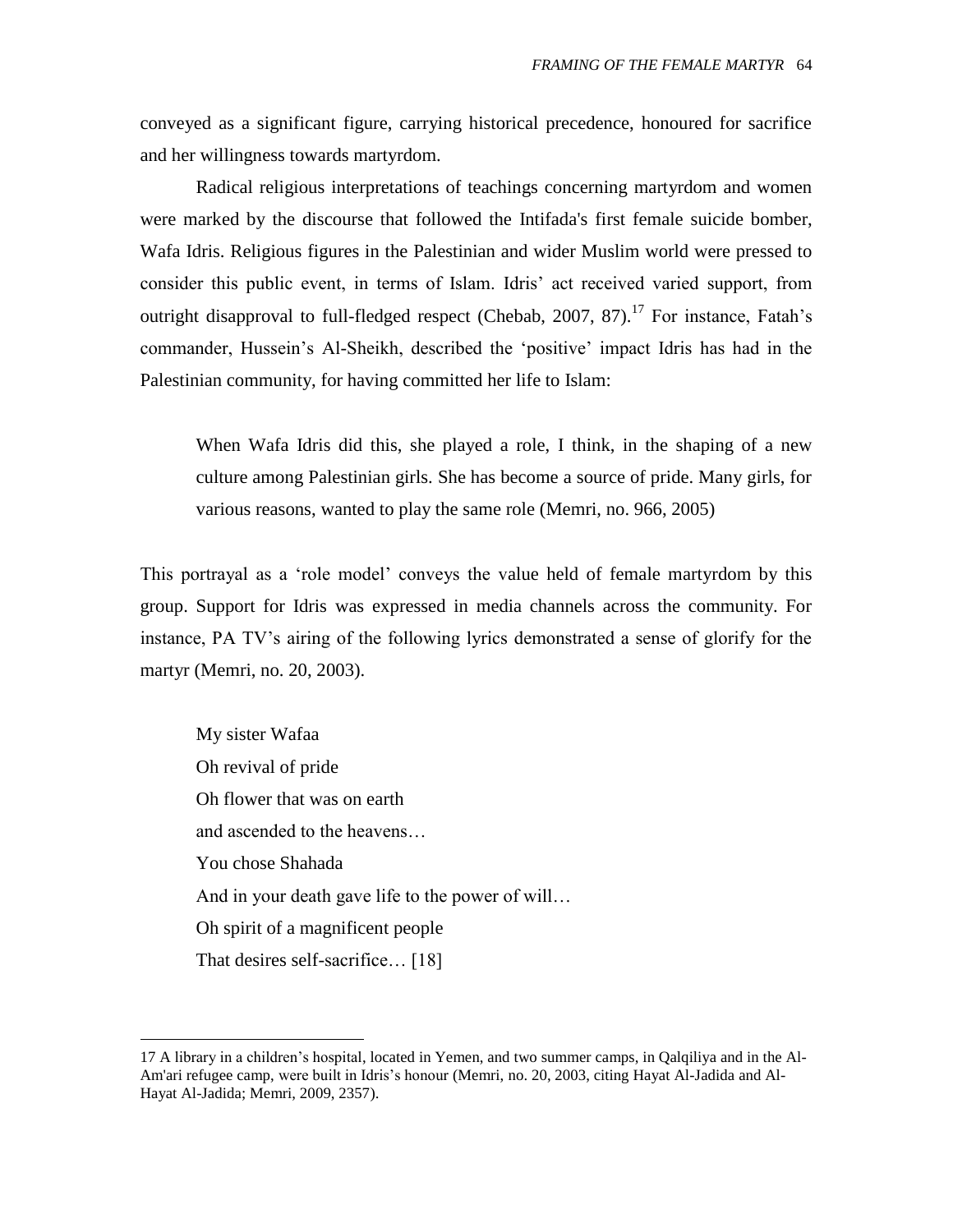The martyr is described as a 'flower', whereby beauty is tied to a militant figure. This discourse provides the initial representations of the female martyr.

Following this attack, other women followed suit, as charted in appendix A, and the ideological discourse soon followed. Arguably, the female martyr became described as a distinct and absolute concept for Islam. Such descriptions, particularly those given by prominent Islamic figures in the community, provide an understanding of the incidence of female martyrdom to the local audience. Analysing the religious messages presented by such figures provides insight into appreciating the value placed on the female martyr in public discourse.

### **5.2 Islamic Discourse on Female Martyrdom**

Public discourse presented in statements, speeches and treaties provides insight into the values and ideas representing a group"s ideology and activity. The ideology of the Islamic fundamentalist group, Hamas, is presented in the group"s official discourse and public statements. The group's charter highlights its objectives, within an official capacity, as bound by religious values:

Allah is its goal, the Prophet its model, the Qur"an its Constitution, *Jihad* its path and death for the case of Allah its most sublime belief (Section 1.a, article 8, Alexander, 2002, 52)

This text presents the religious foundation to the group identity and purpose, as located in Islam. Arising is an inextricable link between group activity and a religious objective. This dynamic is further illustrated in articles 17 and 18, in which the Qur"an (*sura* 33:35) is referenced as a means to frame Muslim lifestyle to a moral coding of "surrendering" oneself to Islam:

Lo, men who surrender unto Allah, and women who surrender and men who believe and women who believe, and men who obey and women who obey, and men who speak the truth and women who speak the truth and men who persevere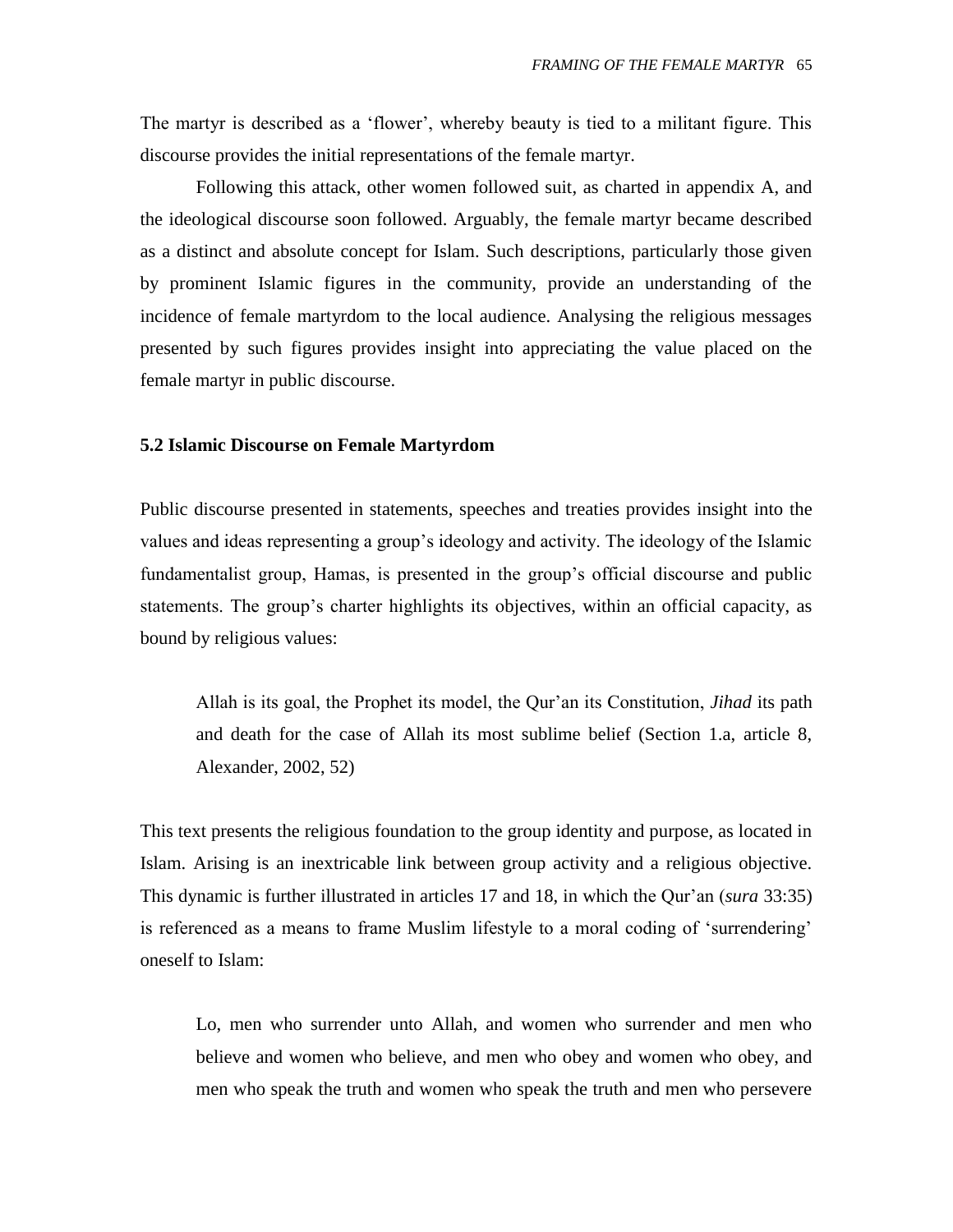(in righteousness) and women who persevere and men who are humble and women who are humble, and men who give alms and women who give alms, and men who fast and women who fast, and men who guard their modesty and women who guard [their modesty], and men who remember Allah much and women who remember Allah has prepared for them forgiveness and a vast reward (Alexander, 2002, 59)

Hamas" charter, therefore provides the fusion of religion and social practice, by presenting its ideology and objectives within the structure of religion. The charter, therefore, can provide insight into gaining insight into how Hamas discusses women, war and martyrdom, in terms of religion.

From the outset, the Hamas' charter presents a value of *jihad*:

When our enemies usurp some Islamic lands, *Jihad* becomes a duty binding on all Muslims … We must spread the spirit of Jihad among the [Islamic] Umma, clash with the enemies and join the ranks of the Jihad fighters … We must imprint on the minds of generations of Muslims that the Palestinian problem is a religious one, to be dealt with on this premise (Alexander, 2002, 56)

It can be gathered from the phrase, "a duty binging on all Muslims", that the religious and militant role of *jihad* is viewed as the duty of all individual Muslims, rather than as a collective duty. Group alliance, therefore, becomes bound by the militant pursuit of *jihad*, as located in the word "fighters". It is arguably, therefore, that the charter assigns the duty of *jihad* as a militant responsibility of all Muslims, both men and women. This duty is further entrenched, given the common experience of all Palestinians, as located in the phrase "the Palestinian problem is a religious one". In this case, the ideology ties the Palestinian experience with Islam, creating an inextricable link between the social experience and religious duty of *jihad*.

Hamas" stand on Muslim women"s role in *jihad* is specified in their charter. First, article 17 presents the value of Muslim women during war: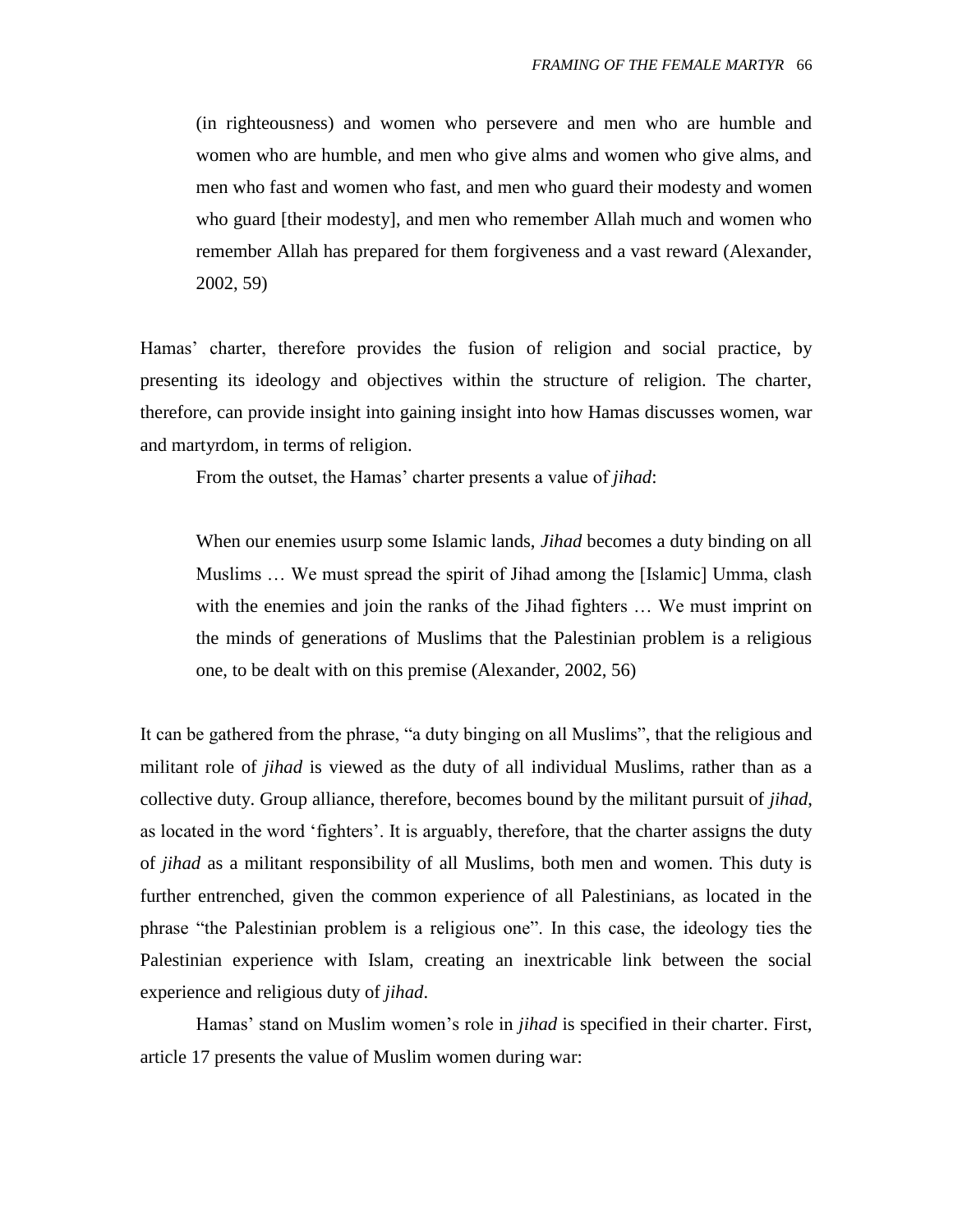The Muslim women have no lesser role than that of men in the war of liberation; they manufacture men and play a great role in guiding and educating the [new] generation … (article 17, Alexander, 2002, 58)

This extract describes the value of Muslim women equal to that of men during war. Yet, the duties concerning this role are disparate, as described by traditional female roles of child bearing and caring. This traditional role in war is reaffirmed in the subsequent article:

The women in the house and the family of Jihad fighters, whether they are mothers or sisters, carry out the most important duty of caring for the home and raising the children upon the moral concepts and values which derive from Islam; and of educating their sons to observe the religious injunctions in preparation for the duty of Jihad awaiting them … (article 18, Alexander, 2002, 58)

Again, the group frame the role of Muslim women as to one associated with the private space of the home and family unit. This description was reaffirmed in public discourse by Hamas' commander of their women's unit, 'Izz Al-Din Al-Qassam'. In the Hamas newspaper, Al-Risala, Al-Qassam describes the role for Muslim women in *jihad*, with regards to their value and significance:

Their role is very important and is no less important than that of the man. The woman is the fighter's wife and sister. She carried the difficult burden of making a living and educating the children to *jihad* (Memri, no. 983, 2005).

The armed activities are not [limited to] guiding [bombers] or shooting. There are many kinds of *jihad* and resistance (Memri, no. 983, 2005).

The text installs the importance of female contributions to *jihad*, in the modern era.

Hamas' charter, which was published in 1988, prior to the inception of modern female suicide terrorism, does not provides specific insight into how value of the female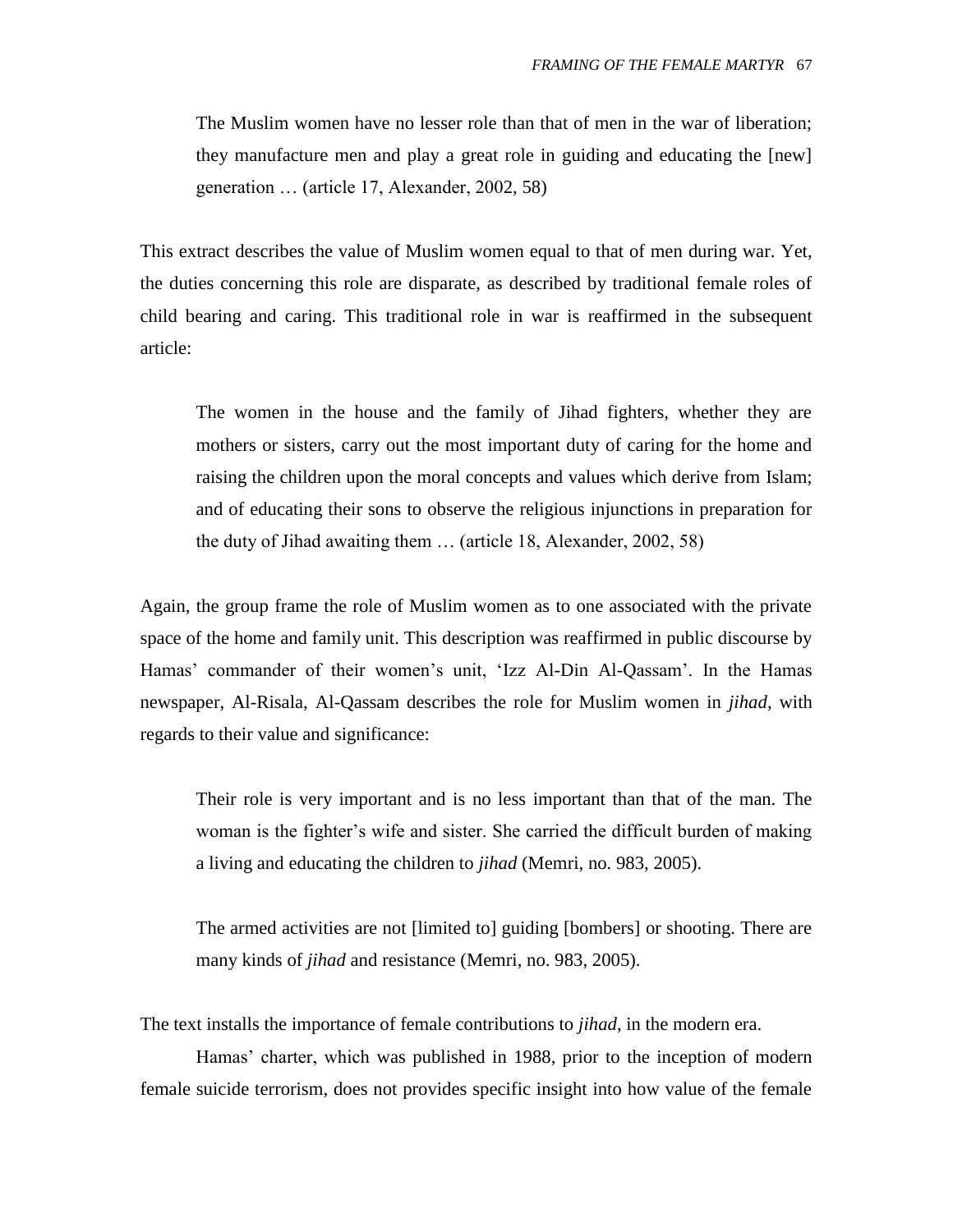martyr. During the modern era of terrorism, radical Islamic groups have readdressed existing ideas, in order to place their own value on and moral support for female suicide bombing. Discourse concerning female martyrdom is found, instead, in ad hoc statements provided by the group"s representatives. It is in this realm that we can begin to trace the framing of the female martyr. For instance, the ideological tone of Hamas towards female suicide bombers was affirmed, in response to the suicide attack by Idris. Furthermore, this ideological stand shifted from disapproval to acceptance. The day following her attack, Sheikh Ahmad Yassin, Hamas" spiritual leader, imparted reservations over female martyrdom, asserting "A man who recruits a woman is breaking Islamic law" (Victor, translation of interview with Yassin, 2003, 30). Yassin describes his position on female martyring:

The Palestinian woman has an important role in society and in supporting the fighters … In our Palestinian society, there is a flow of women towards Jihad and martyrdom, exactly like the young men. But the woman has uniqueness. Islam sets some restrictions for her, and if she goes out to wage Jihad and fight, she must be accompanied by a male chaperon. (Memri citing Al-Sharq Al-Awsat (London), no.83, 2002)

This position reflects upon the traditional role presented in Hamas' charter. However, several days following these interviews, Yassin"s tone on female martyrdom arguably modified, which suggests that female martyrdom is actually accepted as long as the woman is accompanied by a male chaperoned. (Memri citing Al-Sharq Al-Awsat, no.83, 2002). Yassin considers the modern practice of martyrdom by Muslim women is 'unnecessary'. However, the Sheikh described the time in which this community enters into the paradigm of a "new phase of history", in which the general practice of female martyrdom may become a possibility:

But the days of decisive conflict with the Israeli occupation will come, and then men, women, the elderly, and children will participate in Jihad, in the crucial battle for the liberation of Palestine, Allah willing. We have entered a new phase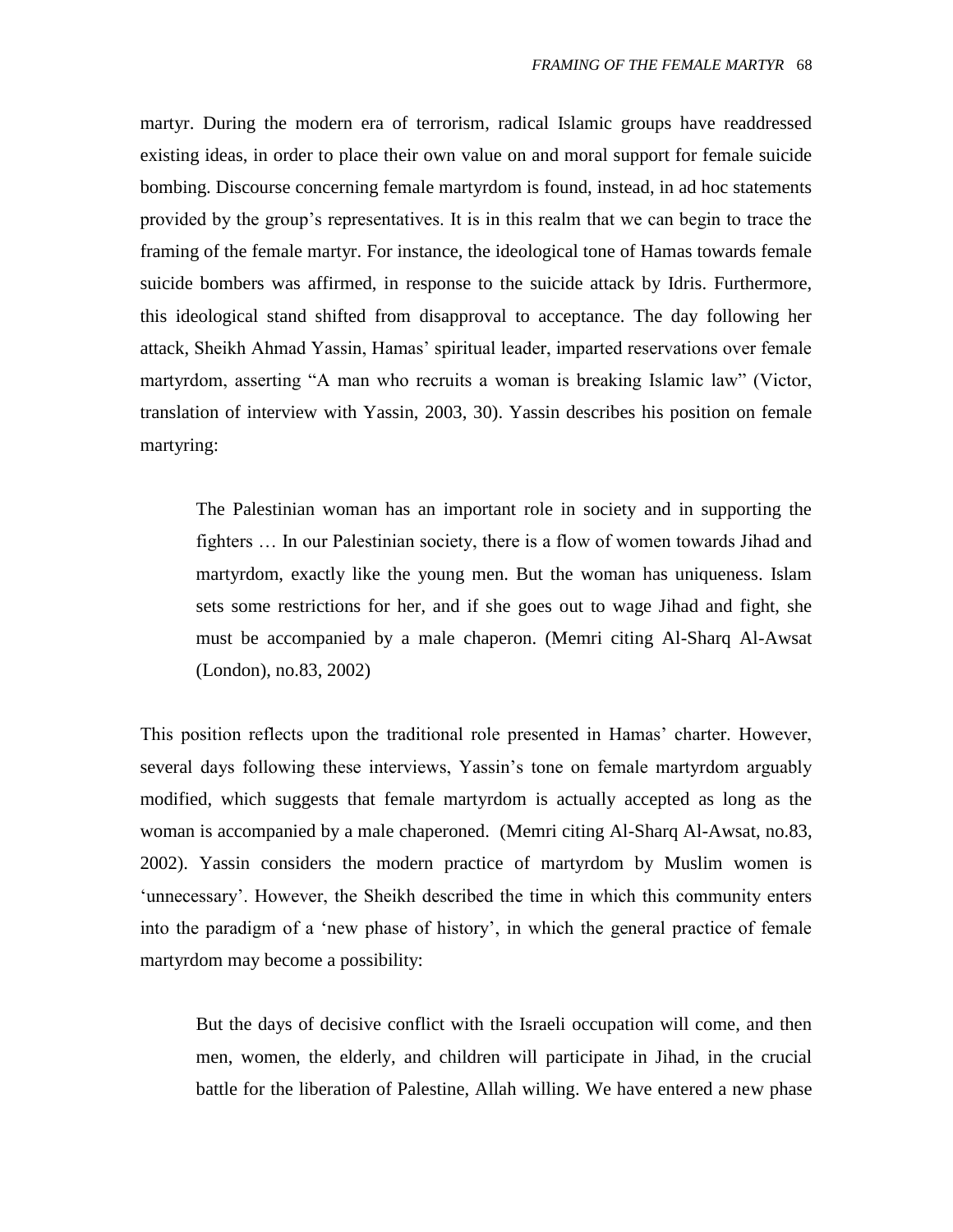of history, in which Palestinian women are willing to fight and to die a martyr"s death as the men and youths do. This is from the grace of Allah. But, meanwhile, women have no military organization in the framework of the [Islamic] movement. When such an organization arises, it will be possible to discuss widescale recruitment of women. (Memri citing Al-Sharq Al-Awsat (London), no.83, 2002)

The Sheikh presents political circumstances for female martyrdom, as legitimised in religious grounds of the will of Allah. As highlighted, variation in the interpretation of such vital concepts for action presents the shadowy grounds of ideological semantics over Islamic concepts of war and martyrdom.

Hamas leader, Isma"il Abu Shanab presented a different value of female martyrdom in response to Idris' martyring:

Jihad against the enemy is an obligation that applies not only to men but also to women. Islam has never differentiated between men and women on the battlefield. (Memri citing Middle East News Online, no.83, 2002)

This discourse conveys an equal platform for Muslim men and women in the militant pursuit of *jihad*. This can be differentiated from the classic discourse on *jihad*, which does not fully assert a militant role for Muslim women, and the modern approach of Hamas" charter, which aligns non-militant duties in *jihad* for Muslim women. Hence, arguably, discourse consecutive to Idris" action conveyed a move towards an acceptance of female martyrdom by Hamas, as reflected in their modern framing of the female militant. Hamas leader, Sheikh Hassan Yussef, affirms the value of female militancy in *jihad*.

We do not act according to the opinion of the street or of society. We are men of principle… [and act] according to what our religion dictates. A Muslim woman is permitted to wage Jihad and struggle against the occupation. The Prophet [Muhammad] would draw lots among the women who wanted to go out to wage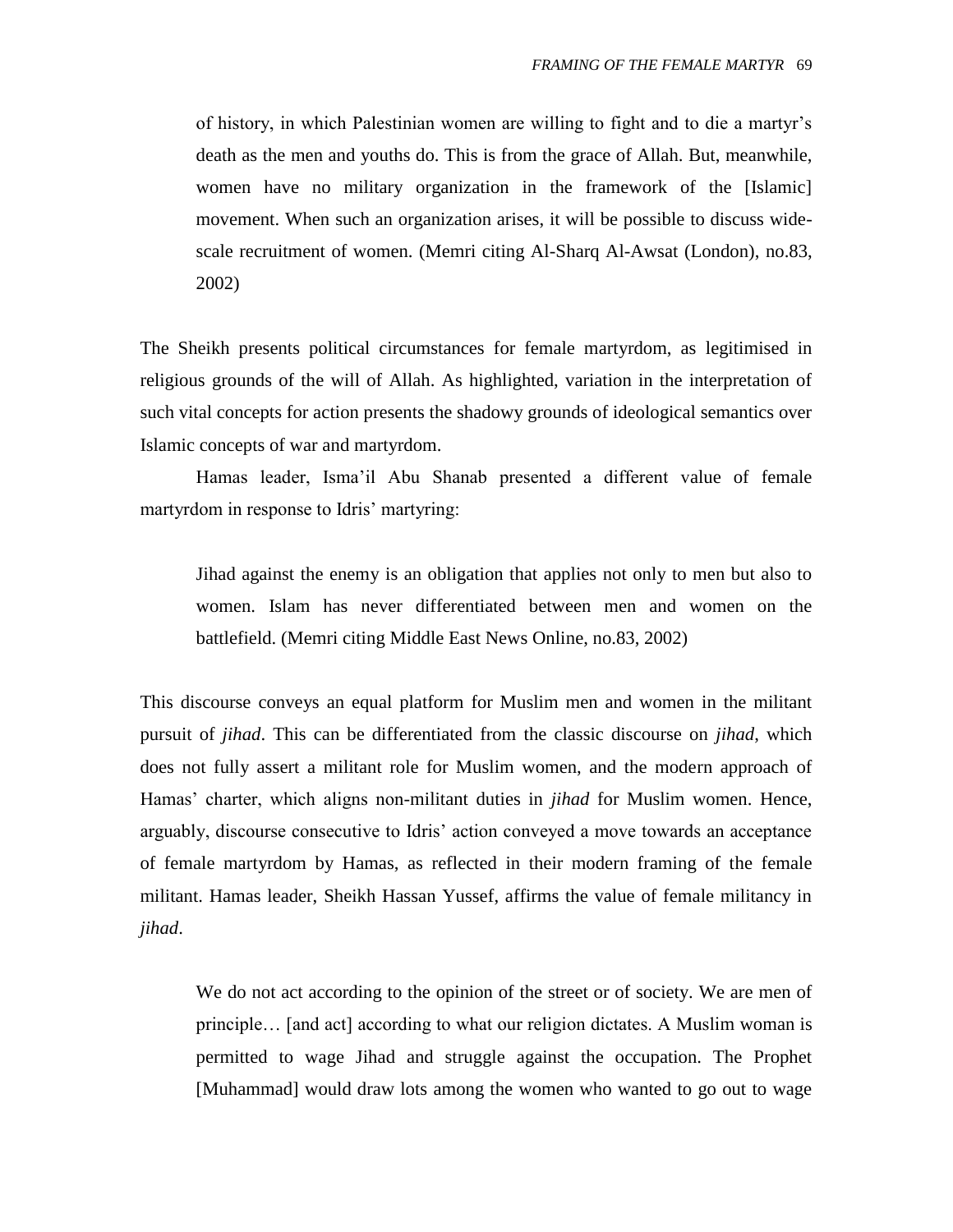Jihad with him. The Prophet always emphasized the woman's right to wage Jihad. (Memri citing Al-Sha'ab (Egypt), no.83, 2002)

The assertion of acting in accordance to "what our religion dictates" can imply that the Islamic standard that Yussef suggests is bound by a religious morality and beyond human interpretation. In this case, female militancy becomes framed in the value of religious duty. In addition, by drawing on Prophet Muhammad, Yussef further endorses legitimacy in his ideas, as he permeates the idea that the female instance of *jihad* is paved out in Islamic history. This text further conveys a disparity between "the opinion of the street or of society", which is arguably the opinion of the media or opposing groups, and the "principles" of Islam. In this sense, Yussef arguably draws a line between a "true" morality of the Islamic standard that he is conveying, versus other "immoral" opinion. This text, therefore, imbues a sense of legitimacy for female militancy in the public, by framing such action by moral, religious and historical codes. This dynamic will become evident throughout this chapter.

The previous data highlighted the assignment of Islamic belief with female militancy. Even though such discourse was raised in response to a female suicide attack, it did not provide a specific link between religious value and female martyrdom. An alignment of martyrdom with religious discourse can be drawn from the public statements of the Egyptian preacher, Sheikh Yusuf al-Qardawi, who fervently supported Palestinian suicide bombings. Al-Qardawi endorsed this trend as the "supreme expression of the *Jihad* in the name of Allah and a model of terror permitted by Sharia" (Shai, 2004, 9). Palestinian-Kuwaiti cleric Sheikh Ahmad Qattan further affirmed an Islamic acceptance of martyrdom, in a television interview on Iqra TV, with the description of the six rewards bestowed on the martyr:

… his sins are forgiven with the first drop of his blood, and he sees his place in heaven; he is spared the torments of the grave, and he is safe from the great horror; the crown of honor is placed on his head – with a jewel finer than this world and what is in it; he is married off to 72 black-eyed women, and he may plead for 70 of his relatives (Memritv, clip no. 463, 2005).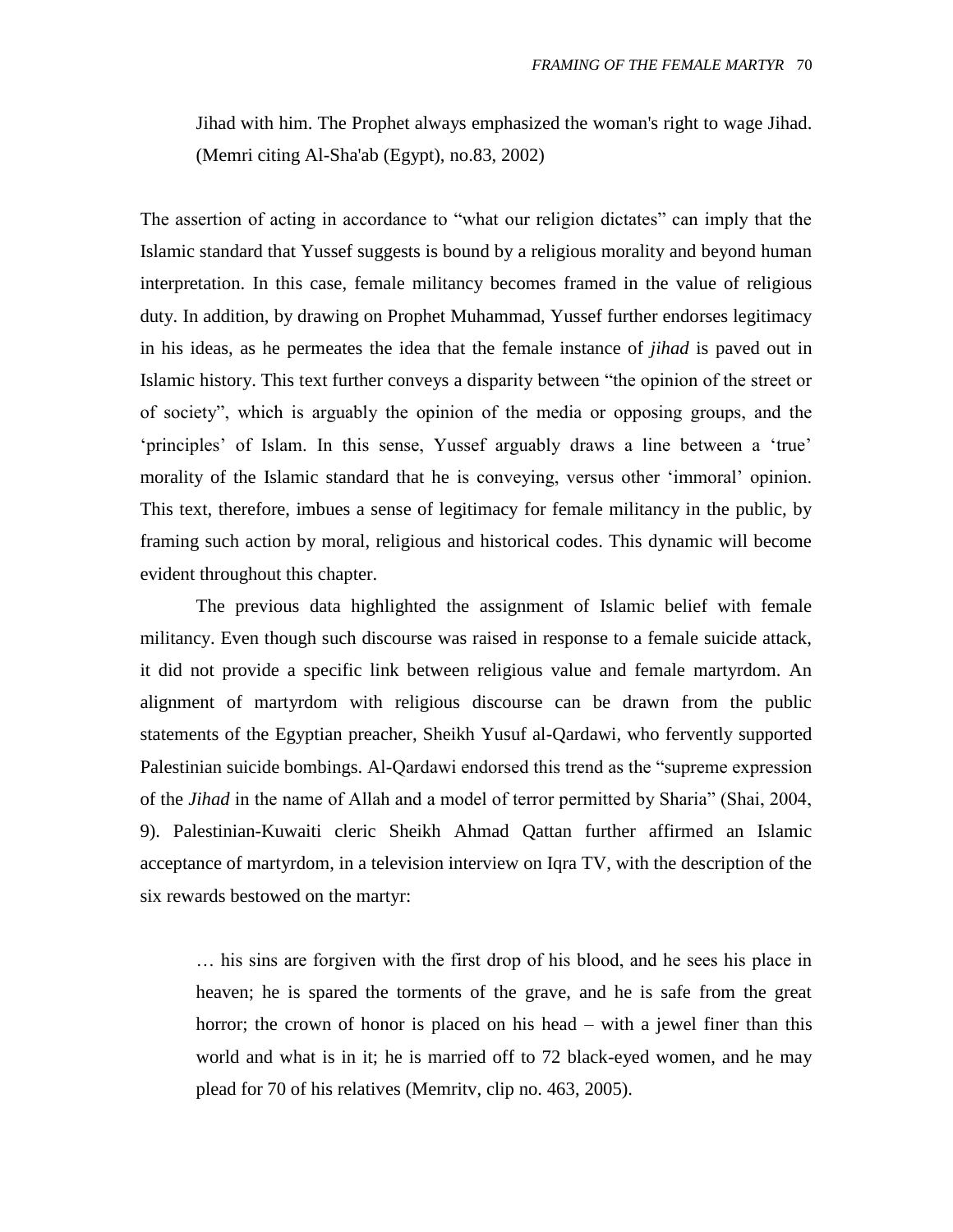This text describes martyrdom in terms of the physical aspects of the act, as located in the phrase "the first drop of his blood".<sup>18</sup> The act of devotion is, therefore, tied to the physical being of the believer, whereby fully sacrificing oneself comprises of one"s commitment. The value of martyrdom is defined in terms of rewards, which are characterised by the sexual undertones of the availability of women. Such a description, arguably, offers a sense of relief to the believer, as the horror of death is replaced by a sense of tranquillity and greatness. Yet, this description does not overtly concern the female martyr, especially given the nature of the rewards. Instead, Saudi Sheikh Dr. Saleh bin Ghanem Al-Sidlan details the rewards bestowed on the female martyr on Iqra TV:

About the black eyed (virgins) and the believing women – the believing women become more beautiful and younger than the black-eyed virgins. Besides, if a husband of a certain woman is a dweller of heaven, then he will be her husband (in heaven). If she was married to several husbands, she can choose the one with the best character. If she was married to several husbands, she can choose the one with the best character among them. If she was married to one husband, and he is on the same heavenly level as she is, then he will be her husband. If he is on a lower level and she is on a higher one, he is elevated to her and becomes her husband. If she is on a lower level than his, he is her husband and she is his wife (in heaven) and she is elevated to his level out of respect to her. (Memritv, clip no. 188, 2004)

The rewards of the female martyr are characterised by beauty, companionship and security. The rewards of the female martyr, arguably, satisfy the preconceived desires of women. In comparison, the appeal of the rewards for martyrdom, amongst male believers, arguably fulfil man"s innate sexual desires.

 $\overline{a}$ 

 $18$  The description of the physical aspects of suicide bombing, as a presentation of the value of martyrdom, will be particularly evident in the framing of the female martyr.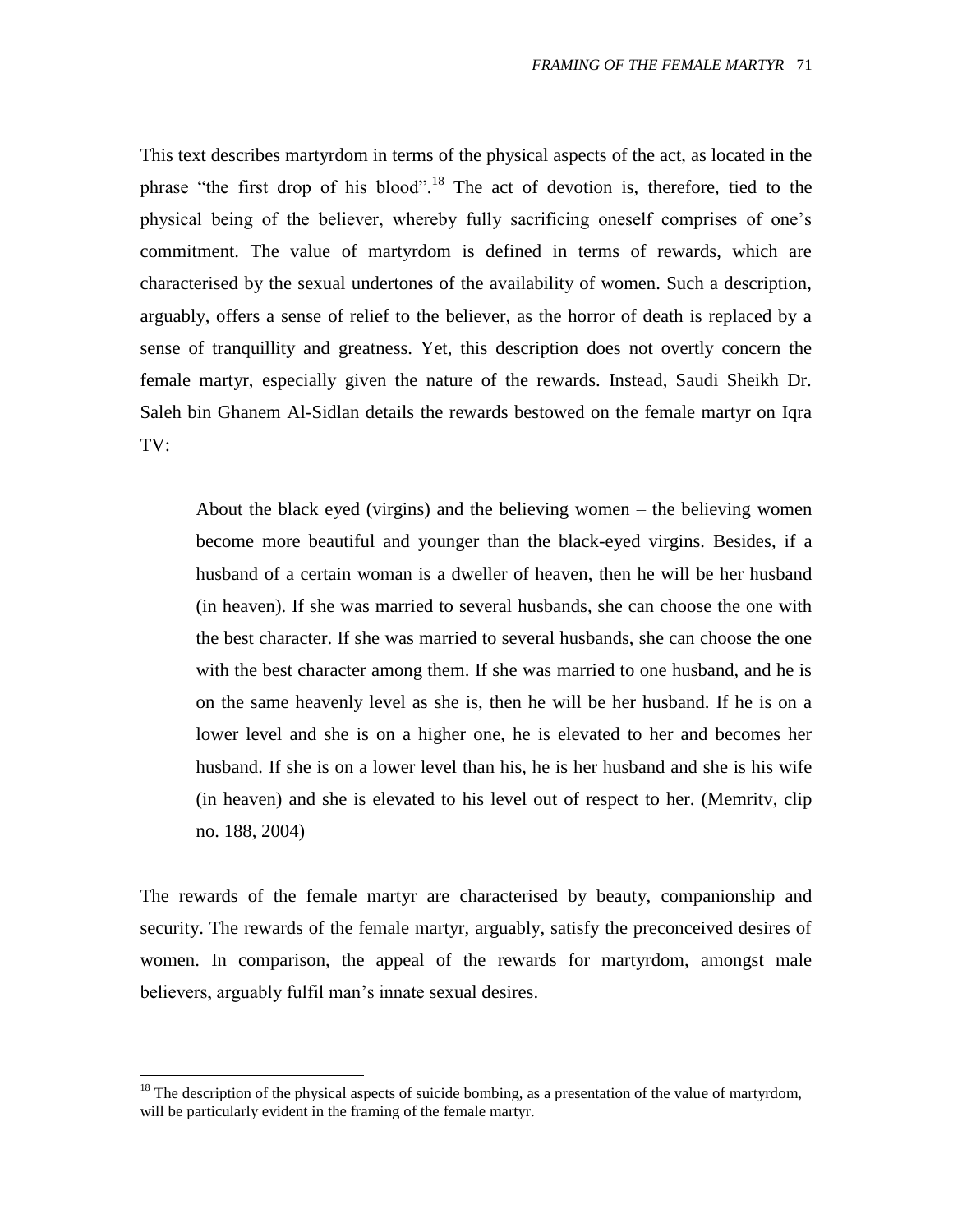The public statements of dominant Palestinian leaders shed light on the framing of martyrdom. However, such framing becomes more dominant in the legal sphere of *fatwas*, in which Islamic teachings are entrenched into legal decree. In this premise, religious ideology becomes a major proponent towards action, especially in cases where individuals are motivated by an alternative morality located in radical Islamic ideology. The chapter now analyses such legal discourse that sheds light into the framing of female martyrs.

## *Fatwas*

Radical Islamic public figures frame concepts of war and martyrdom with authoritative Islamic rulings (*fatwas*), as defined by religious teachings and authority. *Fatwas* provide a legal framework for *jihad*, in which the tone of the ruling determines the value and form of *jihad* for the Muslim believer. In this case, human action is inextricably linked to religion. It is within this realm of discussion that the public discourse previously noted is endorsed with a sense of legality, whereby Muslim values are often interpreted as moral justification in the mind of the audience. It is argued that such legal interpretations provide the justification for action, whilst acting as a "lever" to motivate others (Bar, 2004). Shmuel Bar asserts that motivation towards action, as arising from a *fatwa*, is determined by the 'approbation', or approval, given in the 'social environment', and the "moral and legal sanction" for action given in the "religious environment" (Bar, 2004: 28). Resulting is increased support amongst a population propelled towards the radical interpretation of *jihad*, in which ideology becomes a major proponent towards military action. Subsequently, Bar notes that the political currency of *fatwas* induces violent action amongst its community:

The *fatwas* promulgated by sheikhs and *ulama* who stipulate that *jihad* is a "personal duty" play, therefore, a pivotal role in encouraging radicalism and in building the support infrastructure for radicals within the traditional Islamic community (Bar, 2004: 32).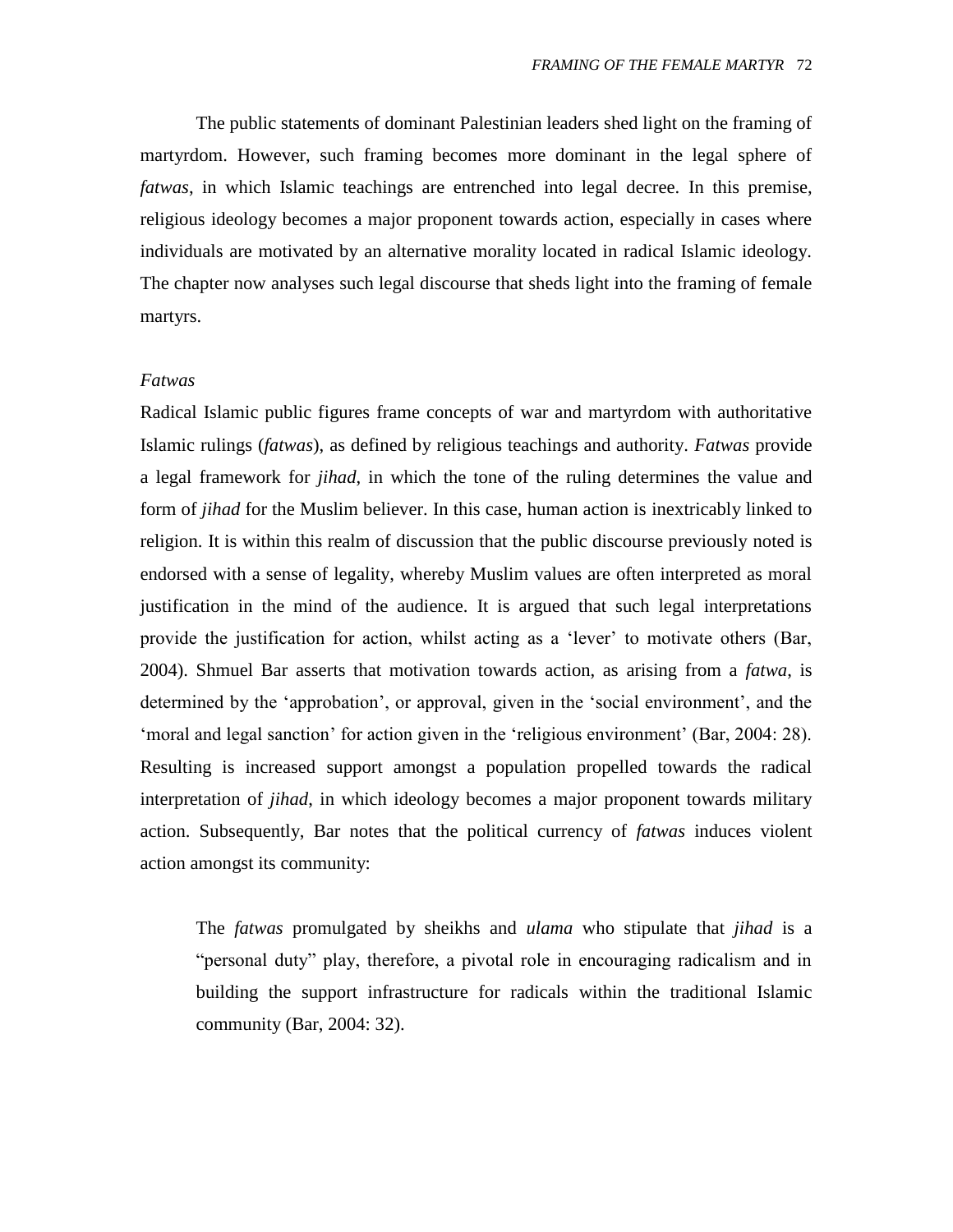The outcome for the believer is paradise for those who perform all religious duties, particularly *jihad*, otherwise hell for those who omit any duties or commit any sins (Bar, 2004). Discourse on legal *fatwas*, therefore, provides clear insight into the framing of the female martyr. Furthermore, given that *fatwas* coin religious values with social action, such discourse helps us understand why an audience may be motivated towards such actions.

Abdullah Azzam, a prominent advocator of radical Islam, presented the Islamic world with innovative work on martyrdom and *jihad*. In *Join the Caravan*, Azzam supports a particular military approach to *jihad* with the Qur'an, citing the following:

…Allah has favoured the Mujahideen over those who sit at home by a tremendous reward, by higher grades for Him, and with the Forgiveness and Mercy (Azzam citing the Qur"an, 2001, preface to the second edition).

In the *fatwa*, "Defence of the Muslim Lands - The First Obligation After Iman" (1979), Azzam defines the duty of *jihad* as becoming a responsibility of every individual (*fard 'ain*) when they are attacked by the enemy. In this instance, the responsibility concerns "women, slaves, and children", so much so, that "they march out even if their guardians, husbands and creditors forbid them to"(Azzam, *Religioscope* Website).<sup>19</sup> The Sheikh describes the instance when the responsibility of militancy involves women as well:

If they approach one of our lands and the distance between them and us becomes less than the distance permitting the shortening of prayers, then the people of that territory must defend it and it becomes Fard Ayn even upon the people for whom there is usually no jihad; the poor, the children, the slaves, the debtor and the women"(Azzam, *Religioscope* Website).

 $\overline{a}$ 

<sup>&</sup>lt;sup>19</sup> See chapter 1, *Defence of the Muslim Lands*, which refers to the Islamic jurisprudence, Mathhabs, and the jurist, Hashiyat ad Dussuqi, from the Maliki Fiqh school of law: "Jihad becomes Fard Ayn upon a surprise attack by the enemy. Dussuqi said: "Wherever this happens, jihad immediately becomes Fard Ayn upon everybody, even women, slaves, and children, and they march out even if their guardians, husbands and creditors forbid them to" (Azzam, *Religioscope* Website).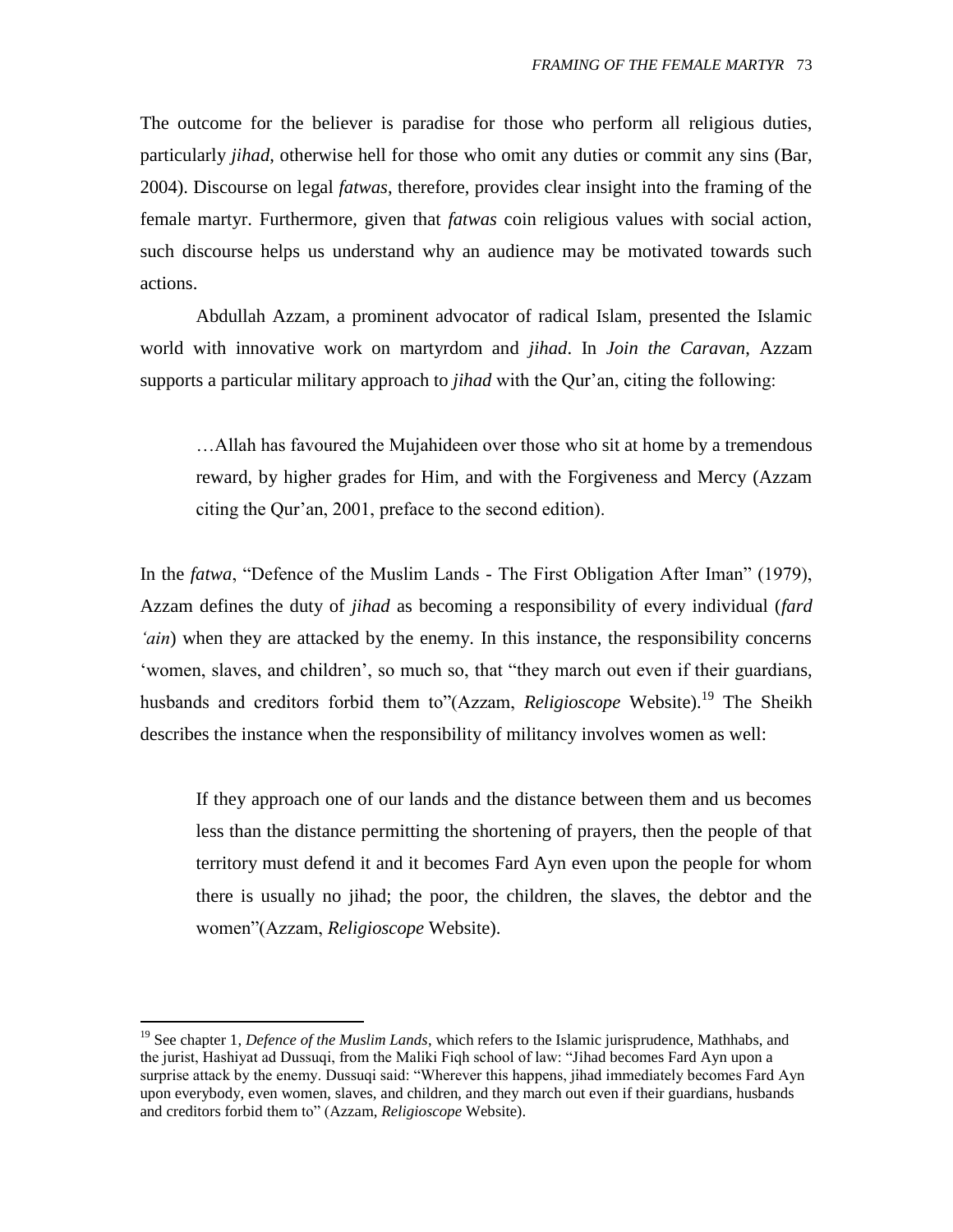Here, the framing of the female martyr is defined in reference to a specific event, in which Muslims believe they are under attack. During the Afghanistan war, Azzam further endorsed female militancy with a *fatwa* declaring women no longer required their husbands" permission to participate in *jihad*. <sup>20</sup> Azzam"s *fatwa* provide the legal sanctioning of female martyrdom. In such cases, female martyrdom is considered not only of value to the Muslim community, but further, a necessity in their pursuit of *jihad,*  in which all women are required to fully participate in fighting.

The radical Sunni Islamist scholar, Sheikh Yusuf al-Qaradawa, has been highly influential in the development of radical Islamic thought. The cleric presented a varied position on war and martyrdom. In response to the September  $11<sup>th</sup>$  attacks on the New York Trade Centre, the Sheikh affirmed on al-Jazeera television that martyrdom by Muslim fighters against "women, old persons, children, or even a monk in his religious seclusion ... is a heinous crime in Islam" (Haleem citing al-Qaradawa, 2006, 59). However, al-Qaradawa"s contrasting thoughts concerning Palestinian suicide operations in Israel were developed in his *fatwa,* in which he considered such acts of martyrdom as "heroic martyrdom operations". Al-Qaradawi"s *fatwa* largely endorsed Palestinian suicide bombings, describing this trend as "an indication of the justice of Allah Almighty … (having) given the weak what the strong do not possess and that is the ability to turn their bodies into bombs like the Palestinians do …" (Haleem citing al-Qaradawi, 2006, 59). Such descriptions convey a sense of heroism in the act of martyrdom.<sup>21</sup> Al-Qaradawi's approach to suicide bombing is, arguably, varying, whereby he considers the *jihad*  against Israel as different to that against other Western countries, and a case requiring religious legitimisation with the endorsement of a *fatwa*.

Al-Qaradawi"s *fatwa* features on various Islamic websites and, in particular, features on the radical website, IslamOnline.net. The following extracts of the translated *fatwa* provide detailed insight into how the value of female martyrdom is presented in public forums.

 $\overline{a}$ 

<sup>&</sup>lt;sup>20</sup> This point is also asserted in chapter 3, *Fard Ayn and Fard Kifaya*, "The situation of the pennission from parents and husband not being required is sustained until the enemy is expelled from the Muslim land, or when there is the accumulation of sufficient numbers to expel the enemy even if all the Muslims in the earth are assembled" (Azzam, *Religioscope* Website).

 $21$  It should be noted that the notion of heroism is a dominant theme in the framing of martyrdom, and will be seen to reverberate in the research findings.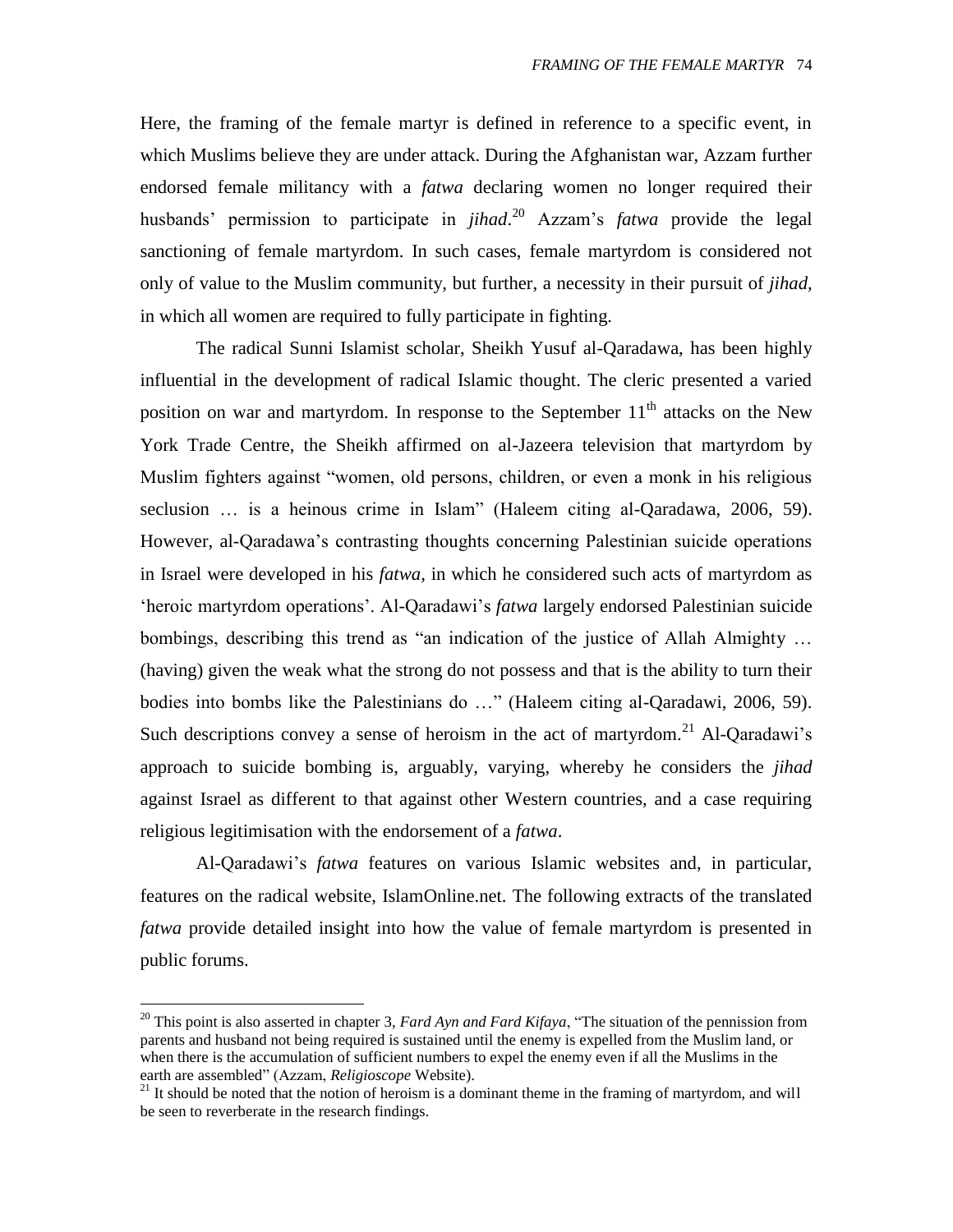When jihad becomes an individual duty, as when the enemy seizes the Muslim territory, a woman becomes entitled to take part in it alongside men. Jurists maintained that when the enemy assaults a given Muslim territory, it becomes incumbent upon all its residents to fight against them to the extent that a woman should go out even without the consent of her husband, a son can go too without the permission of his parent, a slave without the approval of his master, and the employee without the leave of his employer. This is a case where obedience should not be given to anyone in something that involves disobedience to Allah, according to a famous juristic rule.

… I believe a woman can participate in this form of jihad according to her own means and condition. Also, the organizers of these martyr operations can benefit from some, believing women as they may do, in some cases, what is impossible for men to do.

… woman can travel to perform Hajj [pilgrimage to Mecca] in the company of other trustworthy women and without the presence of any *mahram* as long as the road is safe and secured. …

… when necessary, she may take off her *hijab* in order to carry out the operation, for she is going to die in the cause of Allah and not to show off her beauty or uncover her hair …

To conclude, I think the committed Muslim women in Palestine have the right to participate and have their own role in jihad and to attain martyrdom (Middle East Quarterly, 2004, vol.11/3).

First, it can be observed that the organisation of duties amongst Muslim men and women shift during the time of battle, whereby women become "entitled" to the militant pursuit of *jihad* "alongside" men. In this instance, the power structure between the genders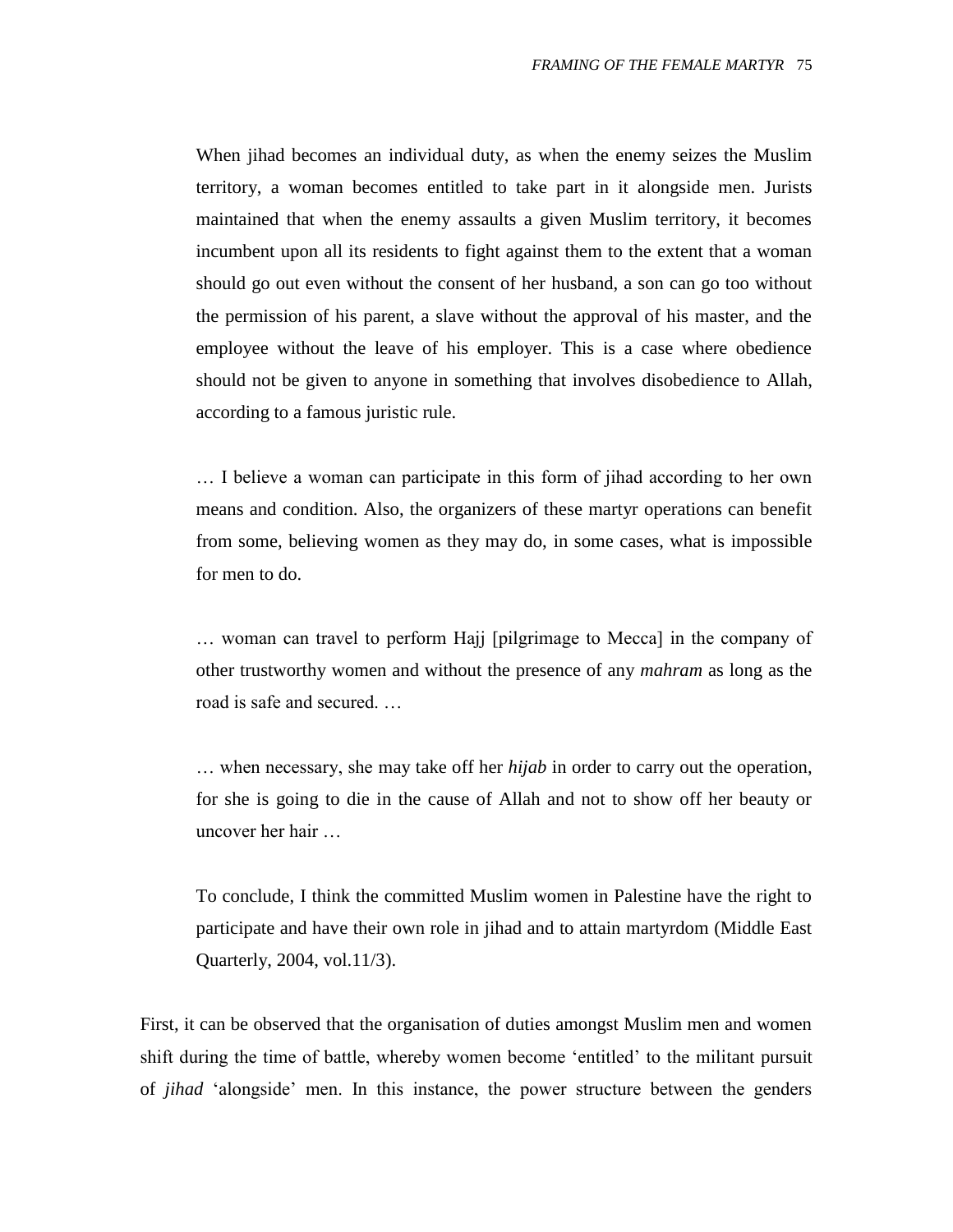dissolve, whereby women are no longer required to gain approval from their husband to partake in *jihad*. It can be inferred that the pursuit of *jihad* overrides any existing duty binding the female believer. The transformation towards the empowered female martyr on a new equal platform continues in the second paragraph, whereby a female believer can act "according to her own means and condition". The traditional power structure, however, is reinstated in the instance when the relationship between women and men is likened to that of the slave and master. Hence, the developed role of women in *jihad*, although now appropriate in the time of battle, remains shadowed by a position of subordination.

A second observation found in this *fatwa* is that the female believer is given unique powers to do "what is impossible for men to do". Such powers, arguably, concern the female *mujahida* (fighter), who avoid the level of scrutiny by security as their male counterparts face. This description endorses value in the participation of the female believer, denoting a particular importance in their involvement. A third observation concerns the text "she is going to die in the cause of Allah and not to show off her beauty or uncover her hair". In this case, the female martyr, in her pursuit of *jihad*, is described as being stripped of femininity. Arguably, female *mujahida* not only move to an equal platform alongside their male counterparts, but they are further transformed into androgynous fighters, as part of the Muslim army in battle against the enemy. The *fatwa* presents the female occasion for militancy and the dynamics surrounding such involvement, vis-à-vis their traditional role in society. This discourse provides an innovative presentation of martyrdom, in which the female martyr is framed in terms of equality and militancy within the realms of her traditional existence in society. Hence, Sheikh al-Qaradawa"s *fatwa* provides the legal definition for those female suicide attacks perpetrated by Palestinian terrorist groups, as coined in the description of a "right", and hence, a legitimate framework for future pursuits.

Public discourse, as presented in *fatwas*, provide insight into how Palestinians may consider the interpretation and value of martyrdom, given its legal justification and, hence, moral capacity. However, such discourse has not yet provided a complete presentation of the framing of the female martyr. The following section of the chapter includes specific data concerning particular themes of the framing of the female martyr.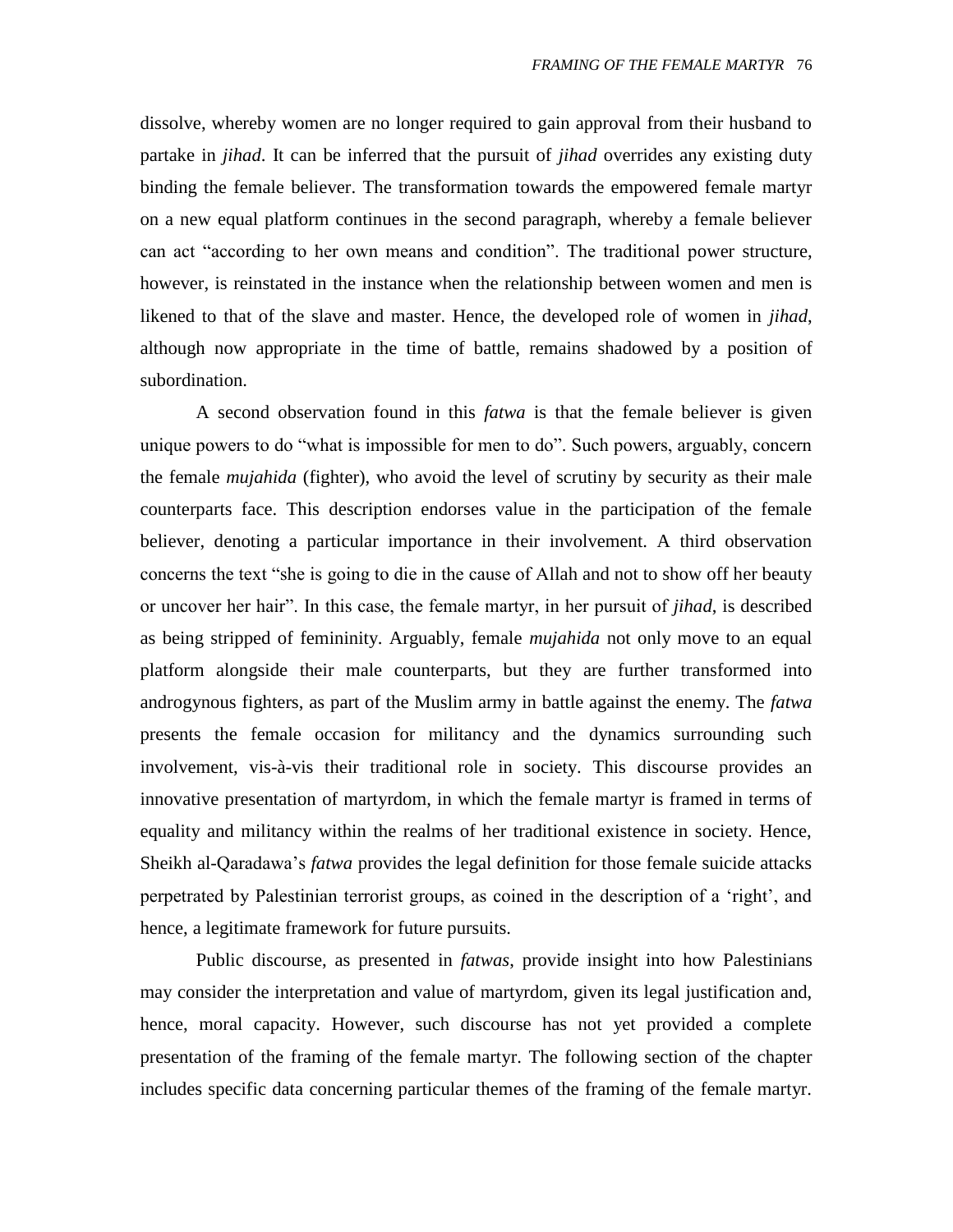This chapter presents the data, in relation to certain frames: "The Devout Muslim, "Islam"s Hero" and "Female Warriors". Each theme will be discussed in turn, in order to convey the various frames used to describe the actions of female suicide bomber, as recognised as the female martyr.

#### **5.3 Framing of the Female Martyr**

Modern discourse on female martyrdom conveys the emphases of particular themes. This section will first consider female martyrdom in terms of devotion and a conscientious believer, who performs all the necessary duties of a Muslim.

#### *Devout Muslim*

As presented in the earlier chapter, classic Islam asserts that all Muslim believers shoulder the responsibility to defend Islam, as found in *sura* 4:95: "Those of the believers who sit still, other than those who have a (disabling) hurt, are not on an equality with those who strive in the way of Allah with their wealth and lives …" (4:95, Pickthall translation, CMJE Web site). It remained unclear as to whether such a believer is considered both male and female and, so, whether there is a definite link between the female believer and the duties of this believer. This research will now describe an affirmation over the role of female believers in defending Islam, as prescribed amongst Islamic leaders in the frame of the "Devout Muslim".

In a television interview on Al-Rafidein, Cleric al-Astal described the role of women in *jihad*. His description can be equated to the presentation conveyed previously by al-Qaradawa, whereby militancy becomes a responsibility of both men and women in a new era of Islamic history. In this occasion, the collective transforms into the duty of every individual Muslim, comprising of both men and women, in the pursuit of *jihad*.

The most exalted form of *jihad* is fighting for the sake of Allah, which means sacrificing one"s soul by fighting the enemies head-on, even if it leads to martyrdom. Martyrdom means life next to Allah … [Women] prepare food, they bring water, they tend to the wounded and convey them from the battlefield, they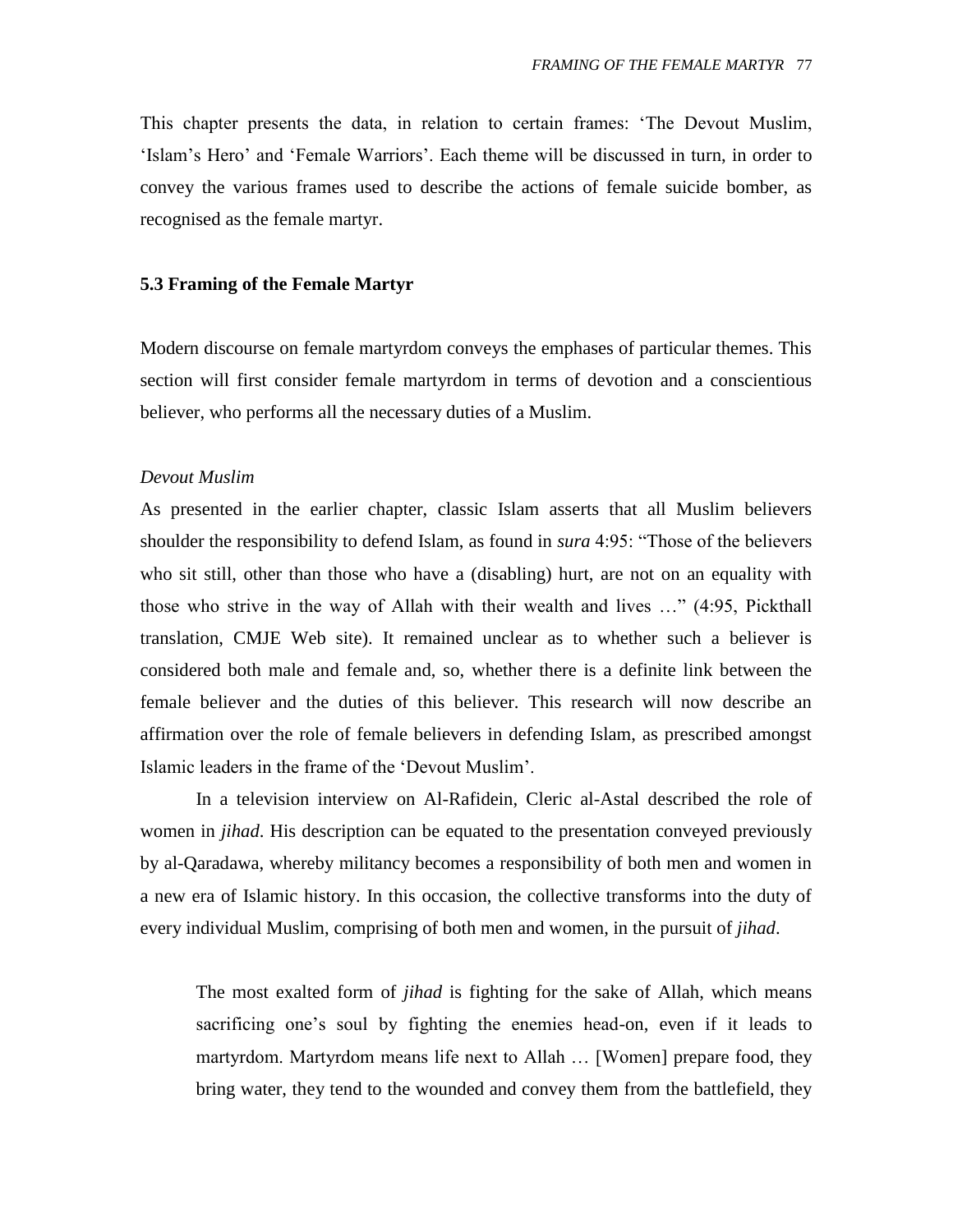protect the [soldiers"] possessions, and so on. But in many cases, women participated in combat, especially if the Islamic army was weakening, and you could see that the enemy was about to gain the upper hand. In such cases, a woman would draw out her sword, or pull out a pole from her tent, and would resist to the best of her ability… When *jihad* becomes an individual duty, it applies to women too, because women do not differ from men when it comes to individual duties (Memri, no. 1631, 2007).

This description presents the traditional duties of women in battle and the shift towards militancy for both men and women. The case for the female role of *jihad* arises as the "Islamic army" weakens, in which case, women transcend to the platform of men, bound by their individual duty to fight.

The Devout Muslim is recognised in the public response to 72-year-old Fatima al-Najjar, who detonated herself on November 23, 2006, in the Gaza Strip in proximity to Israeli soldiers. Hamas" spokesman "Abd Al-Latif Al-Qanu" praises al-Najjar"s actions in the group"s newspaper, al-Risala.

In her heroic act, (Fatima Al-Najjar) Umm Muhammad sent a clear message to all those who call to recognize Israel: that we, as a subjugated and oppressed people the elderly, women, youth, children, and even fetuses in their mother's wombs cannot recognize [Israel]… We will all be human time bombs, that will explode in the heart of the criminal Zionist entity. She sent a message to everyone who claims that the resistance and its missiles are ineffective and hold back the resistance: that the entire Palestinian people, and all its constituent parts, and groups, and generations, rally around the resistance and cheer on the resistance and the *jihad* fighters. We cannot give up the resistance" (Memri, citing Al-Risala (Gaza), no. 1383, 2006)

This text raises certain dynamics in the framing of the female martyr. First, this Muslim acts in her devotion to the community, transcending her worth above all others to the level of heroism. In this sense, devotion is recognised and valued in the act of martyrdom.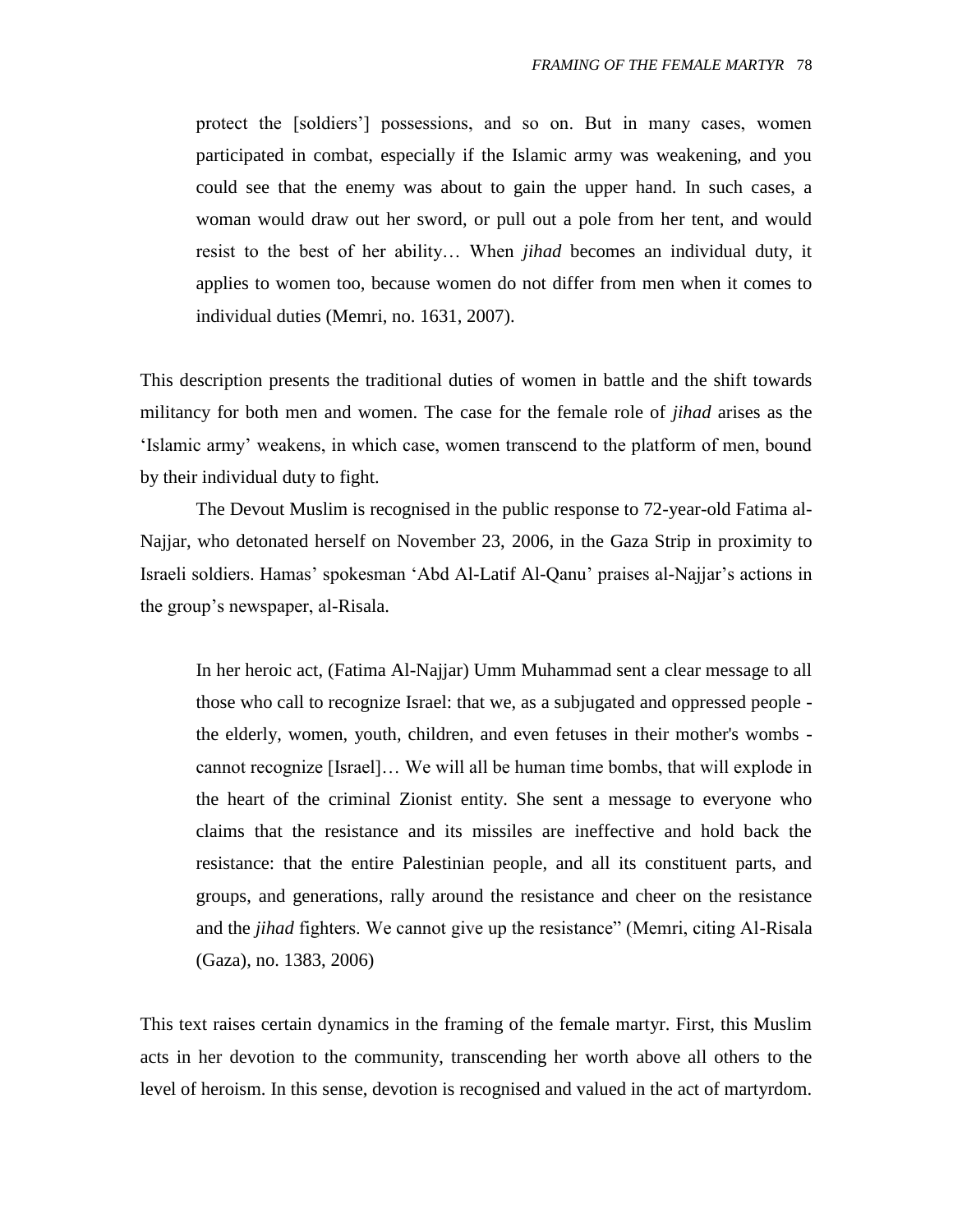Further, the act of martyrdom represents a specific message, or value, as coined in the term "resistance". Hence, it can be considered that resistance entails martyrdom.

A second observation concerns the reference to a grouping, or 'we', as part of the framing of the Devout Muslim, as located in the phrases "we, as a subjugated and oppressed people - the elderly, women, youth, children, and even fetuses in their mother's wombs", "We will all be human time bombs" and "the entire Palestinian people, and all its constituent parts". In the collective reference, every Muslim, even the unborn, are responsible to support and participate in *jihad*. This language not only affirms who should participate in *jihad*, by removing any preconceived ideas of the ideal Muslim (male) fighter; but further, this permeates the sense that every physical being, born or unborn, are devoted to *jihad*. This collective can be considered in Sheikh Ahmad Qattan"s discussion on the Palestinian *jihad.*

… This reminds me of the mujahideen and martyrdom seekers who stand in line in Palestine: men and women, adults and children awaiting their turn to sign, with their blood and broken bones, their pledge of faith in Allah (Memritv, clip no. 463, 2005).

The Sheikh conceives of the notion of female martyrdom, whereby physical aspects of "blood and broken bones" tie into the religious devotion of the Muslim. The physical portrayal in this discourse will be recognised further in the framing of the female martyr.

A third observation on al-Qanu"s article concerns the repetition of the word "resistance", as used five times in the text. This repetition, arguably, signifies an affirmation of the sense of commitment expected of a devout Muslim in the pursuit of *jihad*. The word "resistance" is used in reference to both the Palestinian people and *jihad*  fighter, aligning both the political and religious goals into a cohesive mission of all devout Muslim men and women. This reaction to al-Najjar"s suicide attack provides an understanding of the value of the female martyr, as framed in terms of the "Devout Muslim". The female martyr is understood as the individual Muslim who transforms into a hero, given her actions. Such actions unify in the duty of all other Muslims to *jihad*, as achieved in the act of martyrdom. Such interpretation provides an understanding of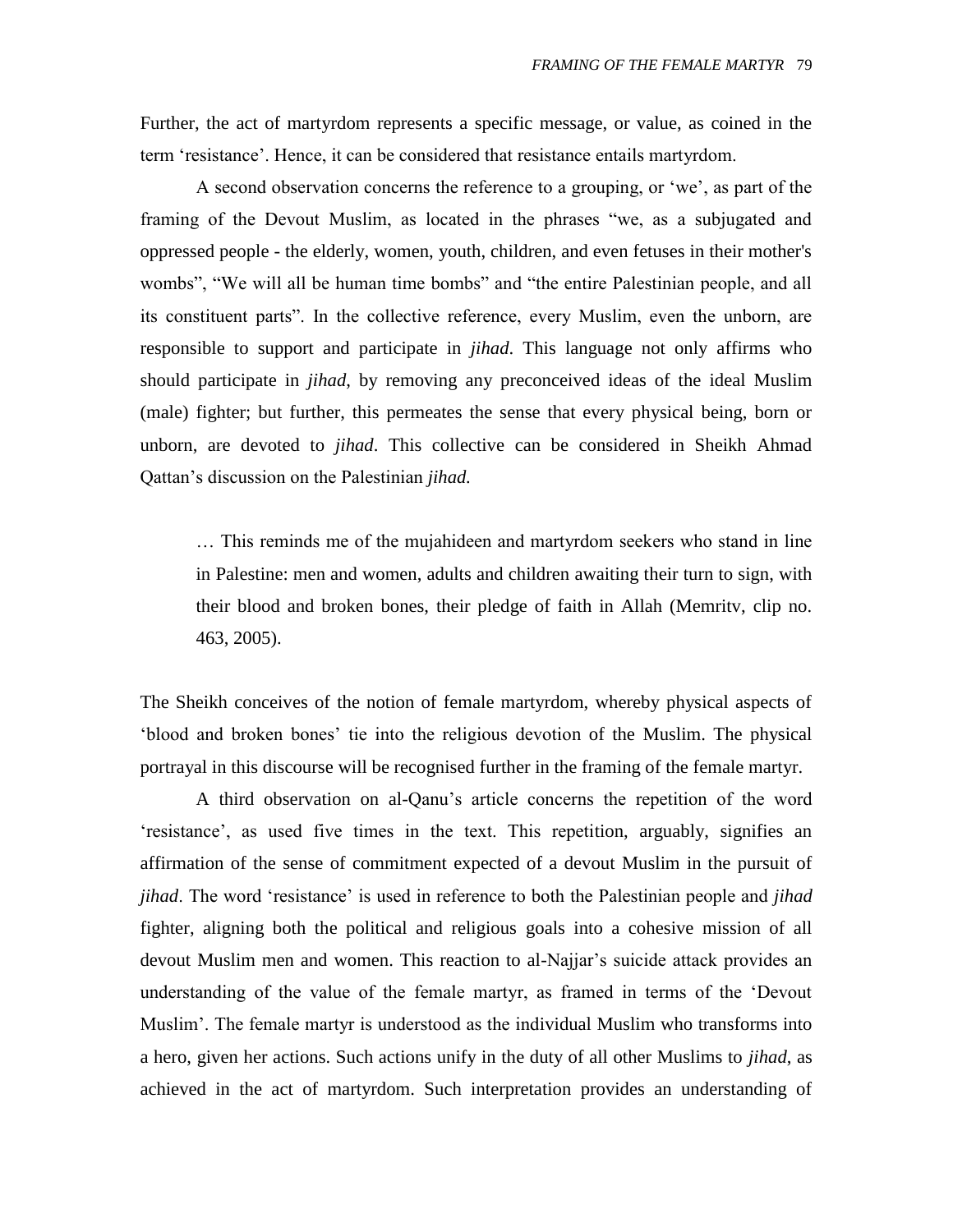female martyrdom in the local audience. This interpretation supports a frame in which to understand future suicide attacks.

The Devout Muslim continues to reverberate in public discourse to female suicide attacks, such as the following exert by Dr. Muhammad Shihab, "Imagine What Would Happen if Millions of Believers Did as Fatima Al-Najjar Did", in Al-Risala:

Imagine, together with me, what could happen in another few years, if millions of believers, men and women, decided to break through [their] fears and lunge forward to resistance, *jihad*, and martyrdom in Palestine - just like 'the mother of the self-sacrificing women", Umm Muhammad ...(Memri, citing Al-Risala (Gaza), no. 1383, 2006)

This text presents a joint sense of purpose amongst individuals, whereby the goals of both men and women in *jihad* come together in the resistance, as represented by martyrdom. The phrase, 'together with me', permeates a sense of unity, whilst "just like 'the mother of the self-sacrificing women"" exudes a sense that martyrdom is a possibility for every Muslim. Hence, devotion is represented in the act of martyrdom. In another example, the framing of the martyr as a Devout Muslim can be recognised in the television interview with Hamas' spokesman, Sami Abu Zuhri, who described the movement of female suicide bombers:

There are hundreds of female martyrdom bombers, who stream en masse and insist on participating in martyrdom operations. This is a unique phenomenon, reflecting the live spirit of *Jihad* among this people (Memri, translation of Sami Abu Zuhri, no. 741, 2004)

In this case, the devotion of Muslim women is celebrated in terms of their pursuit of martyrdom. Describing the trend as "unique" possibly suggests that female martyrdom was considered by Hamas as a modern development, whilst providing acknowledgment and acceptance for the act.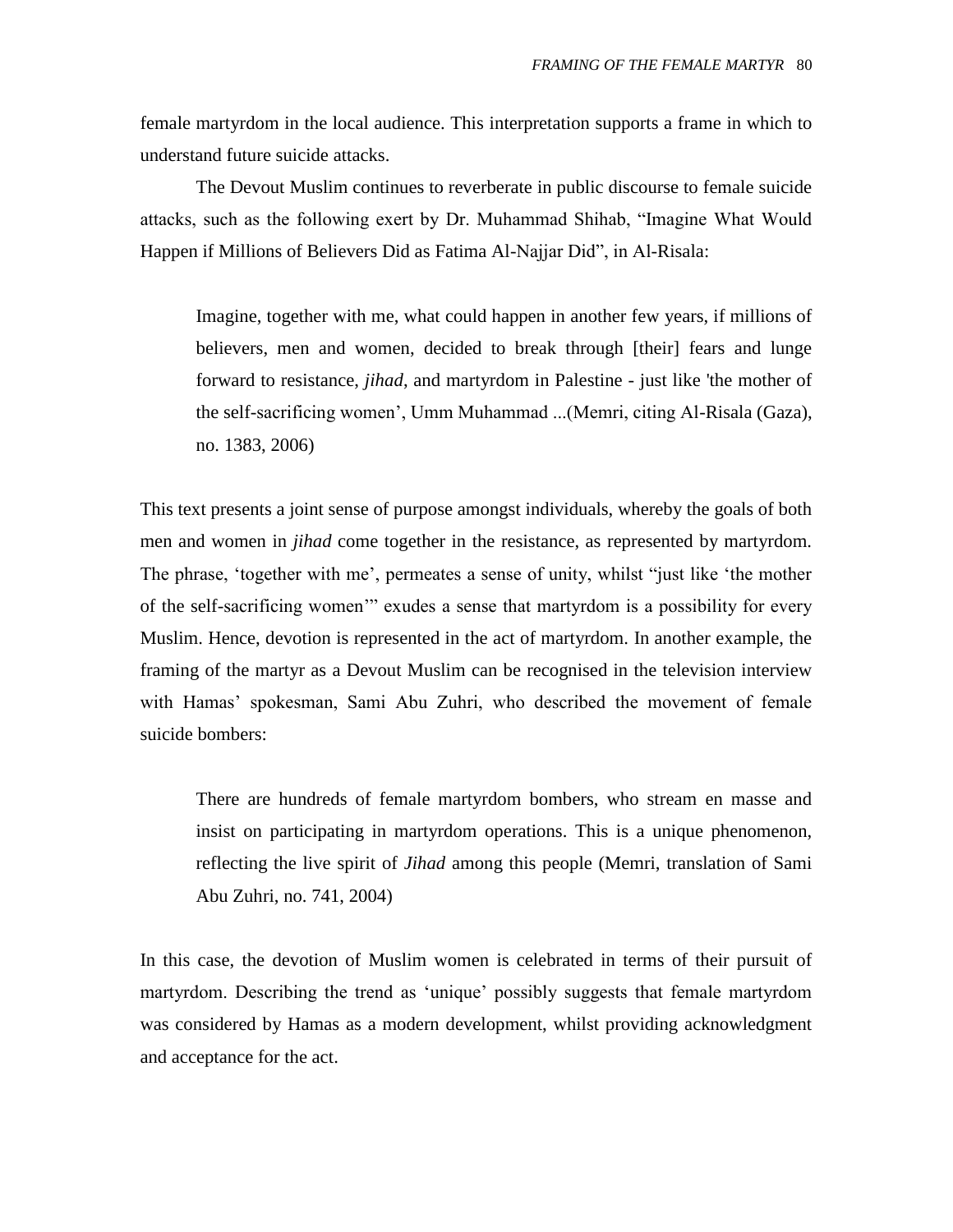As located in the framing of the actions of female suicide attacks in public discourse, martyrdom is represented as a defining feature of a devout Muslim, who is committed to fight to defend Islam. A further dimension is raised in this analysis, whereby the act of martyrdom can be seen to transform the regular believer to the status of "Islam"s hero". The research will now consider this second theme of the framing of the female martyr.

#### *Islam's Hero*

The framing of the female martyr as a hero was identified in the research. For having committed the greatest sacrifice, surrendering one"s life in the pursuit to defend Islam, the Devout female Muslim transforms in an iconic figure. Islam"s Hero presents the female martyr as a selfless woman, who has surrendered her life in the name of Islam. For instance, Hamas' spokesman, Al-Qanu' conveyed the frame of Islam's hero in a response to al-Najjar"s attack, in the previously cited article.

How magnificent is she when she joins in the ranks of the resistance and easily surrenders her life for the sake of Allah … Fatima Al-Najjar …. wrote out, in her pure and untainted blood, [her] loyalty to the resistance, the martyrs, the prisoners and the wounded, and [her] devotion to [Palestinian] principles and rights … This Palestinian women, 'mother of self-sacrificing women' ... succeeding in tracing, with her blood and her body, the path and glory and honor. This self-sacrificing woman, this grandmother, Umm Muhammad, had an impressive record of *jihad* and sacrifice in the first Intifada …" (Memri, no. 1383, 2006)

Several ideas concerning the framing of al-Najjar can be raised from this text. First, al-Najjar is valued as "magnificent" for having surrendered her life to Islam. Thus, the act of martyrdom is interpreted as transforming the regular Muslim into an iconic figure, as in by the act, the individual moves to a level of greatness in the community. This representation portrays martyrdom as a momentous occasion in Islamic history, as defined by the act of a hero. This tone is recognised in later discussions of Al-Najjar's suicide attack, as it was later described as "an historic day in the life of the Palestinian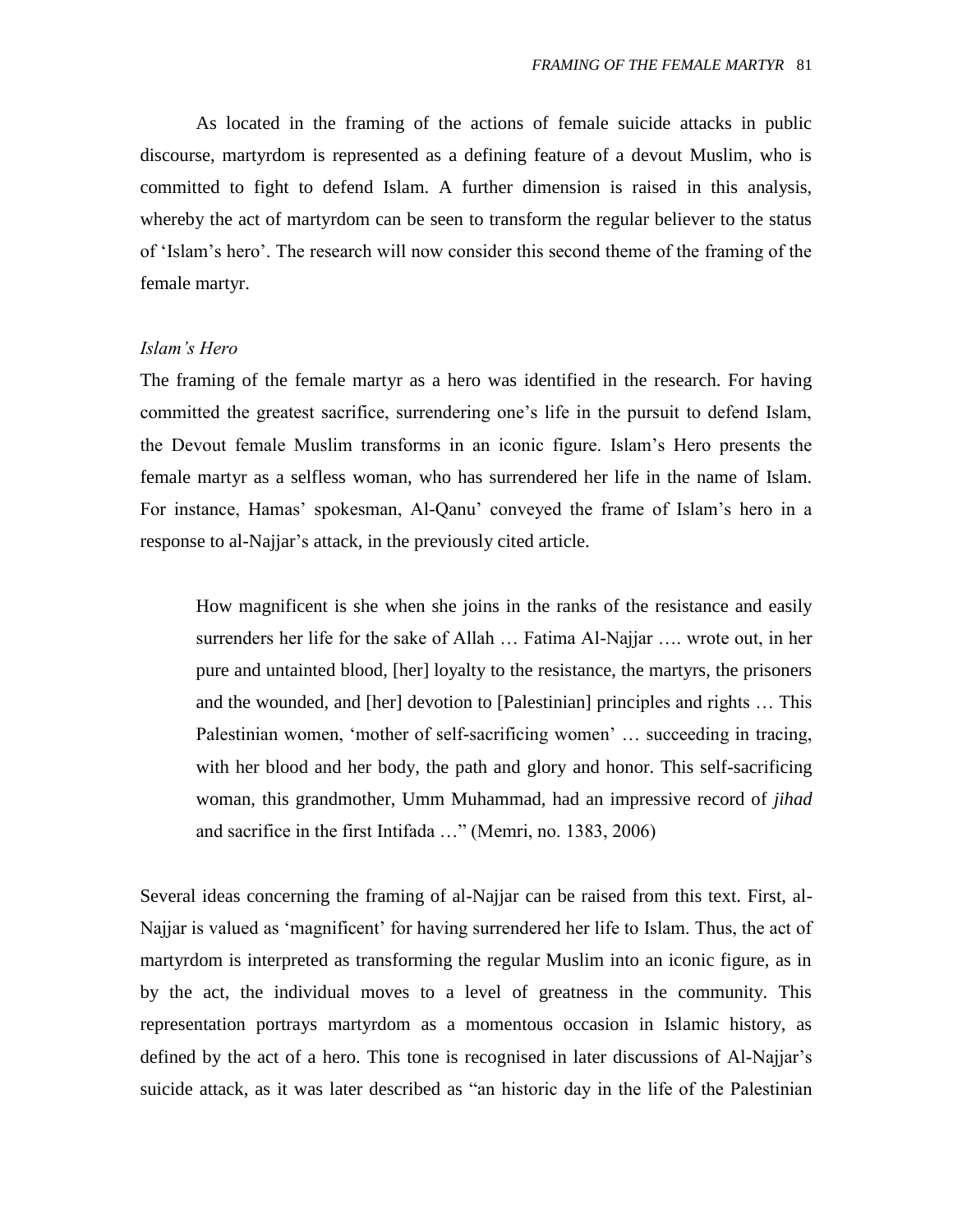people and a true turning point in the Palestinian people's *jihad*" (Memri, no. 1383, 2006).

Second, the notions of commitment to Islam and physical being coupled on two occasions in the text. In the first instance, "pure and untainted blood" is tied to "loyalty" and "devotion"; and, in the second instance, "her blood and her body" precedes "the path and glory and honor'. This observation arguably represents the bracketing of one's whole being, physical and spiritual with the duty of Islam. In this sense, the female martyr's sacrifice is not only an upshot of her devotion, whereby her martyring embodies the "glory" and "honor", but further, her devotion *is* to surrender herself fully to *jihad*. Hence, the Muslim being, in all essence, is part of the fight for Islam.

The framing of the female martyr, with respect to Islam"s Hero, is apparent in the responses to Hamas"s female suicide bomber, Reem Al-Riyashi, who denoted herself at an Israeli security checkpoint, as a joint operation for Hamas and Fatah"s al-Aqsa Martyrs' brigade (BBC News, 2004a). In the previously sited article interviewing Hamas' commander of their women unit, Izz Al-Din Al-Qassam, he described Al-Riyashi as follows:

The martyr Reem Al-Riyashi is like a crown on our heads and a pioneer of the resistance. Nobody can fathom the magnitude of her sacrifice … By the name of Allah, we hope to become like her at once (Memri, 983, 2005)

The description of Al-Riyashi as 'a crown on our heads' and 'pioneer' denotes a value of the Muslim martyr being far greater than of any other believer, again whereby the individual rises to a position of greatness amongst the community. The greatness in the act of martyrdom is conceived in the sentence "Nobody can fathom the magnitude of her sacrifice" as inferring the scale of greatness of martyrdom being beyond belief. Despite the unique position the martyr is given, the consecutive sentence, "… we hope to become like her at once", evokes the idea that martyrdom as a possibility for all. Hence the act is framed as a one of greatness, yet achievable by all.

Throughout the discourse, one frame is particularly resonant, the militant characteristic of the female martyr. This frame, as described as the Female Warrior, not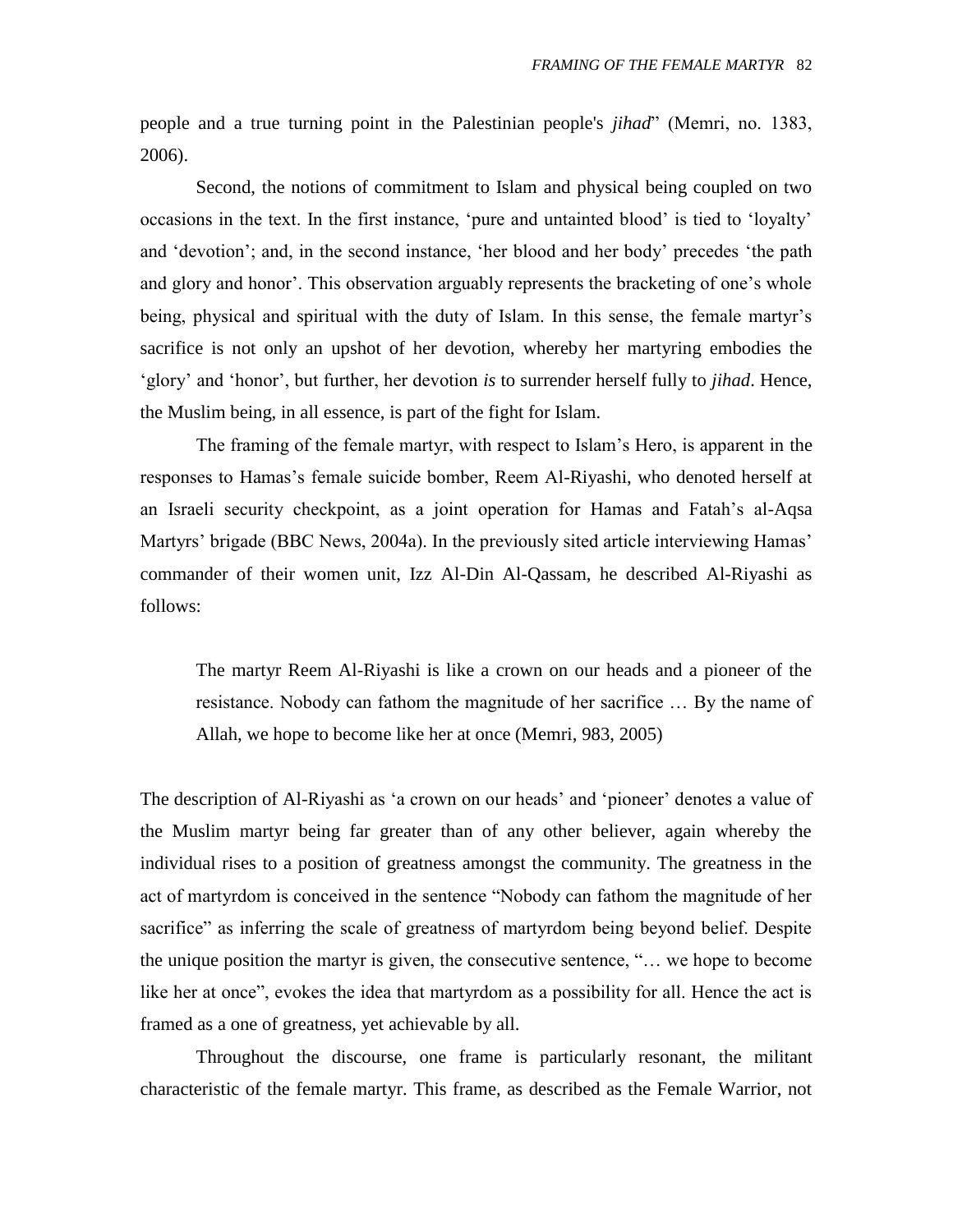only denotes a religious affiliation to the actions of martyrdom, but also a sense of social change for the local community, in their involvement in Islamic pursuits. This frame will now be discussed.

## *Female Warriors*

 $\overline{a}$ 

An evident concept running through the public discourse is the female warrior, and it is within this last frame that the female martyr fully develops. Pictures of militant female figures of radical groups often accompanied public discourse of the female martyr (see for example, appendix B). The theme offers a unique presentation of the female Muslim: one who commits her life fully to Islam through militancy. Often, this discourse was communicated and presented by female representatives of the group. However, given the context of Palestinian groups and the nature of the development Islamic fundamentalism, the authenticity of the figure's dialogue is questionable.<sup>22</sup> Such discourse is, arguably, directed by a (male) group initiative and not inherently the genuine voice and opinion of the female speaker. This reflects the persistence of framing of values and ideas within the organisation, surfacing in public discourse. Given this dynamic, public discourse communicated by Muslim women, ultimately, represents the interpretation of martyrdom in modern discourse by Palestinian radical Islamic groups, rather than the independent mindset of a female militant.

The female warrior is apparent in public discourse by Hamas. An Al-Aqsa television clip, entitled "Hamas female martyrdom-seekers in Gaza" presents masked female militants, dressed in explosive belts. The female figures, speaking from the personal perspective, conjure up the idea that this is a genuine plea for martyrdom. One of the masked women declares the following:

There are thousands of martyrdom-seeking women like me, waiting for the occupier, in order to avenge these massacres … My people on the front-line, do not wait for any Arab president or king, but direct your appeal to Allah, the King

 $22$  On online forums for women in Islamic websites, Memri found that more than two-thirds of the participants were men; their purpose was for "indoctrination"; and the website content largely dealt with the subjects including "encouraging women to carry out suicide operations" (Hazan, 2008).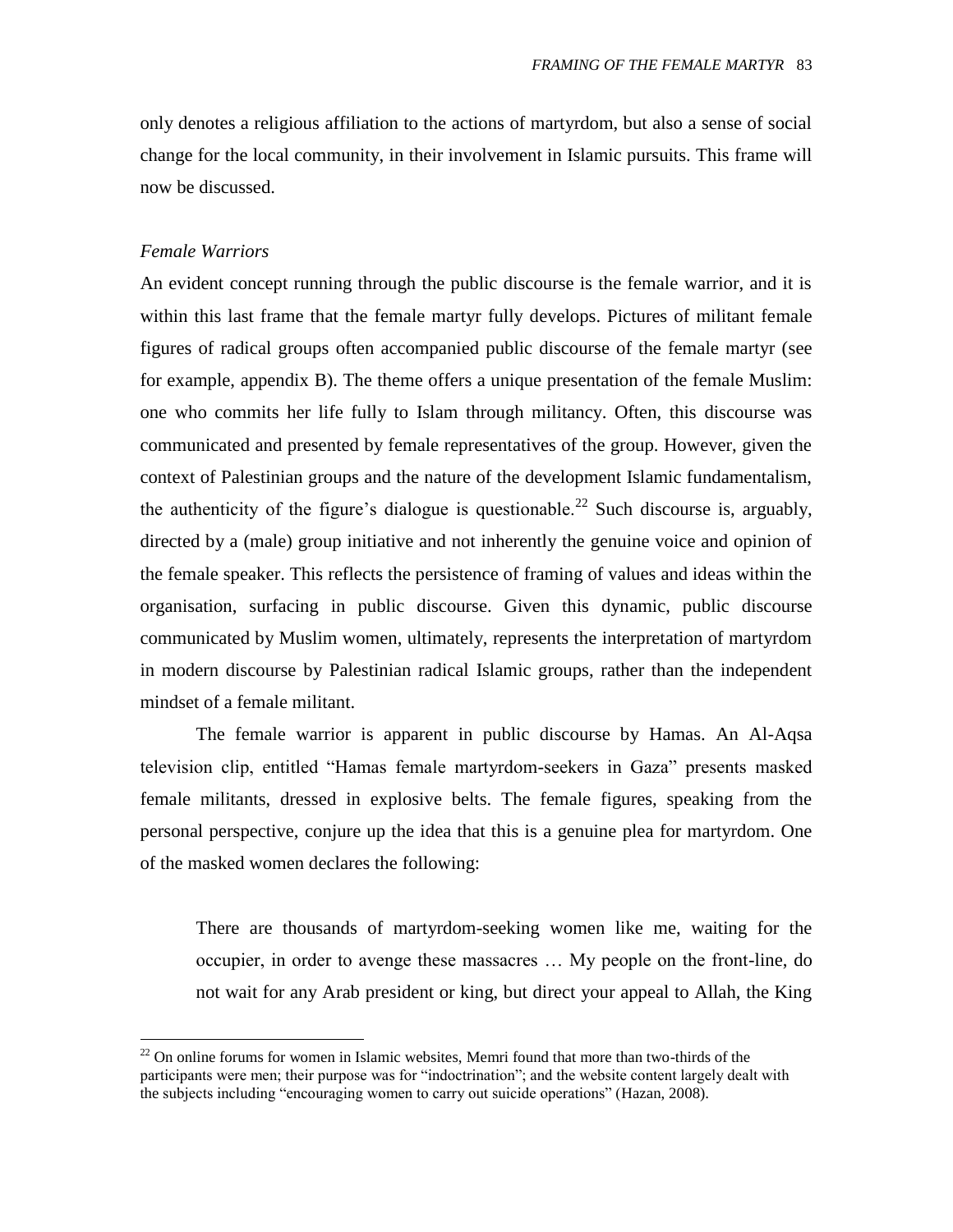of Kings. We are loyal to our oath, and will meet, Allah willing, in the paradise of eternity" (Memri, no.2167, 2008).

The previous chapter ascertained that the role of the *shahida* in classic Islam is uncertain. This modern discourse affirms the link between the female believer and martyrdom, as located in the two assertions of the large supply of 'martyrdom-seeking women' and "loyalty" to Allah. This description, therefore, presents a clear directive towards female martyrdom, and a command that surpasses any other source of power, i.e. "Arab president or king". Hence, the duty becomes bound by Islam and removed from any realm of scrutiny.

A second observation of the text presents the framing of female martyrs as a single female army, whereby the "thousands" of women can be interpreted as the massing of women strengthening the appeal of martyrdom. This theme is reinforced by the presence of a second masked woman, who grips the rifle as if she is ready for battle, stating the following:

I will sacrifice myself as a martyr, Allah willing. I will turn my blood into bombs that will burn them … My honorable people, have more forbearance and steadfastness. Your daughters march by your side on the path of *Jihad* and martyrdom" (Memri, no.2167, 2008).

First, it can be noted of the phrase, "I will turn my blood into bombs that will burn them", denotes the physical element of martyrdom, whereby the act transforms the physical self into aggressive substance of bombs. This description conveys a sense of *jihad* being an integral part of the martyr's existence, equating with Hamas' description of al-Najjar. Second, it can be noted that the role of the *shahida* is reaffirmed in the phrase "your daughters march by your side", whereby the military pursuit of *jihad* is confirmed as the duty of all women of all ages. In particular to the Female Warrior, the word 'march' resonates of soldiers or warriors advancing together as a single entity.

The female warrior was further portrayed by the image of 'Lover of Al-Quds', a female militant concealed by a mask and dressed in weaponry (appendix c). The female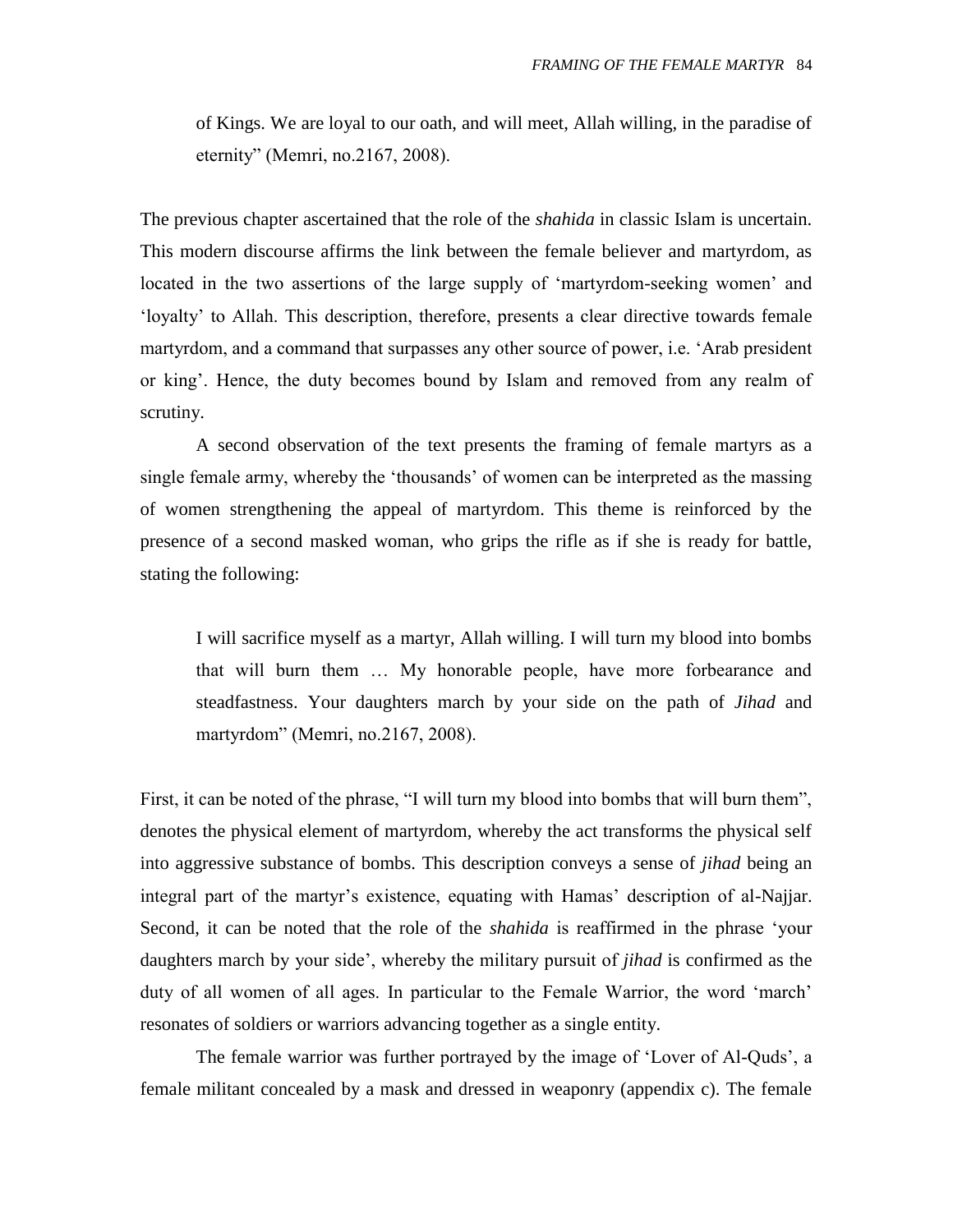militant appeared on Al Jadid television, on a report on female Palestinian suicide bombers. 'Lover of Al-Quds' described the ammunition strapped to her body:

This is the belt we wear around our waists, so that we can detonate ourselves at the push of a button. This is a safety button, and so is this. We won"t explode unless we press this button. When God instils the will in our hearts... Our strength lies not in the body, but in the heart. If the heart so desires and we are inspired by God to set out ... Every female martyrdom-seeker is inspired by Allah (Memri, no. 2034, 2008).

Her dialogue, first, conveys a sense of ease over the operation of the suicide belt. This, arguably, presents control and self-determination of the female warrior. Second, the discourse arguably romanticizes the mission of the female warrior, laying out the religious duty to God as an inspiration "in the heart" of the believer. Hence, this discourse conveys a complex representation of the female warrior, as defined by both militant characteristics and a woman driven by the romantic aspects of her pursuit. Third, the reference by "Lover of Al-Quds" to her mission in terms of "we" denotes the sense of martyrdom being the joint responsibility of every Muslim. In this sense, the militant pursuit of self-immolation is portrayed as an inclusive movement for every woman.

The militant representation of the female warrior is purported, such as Hamas' description of al-Najjar, by Abd Al-Latif Al-Qanu:

The woman revolutionary acted like a man, put an explosive belt around her waist, and advanced towards a group of soldiers … (Memri, no. 1383, 2006)

This framing arguably dissolves traditional gender disparities, whereby the female martyr is likened to her male counterpart. Here, the female martyr is de-gendered, like an androgynous warrior of the Muslim army in battle. The movement of the Muslim army, comprised of both male and female Muslims, striving in a Militant pursuit of *jihad*, conveys an innovative development.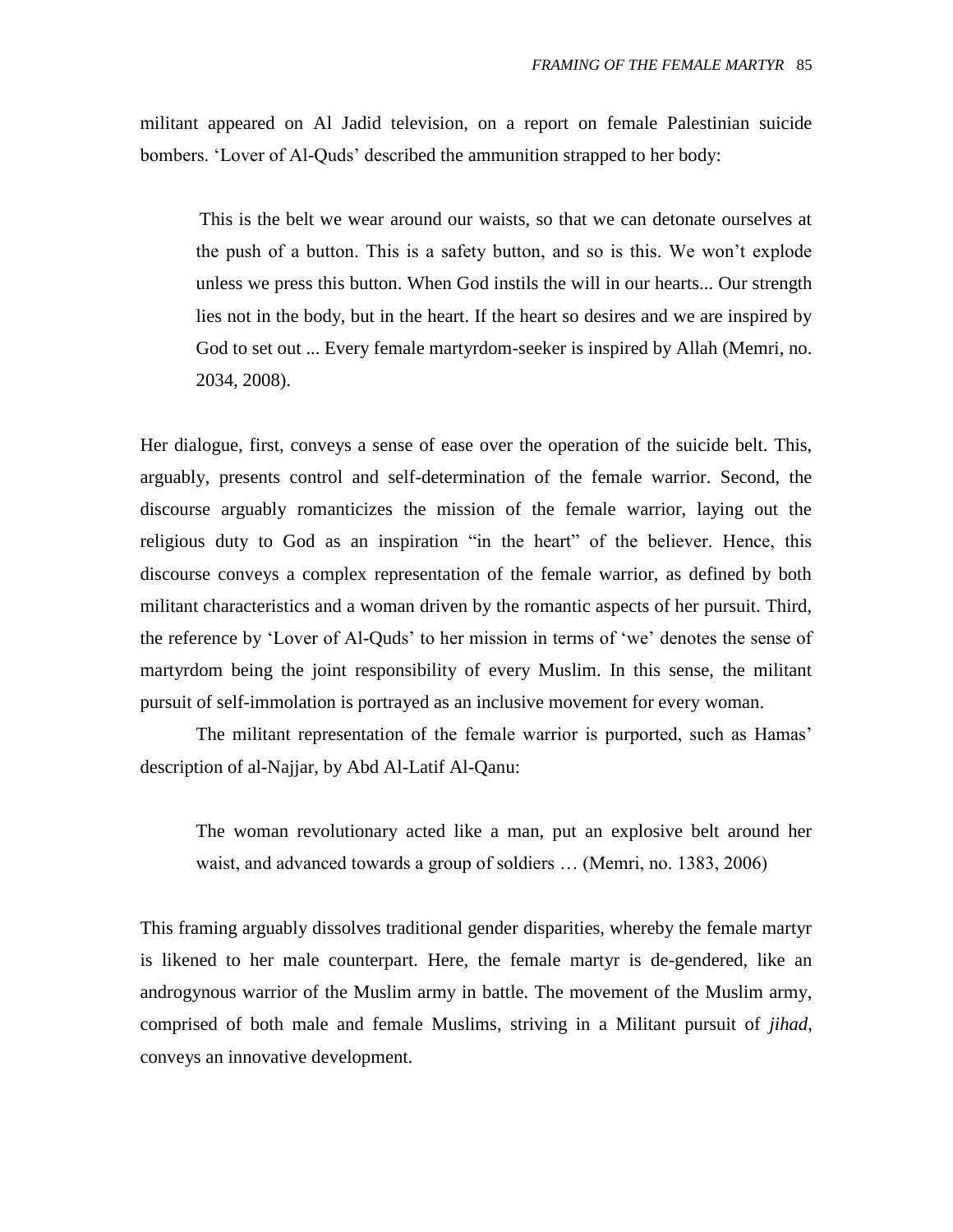This chapter has presented the main findings of the research on modern religious discourse on female suicide terrorism. The data indicates the framing of the female martyr in modern radical discourse as a legitimate fighter of *jihad* and a Muslim of high regard. This research will now conclude with a discussion on these findings and suggestions for future research.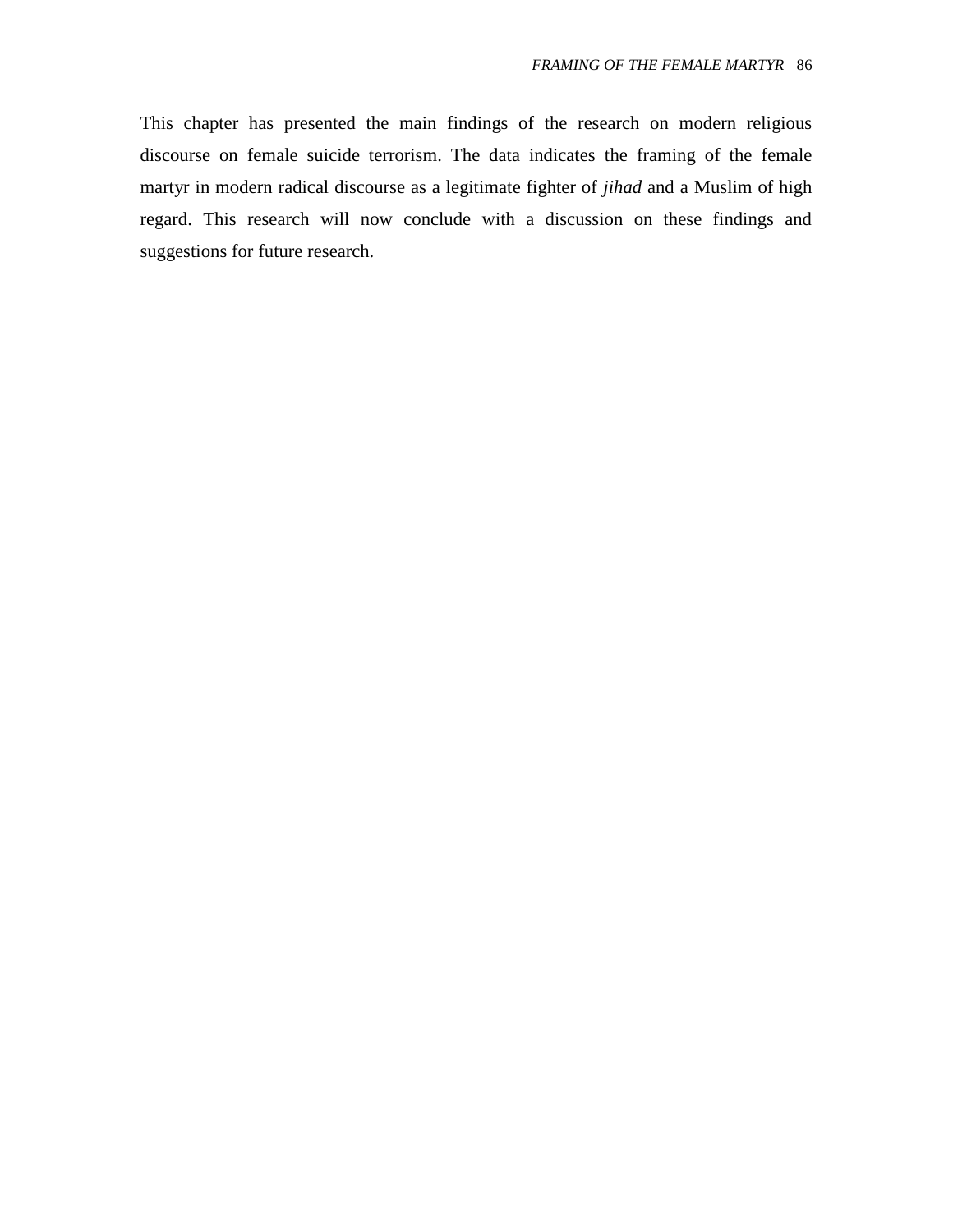# **Chapter 6: Conclusion**

This research analysed classic and modern references to women and their role in war and martyrdom, in accordance with Islam. It can be concluded the ideas and values on female martyrdom vary between medieval and modern discourse. Medieval definitions of Muslim women"s duties in war are inconsistent and do not align with a specific role of female martyrdom. Modern interpretations of women"s involvement in fighting and martyrdom also convey incoherence in their presentation, specific to the framing of the female martyr in radical Islamic discourse. Framing of the female martyr, in terms of devotion, heroism and militancy, was evident in the public discourse following the outset of Palestinian female suicide bomb attacks, by the second Intifada. This modern conception of female martyrdom, which incorporates historical, legal and religious representations of women in war and fighting, provides a particular interpretation of the cultural value of Muslim woman"s role in Islamic war. Modern discourse on Muslim women, in terms of fighting and martyrdom, presented a distinct gendered discussion, whereby clear references to women and men, vis-à-vis their roles in war, were clear. Such clear gendered affirmations, in terms of duties to Islam, were not as apparent in the classic discussion on fighting and martyrdom.

This research provides a case study of how ideas are transformed into religious dialogue and, in doing so, offers the cultural context for appreciating how female martyrdom may be considered by certain individuals. Such research enables one to gain insight into cultural discussions on female martyrdom, as defined by Islamic notions, which in turn can assist our understanding of the dynamics behind the trend in female suicide terrorism in societies largely charged by radical belief systems. Furthermore, the research presents the dialogue and legitimatisation associated with such terrorism, as considered in the public realm. Given the departure from the classic position on war and martyrdom, the pursuit of innovative theoretical positions should be considered. The reason for the existence of modern affirmations on female martyrdom by radical figures is, arguably, located in their need to justify the practice of certain military tactics, i.e.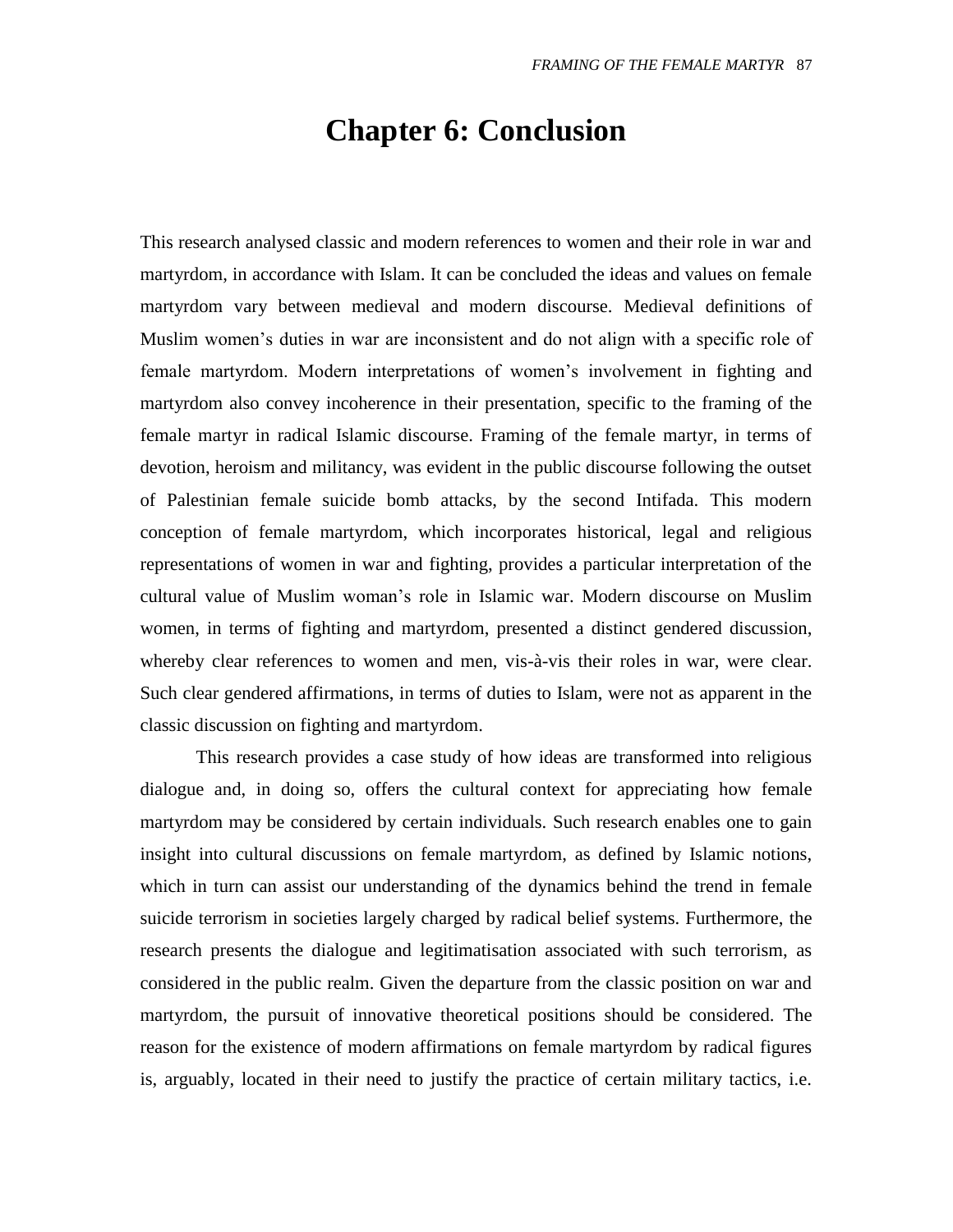suicide bomb attacks. This dynamic needs further consideration in research. In circumstances when legitimisation for self-immolation is successfully denoted as inherently Islamic in nature, discussions on religious discourse, along with alternate factors, such as public awareness, political support, become particularly crucial. Appreciation for the linguistic tones shaping radical Islamic concepts plays a crucial role in the broader attempt to understanding the dynamics driving the modern trend of female suicide bomb attacks. The prevalence of public discourse, which evokes a sense of morality with violence and terror, raises both security and social discussion points for anti-terrorism circles. These policy implications of this research will now be discussed.

## *Policy Implications: Recommendations*

Based on the present research findings and general observations, I propose the following social and security policy recommendations so as to enlighten future anti-terrorism research.

- Social policy units should consider the influence of the circulation of religious dialogue, as pertaining to militant activity, in television, radio and on the internet. Such research requires appreciation for the degree that such information influences public perceptions of terrorism. Appreciation for this dynamic is especially crucial in regions where terrorist recruitment is evident and freedom of information is highly restricted.
- In light of this research, anti-terrorist circles are required, arguably, to further consider the role of religious discourse in the dynamics of female suicide terrorism. Such research should consider the shaping and influence of religious legitimisation towards military action.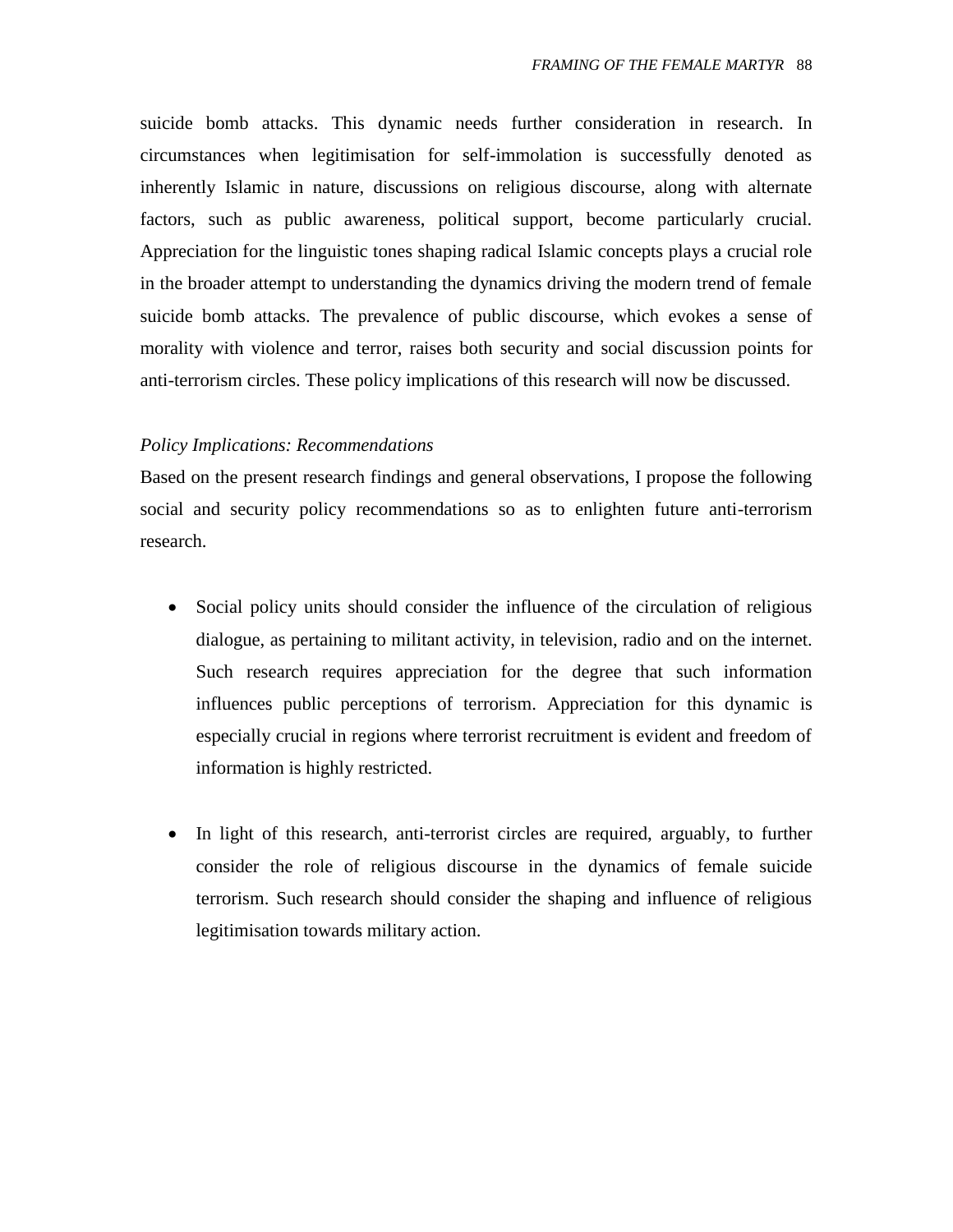Anti-terrorist research can apply this research towards understanding other cases of religious terrorism, such as those more recent cases of Islamic terrorism, in which female suicide terrorism has become particularly prevalent.<sup>23</sup>

To end, given the ever rising fears over terrorism activity, the prevalence and nature of religious discourse in Palestinian territory increasingly raises concern. Ziyad Abu Al-Hijaa, in the Gaza-published Fatah Supreme Council"s Information and Cultural Bureau paper "Al-Karama", considers the necessary attention required of Palestinian culture, especially those facets that provide groups for religiously-inspired terrorist discourse. Such cultural aspects include the nature of Islamic poetry, which romanticize the practice of martyrdom that exists in Palestinian society:

The sages of Islam and particularly the sages of Palestine must clarify to all Islam"s position regarding the martyrdom operations and the most recent operation in particular…

The Palestinian intellectuals, particularly the shapers of public opinion among them, must note the flaw in Palestinian popular culture... Who has forgotten the poems published decades ago, such as: 'Whet my bones, whet them like swords;' "Bring the Shahid to his mother"s and father"s rejoicing;" "Oh mother, ululate with joy [at your son"s death as a Shahid]," and dozens of similar odes and poems. Who can believe that a father or mother rejoices at the martyrdom of their son? Allah"s Messenger wept over the death of his son Ibrahim, and did not rejoice over the martyrdom of his cousin Ja"far but ordered his family comforted…

May Allah have mercy on the heroine Shahida, the victim of the Zionist occupation and the victim of a political ideology that excessively despises the humanity and the supreme cultural values of the Palestinian people, headed by the

 $\overline{a}$ 

 $2<sup>23</sup>$  The modern trend in female suicide terrorism is more recently influenced by the notable presence of female suicide bombers in Iraq and the involvement by Muslims and Muslim-converts from western countries (see BBC News, 2005a, 2005b, 2005c; Dickey, 2005). These new instances continue to influence the face of terrorism and readdress existing theories on suicide terrorism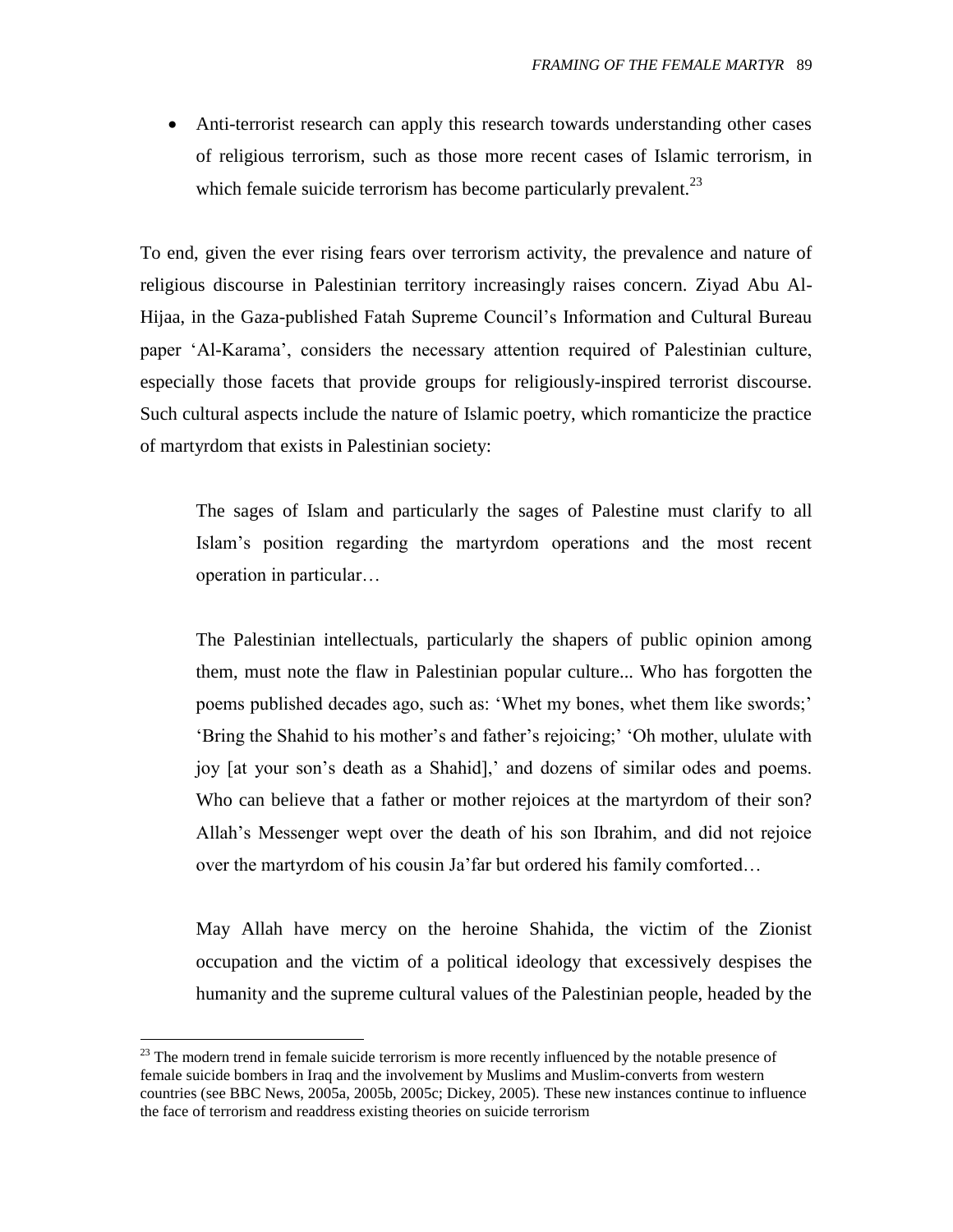values of Islamic Shari"a [law] that requires the woman to breastfeed her little children. Oh sages, raise your voices! Oh intellectual writers, raise your voices! There can be no more silence. These people must be prevented from tunneling under their own feet on the deck of a ship struck by waves.

In order that anti and counter-terrorist circles fully appreciate and effectively deal with the threat of suicide terrorism, the intricate dynamics influencing the cultivation of ideas and values, which influence cultural acceptance of martyrdom, requires further attention.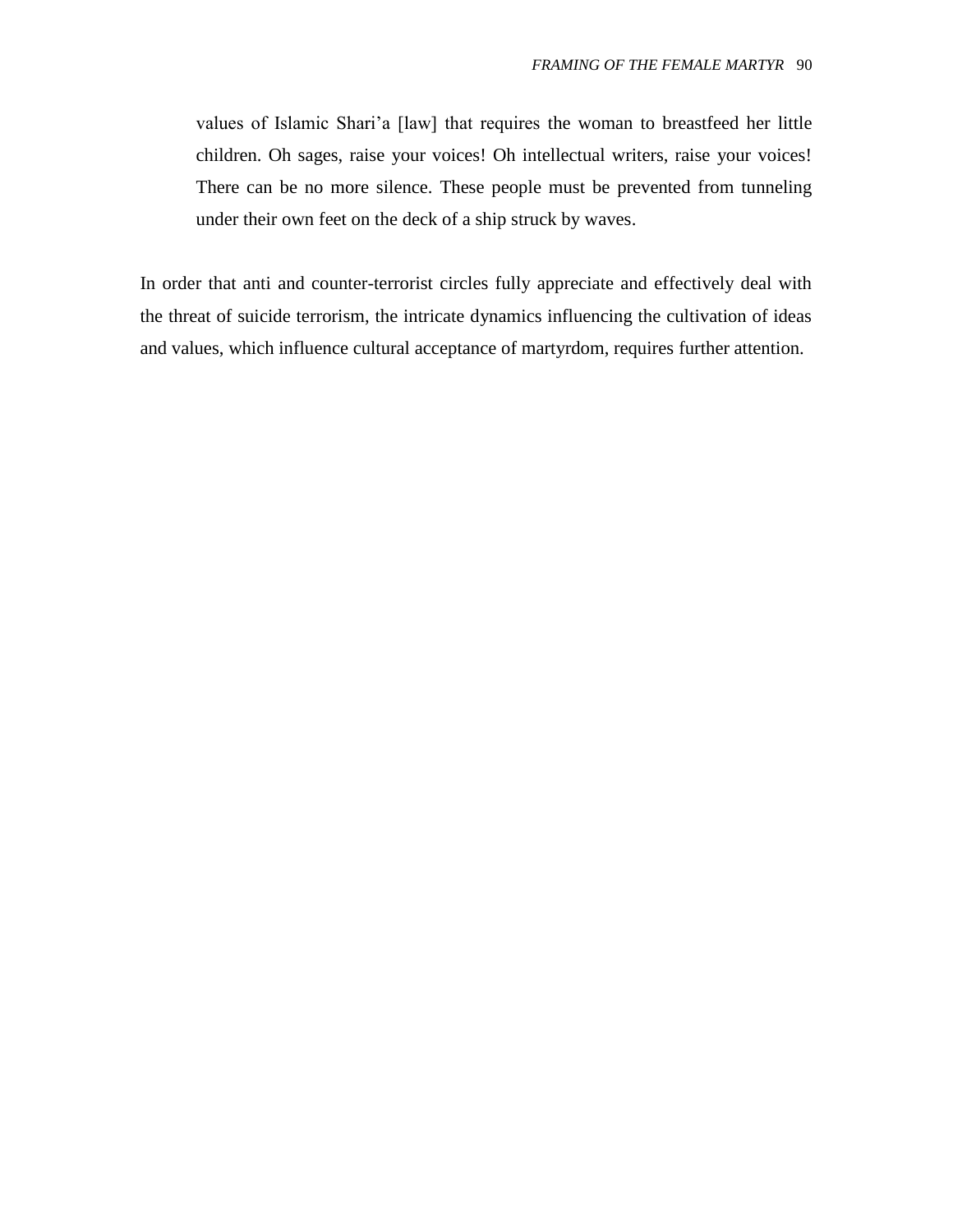# **Appendices**

## **Appendix A**

| <b>Name</b>         | Date of Attack    | Group Affiliation       |
|---------------------|-------------------|-------------------------|
| Wafa Idris          | January 27, 2002  | Fatah, Tanzim           |
| Darin Abu-Aisha     | February 27, 2002 |                         |
| Ayat Muhammad al-   | March 29, 2002    | Fatah, Tanzim           |
| 'Akhras             |                   |                         |
| Andalib Suleiman    | April 12, 2002    | Fatah, Tanzim           |
| Hanadi Jaradat      | October 4, 2003   | 'Jerusalem Battalions', |
|                     |                   | Islamic Jihad           |
| Reem Raiyshi        | January 14, 2004  | Hamas and Fatah's al-   |
|                     |                   | Aqsa Martyrs' brigade   |
| Mirfat Amin Mas'oud | November 6, 2006  | Palestinian Islamic     |
|                     |                   | Jihad                   |
| Fatma Omar al-Najar | November 23, 2006 | <b>Hamas</b>            |

The following is a list of known Palestinian female suicide bomb attacks since 2002.

(Sources: Israeli Ministry of Foreign Affairs, 2002; Fighel**,** 2003; Levy-Barzilai, 2003; Israel Ministry of Foreign Affairs, 2003a, 2003b; Victor, 2003; BBC News, 2004a; Israel Ministry of Foreign Affairs, 2005; Schweitzer, 2006; Associated Press, 2006; Katz, 2007; Intelligence & Information Center, 2008).

## **Appendix B**

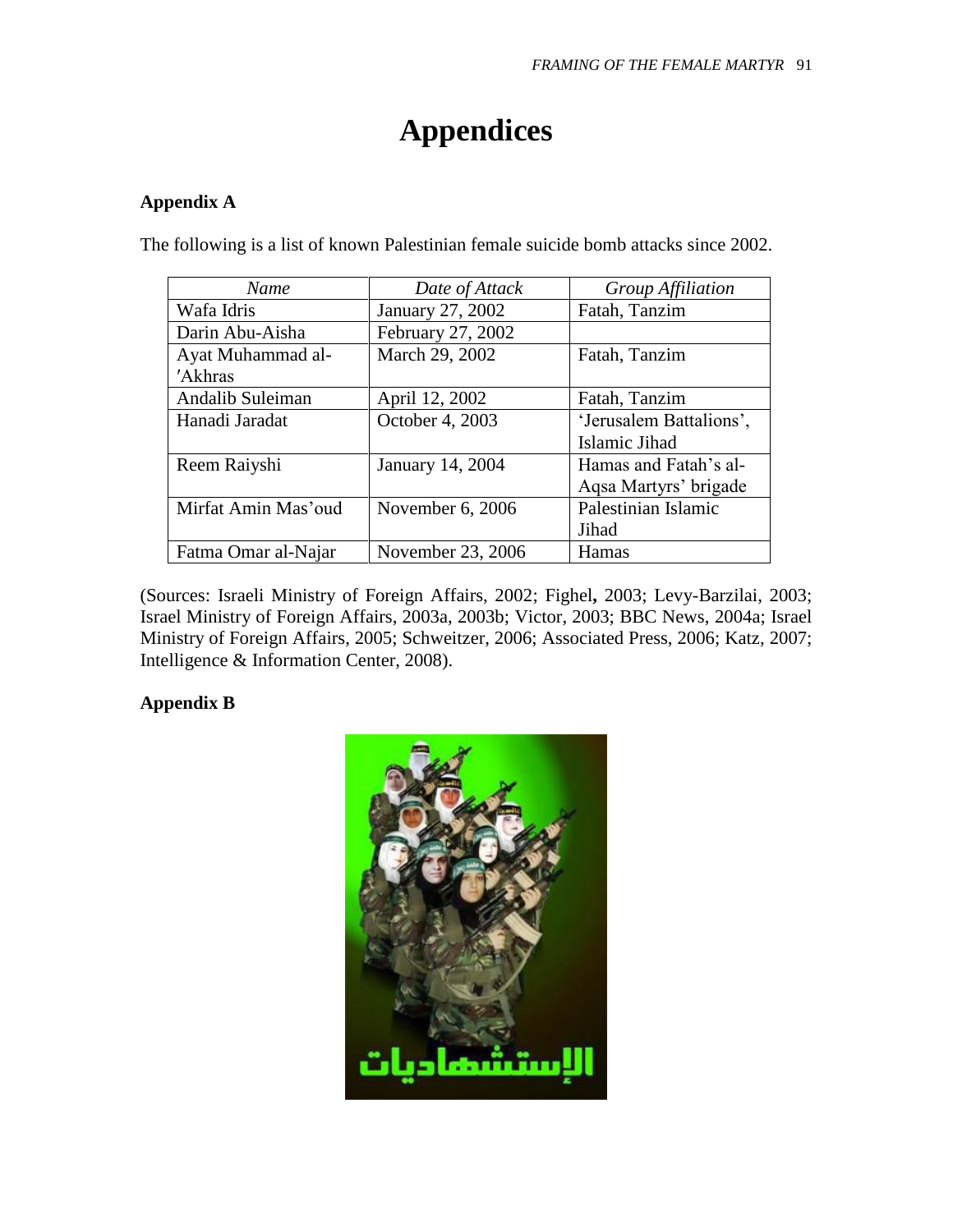(Source: Intelligence & Information Center, 2008)

## **Appendix C**



(Source: Memri, no. 2034, 2008)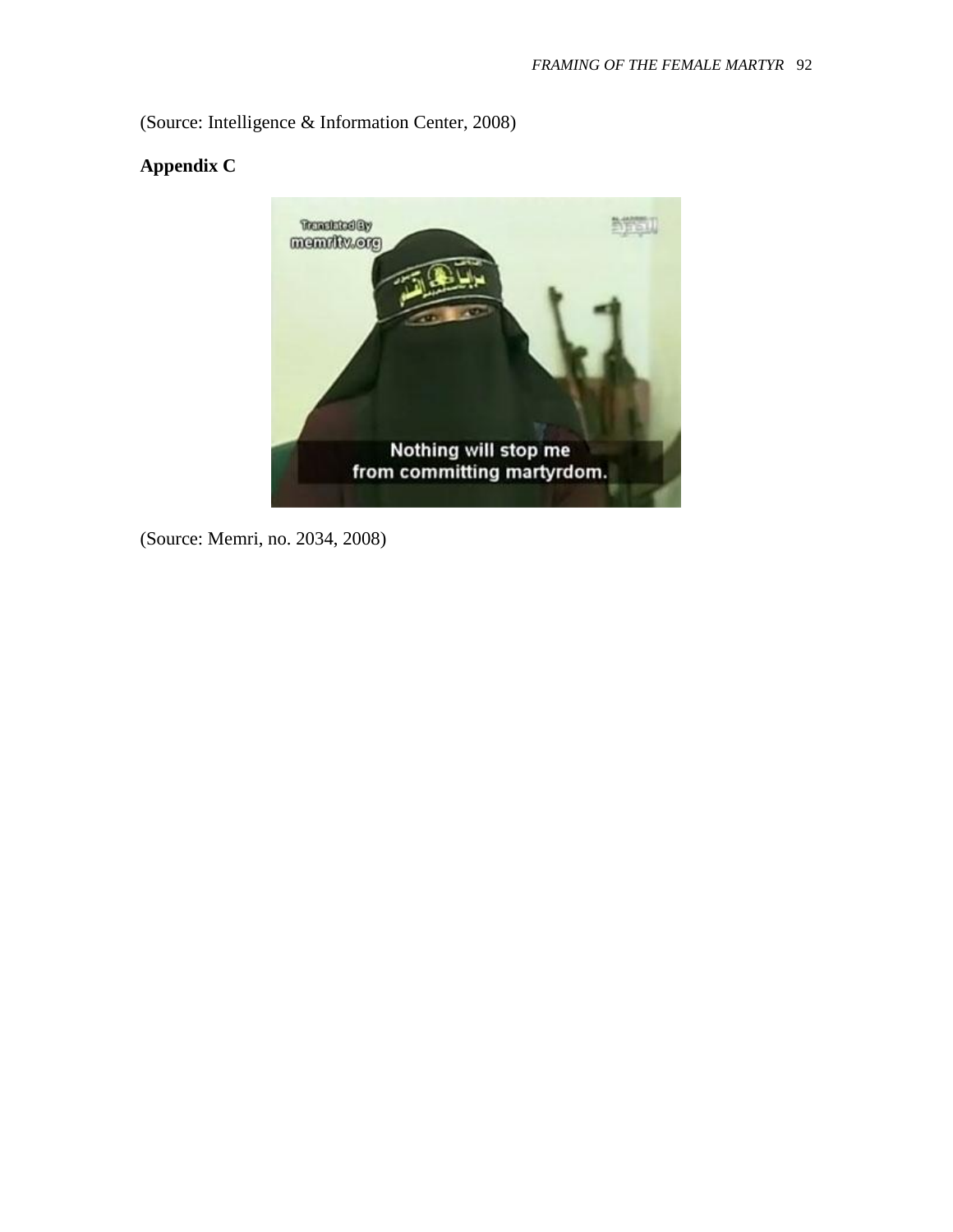# **Bibliography**

- Abo-Kazleh, Mohammad (2006), "Rethinking International Relations Theory in Islam: Toward a More Adequate Approach", *Alternatives: Turkish Journal of International Relations*, vol. 5, no. 4, pp. 41-56.
- Afsaruddin, Asma (2006), "Competing Perspectives on Jihad and "Martyrdom in Early Islamic Sources", in Wicker, Brian, *Witnesses to Faith? Martyrdom in Christianity and Islam*, Ashgate Publishing, Ltd.
- Alexander, Yonah (2002), *Palestinian Religious Terrorism: Hamas and Islamic Jihad*, Ardsley, NY: Transnational.
- Ali, Farhana (2005) *The Bomber Behind the Veil*, Rand Corporation, viewed March 3, 2009, <http://www.rand.org/commentary/121305BS.html>.
- Ali, Farhana (2007), 'Dressed in Black: A Look at Pakistan's Radical Women', *Terrorism Monitor*, The Jamestown Foundation, vol. V, issue 26, pp. 9-11.
- Asad, Muhammad (2003), *The Message of The Quran*, The Book Foundation, Bilingual edition.
- Azzam, Abdullah (2001), *Join the Caravan*, London: Azzam Publications, web edition viewed November 20, 2008,
- <http://www.islamistwatch.org/texts/azzam/caravan/caravan.html>.
- Azzam, Abdallah (no publication date given), "Defence of Muslim Lands: The First Obligation after Imam", *Religioscope*, viewed November 20, 2008, <http://www.religion.info>.
- Bar, Shmuel (2004), "The Religious Sources of Islamic Terrorism", *Policy Review*, no. 125: pp. 27-37.
- Benford, Robert and Snow, David (2000), "Framing Processes and Social Movements: An Overview and Assessment", *Annual Review of Sociology*, Vol. 26, 611-639.
- Berko, Anat (2007), *The Path to Paradise: The Inner World of Suicide Bombers and Their Dispatchers*, translated edition, Westport, Praeger Security International.
- Berko, Anat and Erez, Edna (2005), ""Ordinary People" and "Death Work": Palestinian Suicide Bombers as Victimizers and Victims", *Violence and Victims*, Vol. 20, no. 6.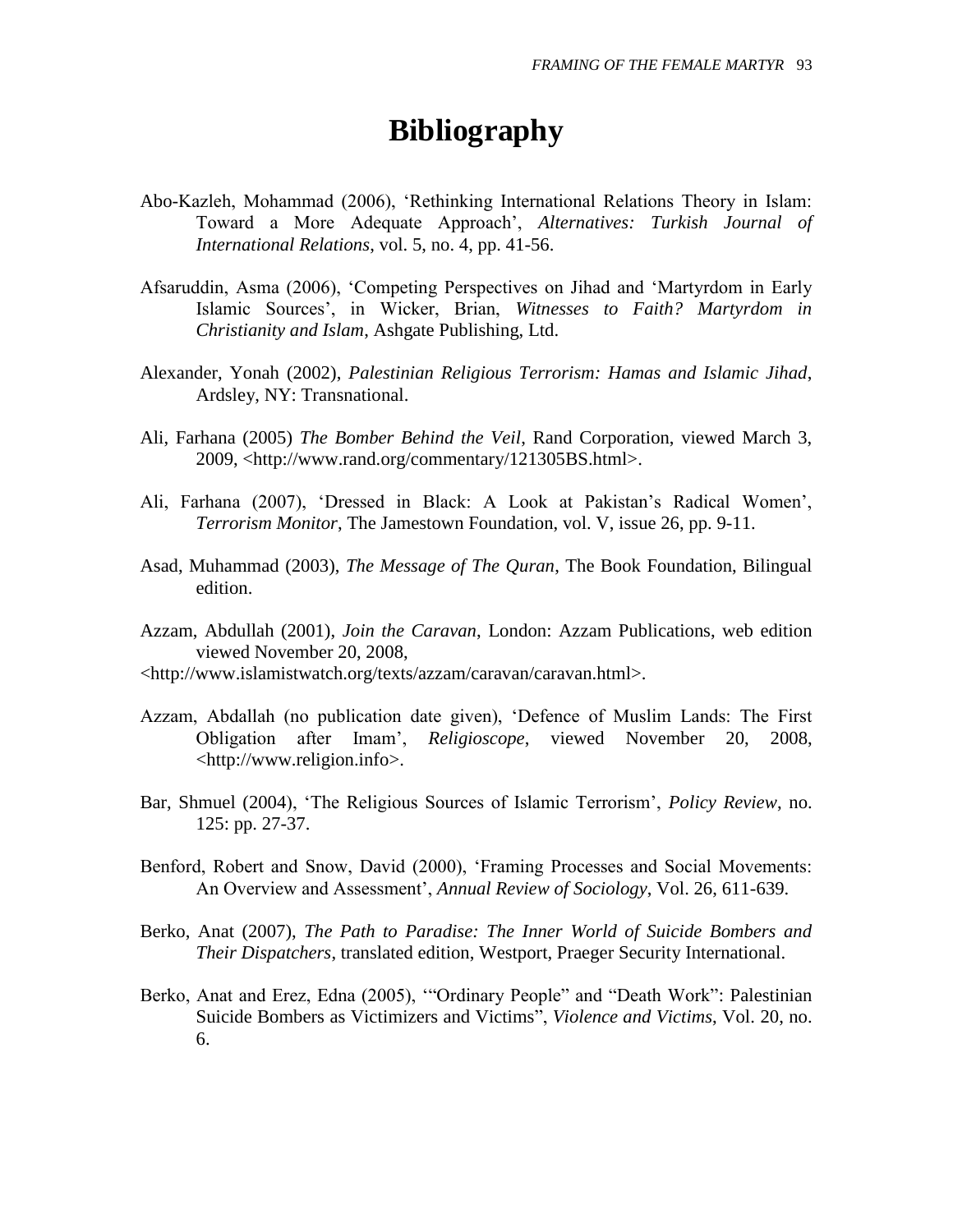- Berko, Anat and Erez, Edna (2007), "Gender, Palestinian Women, and Terrorism: Women"s Liberation or Oppression Studies", *Conflict & Terrorism*, vol. 30, issue 6, pp. 439-519.
- Beyler, Clara, (2003), *Messengers of Death - Female Suicide Bombers*, Institute of Counter-Terrorism, viewed November 20, 2008,
- <http://www.ict.org.il/Articles/tabid/66/Articlsid/94/currentpage/21/Default.aspx>.
- Bloom, Mia (2007a), *Dying to Kill – The Allure of Suicide Terror*, New York: Columbia University Press.
- Bloom, Mia (2007b), "Female suicide bombers: a global trend", *Daedalus*, winter ed., American Academy Arts & Sciences.
- Bonney, Richard (2004), *Jihad: from Qur'an to Bin Laden*, New York: Palgrave Macmillan.
- Branaman, Ann (2001), 'Goffman's Social Theory' in Goffman, Erving and Lemert, Charles, *The Goffman Reader*, Blackwell Publishing.
- Brule, David and Mintz, Alex (2009), "Methodological Issues in Studying Suicide Terrorism", *Political Psychology*, vol. 30, no. 3, pp. 365-371
- Brunner, Claire, (2007) "Occidentalism Meets the Female Suicide Bomber: A Critical Reflection on Recent Terrorism Debates; A Review Essay", *Signs*, vol. 32, no.4, pp. 957-971.

Bukay, David (2006), "The Religious Foundations of Suicide Bombings Islamist Ideology", *Middle East Quarterly*, fall edition, pp. 27-36.

- Cook, David (2007), *Martyrdom in Islam*, Cambridge, Cambridge University Press.
- Cooke, Miriam (2002), 'Islamic Feminism Before and After September 11<sup>th</sup>, *Duke Journal of Gender, Law and Policy*, vol. 9, pp. 226-235.
- Crenshaw, Martha (1981), "The Causes of Terrorism", *Comparative Politics*, vol. 13, no. 4, pp. 379-399.
- Dershowitz, Alan (2003), *Why Terrorism Works: Understanding the Threat, Responding to the Challenge*, Yale University Press.
- Devine, Fiona (2002), "Qualitative Methods" in Marsh, David and Stoker, Gerry, *Theory and Methods in Political Science*, New York: Palgrave Macmillan, p.197-216.
- Esposito, John L. (2002), *Holy war: terror in the name of Islam*, Oxford University Press US.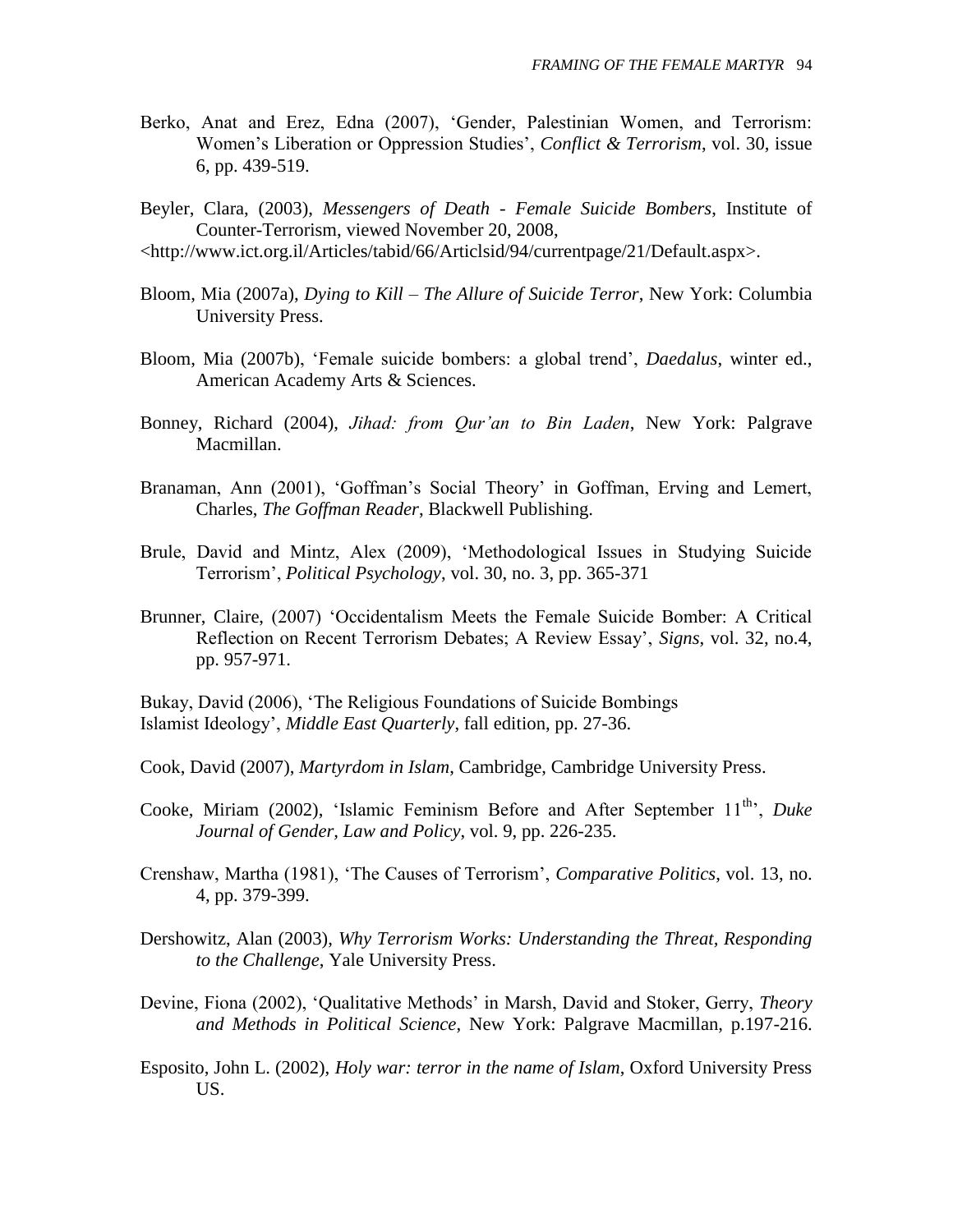- Fighel, Yoni (2003), *Palestinian Islamic Jihad and Female Suicide Bombers*, International Institute of Counter-Terrorism, viewed November 20, 2008, <http://www.ict.org.il/apage/5294.php>.
- Fine, Jonathan (2008), "Contrasting Secular and Religious Terrorism", *Middle Eastern Quarterly*, vol. 15, no. 1, pp.59-69.
- Firestone, Reuven (1999), *Jihad – The Origin of Holy War in Islam*, New York: Oxford University Press.
- Frisch, Deborah (1993), "Reasons for Framing Effects", *Organizational Behavior and Human Decision Processes*, vol. 54, pp. 399–429.
- Foreign Policy Association (2003), *Women and Terrorism*, commentary, viewed November 20, 2008,
- <http://www.fpa.org/newsletter\_info2478/newsletter\_info.htm>.
- Ganor, Boaz (2003), *The First Iraqi Suicide Bombing -A Hint of Things to Come?*, International Institute of Counter-Terrorism, viewed November 22, 2008, < http://www.ict.org.il/Articles/tabid/66/Articlsid/595/currentpage/21/Default.aspx> .
- Goffman, Erving and Lemert, Charles (2001), *The Goffman Reader*, Blackwell Publishing.
- Hafez, Mohammed (2006a), "Rationality, Culture, and Structure in the Making of Suicide Bombers: A Preliminary Theoretical Synthesis and Illustrative Case Study", *Studies in Conflict & Terrorism*, vol. 29, issue 2, pp. 165-185
- Hafez, Mohammed (2006b), *Manufacturing Human Bombs: The Making if Palestinian Suicide Bombers*, US Institute of Peace Press.
- Hafez, Mohammed (2006c) "Dying To Be Martyrs: The Symbolic Dimension of Suicide Terrorism", in Pedahzur, Ami, *Root Causes of Suicide Terrorism: The Globalization of Martyrdom*, London: Routledge, pp.54-80.
- Hafez, Mohammad (2007), *Suicide Bombers in Iraq: The Strategy And Ideology Of Martyrdom*, United States Institute of Peace Press.
- Haleem, Harfiyah (2006), "What is Martyrdom?" in Wicker, Brian, *Witnesses to Faith? Martyrdom in Christianity and Islam*, Ashgate Publishing Ltd.
- Hoffman (2003), "The Logic Terrorism", *The Atlantic*, June, viewed on September 12, 2008, <http://www.theatlantic.com/doc/200306/hoffman>.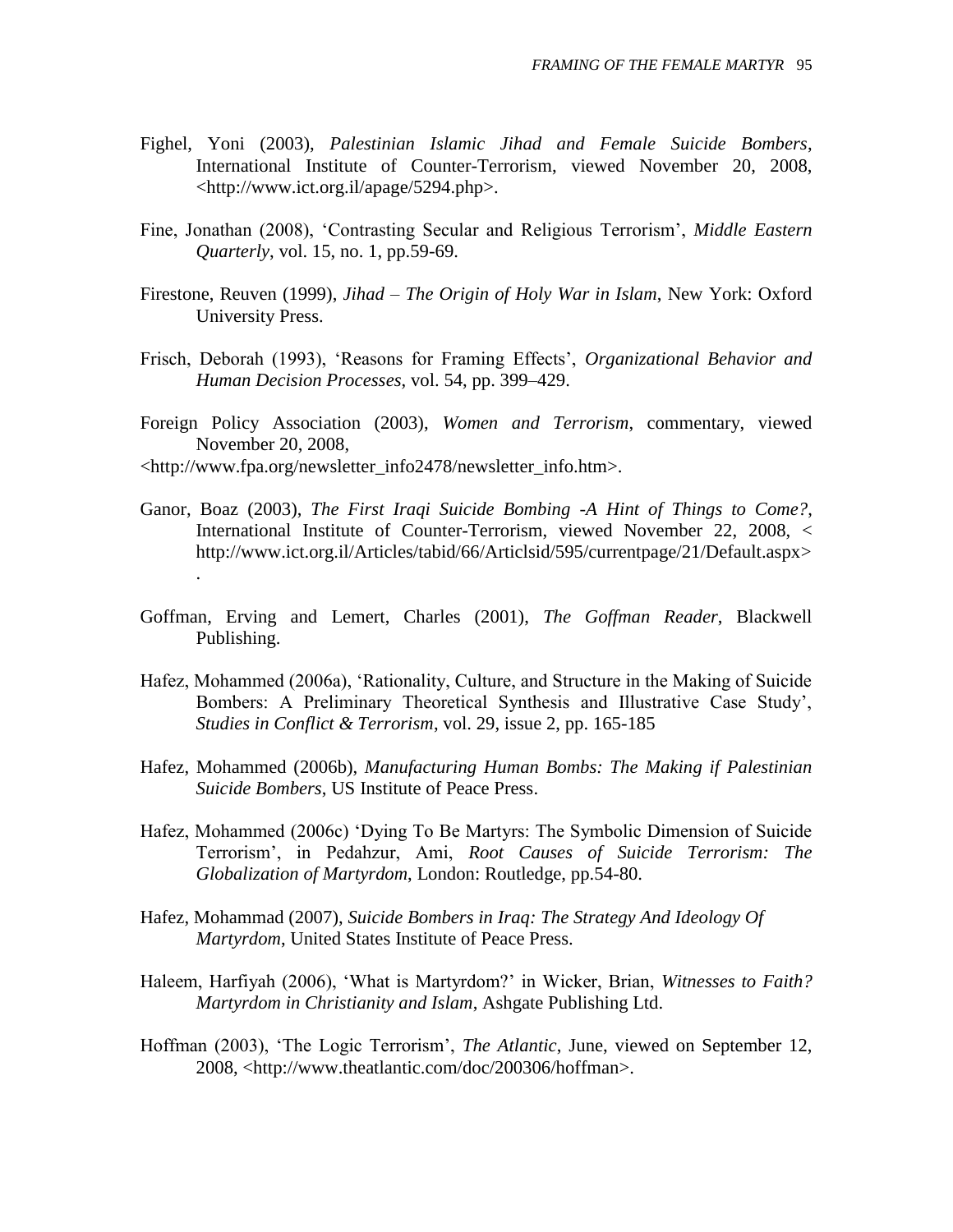- Israel Ministry of Foreign Affairs (2003a), *The Role of Palestinian Women in Suicide Terrorism*, viewed November 28, 2008,
- <http://www.mfa.gov.il/MFA/MFAArchive/2000\_2009/2003/1/The%20Role%20of%20P alestinian%20Women%20in%20Suicide%20Terrorism>.
- Israel Ministry of Foreign Affairs (2003b), *Blackmailing Young Women into Suicide Terrorism*, communicated by Israeli Security Sources, viewed November 28, 2008, <http://www.mfa.gov.il/MFA/Government/Communiques/2003/Blackmailing%2 0Young%20Women%20into%20Suicide%20Terrorism%20->.
- Israel Ministry of Foreign Affairs (2005), *Attack by female suicide bomber thwarted at Erez crossing*, viewed November 28, 2008,
- <http://www.mfa.gov.il/MFA/Terrorism-

+Obstacle+to+Peace/Terrorism+and+Islamic+Fundamentalism- /Attack+by+female+suicide+bomber+thwarted+at+Erez+crossing+20-Jun-2005.htm?DisplayMode=print>.

- Jacques, Karen and Taylor, Paul (2008), "Male and Female Suicide Bombers: Different Sexes, Different Reasons?", *Studies in Conflict & Terrorism*, Vol. 31, pp. 304- 326.
- Juergensmeyer, Mark (2003), *Terror in the Mind of God: The Global Rise of Religious Violence*, University of California Press.
- Khosrokhavar, Farhad (2005), *Suicide Bombers – Allah's New Martyrs*, translated edition, London: Pluto Press
- Knapp, Michael (2003), "The Concept and Practice of Jihad in Islam", *Parameters*, Vol. 33, no. 1, pp. 82-94.
- Koschade, Stuart (2006), *The Developing Jihad: The Ideological Consistency of Jihadi Doctrine from Al- Qaeda to the Revolutionary Fundamentalist Movement,* Queensland University of Technology and Australian Homeland Security Research Centre, viewed September 14 2008,
- <http://eprints.qut.edu.au/archive/00005976/01/5976.pdf>.
- Lincoln, Bruce (2006), *Holy Terrors: Thinking about religion after September 11*, 2<sup>nd</sup> edition, University Chicago Press.
- Marcus, Itamar, (1999), *Comparing the Palestinian Authority Opinions and School Textbooks with the Hamas Charter*, Special Report No. 27, Palestinian Media Watch, web edition viewed September 20, 2008, <http://www.pmw.org.il/specrep-27.html>.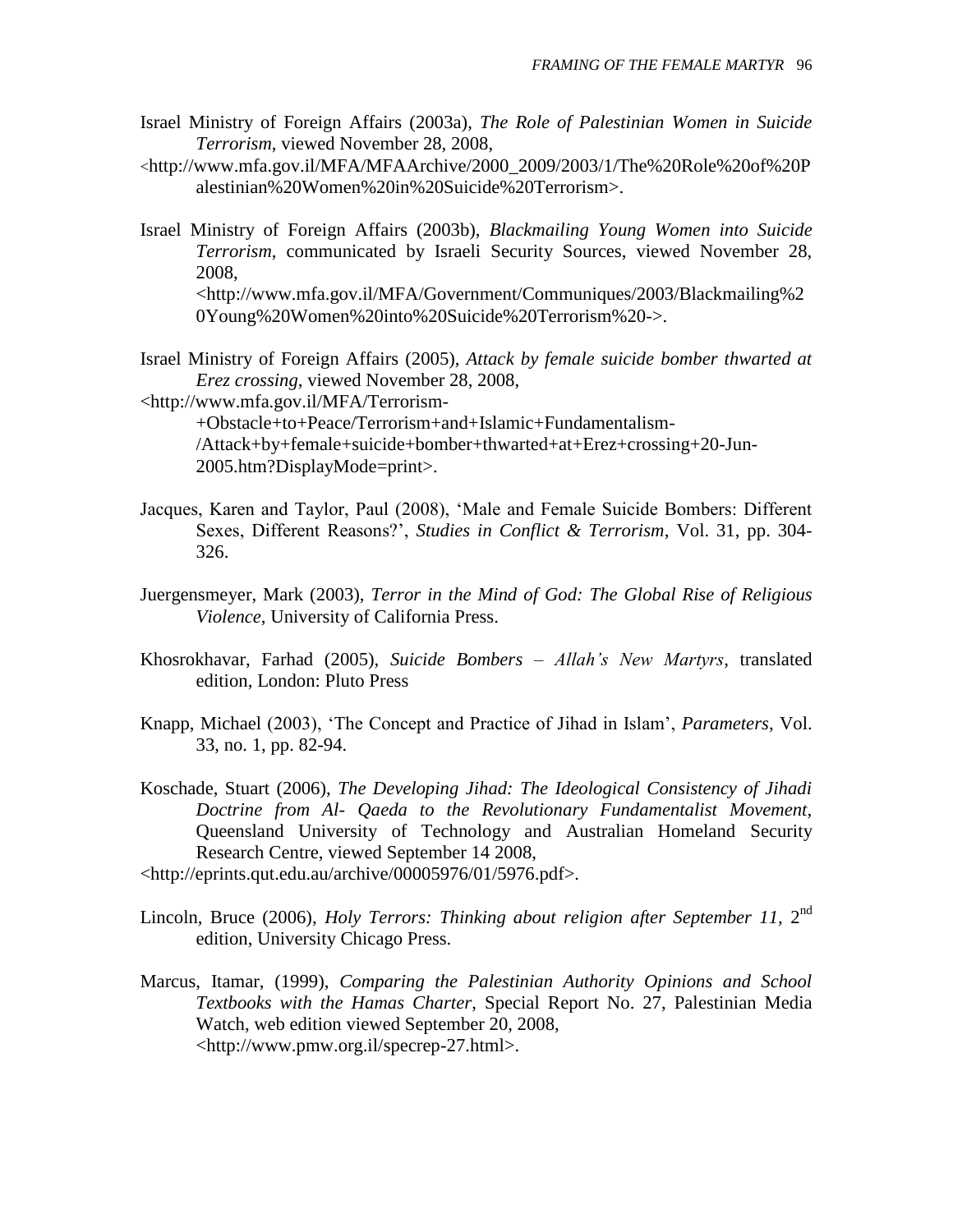- Marsh, David and Stoker, Gerry (2002), *Theory and Methods in Political Science*, 2nd edition, New York: Palgrave Macmillan.
- McAdam, Doug (1996), "The Framing Function of Movement Tactics: Strategic Dramaturgy in the American Civil Rights Movement', in McAdam, Doug, McCarthy, John and Zald, Mayer, *Comparative Perspectives on Social Movements: Political Opportunities, Mobilizing Structures, and Cultural Framings*, Cambridge University Press.
- Memritv, (2008), *Women in Gaza Prepare to Become Suicide Bombers*, clip no. 1840, viewed from website, <http://www.memritv.org/content/en/all\_clips.htm>.
- Memritv, (2005) *Palestinian-Kuwaiti Sheik Ahmad Qattan on Allah's Rewards to a Martyr Iqra TV (Saudi Arabia)*, clip no. 463, viewed from website, <http://www.memritv.org/content/en/all\_clips.htm>.
- Memritv, (2006), *Discussion about Women's Liberation and Female Suicide Bombings,*  clip no. 58, viewed from website, <http://www.memritv.org/content/en/all\_clips.htm>.
- Memritv (2004), *Saudi Sheik Al-Sidlan on Women's Reward in Heaven*, clip no.188, viewed from website, <http://www.memritv.org/content/en/all\_clips.htm>.
- Middle East Media Research Unit, (2002), *Wafa Idris: The Celebration of the First Female Palestinian Suicide Bomber - Part I*, Inquiry & Analysis Series Report, no. 83.
- Middle East Media Research Unit (2002), *Wafa Idris: The Celebration of the First Female Palestinian Suicide Bomber - Part II*, Inquiry and Analysis Series, no.84.
- Middle East Media Research Unit (2003), *Incitement in the Palestinian Authority After the Aqaba Summit*, Special Report, no. 20.
- Middle East Media Research Unit (2004), *Conflicting Arab Press Reactions to the Gaza Suicide Bombing*, Special Dispatch, no.651.
- Middle East Media Research Unit, (2004), *Hamas Spokesman on UAE TV Program: On the Recruitment and Training of Palestinian Suicide Bombers*, Special Dispatch, no. 741.
- Middle East Media Research Unit (2004), *Al-Qa'ida Women's Magazine: Women Must Participate in Jihad*, Special Dispatch, no. 779.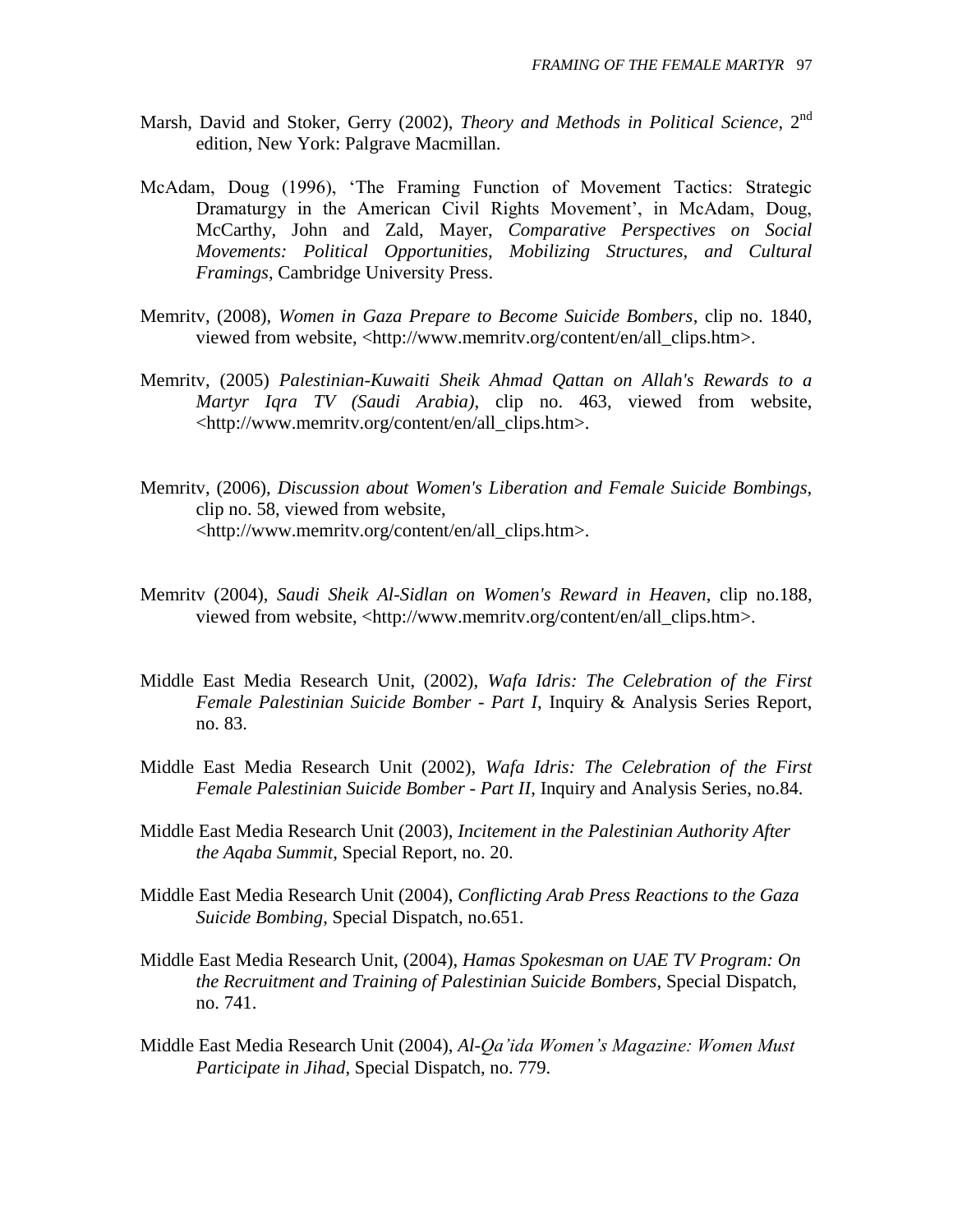- Middle East Media Research Unit, (2005), *Al-Jazeera Special on Female Suicide Bomber Hanadi Jaradat*, Special Dispatch, no. 966.
- Middle East Media Research Unit (2005), *Commander of Hamas Military Wing Women's Unit: 'Our Members Yearn for Martyrdom*, Special Dispatch, no. 983.
- Middle East Media Research Unit (2006), *Hamas Spokesman Praises Palestinian Grandmother Suicide Bomber, Calls for Suicide Attacks in Heart of Israel*, Special Dispatch, no. 1383.
- Middle East Media Research Unit (2007), *Palestinian MP From Hamas Dr. Yunis Al-Astal on Women's Participation in Jihad - From Islam's Beginnings To Modern Female Suicide Bombers,* Special Dispatch, no. 1631.
- Middle East Media Research Unit (2008), *Women in Gaza Prepare to Become Suicide Bombers*, Special Dispatch, no. 2034.
- Middle East Media Research Unit (2008), *Hamas Women Vow to Become 'Martyrdom-Seekers' and Blow Themselves Up Among 'the Apes and Pigs'*, Special Dispatch, no.2167.
- Middle East Media Research Unit, (2009), Library Named After Palestinian Suicide Bomber Wafa Idris Inaugurated at a Yemen Children's Hospital, Special Dispatch, no. 2357.
- Moghadam, Assaf (2006), "The Roots of Suicide Terrorism: a Multi-Causal Approach" in Pedahzur Ami, *Root Causes of Suicide Terrorism: The Globalization of Martyrdom*, Routledge, ed. 1.
- Mintz, Alex and Redd, Steven (2003); "Framing Effects In International Relations", *Synthese*, no.135, pp. 193–213.
- No author given (2004), "The Qaradawi Fatwas", *Middle East Quarterly*, Summer, vol.11, no. 3, <http://www.meforum.org/646/the-qaradawi-fatwas#\_ftnref3>.
- Norris, Pippa; Kern, Montague and Just, Marion (2003), *Framing Terrorism: The News Media, the Government and the Public*, Taylor & Francis.
- Oliver, Kelly (2008), "Women: The Secret Weapon of Modern Warfare?", *Hypatia*, vol. 23, no.2, pp. 1-16.
- Pan, Zhongdang, and Kosicki, Gerald (2001) "Framing as a Strategic Action in Public Deliberation", in Reese, Stephen, Gandy, Oscar H. and Grant, August E. *Framing Public Life: Perspectives on Media and Our Understanding of the Social World*, Taylor and Francis.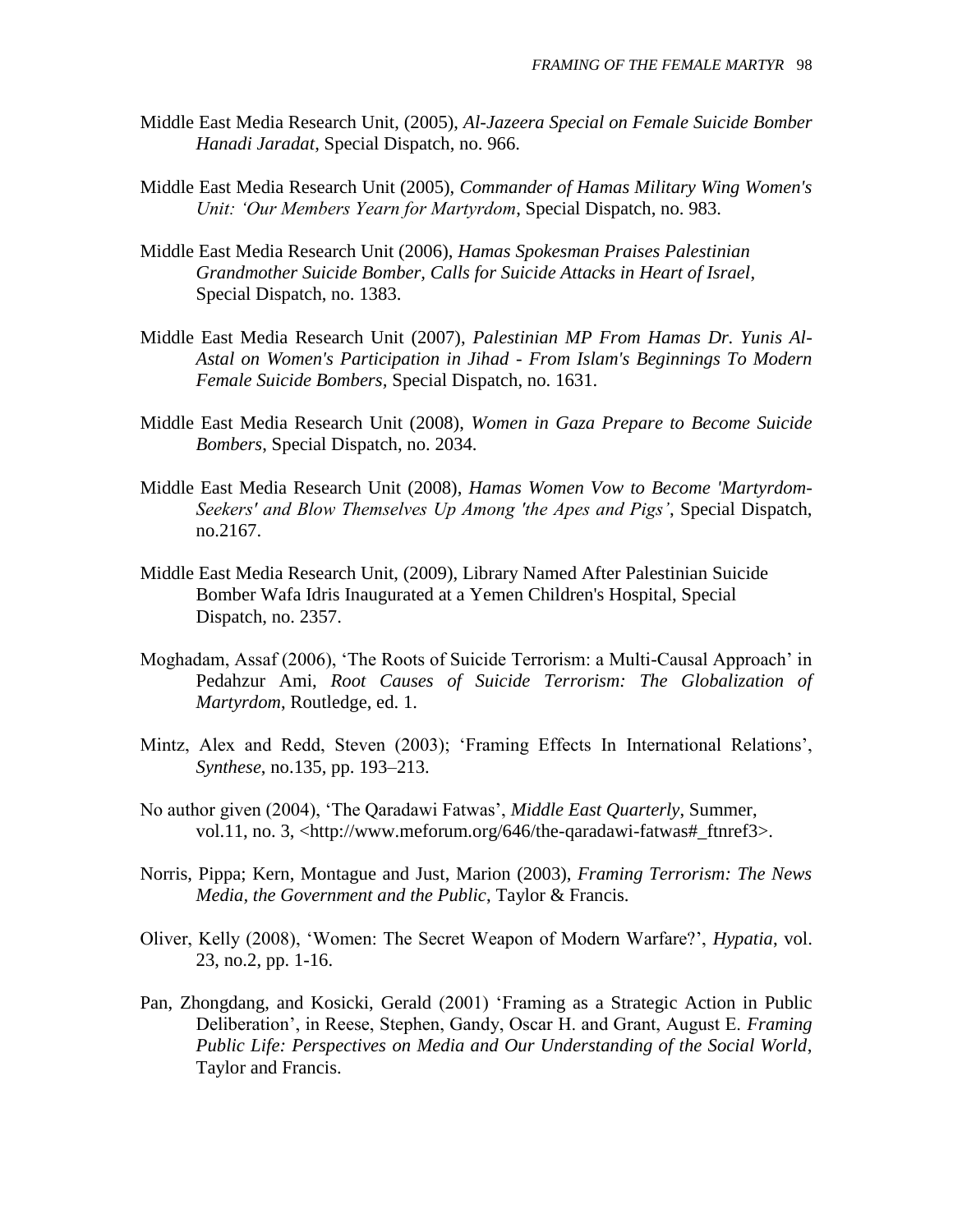- Pape, Robert, *Dying to Win – The Strategic Logic of Suicide Terrorism*, New York: Random House (2005)
- Sageman, Mark (2004), *Understanding Terror Networks*, Philadelphia: University of Pennsylvania Press.
- Schweitzer, Yoram (2006), *Female Suicide Bombers – Dying for Equality?*, Memorandum no. 84, Jaffee Centre for Strategic Studies, Tel Aviv University.
- Schweitzer, Yoram (2006), 'Palestinian Female Suicide Bombers: Reality vs. Myth' in *Female Suicide Bombers: Dying for Equality*, Memorandum no. 84, Jaffee Centre for Strategic Studies, Tel Aviv University, 25-41.
- Schweitzer, Yoram (2000), *Suicide Terrorism: Development & Characteristics*, International Institute for Counter-Terrorism, viewed on February 23, 2008, <http://www.ict.org.il/Articles/tabid/66/Articlsid/42/currentpage/23/Default.asp>.
- Shai, Shaul (2004), *The Shahids: Islam and Suicide Attacks*, New Brunswick: Transaction Publishers.
- Skaine, Rosemary (2006), *Female Suicide Bombers*, London: McFarland & Company Inc. Publishers.
- Snow, David, and Benford, Robert (1988), "Ideology, frame resonance, and participant mobilization", *International Social Movement Research*, Vol. 1, pp.197–217.
- Sprinzak, Ehud (2000), *Radical Fanatics*, Foreign Policy, no. 120: 66-73.
- Stack O"Connor, Alisa (2007), "Picked Last Women and Terrorism National Defence", *Joint Force Quarterly*, vol. 44, no.1, pp. 95-100.
- Stern, Jessica (2003), *Terror in the Name of God: Why Religious Militants Kill,* New York: Harper Collins.
- Tannen, Deborah (1993), *Framing in Discourse*, Oxford University Press US.
- Tversky, Amos and Kahneman, Daniel (1986), "Rational Choice and the Framing of Decisions", *Journal of Business*, vol. 59, no.4, pp. S251-S278.
- Tversky, Amos and Kahneman, Daniel (1981), "The Framing of Decisions and the Psychology of Choice", *Science,* vol. 211, no.4481, pp. 453-458.
- Tzoreff, Mia, "The Palestinian *Shahida*: National Patriotism, Islamic Feminism or Social Crisis", in *Female Suicide Bombers: Dying for Equality*, Memorandum no. 84, Jaffee Centre for Strategic Studies, Tel Aviv University, 13-23.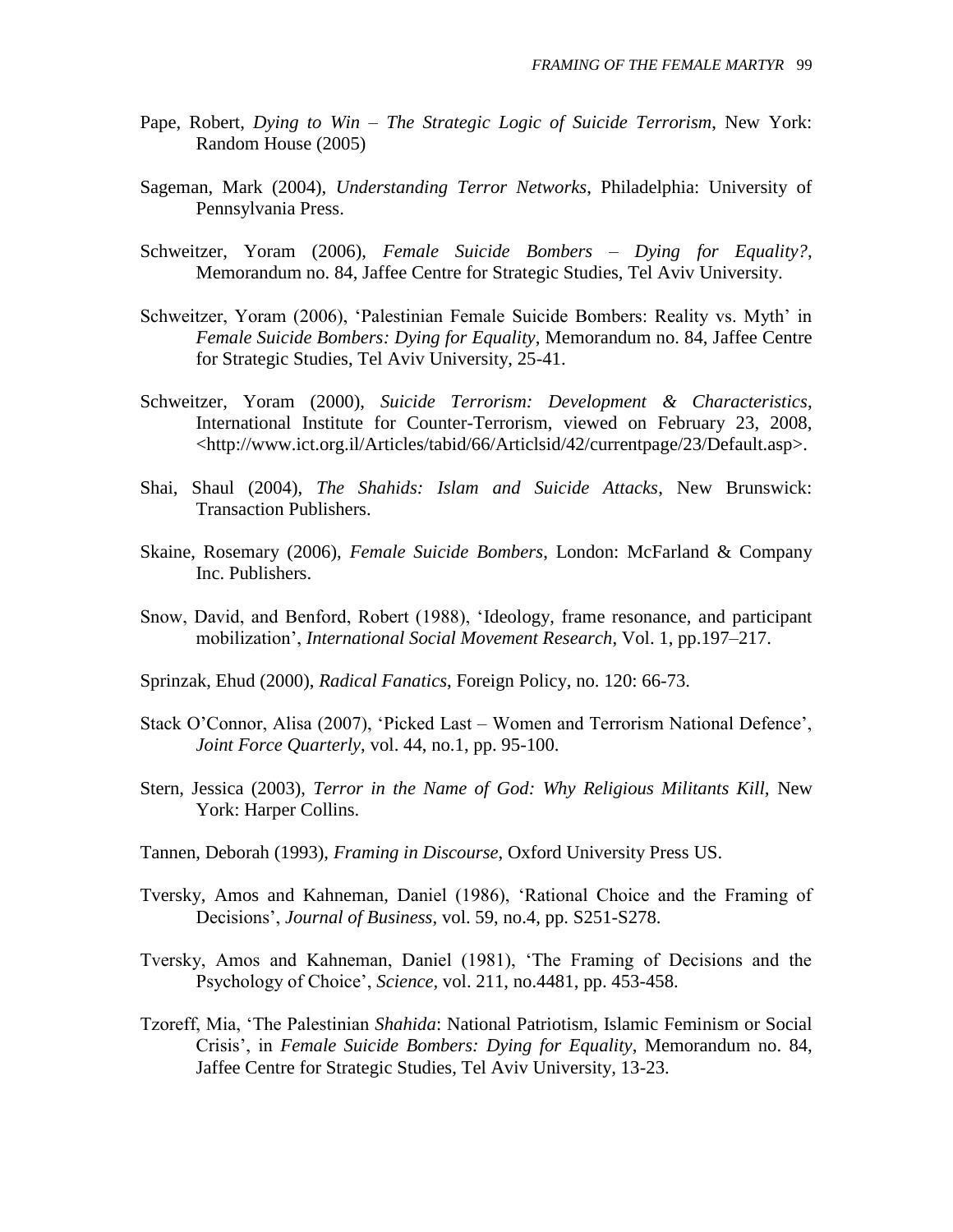- US Department of State (2009), *Foreign Terrorist Organizations*, Office of the Coordinator for Counterterrorism, viewed on September 10, 2009, [<www.state.gov/s/ct/rls/other/des/123085.htm>](http://www.state.gov/s/ct/rls/other/des/123085.htm%20on%20September%2010).
- Victor, Barbara (2003), *Army of Roses: Inside the World of Palestinian Women Suicide Bombers*, London: Robinson Ltd.
- Wadud, Amina (2006), *Inside the Gender Jihad*, Oxford: Oneworld Publications.
- Wicker, Brian (2006), *Witnesses to faith? Martyrdom in Christianity and Islam*, Ashgate Publishing.
- Yadlin, Rivka, "Female Martyrdom: The Ultimate Embodiment of Islamic Existence?", *Female Suicide Bombers: Dying for Equality*, Memorandum no. 84, August 2006: Jaffee Centre for Strategic Studies, Tel Aviv University, 51-61.
- Zedalis, Debra (2004), *Female Suicide Bombers*, Pennsylvania: Strategic Studies Institute.
- Zonis M. and Brumberg D. (1987), "Shi'ism as interpreted by Khomenei: an ideology of revolutionary violence", in Kramer, Martin, *Shi'ism, Resistance, and Revolution*, Boulder: Westview Press, pp 47-66.

## **News Articles**

- Associated Press (2006), *Matriarch who lost grandson in conflict with Israelis turns to suicide bomber*, in International Herald Tribune, November 23, <http://www.iht.com/articles/ap/2006/11/23/africa/ME\_GEN\_Grandmother\_Bom ber.php> .
- BBC News (2004a), *Hamas woman bomber kills Israelis*, January 14, <http://news.bbc.co.uk/2/hi/middle\_east/3395973.stm>.
- BBC News (2004b), *'God, make me a martyr'*, January 14, <http://news.bbc.co.uk/1/hi/world/middle\_east/3397461.stm>.
- BBC News (2005a), *Woman suicide bomber strikes Iraq*, September 28, <http://news.bbc.co.uk/2/hi/middle\_east/4289168.stm>.
- BBC News (2005b), *Jordan shows 'would-be bomber'*, November 13, [<http://news.bbc.co.uk/2/hi/middle\\_east/4433712.stm>](http://news.bbc.co.uk/2/hi/middle_east/4433712.stm).
- BBC News (2005c), *Journey of Belgian female 'bomber'*, December 2, [<http://news.bbc.co.uk/2/hi/europe/4491334.stm>](http://news.bbc.co.uk/2/hi/europe/4491334.stm).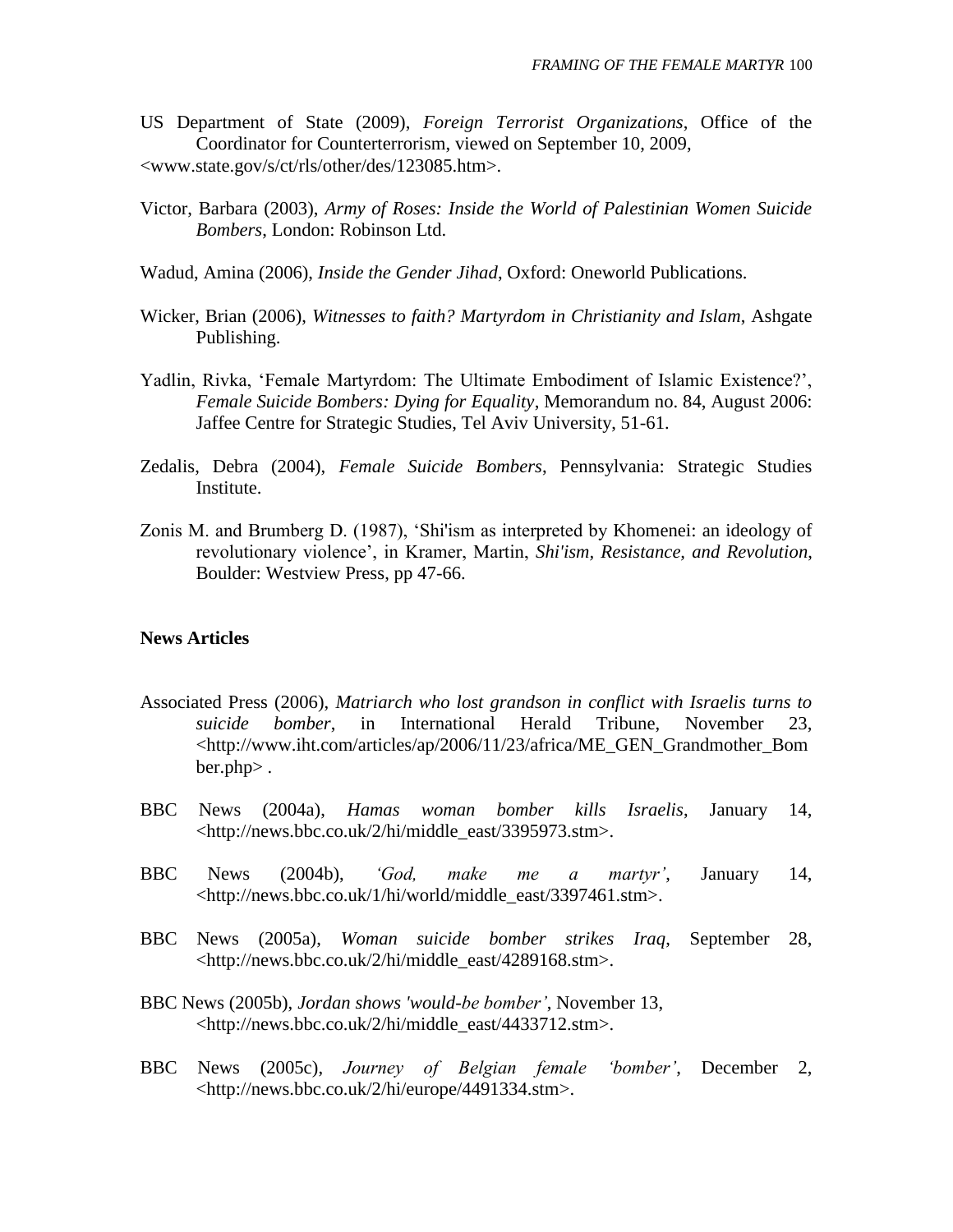- BBC News (2005d), *Profile: Abu Musab al-Zarqawi*, November 10, http://news.bbc.co.uk/2/hi/middle\_east/3483089.stm.
- BBC News (2010), *Iran country profile*, February 10, <http://news.bbc.co.uk/1/hi/world/europe/country\_profiles/790877.stm>.
- Bergen, Peter, and Cruickshank, Paul (2007; Washington Post, *Meet the New Face of Terror*, August 12, B04.
- Berman, Paul (2003), "The Philosopher of Islamic Terror", *New York Times*, March 23. Viewed on August 10th 2008, <http://www.blueguitar.org/new/misc/nyt\_032303\_berman.pdf>.
- Browne, Anthony (2005), "Western white woman a suicide bomber", *The Times*, December 1, <http://www.timesonline.co.uk/tol/news/world/iraq/article598536.ece>.
- Bunting, Madeline (2005), "Honour and Martyrdom Suicide bombing isn"t as new or alien as westerners imagine", *The Guardian*, May 14, <http://www.guardian.co.uk/print/0,3858,5193678-103677,00.html>.
- Chebab, Zaki (2007), *Inside Hamas: The Untold Story of Militants, Martyrs And Spies*, London: I.B.Tauris.
- CBS News (2003), *FBI Warns of Al Qaeda Women*, April 1, <http://www.cbsnews.com/stories/2003/04/01/attack/main547237.shtml>.
- Copeland, Libby (2002), "Female Suicide Bombers: The New Factor in Mideast"s Deadly Equation", *Washington Post*, April 27, <http://www.washingtonpost.com/ac2/wpdyn?pagename=article&node=&contentId=A57052-2002Apr26>.
- De Quetteville, Harry (2005), "Hamas women's wing takes up weapons 'for the love of jihad", Telegraph, February 10, <http://www.telegraph.co.uk/news/main.jhtml?xml=/news/2005/10/02/wmid02.x ml>.
- Dickey, Christopher (2005), "The Women of Al Qaeda", *Newsweek*, December 12, <http://www.newsweek.com/id/51391>.
- Dickey, Christopher (2010), "Divorce, Jihadi Style", *Newsweek*, January 13, < http://www.newsweek.com/2010/01/12/divorce-jihadi-style.html>.
- Dviri, Manuela (2005), *'*My dream was to be a suicide bomber. I wanted to kill 20, 50 Jews. Yes, even babies", *Telegraph*, June 26,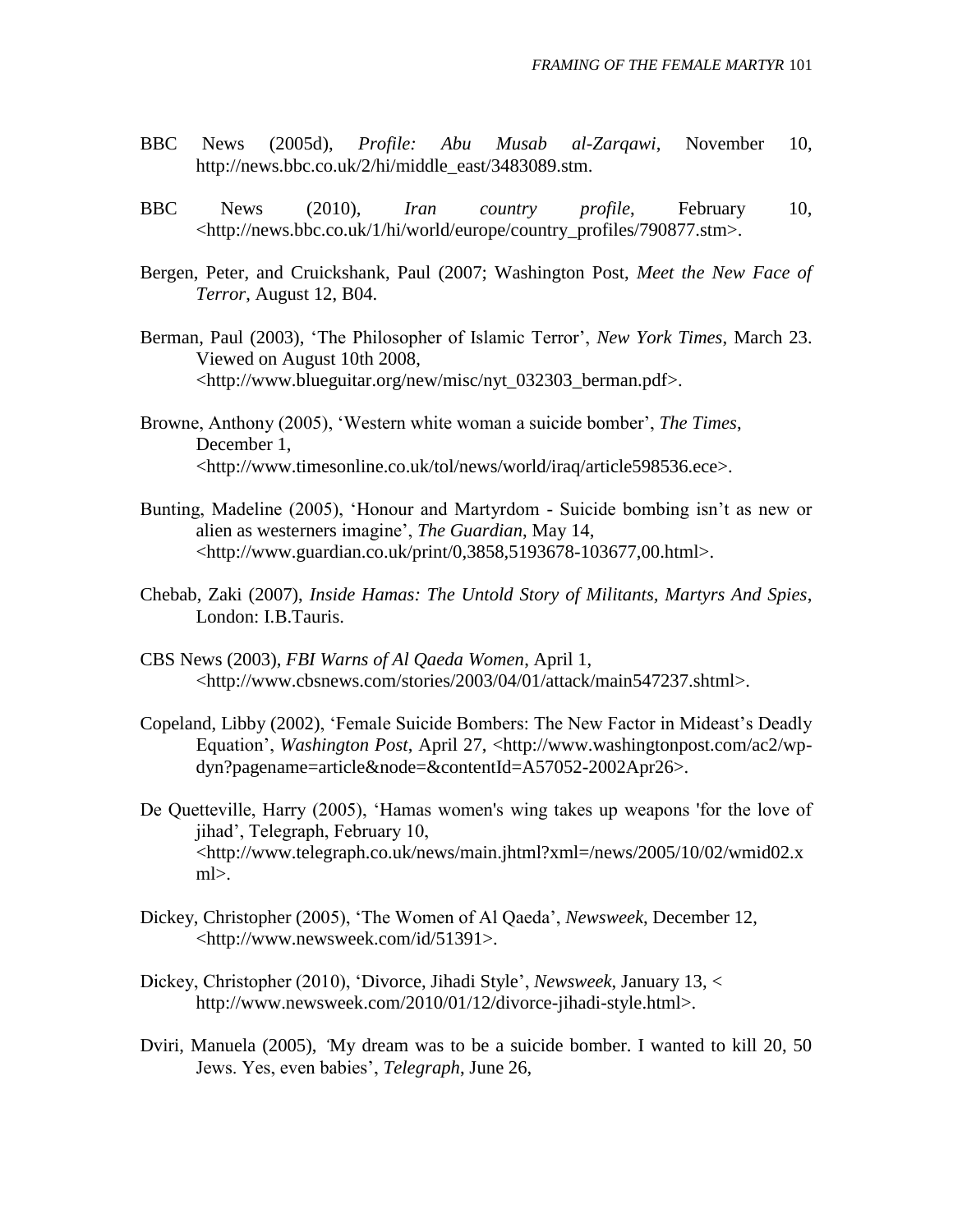<http://www.telegraph.co.uk/news/main.jhtml?xml=/news/2005/06/26/wmid26.x ml&sSheet=/news/2005/06/26/ixworld.html>.

- El Issawi, Fatima (2007), "The Faces of Female Suicide Bombers", *Ashraq Alawsat*, July 10, <http://www.asharqalawsat.com/english/news.asp?section=3&id=9532>.
- Fishman, Alex (2004), "How Hamas Turned Adulteress Into Suicide Bomber"**,** *Yediot Ahronot*, translated by Independent Media Review Analyst, January 18, <http://www.imra.org.il/story.php3?id=19474>.
- GMA News (2007), *JI recruiting women, kids for bombings – cops*, July 10, <http://www.gmanews.tv/story/50370/JI-recruiting-women-kids-for-bombings- cops>.
- Goodwin, Jan (2007), "When the Suicide BOMBER is a Woman", *Asian Tribune*, August 17, <http://www.asiantribune.com/index.php?q=node/7021>.
- Greenberg, Hanan (2006), "Gaza: Suicide bomber blows herself up near IDF force", *Ynet News*, November 6, <http://www.ynetnews.com/articles/0,7340,L-3324533,00.html>.
- Hazan, D. (2008), *Women's Forums on Islamist Websites - Tools For Preparing Women to Carry Out Jihad and Suicide Operations*, Inquiry and Analysis, no.419, Middle East Media Research Unit.
- Intelligence & Information Center (IICC) (2008), *As part of the Gaza Strip military buildup, women are trained for combat and for suicide bombing attacks. Hamas and the PIJ allowed media coverage of female combatants during the lull in the fighting. Such public messages are designed to deter Israel from entering the Gaza Strip in the future*, viewed on March 20, 2009, < http://www.terrorisminfo.org.il/malam\_multimedia/English/eng\_n/pdf/hamas\_e005.pdf>.
- Katz, Yaakov (2007), "Shin Bet: Double suicide bombing foiled", *Jerusalem Post*, June 13, <http://www.jpost.com/servlet/Satellite?cid=1181570266855&pagename=JPost% 2FJPArticle%2FShowFull>.
- Levy-Barzilai, Vered (2003), "Ticking bomb", *Haaretz*, October 15, <http://www.haaretz.com/hasen/pages/ShArt.jhtml?itemNo=350272>.

Regular, Arnon (2004), "Mother of two becomes first female suicide bomber for Hamas", *Haaretz*, January 15, <http://www.haaretz.com/hasen/pages/ShArt.jhtml?itemNo=383183&contrassID =1&subContrassID=5&sbSubContrassID=0&listSrc=Y>.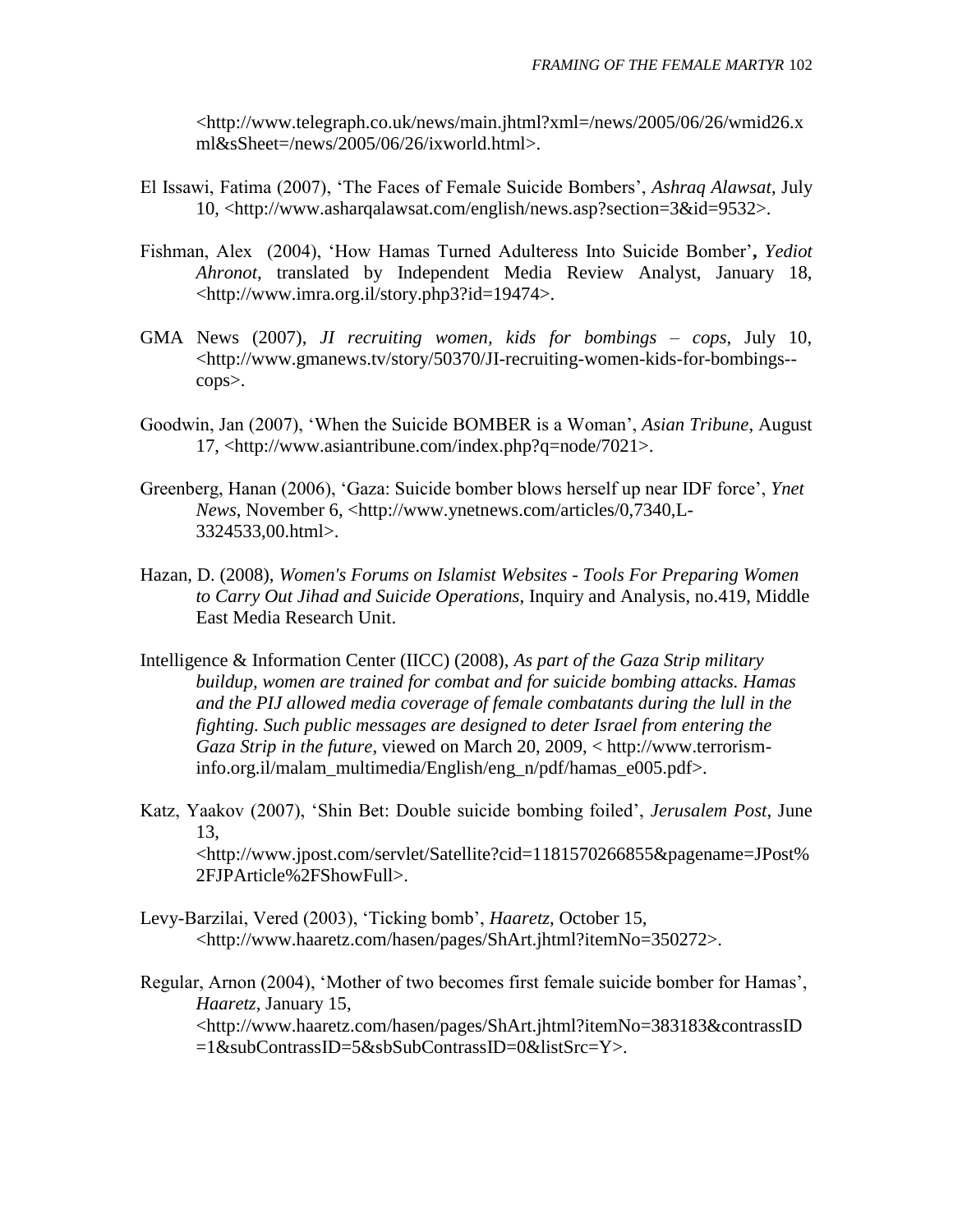- Toameh, Khaled Abu (2006a), "Al-Aksa announce female bomber unit", *Jerusalem Post*, July  $10$ ,  $20$ , <http://www.jpost.com/servlet/Satellite?pagename=JPost%2FJPArticle%2FShow Full&cid=1150885963162>.
- Toameh, Khaled Abu (2006b), "Fatah Outraged at al-Arabiyah television", *Jerusalem Post*, January 7, <http://www.jpost.com/servlet/Satellite?cid=1136361032046&pagename=JPost% 2FJPArticle%2FShowFull>.
- Waked, Ali (2007a), "Bride recruited for suicide bombing arrested", *Ynet News,* April 18, <http://www.ynetnews.com/articles/0,7340,L-3389149,00.html>.
- Waked, Ali (2007b), Female suicide bombers 'eagerly await' IDF soldiers, *Ynet News,* May 20, <http://www.ynetnews.com/articles/0,7340,L-3402242,00.html>.
- Victor, Barbara (2004), "Equality in Death", *The Observer*, April 25, <http://observer.guardian.co.uk/magazine/story/0,11913,1200794,00.html>.
- Usher, Sebastian (2004), "Jihad" magazine for women on web", *BBC News*, August 24, <http://news.bbc.co.uk/2/hi/middle\_east/3594982.stm>.
- Weiss, Efrat, "Network of Islamic Jihad women exposed", *Ynet News*, November 7 2006, <http://www.ynetnews.com/articles/0,7340,L-3324756,00.html>.

## **Websites and Online Portals**

BBC News, <http://news.bbc.co.uk/>.

Google scholar, <http://scholar.google.com/>.

Haaretz, < http://www.haaretz.com/>.

Jerusalem Post, < http://www.jpost.com/>.

Institute for Counter-Terrorism, <http://www.ict.org.il/>.

Intelligence & Information Center (IICC), < http://www.terrorism-info.org.il/>.

Israel Ministry of Foreign Affairs, <http://www.mfa.gov.il/MFA>.

Lexis Nexis, <http://www.lexisnexis.com/us/lnacademic/>.

Middle East Media Research (MEMRI) Institute, <http://www.memri.org/>.